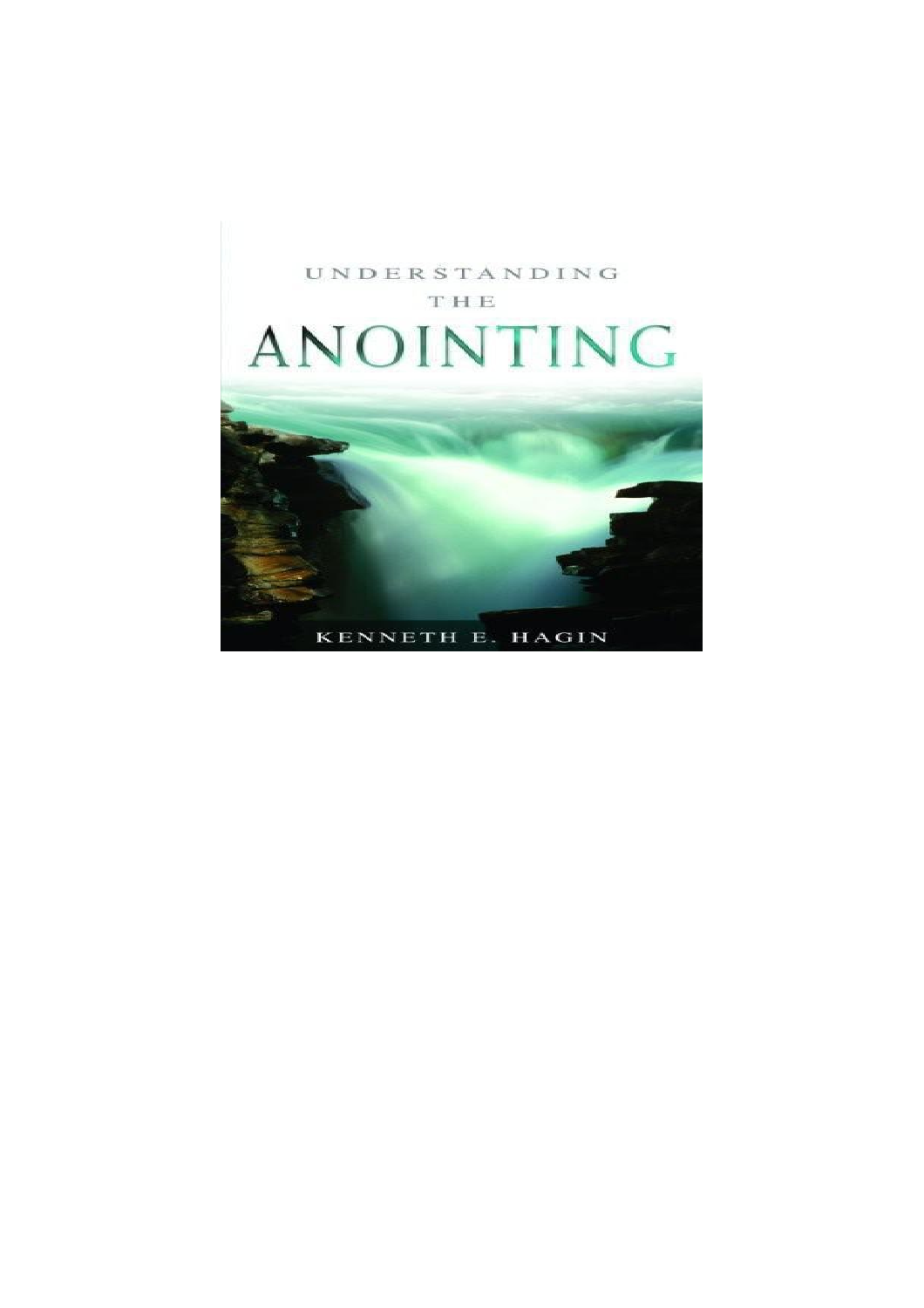# *Contents*

# Foreword

Section I—The Individual Anointing

1 The Anointing on Jesus

2 The Anointing Within

3 How the Anointing Led Me

4 Ministering Healing Without an Anointing

Section II—Anointing on Ministry Gifts

5 The Fivefold Ministry Gifts

6 The Anointing To Preach

7 The Anointing To Teach

8 The Anointing To Pastor

9 The Anointing of the Prophet

10 The Anointing of the Apostle

11 How To Increase the Anointing

12 Yielding to the Anointing

13 Peculiar Anointings

14 The Healing Anointing

Section III—The Corporate Anointing

15 The Corporate Anointing

## *Foreword*

When I started out in the ministry 49 years ago, I wish we'd had the material that's available today. Our ministries and lives would have been different.

That's the reason I want to share with other ministers especially young ministers—what it took some of us 40 or 50 years to learn.

In this book I want to discuss what I have learned about the anointing during my half century of ministry. There is much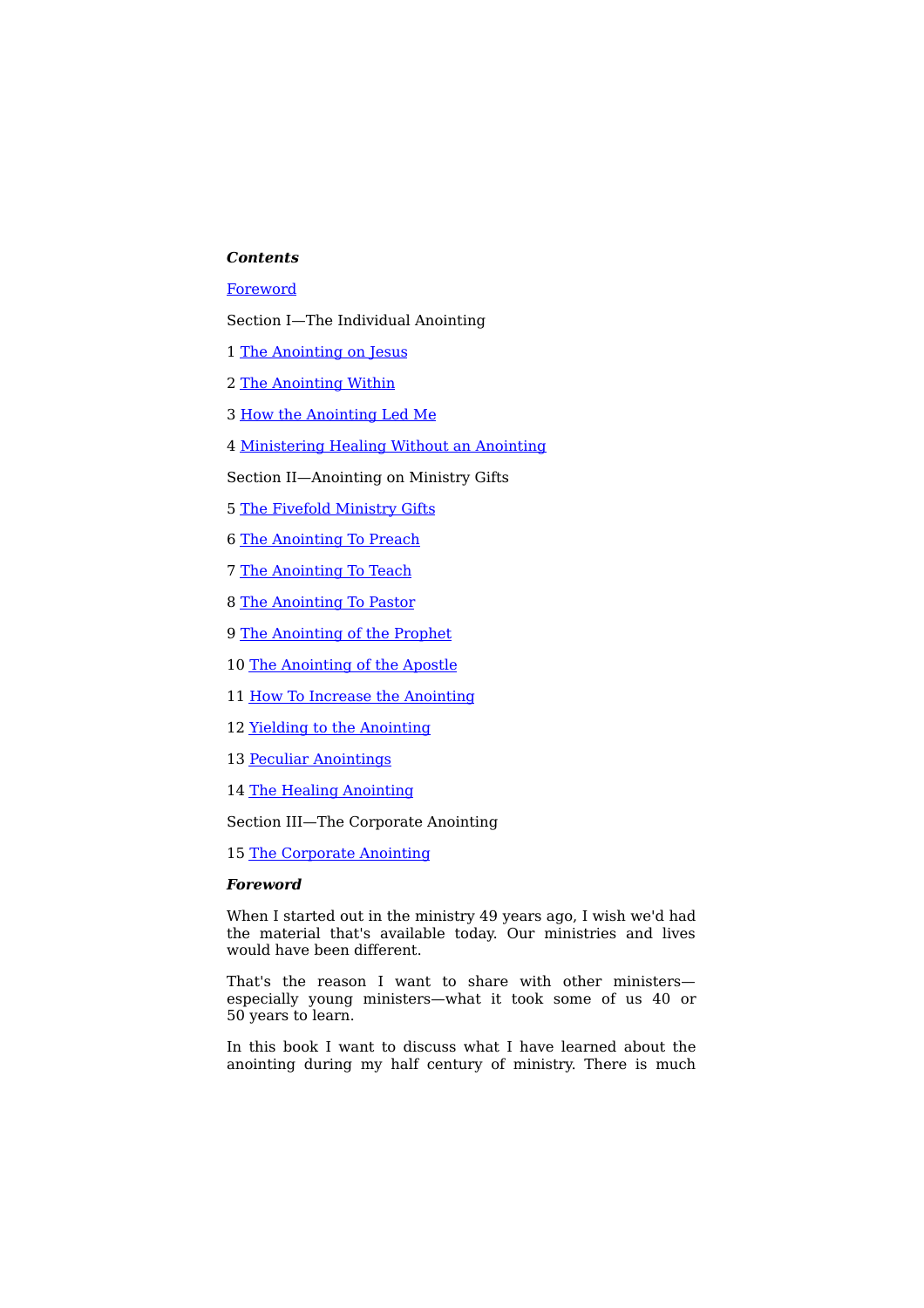about it in my spirit to share with you.

In Section 1, we will discuss *the individual anointing* that all believers have in the New Birth. We will point out that all believers can experience a deeper anointing by being baptized with the Holy Spirit. This experience, open to all believers, is for service.

In Section 2 we will see that there also is an anointing of the Holy Spirit upon *ministry gifts—* an anointing that goes with the offices.

Thank God for the ministry gifts He has placed in the Body of Christ so we may grow. Thank God for the anointing of God upon men and women He's called to these offices.

There is an even stronger anointing, *the corporate anointing,* that rests upon the Church. We will study this anointing in Section 3.

Bear in mind as you read this material that these are different anointings, but they are all from the same Holy Spirit—the only member of the Godhead who is at work in the earth today.

You will find that there's nothing like the glory of God in manifestation. Once you get a taste of it, nothing else will satisfy.

Tulsa, Oklahoma

July 1983

## **SECTION I**

# **The Individual Anointing**

Section I—

#### *Chapter 1*

#### *The Anointing on Jesus*

In Old Testament times, the common layman (we'd call him a "believer" today) had no anointing *in* him or *on* him. The presence of God was kept shut up in the Holy of Holies in the Temple.

But God would anoint the *king* to stand in that office; He would anoint the *priest* to stand in that office; and He would anoint the *prophet* to stand in that office. The Spirit of God would come *upon* these three types of individuals to enable them to stand in their respective offices.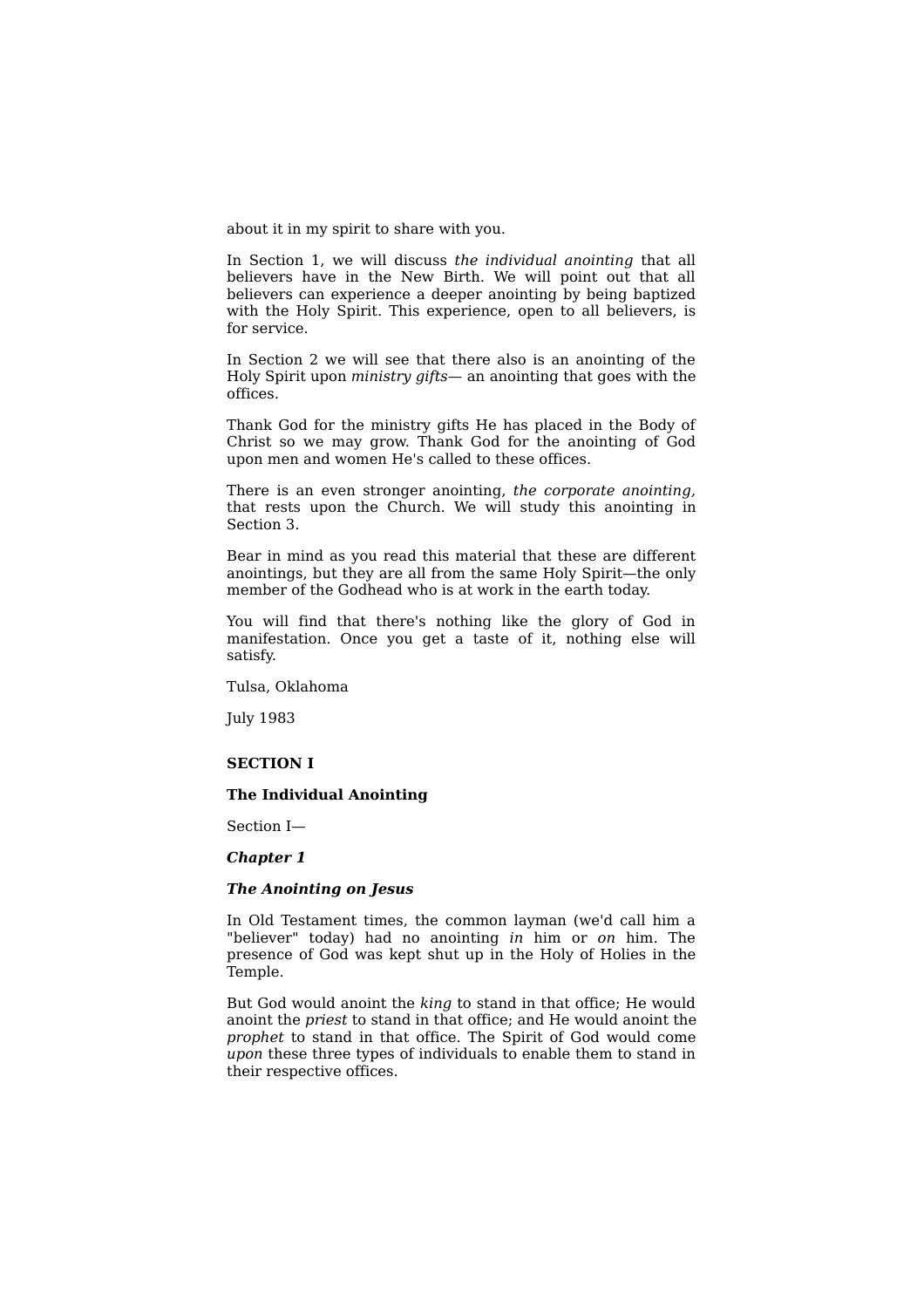David had all of these anointings. David was king, and he also was priest and prophet. In the 92nd Psalm, David said, "...I *shall be anointed with fresh oil"* (v. 10). Oil is a type of the Holy Spirit. (Often we need a fresh anointing.)

#### *Anointings Today*

God is still anointing *prophets* today. Prophets are spokesmen for Him. The prophetic office includes anything that speaks for God—which would be all of the teaching and preaching offices but especially that of the prophet, because that is the anointing involved. God is still anointing people to preach, to testify, and to sing.

And He's still anointing *priests.* What was the function of the priest? He represented other people. Other people couldn't go into the presence of God in the Holy of Holies, but the priest the High Priest—could go into the Holy of Holies, so he was the *intercessor* for the people. God is still anointing intercessors.

He's anointing people to pray. There's an anointing there.

And He's anointing *kings.* We're all kings, glory to God.

Romans 5:17 says that we shall "reign in life." It's because of the anointing that we're able to reign.

Other Old Testament references to the anointing include these texts from Zechariah and Isaiah.

#### **ZECHARIAH 4:6**

### **6 Then he answered and spake unto me, saying, This is the word of the Lord unto Zerubbabel, saying, Not by might [or army], nor by power, but BY MY SPIRIT, saith the Lord of hosts.**

We always think of might and power in connection with the Spirit of God. When God speaks of might and power in this Scripture, He's talking about human might. He's telling Zerubbabel, "It's not by the power of an army, but it's by my Spirit that the battle is going to be won." It's by the Spirit of God that victories come, not by the hand of man.

### **ISAIAH 10:27**

**27 And it shall come to pass in that day, that his burden shall be taken away from off thy shoulder, and his yoke from off thy neck, and the yoke shall be destroyed BECAUSE OF THE ANOINTING.**

Sometimes we turn that phrase around and say, "It's the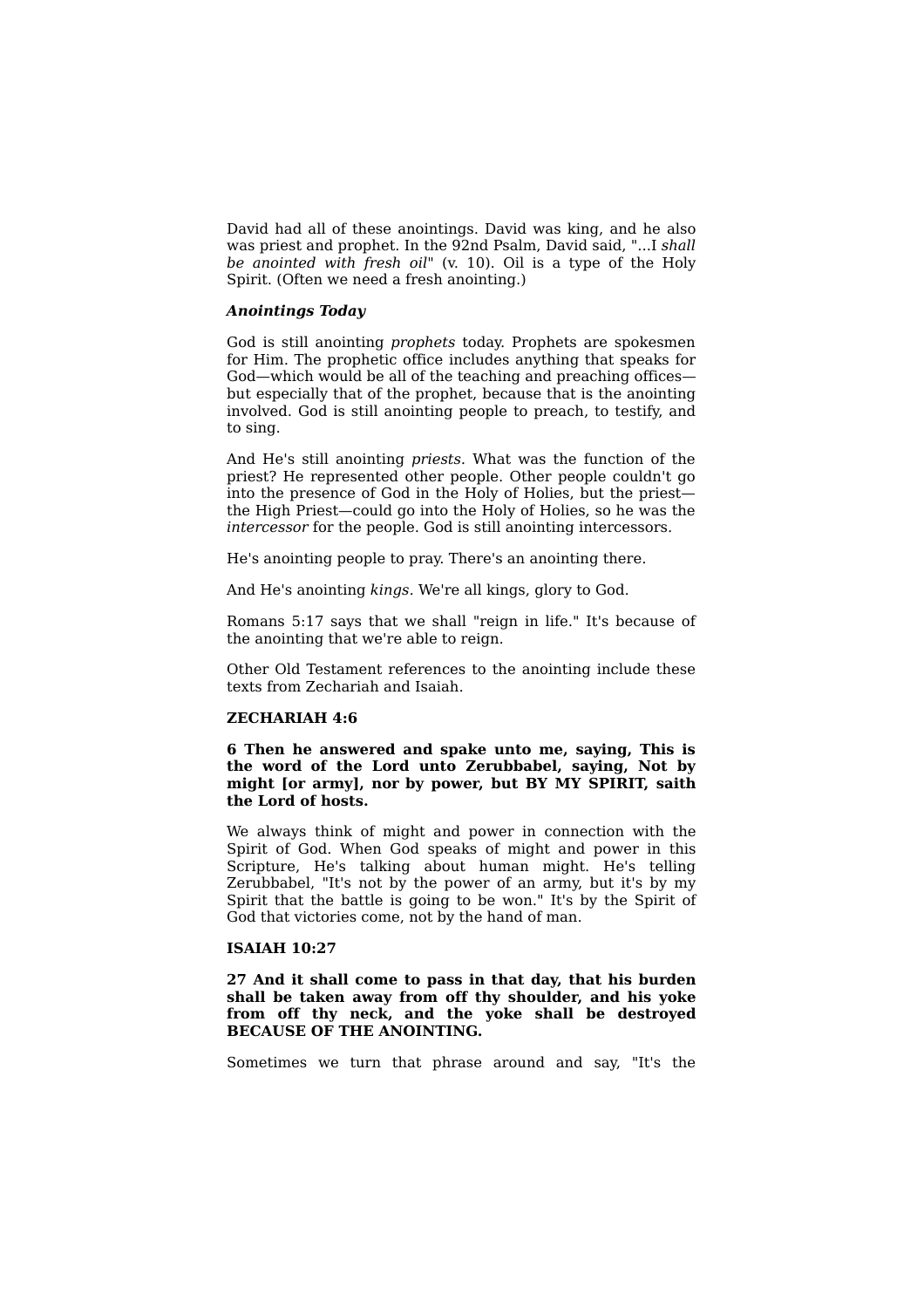anointing that destroys (or breaks) the yoke." That's saying absolutely the same thing: *The yoke shall be destroyed because* of *the anointing.*

This is true in our lives and ministries as well: The yoke of sickness or anything else that the devil tries to put on us will be destroyed *because of the anointing.*

In the New Testament, we see how the anointing was on the ministry of Jesus, and we can learn about ministering under the anointing.

### **LUKE 4:14-19**

**14 And Jesus returned in the POWER of the SPIRIT into Galilee: and there went out a fame of him through all the region round about.**

### **15 And he taught in their synagogues, being glorified of all.**

Notice in the fourteenth verse, the word "power" is used in connection with the Holy Spirit. Combining these two verses, we could say, "He returned in the power of the Spirit and He taught," or, "He taught in the power of the Spirit" (for there is an anointing to teach).

**16 And he came to Nazareth, where he had been brought up: and, as his custom was, he went into the synagogue on the sabbath day, and stood up for to read.**

**17 And there was delivered unto him the book of the prophet Esaias [Isaiah]. And when he had opened the book, he found the place where it was written,**

**18 The Spirit of the Lord is upon me, because he hath ANOINTED me TO PREACH the gospel to the poor; he hath sent me TO HEAL the brokenhearted, to preach deliverance to the captives, and recovering of sight to the blind, to set at liberty them that are bruised,**

# **19 To preach the acceptable year of the Lord.**

Notice in connection with the Holy Spirit there first was the word "power" (v. 14) and then the word "anointed" (v. 18).

Peter, preaching to Cornelius and his household, said, *' How God ANOINTED Jesus of Nazareth with the Holy Ghost and with power: who went about doing good, and healing all that were oppressed of the devil; for God was with him"* (Acts 10:38).

Jesus said, *"The Spirit of the Lord is UPON me, because HE*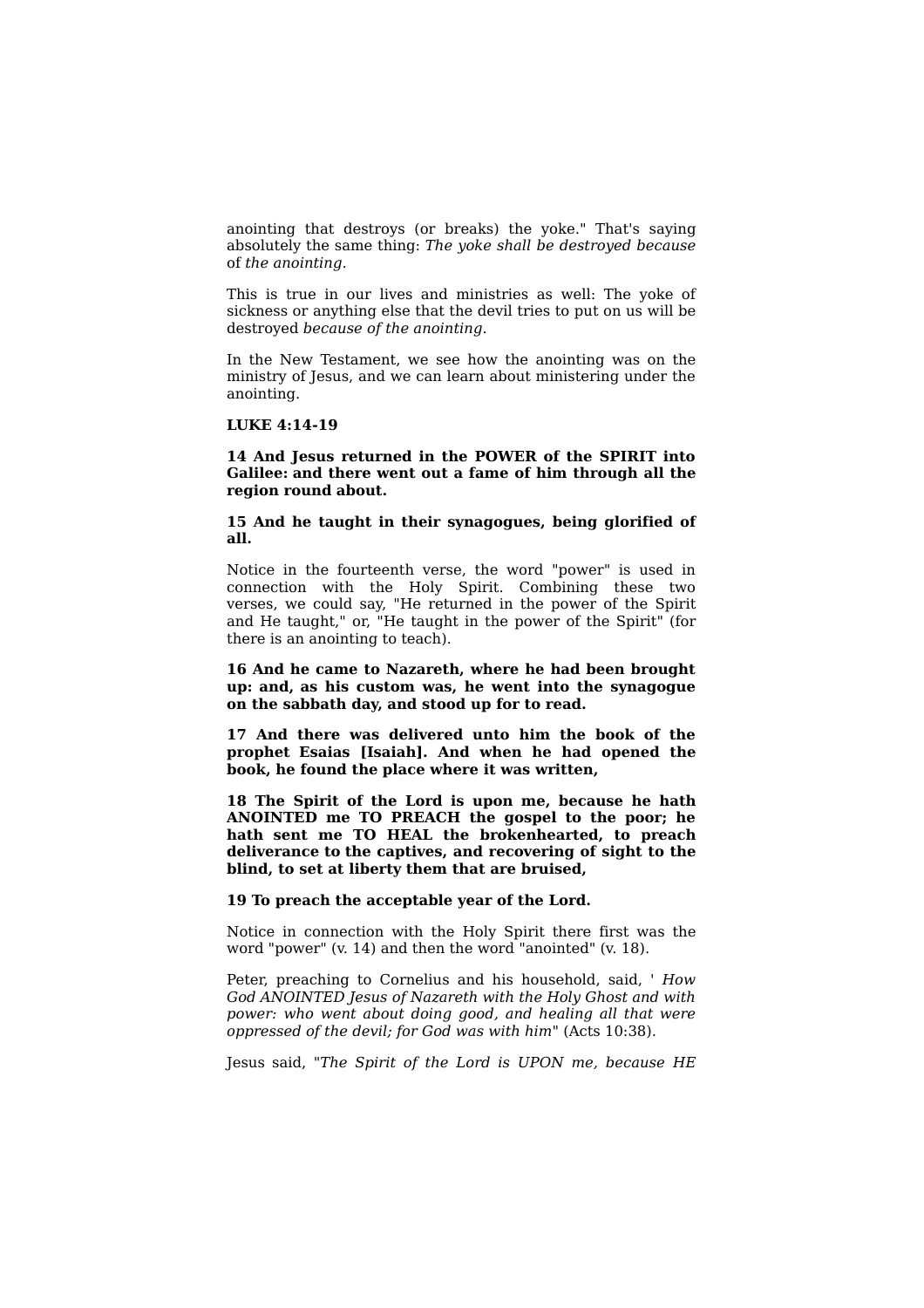*HATH ANOINTED M E . . . . "* (Luke 4:18). God anointed Jesus primarily to do two things according to this entire verse: to preach and to heal. (In connection with preaching, Jesus also was anointed to teach.)

#### *The Ministry of Jesus Christ*

When you discuss the earthly ministry of the Lord Jesus Christ, most people immediately respond, "Well, yes, but He was the Son of God." And, of course, He was.

But what they fail to realize is that *He as the Son of God was one thing and He as a person ministering was another thing. He did not minister as the Son of God—He ministered as a mere man anointed by the Holy Spirit.*

If people would just stop and think for a moment, they would see this in the passage of Scripture we have just been studying in Luke 4.

He was in His hometown of Nazareth on the sabbath day, went to the synagogue, and was given the scroll of Isaiah to read from. He read the passage we just studied: *"The Spirit of the Lord is upon me, because he hath anointed me. . . .* " After He had finished reading, Jesus handed the scroll back to the minister, sat down, and began to teach the people.

He said, *"THIS DAY is this scripture fulfilled in your ears"* (v. 21).

If Jesus had been ministering *as the Son of God,* He wouldn't have needed to be anointed. Or, if He had been ministering *as God manifested in the flesh,* would God have needed to be anointed?

Who is going to anoint God?

In Philippians 2:7, it says that Jesus *"made himself of no reputation, and took upon him the form of a servant, and was made in the likeness of men. " The King James Version* is a little unclear here. Other translations say He "laid aside" or

"stripped Himself" of "His mighty power and glory" when He came into this world, even though He was the Son of God.

He came as a man. How did He do it? I don't know. The Bible says He did it, and I believe it!

As I've said many times, Jesus was just as much the Son of God when He was 21 years old as He was when He was 30 years old. He was just as much the Son of God when He was 25 as He was when He was 30. He was just as much the Son of God all those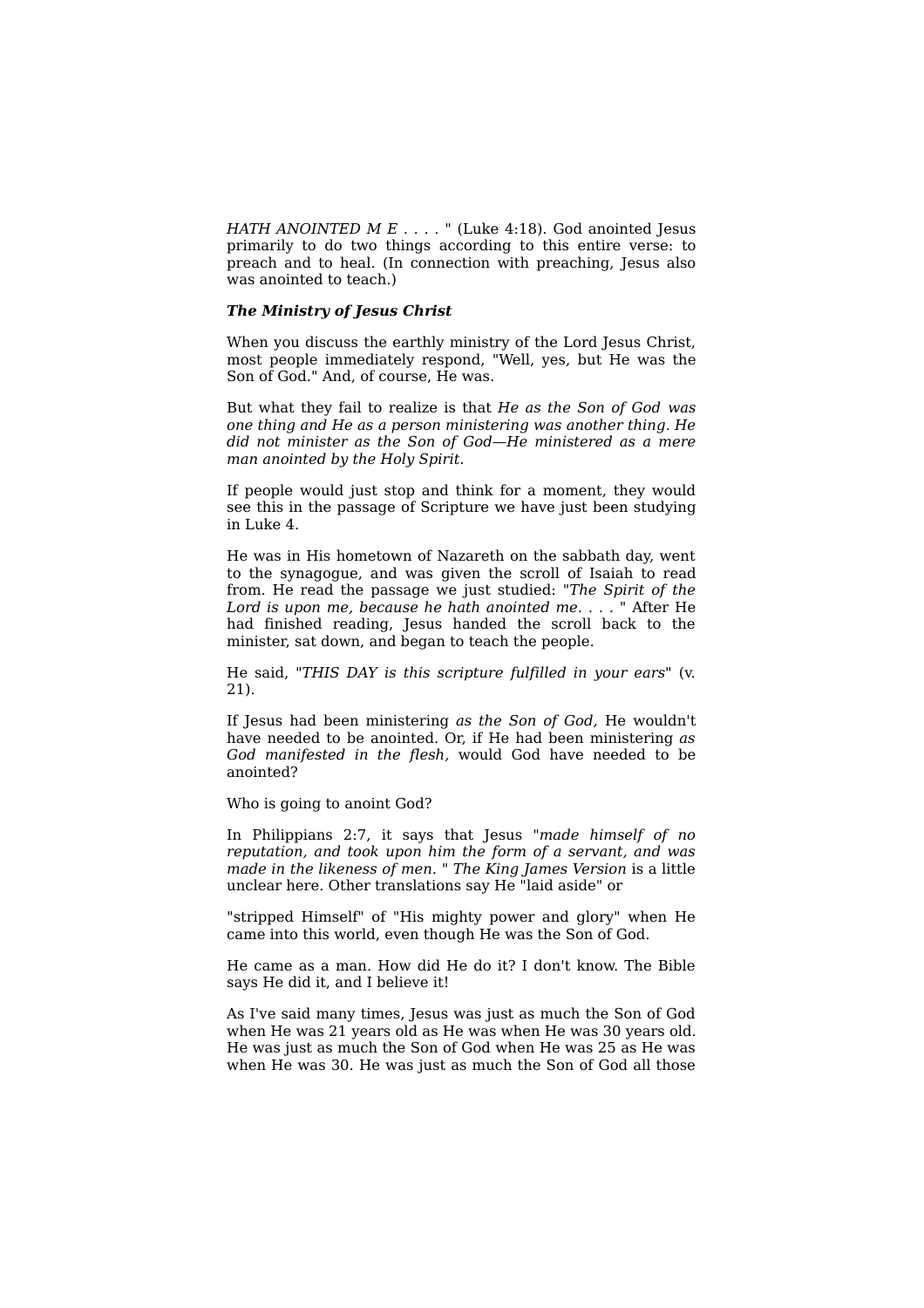years—25, 26, 27, 28, 29, wasn't He? Yet in all of those years, He never healed a person or wrought a miracle!

How do we know this? Because the Bible says so. The Bible tells us that Jesus was anointed after He was baptized of John in Jordan, and the Holy Spirit came upon Him in a bodily shape like a dove (Luke 3:22). God spoke from heaven and said, *"This is my beloved Son, in whom I am well pleased"* (Matt. 3:17).

# *Jesus' First Miracle*

Then the Word of God tells us about Jesus' returning into the Galilee and attending the wedding feast at Cana with His mother. There He turned water into wine, and the Bible says this was the first miracle Jesus wrought: *"This beginning of miracles did Jesus in Cana of Galilee, and manifested forth his glory; and his disciples believed on him"* (John 2:11).

Jesus also had to be anointed before He could heal, because He had laid aside His mighty power and glory as the Son of God when He became a man. Although in person He was the Son of God, in power He was not the Son of God. Even though this may sound like a paradox, can you understand it?

When people say, "Well, yes—but Jesus was the Son of God," that puts Him *in ministry* in a class by Himself. That would mean that *nobody else could minister that way—* or even come close to it—if Jesus in ministry is in a class by Himself.

Now, *as a person,* because He is the Son of God, He *is* in a class by Himself. But *in ministry,* He is *not* in a class by Himself.

Why? Remember what Jesus said in John's Gospel?

#### **JOHN 14:12**

## **12 Verily, verily, I say unto you, He that believeth on me, the works that I do shall he do also; and GREATER WORKS THAN THESE SHALL HE DO; because I go unto my Father.**

Therefore, if Jesus' works—His ministry is His works—were in a class by themselves, as so many people believe, then Jesus told a falsehood. He said, *"...the works that I do shall he* [who believes on Jesus] *do also; and GREATER WORKS than these shall he do . . . . "*

So Jesus Himself did not place His works or His ministry in a class by themselves.

Why has this not been properly understood? We have not thoroughly studied the Word on this subject because we have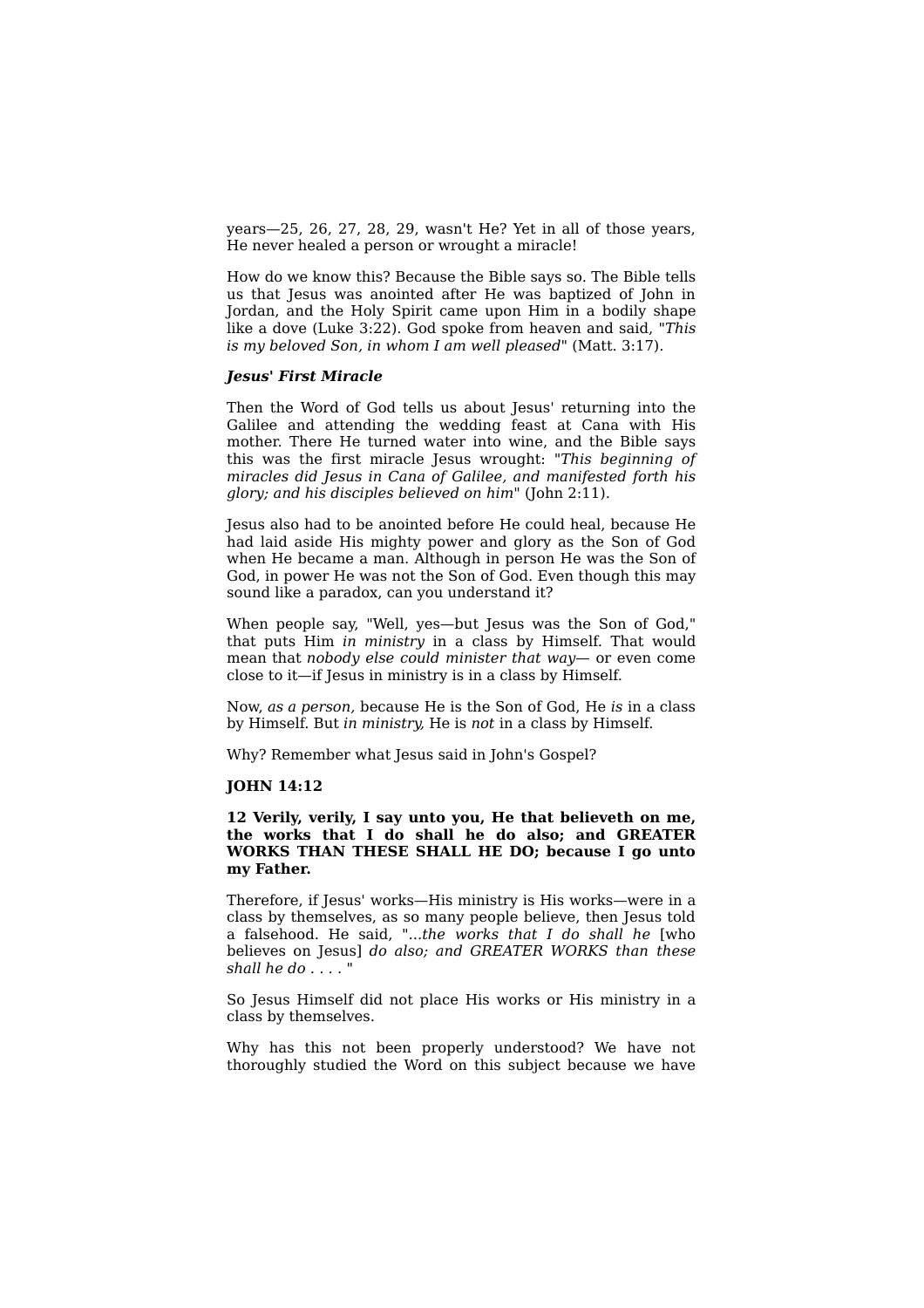been religiously brainwashed. We have thought, *Well, there's no need of going into that, because Jesus is the Son of God, and I couldn't minister that way, anyway.* And so, of course, we've missed it.

#### *Jesus in the Fivefold Ministries*

Paul wrote in Ephesians 4:8 that when Christ ascended on High, He gave gifts to men. What were these gifts? They are listed in the eleventh verse: *"And he gave some, APOSTLES; and some, PROPHETS; and some, EVANGELISTS; and some, PASTORS and TEACHERS* These are commonly referred to as "the fivefold ministry gifts."

Actually, Jesus stood in all of the fivefold ministries—every one of them—and He's our example in every one of them.

First, He stood in the office of the *apostle.* He's called an apostle in the third chapter of Hebrews:

### **HEBREWS 3:1**

### **1 Wherefore, holy brethren, partakers of the heavenly calling, consider the APOSTLE and High Priest of our profession, Christ Jesus.**

The Greek word *apostolos* translated "apostle" means "a sent one," so Jesus is the foremost example of "a sent one." He was sent by God and by the Holy Spirit.

Second, Jesus stood in the office of the *prophet.* Jesus calls Himself a prophet in the fourth chapter of Luke's Gospel: *"No PROPHET is accepted in his own country"* (v. 24).

Then you remember the story of the woman at the well in Samaria. She said she wanted the living water Jesus promised, but when He told her to go get her husband, she admitted, *"I have no husband"* (John 4:17).

Jesus replied, *"Thou hast well said, I have no husband: For thou hast had five husbands; and he whom thou now hast is not thy husband: in that saidst thou truly"* (vv. 17,18).

In other words, Jesus said the man she was living with wasn't her husband. (In this modern day, we've encountered some people even in charismatic circles who are living together without marriage, saying, "Oh well, God knows, and he's really my husband." He's no more your husband than you are a monkey's uncle.)

The woman at Jacob's Well acknowledged, *"Sir, I perceive that thou art a PROPHET"* (v. 19). She left her waterpot, returned to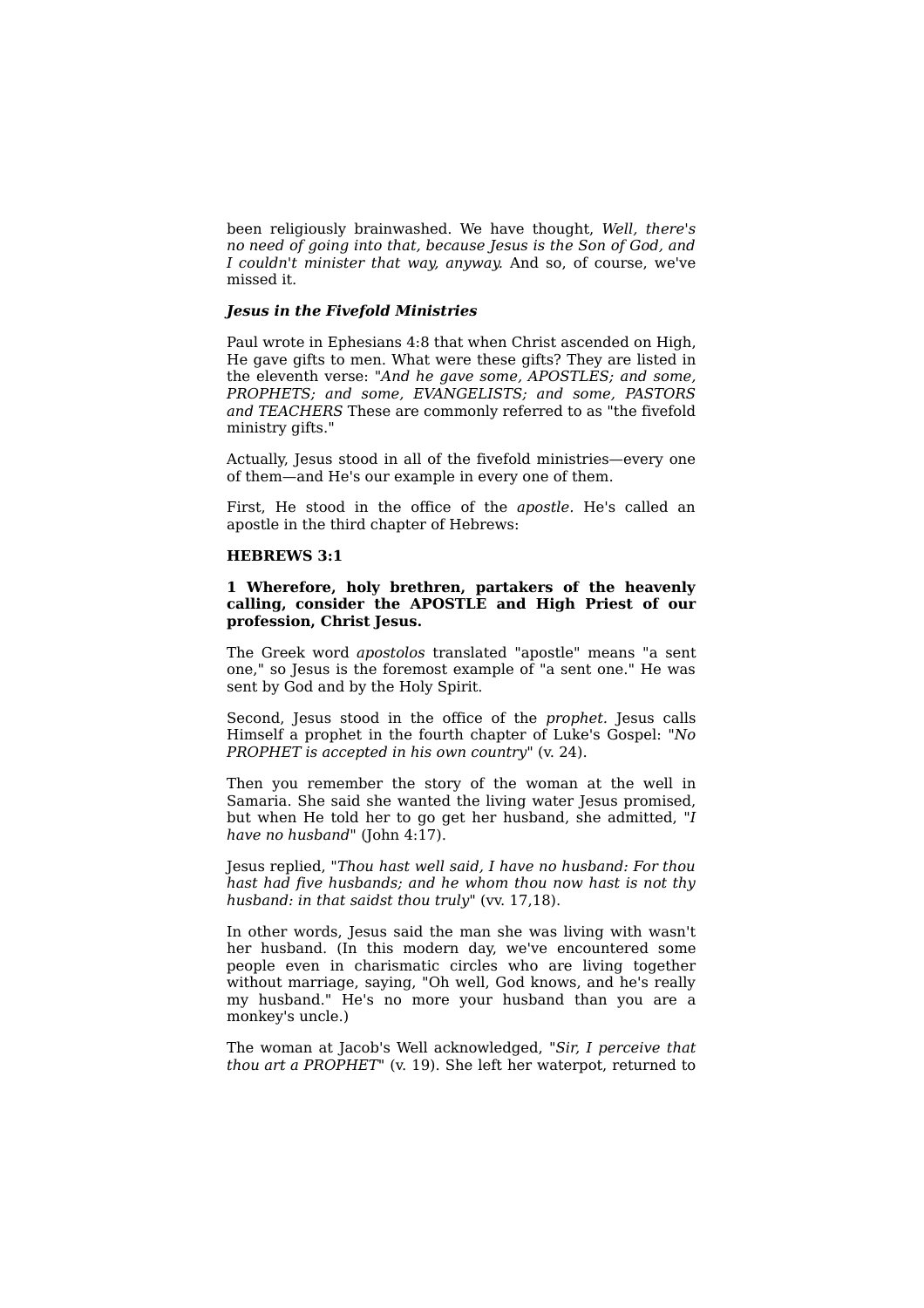the city, and told the people, *"Come, see a man, which told me all things that ever I did: is not this the Christ?"* (v. 29).

One aspect of the prophet's ministry is that he sees and knows things supernaturally. (In the Old Testament he sometimes was called a "seer.") So Jesus was a prophet.

He also stood in the office of the *evangelist.* He said in Luke 4:18, *"The Spirit of the Lord is upon me, because he hath anointed me to PREACH THE GOSPEL. . . . "* That's what the evangelist is anointed to do: preach the Gospel, the Good News.

Fourth, Jesus stood in the office of *pastor.* He said, *"l am the good SHEPHERD"* (John 10:14). The word "shepherd" is the same word that's translated "pastor." Peter calls Jesus *"the chief Shepherd"* (1 Peter 5:4).

Fifth, Jesus stood in the office of *teacher.* The four Gospels say more about His teaching than anything else, if you go through and underline the word "teach" or "taught." Jesus taught more than He healed. He taught more than He preached.

Teaching was first with Him.

Matthew 9:35 says, *"He went about all the cities and villages, TEACHING in their synagogues, and PREACHING the gospel of the kingdom, and HEALING every sickness and every disease among the people."*

His ministry consisted of *teaching, preaching,* and *healing.*

There is an anointing that goes with each of these offices.

And if you'll function in your office, the anointing will be there. It can become stronger—it can be increased—or you can cause it to diminish and decrease, as we will study later.

### *The Spirit Without Measure*

John the Baptist, speaking about Jesus, infers Jesus had the Holy Spirit *without measure,* inferring that we as individuals have the Spirit *by measure:*

# **JOHN 3:34**

## **34 For he whom God hath sent speaketh the words of God: for God giveth NOT the Spirit BY MEASURE unto him.**

There is a measure of the Holy Spirit *in* the believer for a certain purpose, but an anointing *comes upon* you to stand in the office (or ministry) to which God has called you. Although it's the same Holy Spirit, it's a different anointing.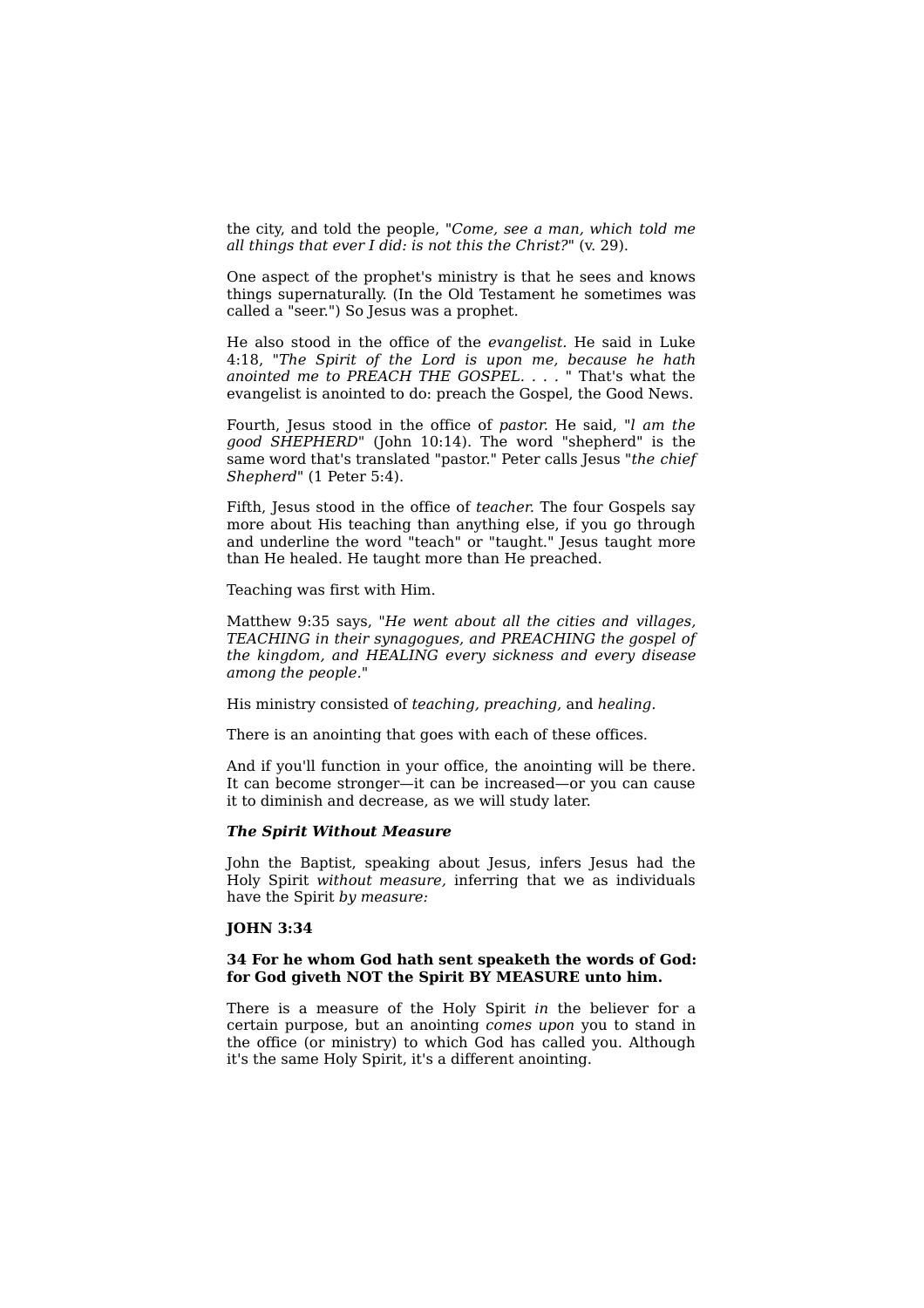Because the Lord Jesus Christ had the Holy Spirit without measure, He stood in all five of the main ministry gifts, and He is the model for all of us to follow.

## *Chapter 2*

## *The Anointing Within*

*Now he which stablisheth us with you in Christ, and hath ANOINTED us, is God; Who hath also sealed us, and given the earnest of the Spirit in our hearts.*

2 Corinthians 1:21,22

*But ye have an UNCTION from the Holy One, and ye know all things . . . .*

*But the ANOINTING which ye have received of him abideth IN you, and ye need not that any man teach you: but as the same ANOINTING teacheth you of all things, and is truth, and is no lie, and even as it hath taught you, ye shall abide in him.*

1 John 2:20,27

In these two verses from First John, the terms "unction" and "anointing" are used. The Greek word is the same in both verses.

Every believer has an anointing—an unction—that abides within him, because the Holy Spirit comes in us in the New Birth. Romans 8:9 says, *"Now i f any man have not the Spirit of Christ, he is none of his.* " The Spirit of Christ is the Holy Spirit.

We're not referring here to being baptized with the Holy Spirit, or being filled with the Holy Spirit, as the Bible terms it.

That is a separate experience from the New Birth.

#### *Two Spiritual Experiences*

*There is a dual working of the Spirit of God in the life of a believer:* the New Birth and the baptism in the Holy Spirit.

In His teaching to the woman at the well of Samaria, Jesus said, ".. *the water that I shall give him shall be IN him a well of water springing up into everlasting life"* (John 4:14).

In the seventh chapter of John's Gospel, Jesus said, *"He that believeth on me, as the scripture hath said, OUT of his belly shall flow rivers of living water"* (v. 38).

Jesus told His disciples, *"And I will pray the Father, and he shall*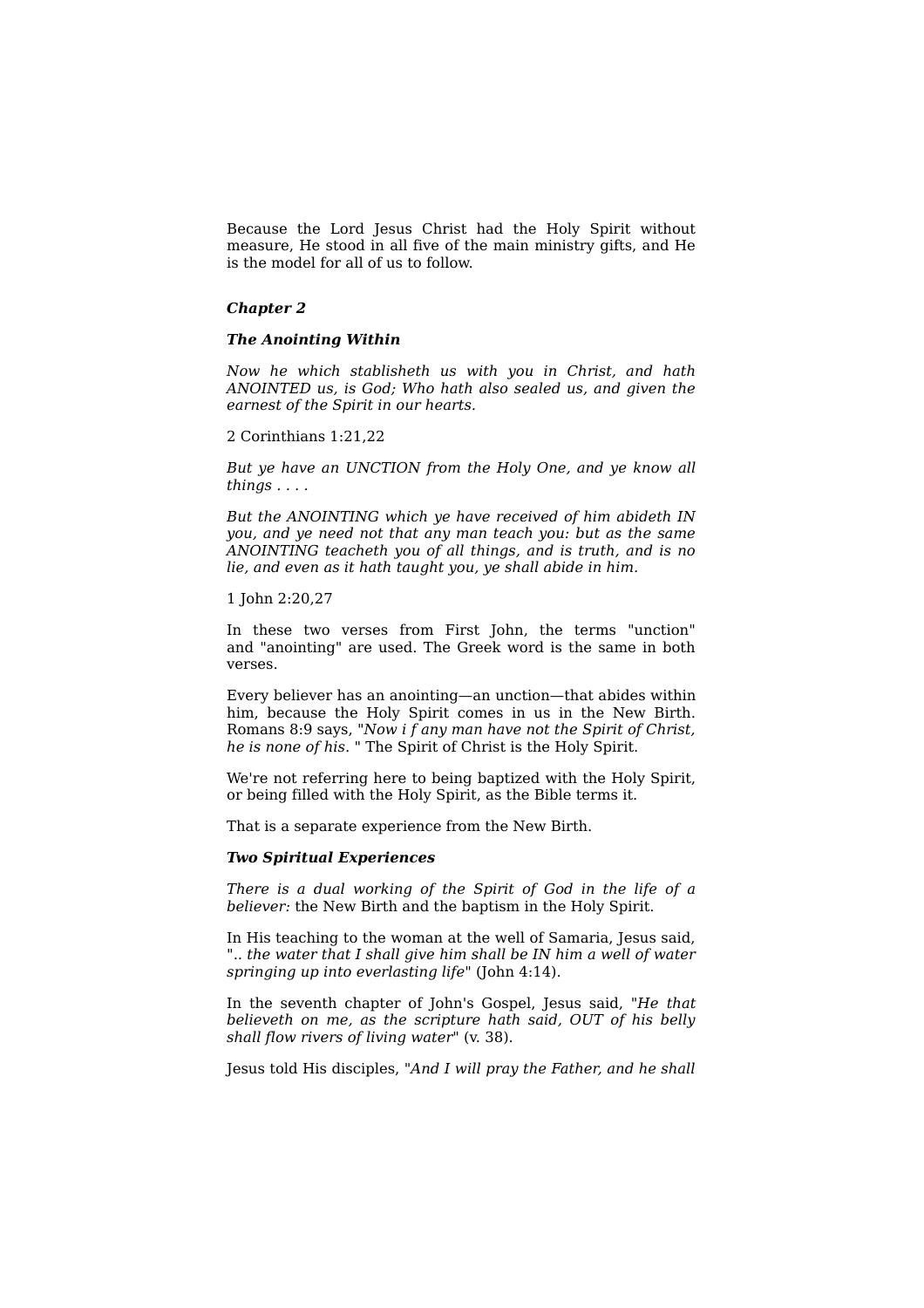*give you another Comforter, that he may abide with you for ever; Even the Spirit of truth... for he dwelleth WITH you, and shall be IN you"* (John 14:16,17).

Later, Jesus told the disciples, *"But ye shall receive power AFTER that the Holy Ghost is come UPON you: and ye shall be witnesses unto me*...." (Acts 1:8).

It's obvious that these are two different experiences Jesus is talking about. One—the New Birth— *blesses you.* It's water IN

YOU springing up into everlasting life.

The other experience—the baptism in the Holy Spirit—*makes you a blessing to others.* It is those rivers flowing OUT of you; it is the enduement of power Jesus promised in Luke 24—and it is available to every believer.

### **LUKE 24:49**

**49 And, behold, I send the promise of my Father upon you: but tarry ye in the city of Jerusalem, until ye be endued with power from on high.**

## *Life in the Spirit*

In studying the Holy Spirit in the life of the believer who has been born of the Spirit and baptized with the Holy Spirit, we see many things.

We find that the Holy Spirit in us *bears witness* with our spirit that we are the children of God (Rom. 8:16).

We find that *"as many as are led by the Spirit of God, they are the sons of God"* (Rom. 8:14).

We also find it is the Holy Spirit who *quickens: "If the Spirit of him that raised up Jesus from the dead dwell in you, he that raised up Christ from the dead shall also quicken* [or make full of life] *your mortal bodies* [your death-doomed bodies] *by his Spirit that dwelleth in you"* (Rom. 8:11).

We find how the Holy Spirit *helps us pray.* For example, in First Corinthians 14:14, Paul said, *"For if I pray in an unknown tongue, my spirit prayeth...."*

Or, as *The Amplified Bible* has it: "For if I pray in an [unknown] tongue, my spirit [by the Holy Spirit within me]

prays, but my mind is unproductive—bears no fruit and helps nobody. Then what am I to do? I will pray with my spirit—by the Holy Spirit that is within me; but I will also pray intelligently with my mind and understanding; I will sing with my spirit—by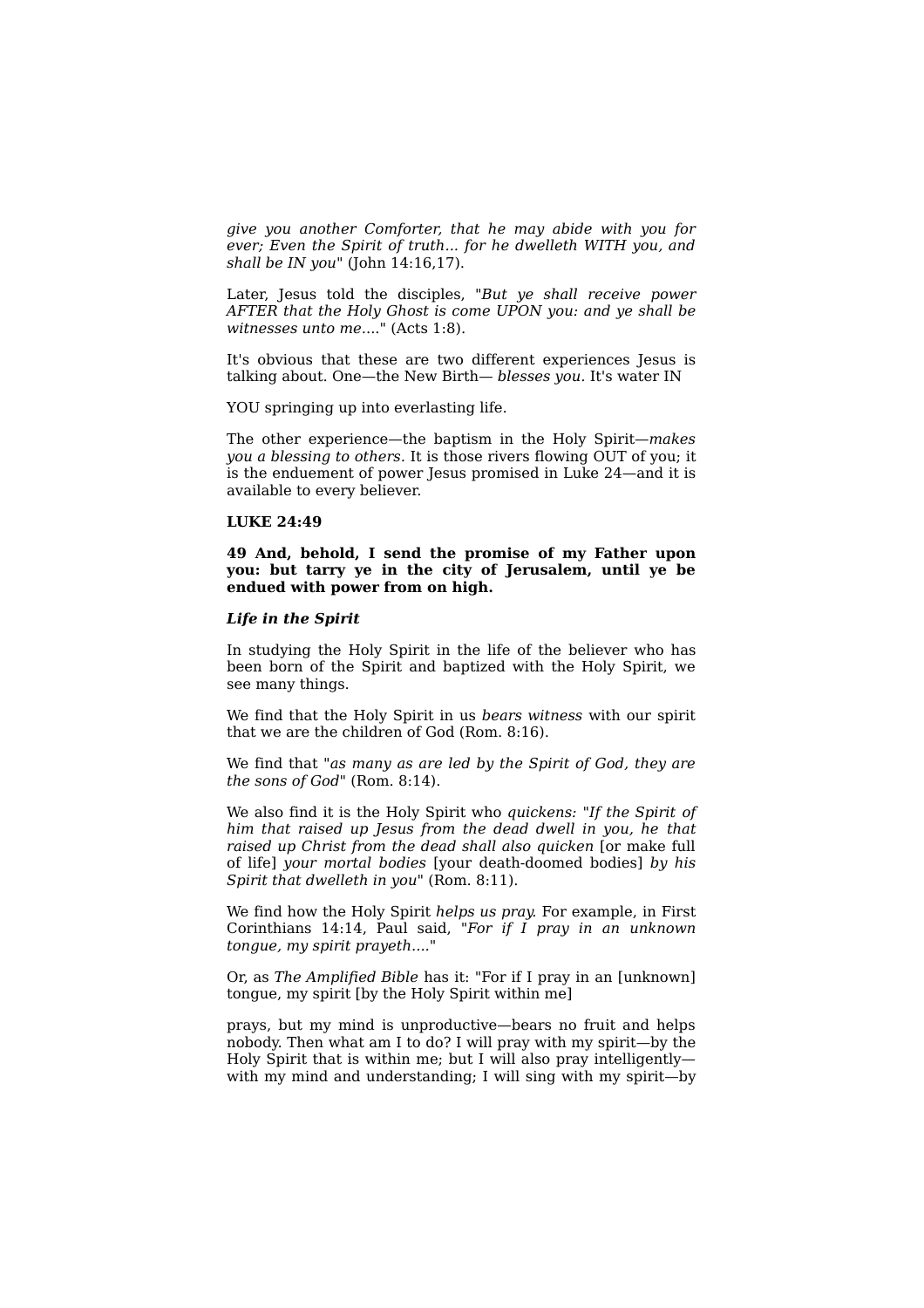the Holy Spirit that is within me; but I will sing (intelligently) with my mind and understanding also" (v. 14,15).

Then we read in Romans 8:26,27: *"Likewise the Spirit also helpeth our infirmities* [or weaknesses]: *for we know not what we should pray for as we ought*...." One of our weaknesses is that we know not for what to pray as we ought!

*"...But the Spirit itself maketh intercession for us with groanings which cannot be uttered And he that searcheth the hearts knoweth what is the mind of the Spirit, because he maketh intercession for the saints according to the will of God."*

By putting these verses together, we can see that in groanings and in praying with other tongues, it's the Spirit helping us pray for things we don't know how to pray for as we should. But, thank God, He knows. Thank God for the Holy Spirit in the life of the believer!

Let's look again at what Jesus said to the disciples about the Holy Spirit in the fourteenth chapter of John:

## **JOHN 14:16,17**

**16 And I will pray the Father, and he shall give you another Comforter, that he may abide with you for ever;**

**17 Even the Spirit of truth; whom the world cannot receive, because it seeth him not, neither knoweth him: but ye know him; for he dwelleth WITH you, and SHALL BE IN YOU.**

Many translations read, "I'll not leave you helpless. I'll send you another Helper." The Greek word *parakletos* that's translated "Comforter" here means "one called alongside to help."

*The Amplified* translation brings out the sevenfold meaning of the Greek word in this sixteenth verse: It means *Comforter, Counselor, Helper, Intercessor, Advocate, Strengthener,* and *Standby—* and He's all of these.

#### *The Holy Spirit as Teacher*

In addition to helping us *pray* and *witness,* that anointing helps us by *teaching* us.

In verse 17, Jesus called the Comforter the Spirit of truth.

He said in John 15:26, *"But when the Comforter is come, whom I will send unto you from the Father, even the Spirit of truth, which proceedeth from the Father, he shall testify of me."*

*The Holy Spirit never testifies of Himself. He testifies of Jesus.*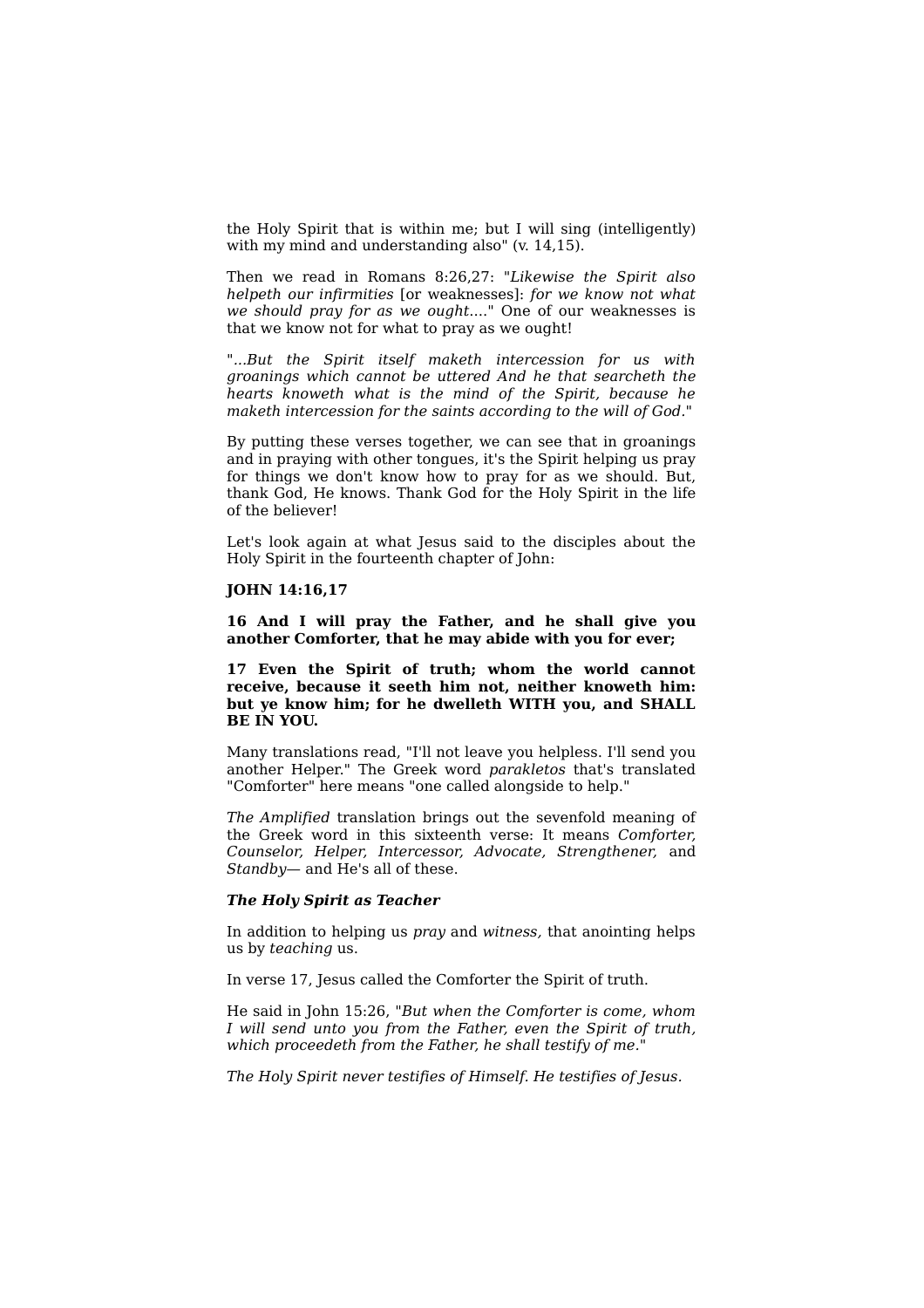Jesus speaks to us by the Holy Spirit. Jesus is not here on earth today with a flesh-and-blood body, because His body was resurrected, and it's now *flesh and bone* (Luke 24:39), the *blood* having been shed for our sins. With a flesh-and-bone body, Jesus is seated at the right hand of God (Rom. 8:34) and "ever liveth to make intercession" for us (Heb. 7:25).

So He's not here in the natural, but, thank God, the Holy Spirit is, and Jesus speaks to us by the Spirit. *When the anointing teaches you, that's Jesus teaching you,* because He said, "I *will pray the Father, and he shall give you another Comforter, that he may abide with you for ever"* (John 14:16); and when He—the Comforter, the Helper, the *Paraclete—* has come, *"he will guide you into all truth....* " (John 16:13). Thank God He does.

This verse continues, ".. *for he shall not speak of himself; but whatsoever he shall hear, that shall he speak: and he will shew you things to come."*

Jesus said more in the 15th verse: ".. *he shall take of mine, and shall shew it unto you."*

So these are other works of the Holy Spirit: to guide us into all truth; to take the things of Jesus and show them to us; and, in John 14:

## **JOHN 14:26**

## **26 But the Comforter, which is the Holy Ghost, whom the Father will send in my name, he shall teach you all things, and bring all things to your remembrance, whatsoever I have said unto you.**

Did you ever notice how the Holy Spirit will bring to your remembrance Scriptures that you hardly knew—maybe you read them once? Praise God, that's His work in the believer.

John, writing in his first epistle, First John 2:20, calls this anointing "an unction."

#### **1 JOHN 2:20**

### **20 But ye have an UNCTION from the Holy One, and ye know all things.**

## *The Spirit of Revelation*

The Holy Spirit is supposed to show you all things. In First Corinthians, Paul talks about the fact that *"Eye hath not seen, nor ear heard, neither have entered into the heart of man, the things which God hath prepared for them that love him"* (1 Cor. 2:9).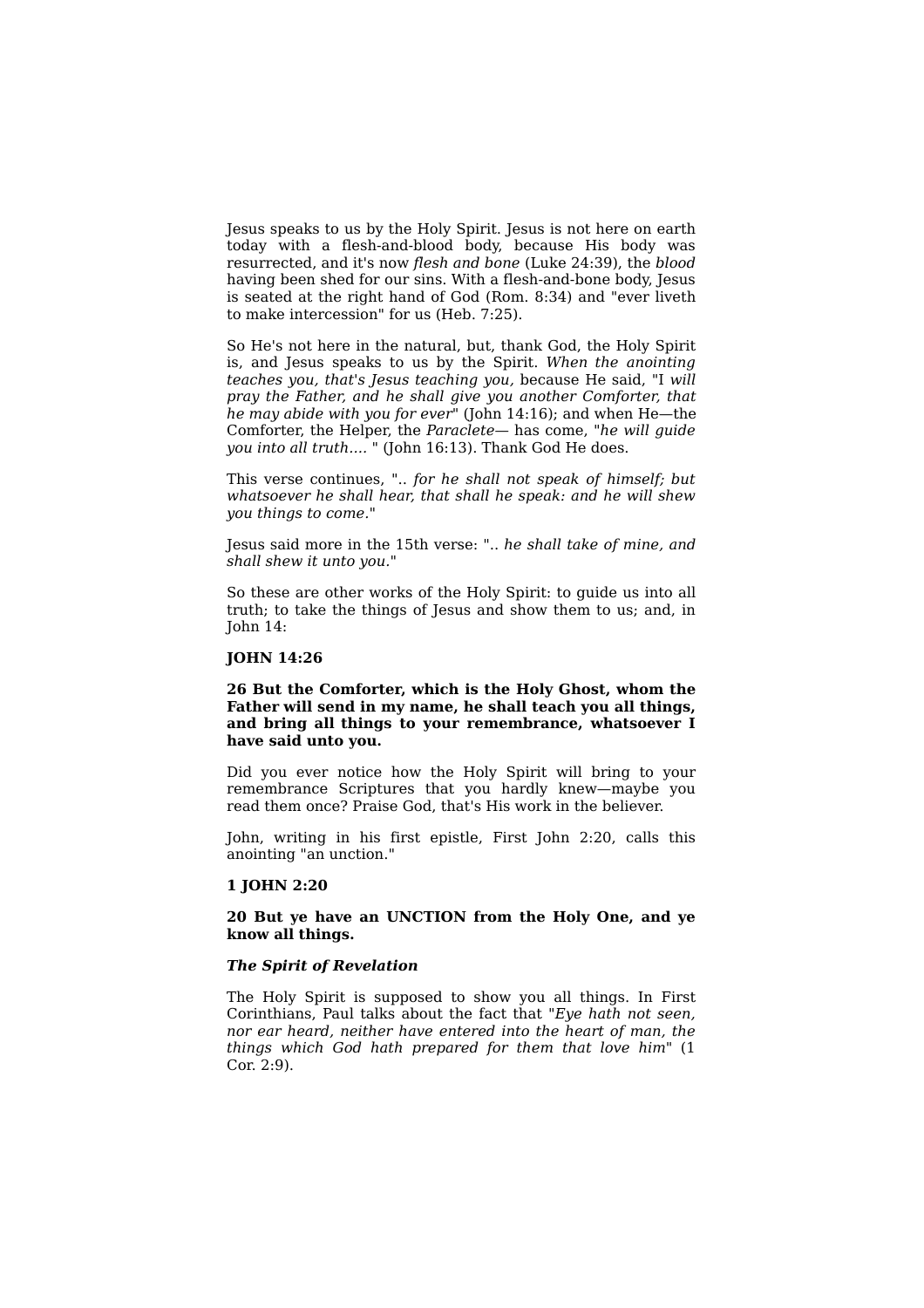Often we read that verse—I guess we've all been guilty of it sometime or other—and said, "Now isn't that wonderful? He's going to provide things we've never seen and don't know about."

But that's not what God's talking about at all. The very next verse says, *"But God HATH revealed them unto us by His Spirit: for the Spirit searcheth all things, yea, the deep things of God"* (v. 10).

Hallelujah! The Holy Spirit is a Spirit of revelation. He'll *"take of mine, and shall shew it unto you."*

John said, "You've received an unction, and you know all things." *The reason we don't know more than we know is because we haven't listened to that Teacher—* the Holy Spirit is a Teacher.

Then in the 27th verse of First John 2, John writes, *"But the ANOINTING which ye have received of him ABIDETH IN*

*YOU, and ye need not that any man teach you: but as the same ANOINTING teacheth you of all things, and is truth, and is no lie, and even as it hath taught you, ye shall abide in him."*

Notice that the anointing which you've received of Him abideth *in you.* Where is the anointing? IN YOU. Doesn't that sound like what Jesus said in John 14:17?

## **JOHN 14:17**

**17 Even the Spirit of truth; whom the world cannot receive, because it seeth him not, neither knoweth him: but ye know him; for he dwelleth with you, and shall be IN YOU.**

He shall be where? IN YOU. Automatically we think of First John 4:4: ".. *greater is he that is IN YOU...."* Here John calls that anointing "he," because He is a divine personality.

*"Greater is he that is in you, than he that is in the world "* I doubt seriously if any of us have ever taken advantage of Him who dwells in us, living in the fullness of what that means. If this is the case—if He dwells in us—then immediately we *don't have to be afraid of anything that's in this world, because we have Someone in us who's bigger than anything in the world!*

"Yes," people complain, "but you don't know what I've got to put up with!"

I don't care what you've got to put up with. He's bigger! He's greater!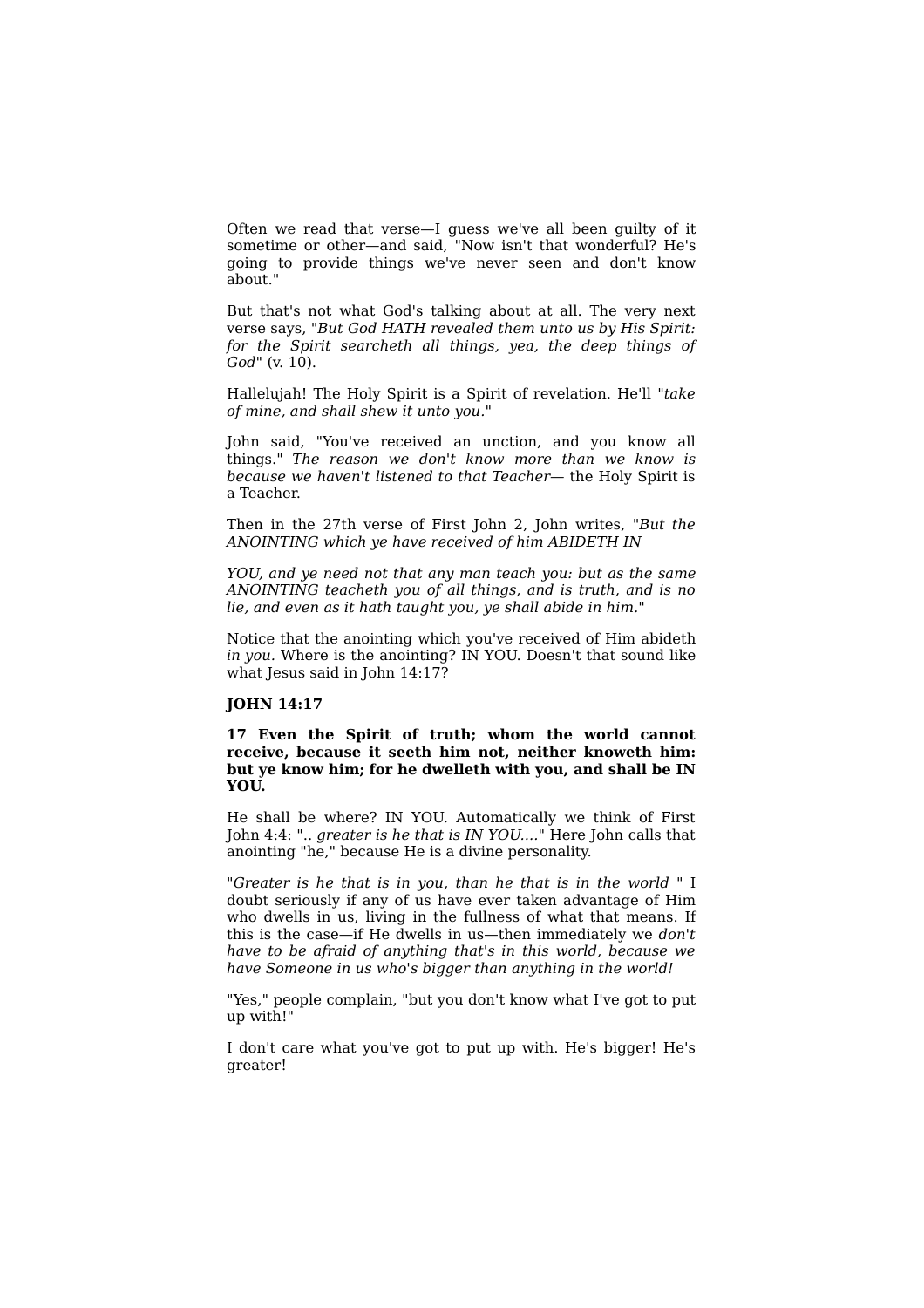In First John 2:27 we saw the phrase, *"ye need not that any man teach you."* That doesn't mean that God hasn't set teachers in the Church! That doesn't mean we don't need teachers! The Holy Spirit will not contradict Himself.

Did you ever stop to think that when a man teaches under the inspiration of the Holy Spirit, it is not *man* teaching us something—it's *the Holy Spirit* teaching us?

The Holy Spirit will teach us, and when we hear the Word taught, the Holy Spirit also will bear witness with our spirit if the teaching is right.

### *Beyond the Bible*

A certain teacher caused a lot of trouble once for a friend of mine, a man who had been a Bible teacher for 35 years. My friend had taken his Bible class to this man's meetings, but found his teaching began to be increasingly in error.

Finally he handed the man his Bible, saying, "You're going to have to give me chapter and verse for that. You're going to have to show that to me in the Bible."

The traveling teacher handed the Bible back to him, saying, "Oh, you won't find what I'm preaching in *that thing."* (When you start calling the Bible "that thing," you're in trouble.)

"Oh, no," he said, "I'm way out beyond that thing."

If you've gotten out *beyond* the Bible, you've gotten out beyond the Holy Spirit, because the Bible says that the Spirit and the Word are one [agree], as John states in First John 5:7.

What was amazing to me was that my friend, a man who was saved, baptized in the Holy Spirit, and a Bible teacher in a Full Gospel church, got taken in by this false teacher and lost half his class!

On the other hand, a young Chinese woman, who had been converted only two weeks earlier in a tent meeting, went to the same teacher's meetings one night but realized he was in error.

She told me, "You know, something on the inside of me told me, 'Don't go back.' So we never went back."

She was just a baby Christian—she didn't even have the baptism in the Holy Spirit yet—but she listened to the Spirit who was *in* her.

I think what happens to us is we go by our heads instead of our spirits after we have been Christians for many years. Often our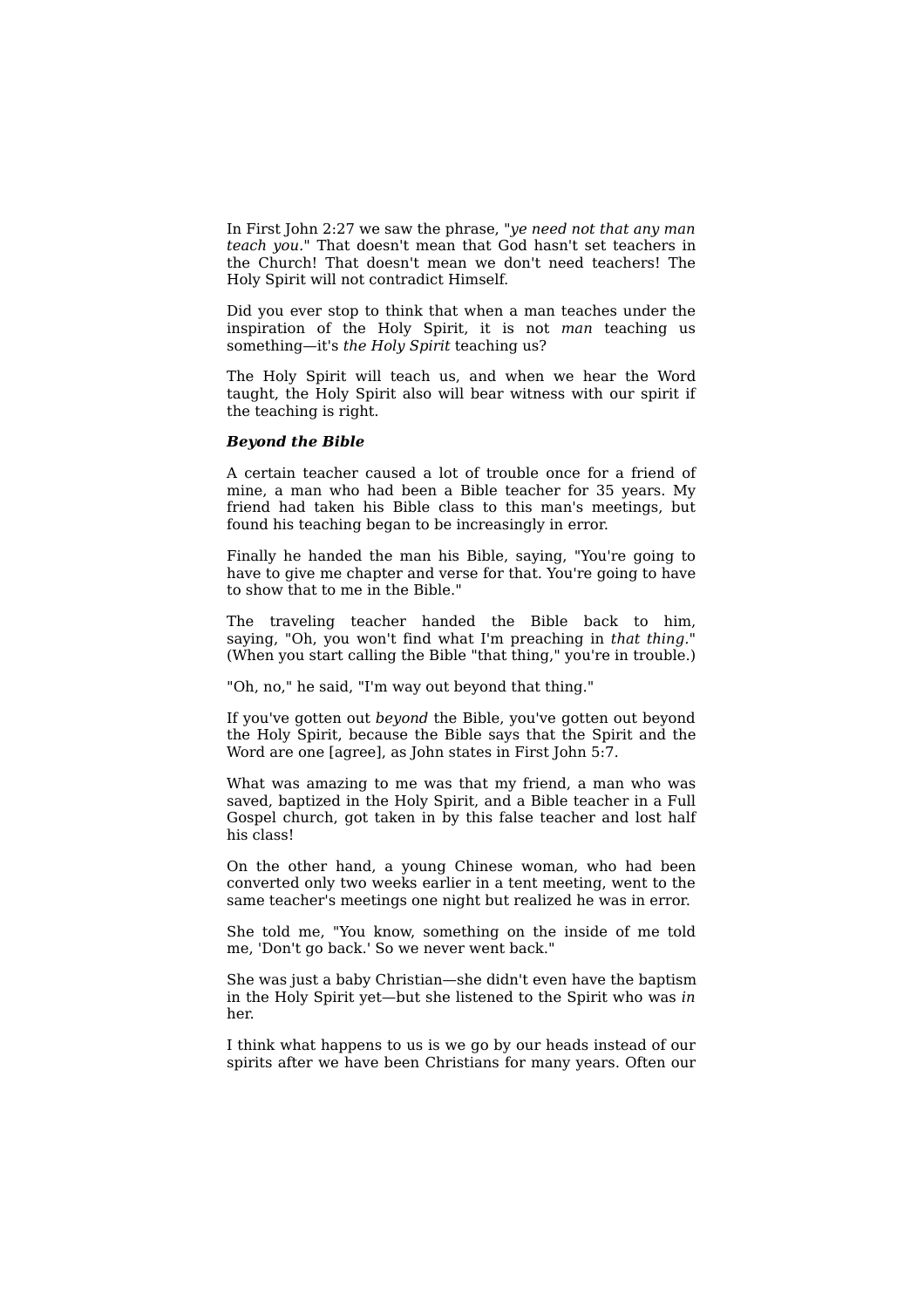heads have been educated at the expense of our spirits.

The Spirit of God will teach us. That's what the Spirit of God was teaching the Chinese woman: "That's not right. Don't go there."

Of course God put teachers in the Church—teaching is one of the fivefold ministries, and that's one way God teaches us. On the other hand, the Teacher is also in us. He'll let us know when it's right and He'll let us know when it's not right. And *every believer has that anointing in him or her.* We don't need to pray for it. We've got it.

## *Why Christians Are Defeated*

Oh, how real He is! If people would start developing that consciousness of the indwelling Spirit when they first become Christians, He would manifest Himself. But too often they haven't been taught correctly.

They thought they got an "experience." They kept trying to have another experience like that one, but it wasn't an experience at all; it was Someone—a divine Personality—who came to live in them. He is a heavenly Being: the Holy Spirit.

So often we have been defeated because we weren't taught this —or we were taught something that isn't so, and we have had to "unlearn" it. It's a lot harder to "unlearn" than it is to learn.

Before we can walk on with God, sometimes we've got to "unlearn" some things.

We must learn to look to our (human) spirit, even when our mind can't grasp what we're hearing. I've heard men preach, I've listened to tapes, and I've studied books—and my head just couldn't grasp it. But on the inside of me, it felt like something was turning flips. I knew my spirit, because of the Holy Spirit within me, was telling me, "That's so." But even with this witness, I've had problems accepting these things. Have you ever had such problems, or am I the only one?

What we think, or the way we've been taught often hinders us from moving into the Spirit realm. It also will keep us from praying in tongues.

Paul said, *"For i f I pray in an unknown tongue, my spirit prayeth, but my understanding is unfruitful"* (1 Cor. 14:14). Our understanding, or, we might say, our mind—it would be the same thing—wants to get in on everything, but it can't get in on praying in the Spirit unless God gives the interpretation.

Therefore, our mind will try to talk us out of praying in tongues.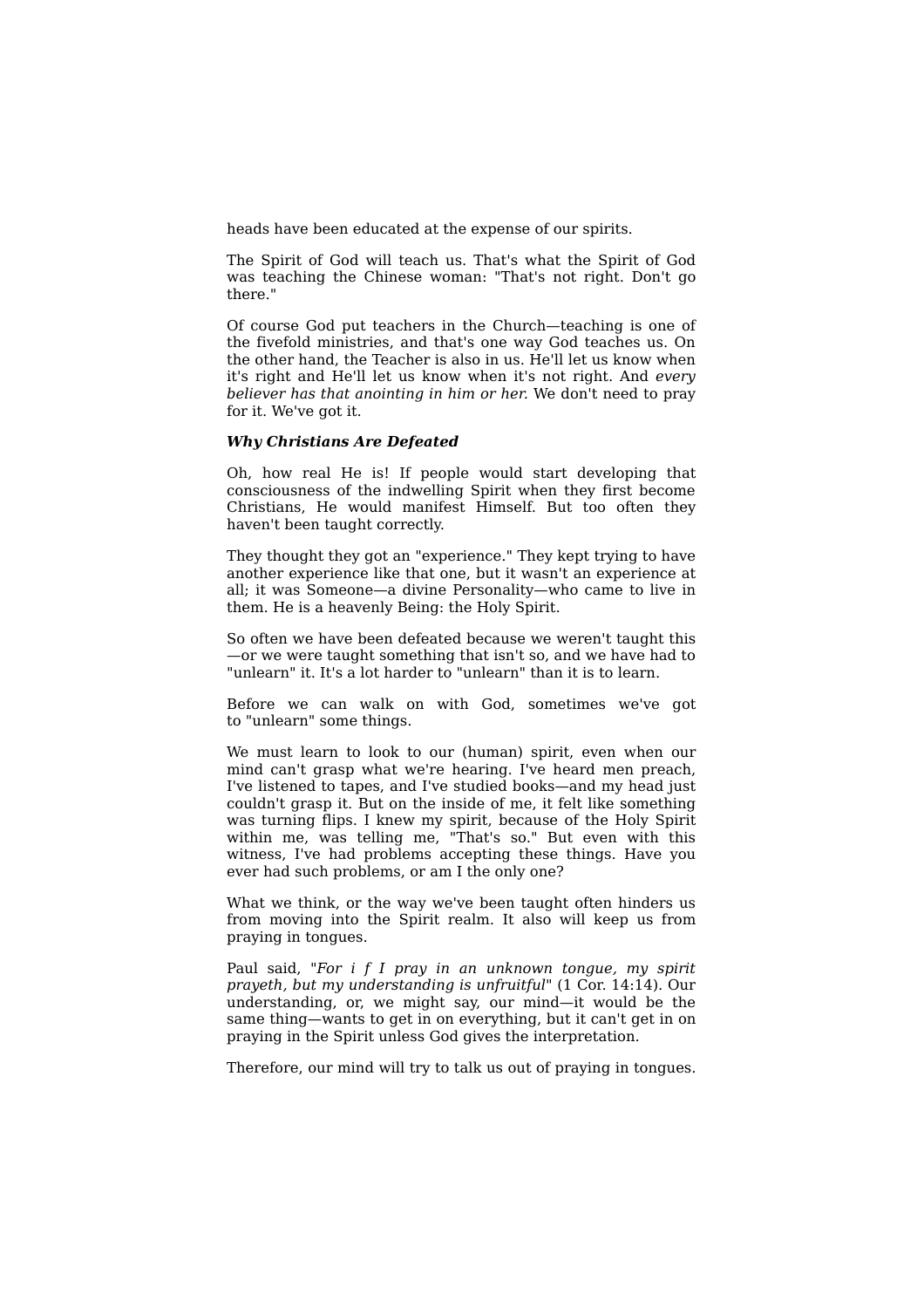Even after we've prayed a while, our mind will say, "Well, what good did that do?"

Then, of course, the devil will side in with that unrenewed mind, agreeing, "What good did you get out of that? You don't know one word you said! Isn't that foolish? Anyway, that didn't sound much like a language."

That's our problem: We pass judgment on something instead of listening to what God's Word says about it. God even said in Isaiah 28:11, *"With stammering lips and another tongue will he* [God] *speak unto this people.* " So, bless God, if you just stammered, that's the Holy Spirit, too! Accept it and go on with God. Expect more, and He'll give you more.

### *The Temple of God*

We saw earlier the text from First John 4:4: ".. *greater is he that is IN YOU, than he that is in the world.* " Here John is talking about the Holy Spirit who is in us— *"Christ IN YOU, the hope of glory"* (Col. 1:27). He dwells in us by the power of the Spirit.

In First Corinthians 3, Paul uses different terms to say the same thing John said. John said, ".. *the anointing which ye have received of him abideth IN YOU.* . . . " (1 John 2:20). Here Paul is saying, *"Know ye not that ye are the temple of God, and that the Spirit of God dwelleth IN YOU?"* (1 Cor. 3:16).

Look at First Corinthians 6:19: *"What? know ye not that your body is the temple of the Holy Ghost which is in you, which ye have of God and ye are not your own?"*

Then notice this second letter Paul wrote to the Corinthians.

He must have wanted to reemphasize this truth:

## **2 CORINTHIANS 6:14-16**

**14 Be ye not unequally yoked together with unbelievers: for what fellowship hath righteousness with unrighteousness? and what communion hath light with darkness?**

**15 And what concord hath Christ with Belial? or what part hath he that believeth with an infidel?**

**16 And what agreement hath the temple of God with idols? for ye are the temple of the living God; as God hath said, I will dwell IN them, and walk IN them; and I will be their God, and they shall be my people.**

The believer is called a "believer," and the unbeliever is called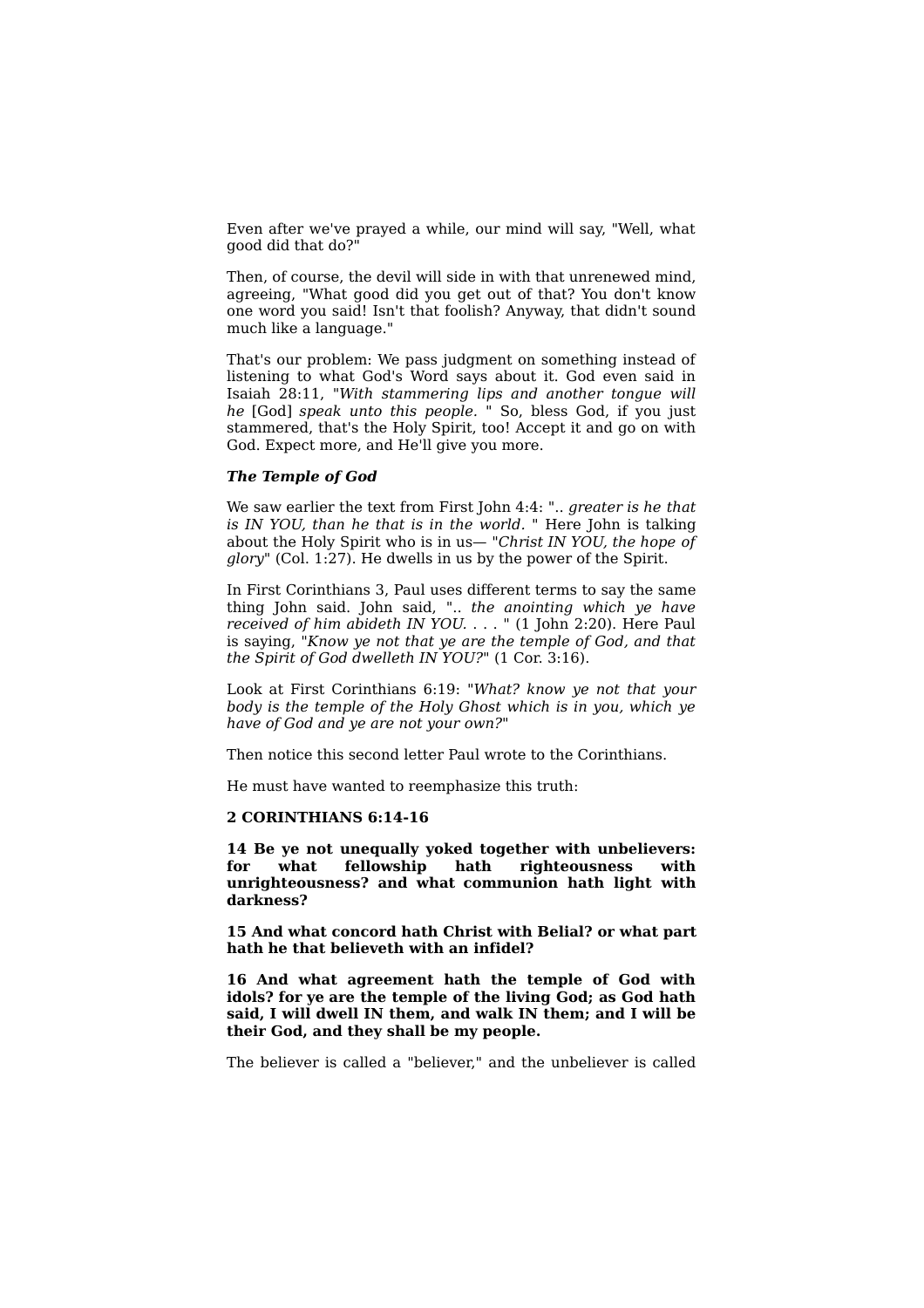an "unbeliever."

The believer is called "righteousness," and the unbeliever is called "unrighteousness."

The believer is called "light," and the unbeliever is called "darkness."

The believer is called "Christ," and the unbeliever is called "Belial."

The believer is called "the temple of God," and the unbeliever is called "idols."

That's shouting ground, isn't it? *"Ye are the temple of the living God; as God hath said, I will dwell in them* [live in them, in other words] *and walk in them...."*

*So there is an individual (or personal) anointing of the Holy Spirit that abides IN each one of us.* We need to learn to take advantage of it.

### *Chapter 3*

#### *How the Anointing Led Me*

The text we just studied from First John says, *"the anointing which ye have received of him abideth IN you...* [and] *teacheth you of all things.* " What is that anointing for? It's to teach you all things!

I remember the night I was born again: I was born again the 22nd day of April 1933. I know that an unction or anointing came into me that very night. I am just as conscious of it on the *inside* of me as I am of my two ears on the *outside* of me.

The Holy Spirit began to try to teach me a lot of things, but my head wouldn't go along with it. I didn't know to listen to Him. So often we have been religiously brainwashed. Our heads are all cluttered up with religious things, and we have not been trained to listen to and follow our spirits.

But it was there on that bed of sickness as a 15- and 16-year-old invalid that I got into the Word, and the Spirit of God taught me about divine healing.

Five doctors had told me, "You're going to die—that's all there is to it. You can't live. There's not one chance in a million for you to live."

But something inside me—that anointing that teaches you all things—that inward "something"—said, "You don't have to die.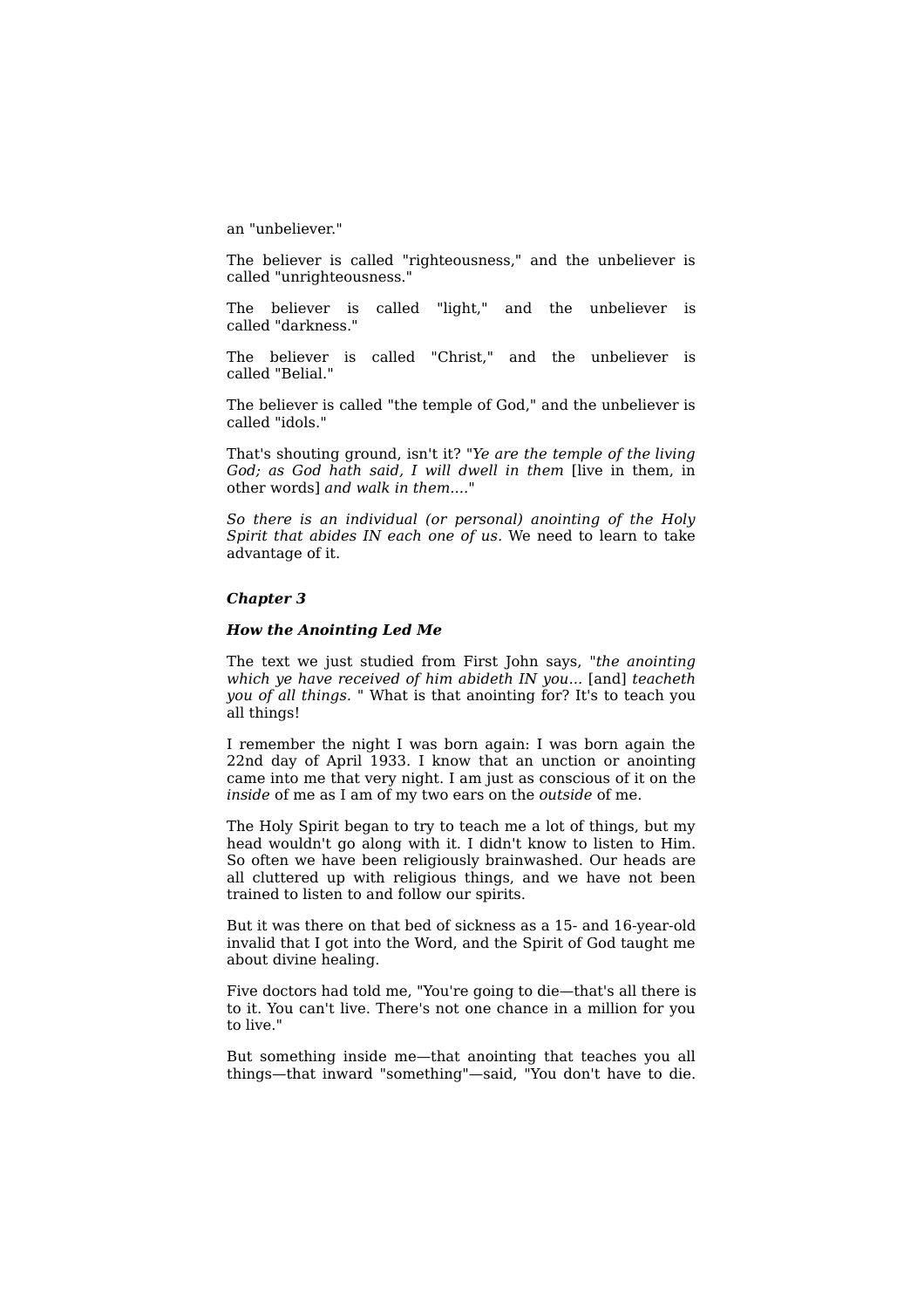Not now. Not at this age. Not as a teenager. You can live.

You can be healed!"

I said, "Can I?"

Something inside me said, "It's all in the Book. Get in the Book. The Bible—that's where it is!" And thank God I got in there, and He taught me. I didn't have an earthly teacher.

It was difficult, however. It's easier to learn spiritual things if you have a human teacher, because you can see the teacher, listen to him or her, and the witness of the Holy Spirit on the inside of you will let you know whether or not they're teaching what is right.

Thank God, He taught me. I listened to Him, and He led me right into the Word, right into faith—and right into healing.

What if I never had listened? I never would have been taught; I would have died and gone on to glory and missed doing what God called me to do; and we wouldn't have any RHEMA Bible Training Center. I'm so glad I learned to listen!

I saw after my healing that if I had listened to what that

"something" on the inside of me had been trying to tell me, I would have been out of that bed a lot sooner. I was an invalid 16

long months before I was healed.

I'll challenge anybody anywhere that if they've got the Holy Spirit living inside them—the One who is the Author of the Bible —He'll lead them right into divine healing. If it's the same Holy Spirit who authored this Book, He's going to teach you what's in there.

When He opened the Word to me, I acted upon the Word. I didn't know anybody who believed in divine healing, so I didn't have anybody to pray for me. I learned to listen, thank God, to my spirit.

On the inside of me was this voice teaching me. It said, "You believe all right as far as you know, but that last clause of Mark 11:24— *"and ye shall have them"—* goes with the preceding clause, *"believe that ye receive them."*

## **MARK 11:24**

**24 Therefore I say unto you, What things soever ye desire, when ye pray, believe that ye receive them, and ye shall have them.**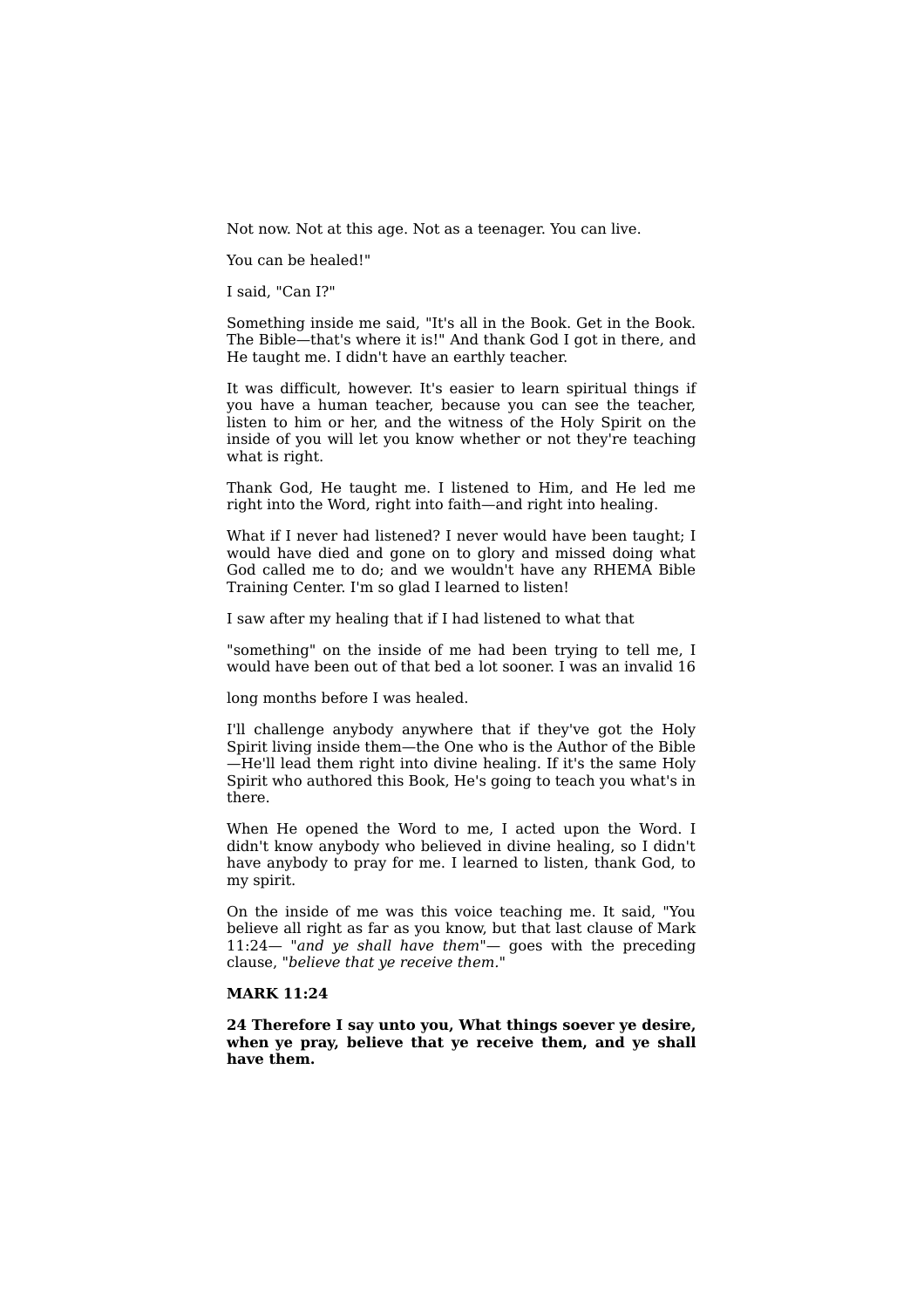Like a flash, I saw it. What I'd been trying to do was get healed first—have it first—and *then* I was going to believe it. He said, *Believe it first,* and then you'll have it."

So I began to say, right out loud in my room, "I believe. I believe. I believe I receive healing for the deformed heart. I believe I receive healing for the paralysis. I believe I receive healing for the incurable blood disease."

And while I was saying that and praising God for it, that anointing in me—IN me—said, "Arise. People who are well ought to be up at 10:30 in the morning."

I thought for a moment, *How am I going to get up? I'm paralyzed.* But when I made the effort and acted upon the Word, the power of God came down on me and went through me like a bolt of electricity!

I stood upright on my feet and was healed—and I have been healed ever since. I say this to the glory of God: I've had half a century of divine health.

The last headache I had was in August 1933, but don't misunderstand me: I'm not opposed to doctors. Thank God for them. Medical science will help people as much as it can. If I'd have needed to go to a doctor in the past half century, I would have gone—but I haven't needed to. I've sent other people to the doctor, however, paid their bills, and bought their medicine.

(Doctors often can keep people alive until we can get enough Word in them to get them healed.)

My healing came about by my listening to that inward anointing that teaches you all things. I listened, obeyed, and off the bed I came.

I would challenge anybody who is born again (because you're born of the Holy Spirit): The Spirit will lead you into the baptism of the Holy Spirit. It was that same Spirit—that same anointing that teaches—who led me into the baptism of the Holy Spirit.

After my healing, I began to seek out the fellowship of those who believed like I did.

Some Full Gospel people had come to our town. Even though there were a lot of things about them that I didn't understand and didn't agree with, I didn't criticize them. I welcomed them with open arms. I was glad to find somebody who believed in faith and healing that I could fellowship with.

We need fellowship.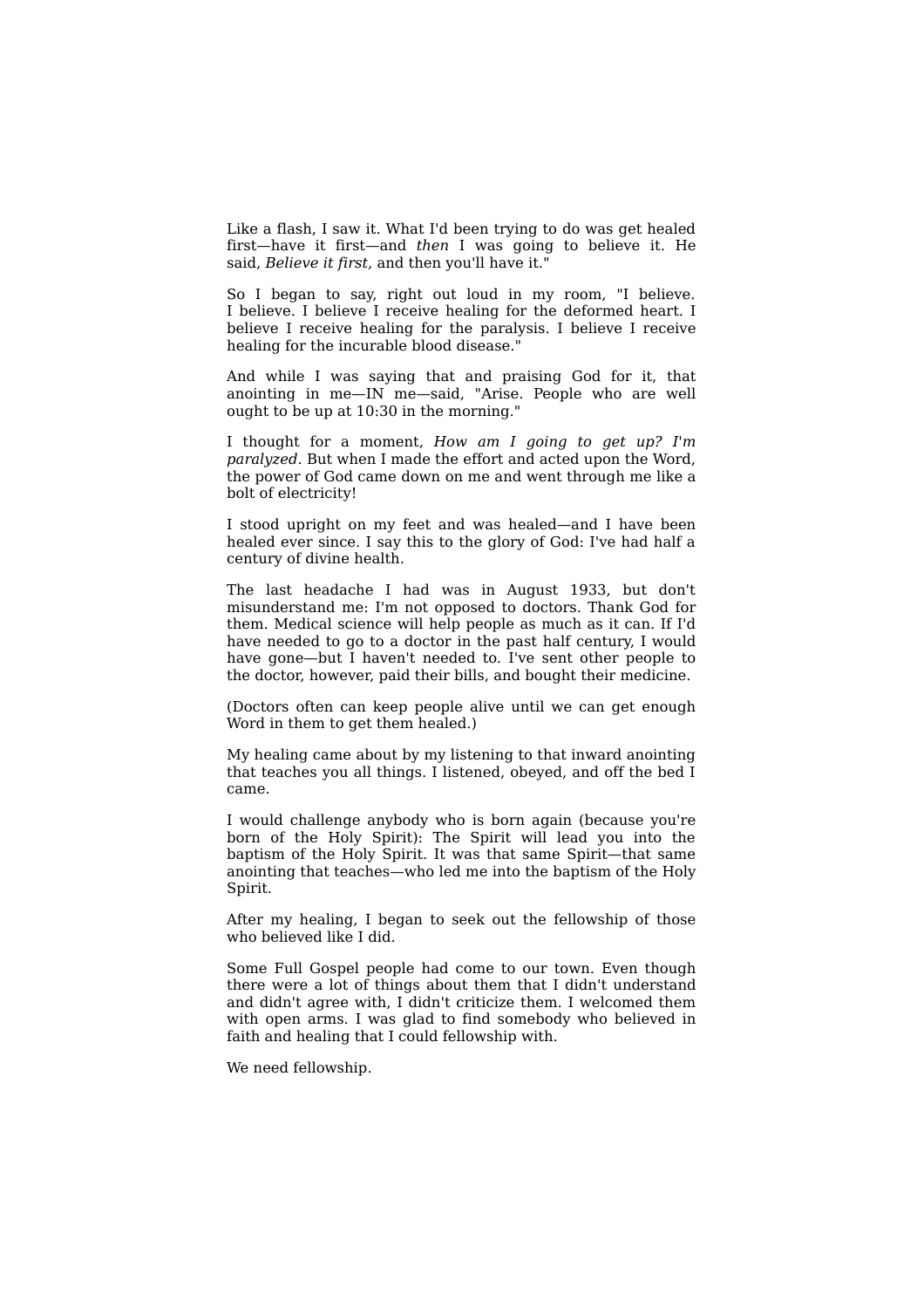Now, you don't have to go to Full Gospel services too long until people start preaching and testifying about the baptism in the Holy Spirit and speaking in tongues. When they did, I closed my ears, because I didn't know whether it was right or wrong. I thought, *I ' l l just put up with a little fanaticism to have a little fellowship around faith and healing.* I was about to enroll in a Baptist seminary.

Yes, you can be thoroughly saved, get people saved and healed every Sunday, see miracles performed, and still close your ears to other things of the Word. God will bless you all He can, because He's out to bless you. He's not out to "get" you, praise the Lord.

He'll confirm His Word. If you preach about salvation, people will get saved. If you preach about healing, people will get healed.

I preached water baptism, and people got baptized in water. I preached prayer, and people prayed. I preached living right, and people lived right. But none of them got baptized with the Holy Spirit, because I never said anything about it!

#### *'This Holy Ghost Business'*

Walking down the street one day in April 1937 in my hometown, I said to the Lord, "Now, Lord, who's right about this Holy Ghost business?

"My church says that if you're born again, you're born of the Spirit [and that's true, but a half truth does more damage than an untruth]. They say that's all there is to it; it ends right there."

And I began to quote Dr. So-and-so and another renowned Baptist minister.

Then I said, "Now, these Pentecostal people say that they're baptized with the Holy Spirit according to Acts 2:4. But one or two other Baptist fellows whom I like real well tell me there is an experience subsequent to salvation called the baptism in the Holy Spirit—it is an enduement of power from on High—but you don't have to speak with tongues. I'm prone to follow them.

#### *Who*'s *right about this?"*

I didn't have the baptism of the Holy Spirit, but I did have Him in me, because I'm born of the Spirit and His Spirit bears witness with my spirit that I'm a child of God.

The minute I asked "Who's right?" that anointing in me began to teach me. No, there was no thundering voice on the outside; it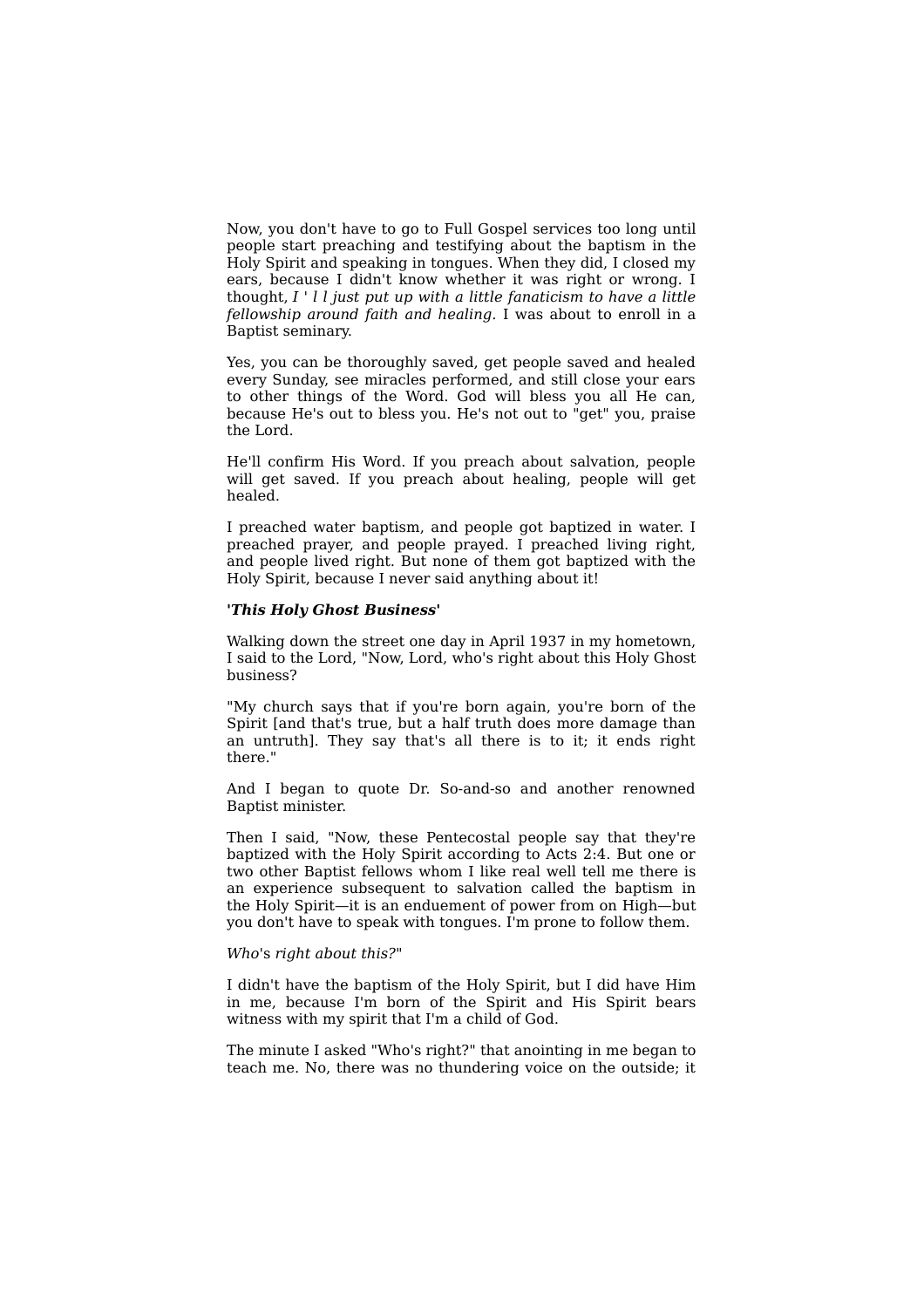was just that still, small voice, as we call it, that every believer has.

On the inside of me, He spoke up so plainly. He knew that I knew the Word, for I read it constantly. (Before I ever started preaching, I had read the New Testament 150 times and portions of it more than that.)

He said, "What does Acts 2:38 say?"

"Oh," I said, "Acts 2:38 says, *'Repent, and be baptized every one of you in the name of Jesus Christ for the remission of sins, and ye shall receive the gift of the Holy Ghost.'"*

That inward voice said, "What was that last statement you just said?"

I said, " *'And ye shall receive the gift of the Holy Ghost.'"*

"Well, what does the next verse say?"

I answered, "Acts 2:39 says, *'For the promise is unto you, and to your children, and to all that are afar of f , even as many as the Lord our God shall call.' "*

"What promise is that?" the inward voice asked.

As I hesitated, that inward voice said, "Quote that last clause of verse 38."

I said, " *'And ye shall receive the gift of the Holy Ghost.* '

Yes, Lord," I continued, "I believe that all right. I believe in the Holy Spirit now. It's those *tongues* that I don't believe in and don't know about."

And that inward voice said, "What did Acts 2:4 say?"

Very glibly, I said, "Acts 2:4 says, *And they were all filled with the Holy Ghost, and began to ...* ' Oh, I see it. I see it! I see it! '.. *and BEGAN TO SPEAK WITH OTHER TONGUES, as the Spirit gave them utterance.' "*

The same Spirit I was born of and became acquainted with on the bed of sickness taught me about divine healing and the baptism of the Holy Spirit. The same Spirit led me, for the unction abides in me.

Receiving the baptism of the Holy Spirit is receiving the same Spirit. It's a deeper dimension. It's entering into the fullness of what God has for us.

So walking down the street in my hometown, I immediately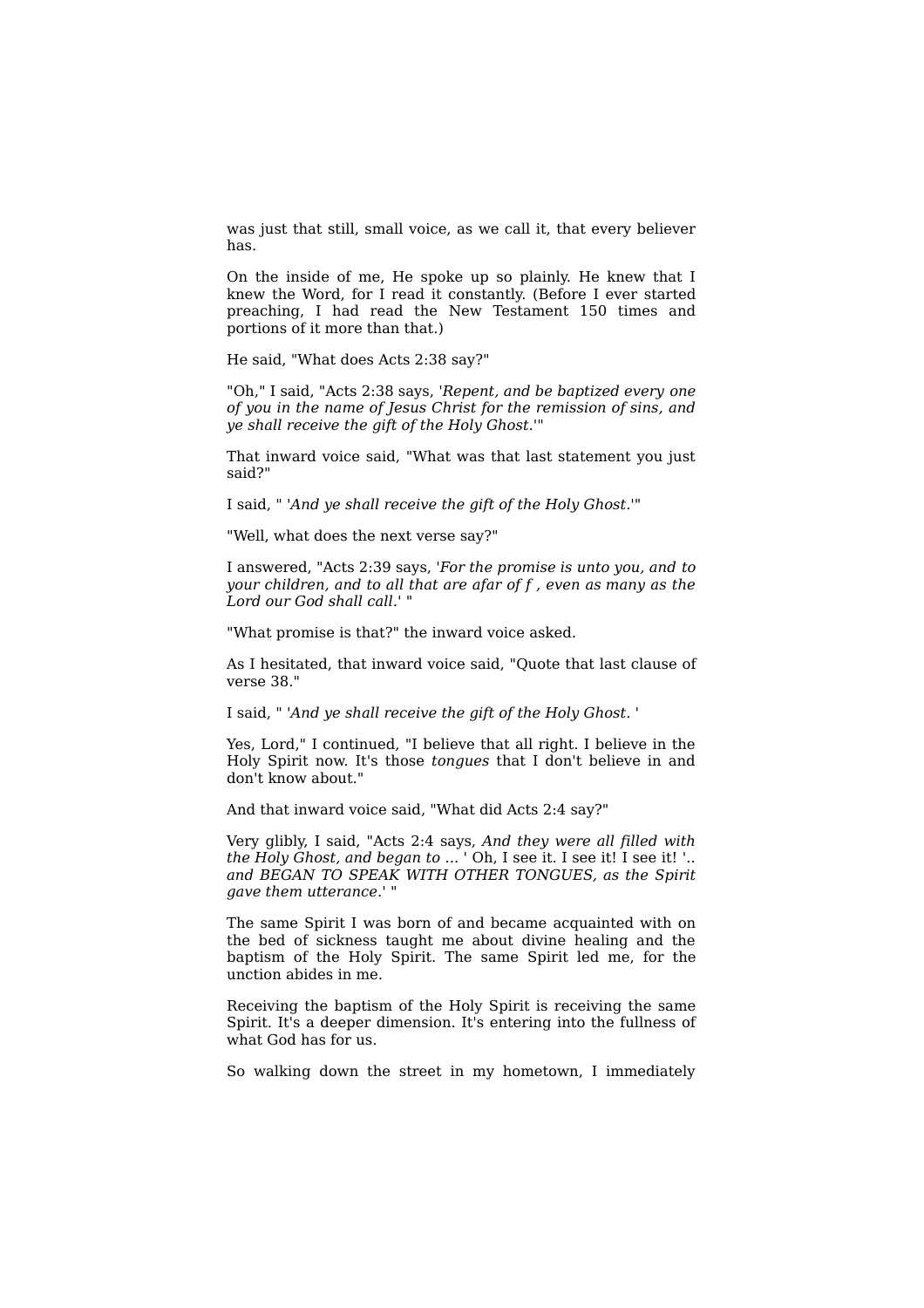said, "I'm going down to the Full Gospel pastor's house and receive the Holy Spirit right now." (That's pretty good for a Baptist boy pastor.)

It was the custom among Full Gospel people in those days to have tarrying services to be filled with the Holy Spirit. I think it's fine to wait on God, but don't tarry to be filled with the Holy Spirit. Get filled first and *then* tarry. I think that's one place we've missed it. We ought to have tarrying meetings—waiting meetings.

When I told the pastor, "I came down here to receive the Holy Spirit," the first thing he said was, "Wait."

I said, "It won't take me long to receive." If you've heard my story, you know it wasn't eight minutes until I was talking in tongues.

I prayed, "Lord, I came down here to be filled with the Holy Spirit. I know I have the Holy Spirit in me in the New Birth."

I quoted to the Lord what the Scripture said in Acts 2:38.

Then I said, "Lord, I received my salvation—my New Birth—by faith. I received my healing by faith. Now I receive this experience by faith. I want to declare by faith that I am filled with the Holy Spirit. Glory to God, I have it. And now I expect to speak with tongues. Hallelujah!"

We didn't say "hallelujah" in my church, but I said it half a dozen times. It felt like somebody had built a bonfire inside me.

It began to burn and it blazed up. It seemed like I could "see" strange words coming up, and it seemed like I knew what they would *sound* like if they were *spoken.* I started speaking them out.

I talked in tongues for an hour and a half and sang three songs in tongues, glory to God.

That anointing—the same Spirit—the same voice—that led me into divine healing of a deformed heart and almost total paralysis led me right into this experience. He'll teach you, too, if you'll listen to Him.

# *Every believer has that anointing.*

Notice I didn't say every Spirit-filled believer. Every believer has that anointing in him.

### *Chapter 4*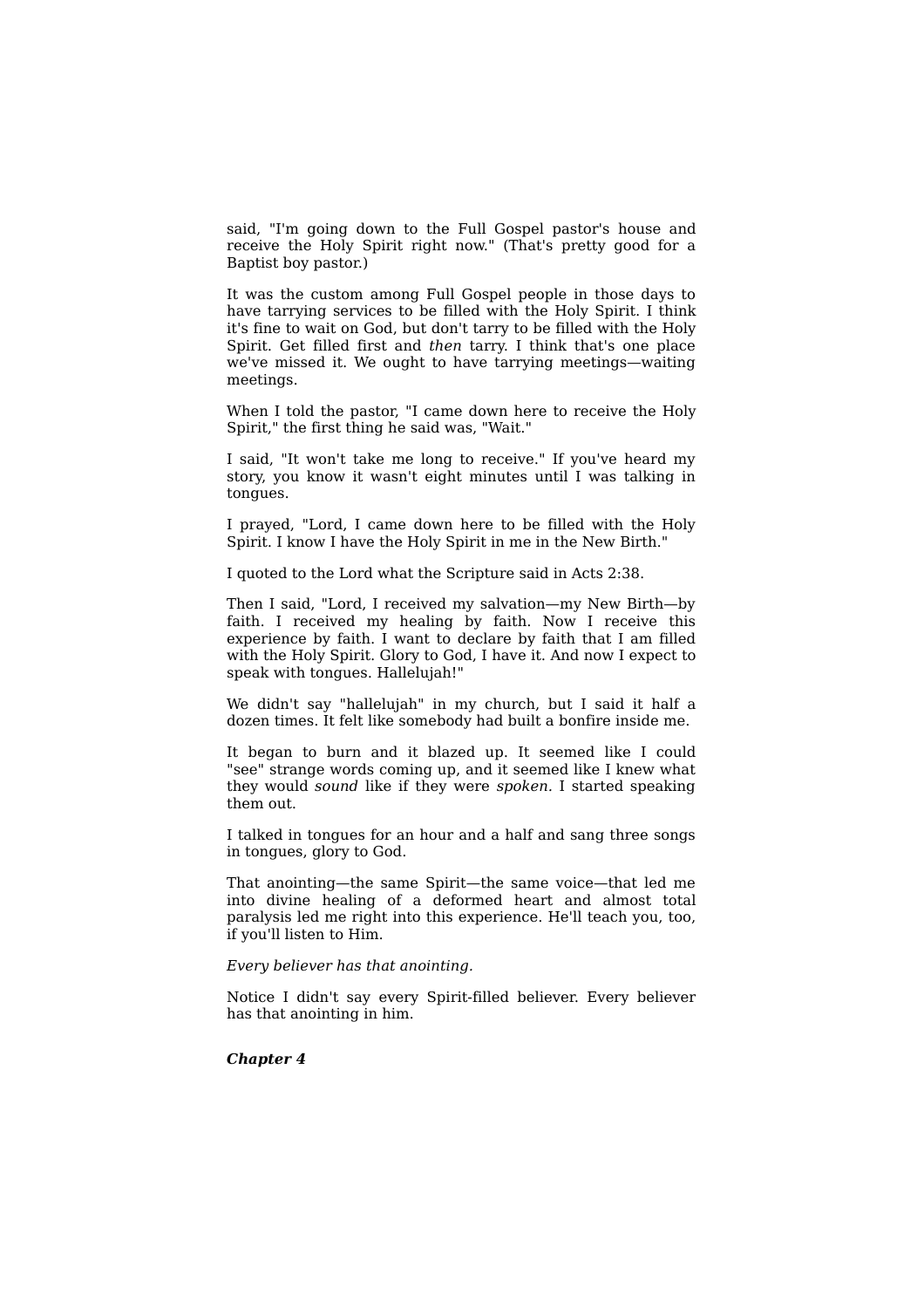### *Ministering Healing Without an Anointing*

The Scripture doesn't say, "These signs shall follow those who are baptized with the Holy Spirit"; it says, *"... these signs shall follow them that BELIEVE... they shall lay hands on the sick, and they shall recover"* (Mark 16:17,18).

I'd tell my Baptist congregation that. I'd preach it from the pulpit, but I didn't lay hands on them publicly. When I'd visit them in their homes, I'd read this to them.

"See, it says right here. We believe, don't we? Don't you believe on Jesus?"

"Yeah, I believe on Him, all right." they'd say.

"I'm going to lay my hands on you, and God is going to heal you," I'd tell them.

After coming into Pentecostal circles, I found from talking to the pastors that while I was a Baptist boy preacher, without the baptism of the Holy Spirit, I was getting a higher percentage of my people healed than any five Pentecostal pastors were their people. Some said they seldom got anybody healed. It was a common occurrence with me. The difference was that I was teaching faith and prayer. I didn't have any anointing; I didn't feel anything; and nothing went out of me into them.

One of these early experiences with healing involved the pianist of the little country church I was pastoring. When she wasn't there one Sunday, I asked about her and was told she was in the hospital and was scheduled for surgery the following morning.

I got up very early the next morning to get to her before they gave her a shot and I couldn't communicate with her. The sun wasn't up yet when I arrived at the hospital.

I read the Scripture to her. I said, "I'm going to pray for you.

Here's what the Bible says."

I had a little bottle of olive oil, and I told her, "I'm going to anoint you with oil." Then I said, "Here it says that these signs shall follow them that believe. They will lay hands on the sick.

I'm going to lay hands on you."

Although I was used to seeing people get healed, I didn't expect it to happen as fast as it did. When I started praying for her, she exclaimed, "WHOOOO! I've got it!" and jumped right out of bed. She never was operated on. Now, if that'll work for the Baptists, it'll work for anybody! And I didn't have the baptism with the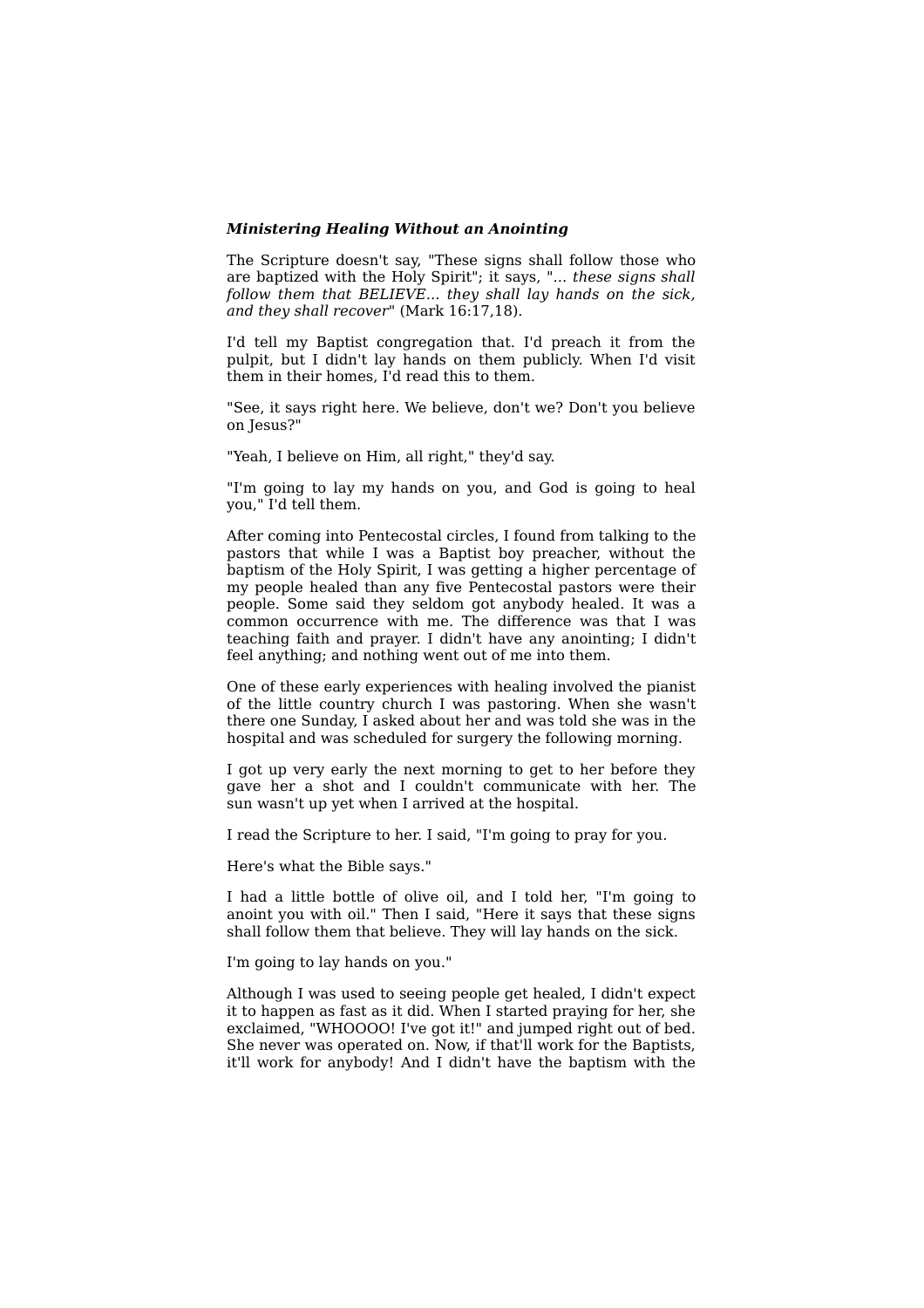Holy Spirit yet.

I saw healings like hers as a Baptist preacher when I didn't have any *special anointing* to pray for the sick, and I never felt a thing. Being Baptist, I didn't know I was *supposed* to feel anything. Yet God honors His Word.

When I changed over into the Full Gospel ministry, I didn't get a "new" Holy Spirit, or a different Holy Spirit. He's not twins. He's not triplets. There's just one Holy Spirit—but the anointing may be varied. Actually, He does all the work of God.

My fellow ministers and Bible teachers among the Southern Baptists had warned me against going among Full Gospel people. One outstanding Bible teacher, a graduate of a famous Baptist seminary, said, "Kenneth, now you be careful about those Full Gospel people."

"Why?" I asked.

"That speaking in tongues is of the devil," he said.

I didn't know whether it was or wasn't. I just knew the Pentecostals were right in believing about divine healing, so I kept fellowshipping with them. It strengthened my faith to be around people who believed in healing. After I got filled with the Holy Spirit and spoke with other tongues, I almost ran to find that Bible teacher.

And in case he didn't bring it up, I brought up the subject myself.

He began to warn me again: "Now you want to be careful about those Full Gospel people."

"Why?"

Before he criticized them he said, "Well now, I'll admit they live better lives than we do, and in a lot of ways they're very fundamental in their beliefs— *but that speaking in tongues is of the devil!"*

"Is it?" I asked.

"Yes," he said. "It is."

I asked, "Then the Spirit that gave them utterance in tongues is the spirit of the devil?"

"That's right."

I said, "If that's so, then the whole Southern Baptist movement is of the devil."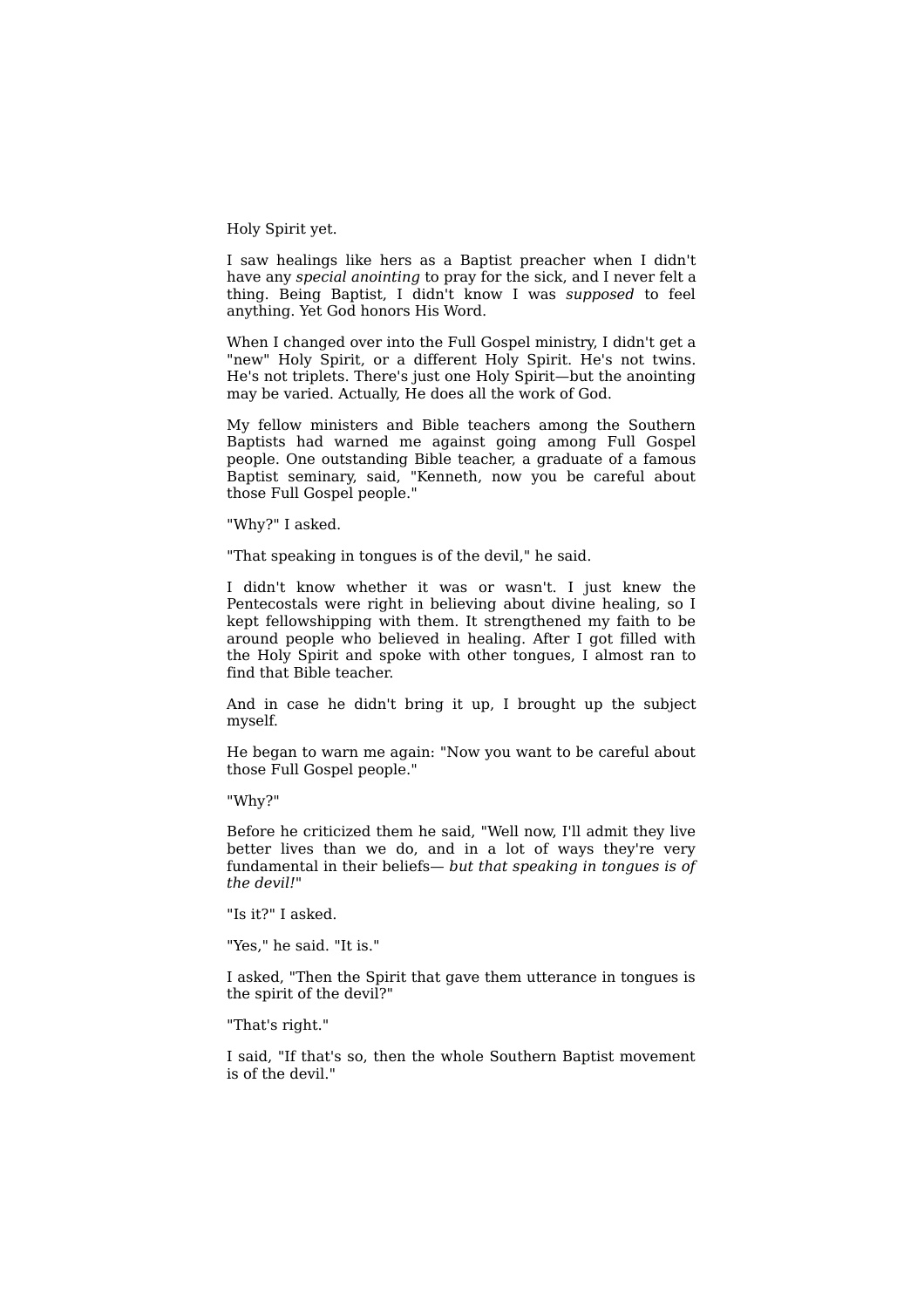He nearly swallowed his Adam's apple. He eventually came up for air, sputtering, "Why—what are you talking about?"

"Well," I said, "the same Holy Spirit that I was born of in the Baptist church—the *same* Holy Spirit—gave me utterance in tongues, and I spoke with other tongues. It was the same Holy Spirit—the *same* Spirit."

"Oh, no, no, no, no—don't say a thing like that!"

"Why?"

"Oh, it can't be so."

I said, "How do you know?"

"I just know."

I asked, "Have you ever spoken in tongues?"

"No."

"Well," I said, "don't be a fool, then. You're a Bible teacher.

In Proverbs it says a fool answers a matter before he hears it.

Don't be a fool. You've never spoken in tongues. You're not qualified to speak on the subject. Now, you know the Spirit you got in the New Birth, don't you?"

"Yeah."

"That's the *same* Spirit I got among the Baptists when I was born again. It was the *same* Holy Spirit. It was the *same* Spirit I've had all the time—I didn't get another spirit. And He is the One who gave me utterance in other tongues."

"Oh, that can't be so. I—I—I—I'll give that a little further study and then I'll get back to you."

Some 46 years have passed, and he's never gotten back to me yet.

The point is, *that unction IN you is to teach you,* and, thank God, He will.

# **SECTION II**

## **Anointing on Ministry Gifts**

Section II—

*Chapter 5*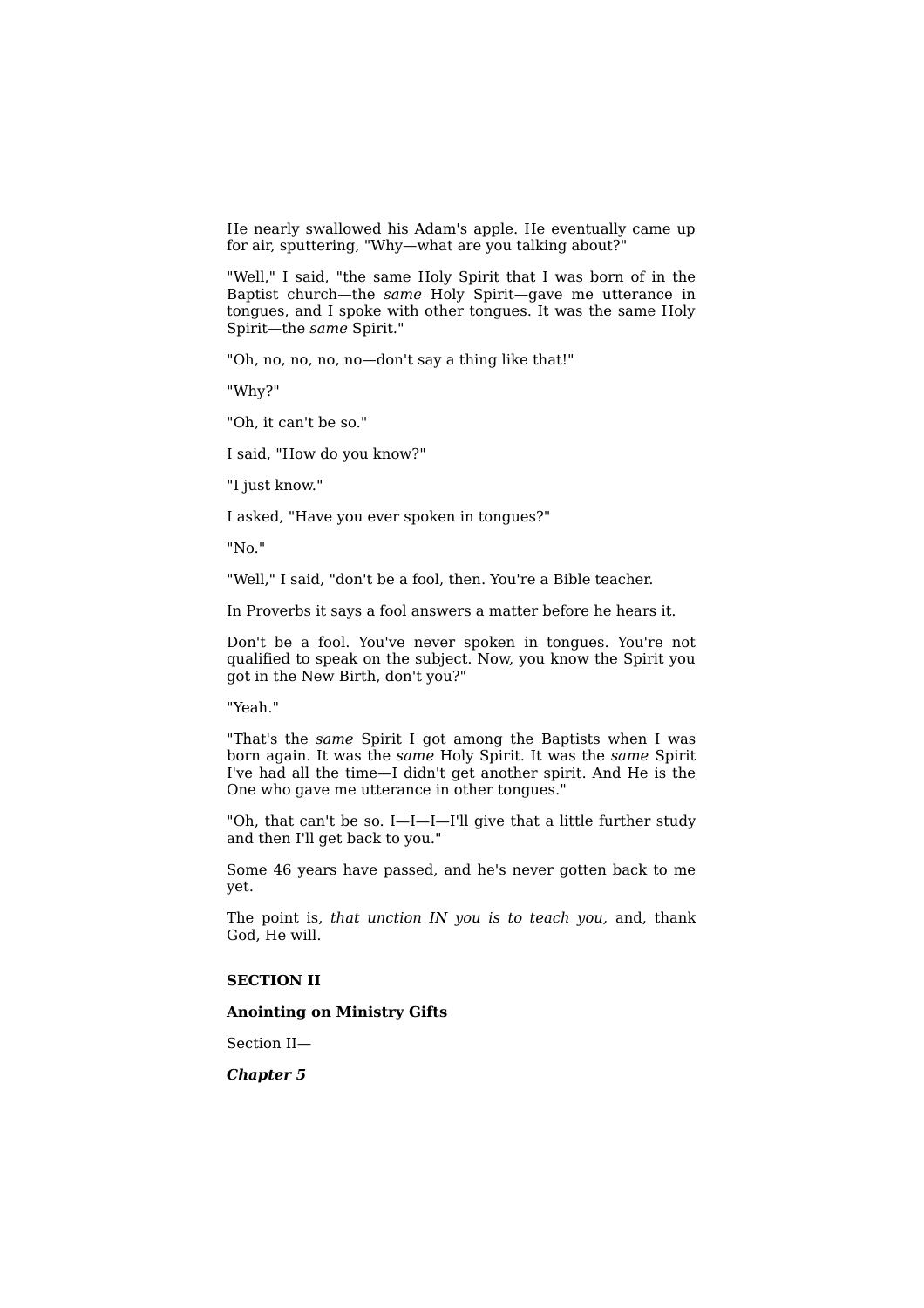### *The Fivefold Ministry Gifts*

*The Word of God will work with or without an anointing.*

But there also is an anointing that comes upon those whom God has called and separated unto the ministry. It's the same Holy Spirit, but the anointing to stand in a certain office is different from that anointing that abides within every believer.

With the anointing, you're better able to teach, preach, and do more.

In the Old Testament, only the prophet, priest, and king were anointed.

We saw in Section 1 that Jesus stood in the fivefold ministry offices listed in the New Testament: (1) *apostle,* (2) *prophet,* (3) *evangelist,* (4) *pastor,* and (5) *teacher.*

The Word of God teaches that there are other ministries as well, such as helps, but the fivefold ministries seem to be the main pivotal gifts.

First Corinthians 12 and Romans 12 list the other ministry gifts. The anointing will come upon you to stand in these offices, too, if you are called to them.

#### **1 CORINTHIANS 12:28**

**28 And God hath set some in the church, first APOSTLES, secondarily PROPHETS, thirdly TEACHERS, after that MIRACLES, then GIFTS OF HEALINGS, HELPS, GOVERNMENTS, DIVERSITIES OF TONGUES.**

#### **ROMANS 12:6-8**

**6 Having then gifts differing according to the grace that is given to us, whether PROPHECY, let us prophesy according to the proportion of faith;**

**7 Or MINISTRY, let us wait on our ministering: or he that TEACHETH, on teaching;**

**8 Or he that EXHORTETH, on exhortation: he that GIVETH, let him do it with simplicity; he that RULETH, with diligence; he that SHEWETH MERCY, with cheerfulness.**

You can stand in more than one office, but you need to find out where you are and what your office is and yield to that. Then God will use you, and you will excel in your calling.

God didn't call us all to do the same thing. Sometimes we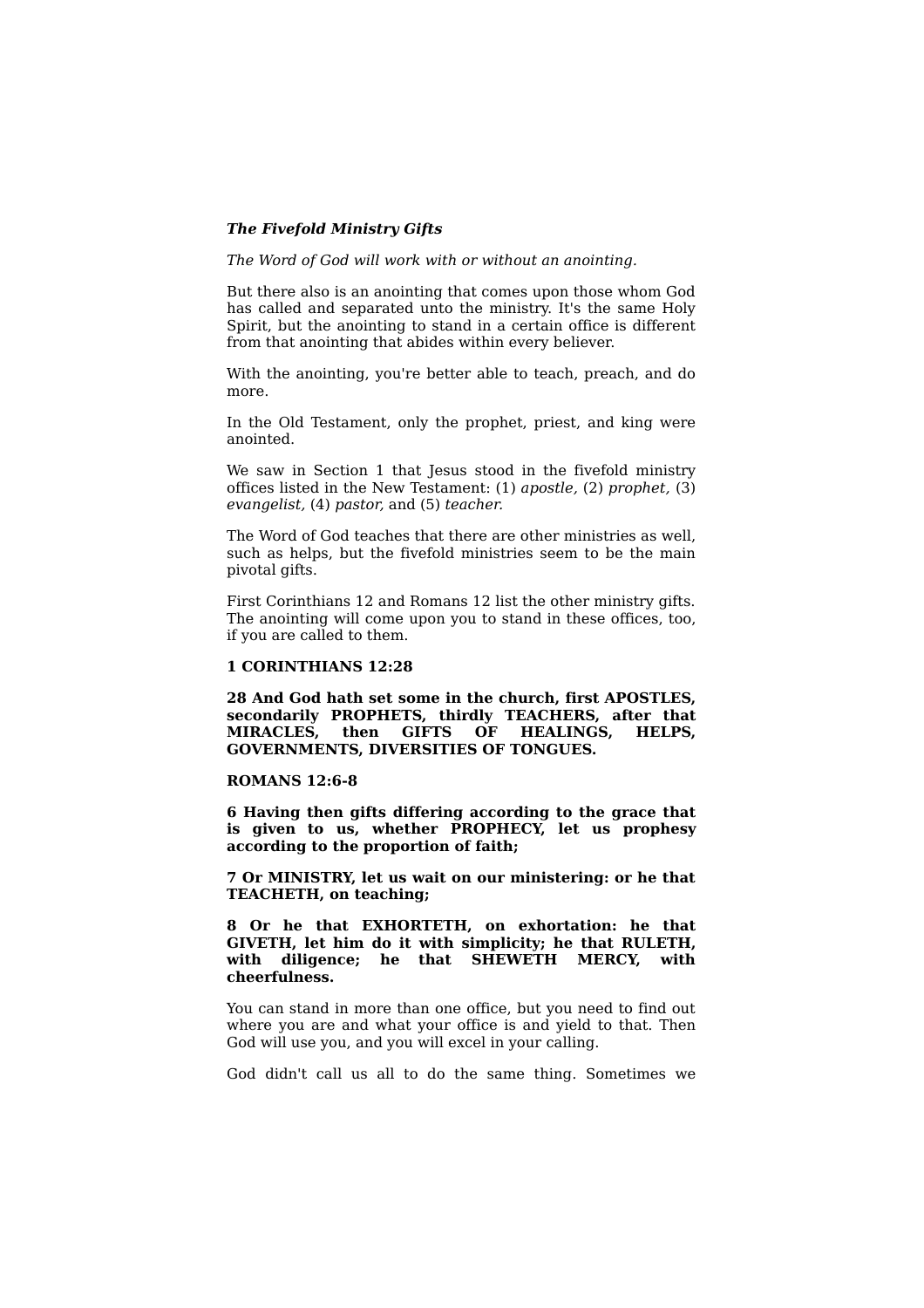ministers try to be a jack-of-all-trades and we become the master of none. We try to do too much, we spread ourselves too thin, and the anointing's not there to do it.

That's the reason people get in trouble: They try to function in an office to which God didn't call them. They do something just because somebody else is doing it. And that is very dangerous.

I remember something that Brother Howard Carter said. He was a great teacher and a great man of God. I never knew him personally, but I had an opportunity to hear him preach once in Texas. After the service, I met him. He was about 70 at the time, and he lived to be over 80.

While we were talking, a woman came up to him, asking, "Brother Carter, would you pray for the healing of my child?"

He answered, "Go get my wife to lay hands on her. God doesn't use me much along that line, but nearly everybody she lays hands on gets healed, and nearly everybody I lay hands on gets baptized with the Holy Spirit." (That's a good combination, isn't it?)

I'd seen him take 19 people into a side room that night, speak a few words to them, lay hands on them, and all 19 of them began to speak in tongues the minute he touched them.

He said, "That's my ministry. That's where my anointing is.

My wife's anointing is to lay hands on the sick."

When the woman left to look for Sister Carter, Brother Carter turned to us preachers and said, "Of course, I could have prayed in faith for her child, but if somebody's anointed to minister that way, it's a whole lot better."

Yes, he could have prayed the prayer of faith—any one of us ministers standing there that night could have prayed the prayer of faith and laid hands on the child. The laying on of hands belongs to all believers according to Mark 16:17,18.

But what was Brother Carter recognizing? He was recognizing that in the ministry some of us are anointed to do one thing and some are anointed to do another, and if we'll excel where our anointing is, we'll be a greater blessing to the Body of Christ.

No one is going to do it all. We need each other. I praise God for every ministry called of God and anointed with the Holy Spirit.

# *The Offices of Evangelist and Exhorter*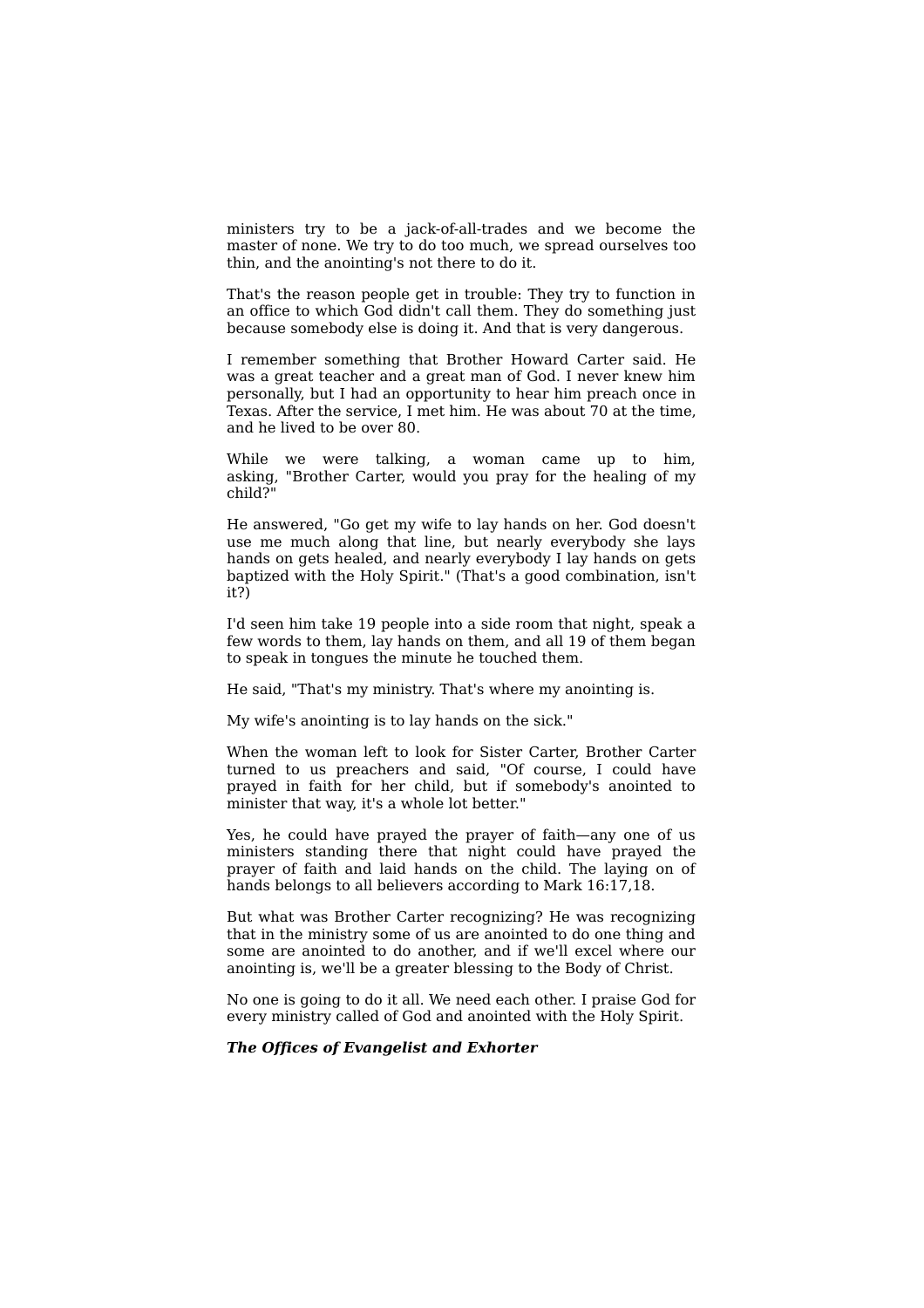Actually, the healing ministry— *the gifts of healings* (1 Cor. 12:28)—should go with the office of the *evangelist.*

The Word of God also talks about the office of the *exhorter* (Rom. 12:8). We usually think of exhortation as being part of all these other offices, but there is a specific office of exhorter.

Those whom we call "evangelists" often are exhorters (I know it would hurt their feelings to tell them that).

The word "evangelist," however, is used only three times in the New Testament: (1) "Philip the evangelist" is spoken of in Acts 21:8; (2) the gift "evangelist" is listed in Ephesians 4:11; (3) and Paul told Timothy to do "the work of an evangelist" in Second Timothy 4:5.

Philip, then, is the only model other than Jesus that we have for an evangelist.

In the early days of the Church, we see that Philip went down to Samaria and preached with great miracles resulting. At that time, however, as we will study in Chapter 8, Philip was still a deacon.

**ACTS 8:5-7**

**5 Then Philip went down to the city of Samaria, and preached Christ unto them.**

**6 And the people with one accord gave heed unto those things which Philip spake, hearing and seeing the miracles which he did [which HE DID!].**

**7 For unclean spirits, crying with loud voice, came out of many that were possessed with them: and many taken with palsies, and that were lame, were healed.**

There's no doubt Philip was anointed by the Holy Spirit.

Many who had the palsy were healed, the Bible says. Many who were lame were healed. It doesn't mention anything about anybody else being healed, but those healings were enough to attract attention to Jesus. People got saved, *"and there was great joy in that city"* (v. 8).

Notice that not *all* of the people were healed. Verse 7 says *"MANY... were healed.* " If *everybody* had gotten healed of *all* kinds of diseases, the Bible would have said so.

The Bible says of the ministry of Jesus, *"And Jesus went about all Galilee,... healing ALL manner of sickness and ALL*

*manner of disease among the people"* (Matt. 4:23).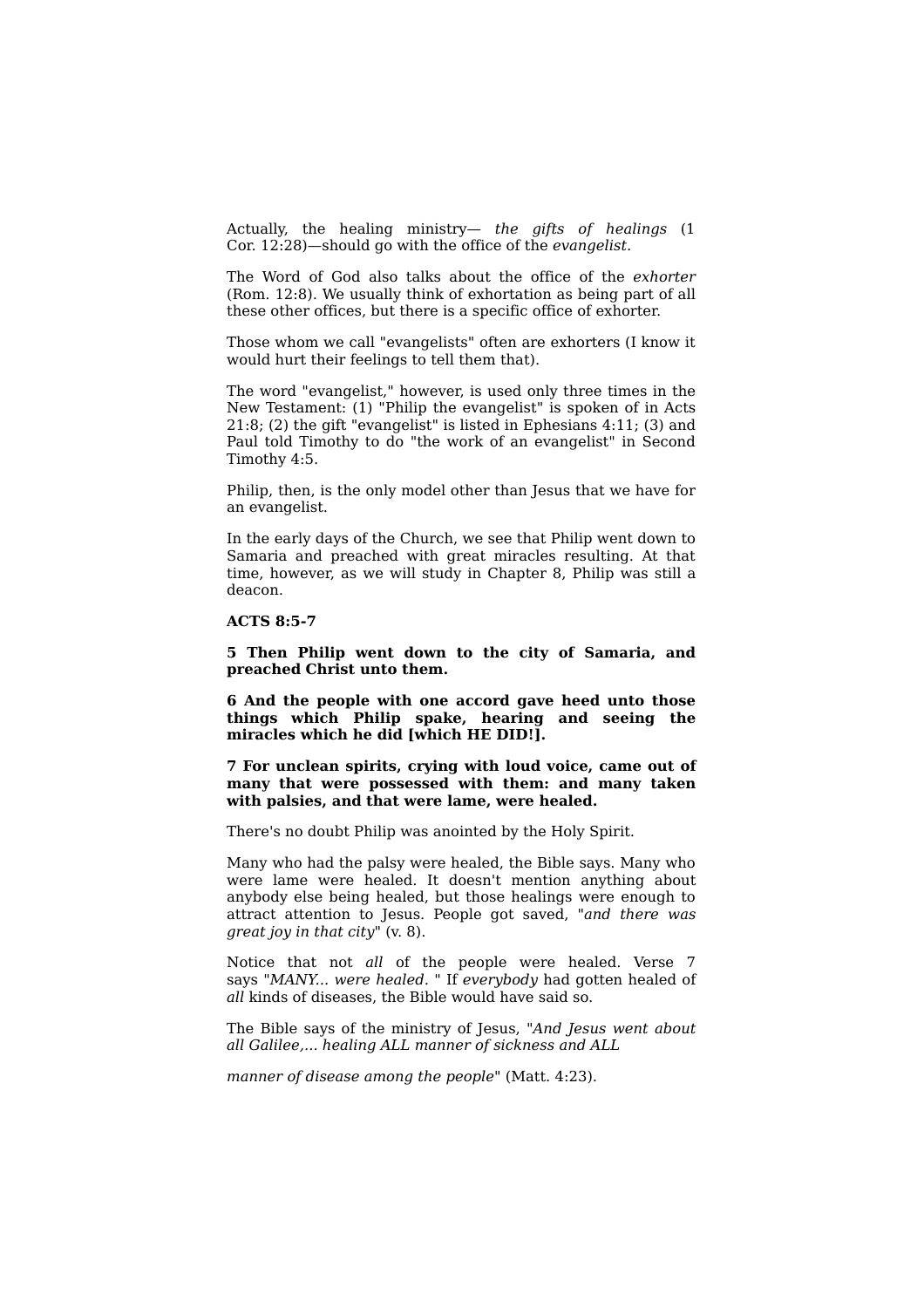It's very interesting to notice how Jesus ministered. I wish we had time to trace it. Jesus ministered under the anointing in all five pivotal offices. Because Jesus had the Spirit *without measure,* all manner of sickness and all manner of disease were healed under His ministry, as we have seen.

Remember, Acts 10:38 said, *"How God ANOINTED* [there it is again] *Jesus of Nazareth with the Holy Ghost and with power: who went about doing good, and healing all that were oppressed of the devil."*

But any teacher of the Word could teach God's Word, or any preacher of the Word could preach God's Word, and people could believe that Word and be saved and healed *without any transfer of anointing.* (Of course, it's the Holy Spirit who anoints the teacher and preacher.)

Ministering under the anointing, however, is a different thing. God uses people differently. Notice that under Philip's ministry, *"unclean spirits... came out of many... and many taken with palsies, and that were lame, were healed."*

Why? *Because Philip was gifted to minister only in those areas of healing.*

Our RHEMA Bible Training Center students all have read F. F. Bosworth's classic book, *Christ the Healer.* I knew Bosworth.

I've talked to him personally. He was 77 years old the last time I talked to him, but you'd have thought he was 55 just to look at him.

I heard him minister in another man's meeting. Bosworth would teach in the daytime and this other man would minister in the night services.

Bosworth would say, "Anybody who's deaf or has any ear trouble, even if you've had an operation and had your eardrum removed, come up here and I'l lay hands on you and you'll be healed." Every single one of the people Bosworth prayed for without fail—got healed.

Bosworth said, "I can't tell you why—I don't know why—but God uses me along that line. I usually never fail to get a deaf person healed, or one whose hearing is impaired healed, or God will put a new eardrum in there if they've had an operation."

Bosworth was endowed by the Spirit to minister in that area.

When Bosworth said he didn't understand it, that started me thinking. If there's something I don't know, I'll stay up day and night and burn the midnight oil until I find the answers. That's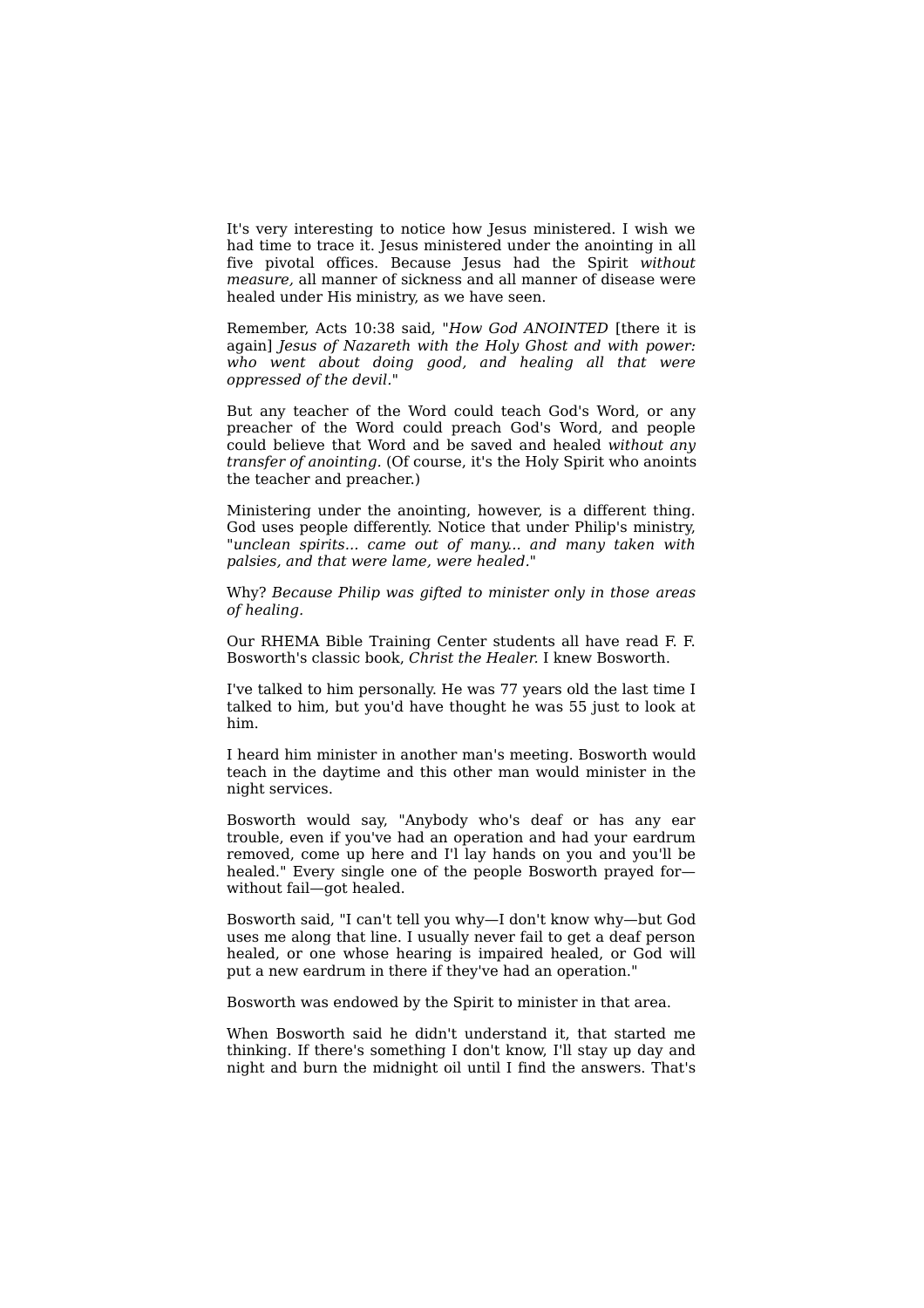just my nature.

We ministers used to compare notes at Voice of Healing conventions that were held during the great Healing Revival.

One preacher had great success in getting "deaf and dumb" (mute) people healed. Another said, "I don't remember of one deaf or dumb person being healed in my ministry, but nearly every blind person I lay hands on gets healed." The first man, who got deaf and dumb persons healed, couldn't remember of a blind person ever being healed under his ministry.

In comparing notes, I discovered that I got more people healed of cancer (usually in tumor form) than all the rest of them put together. I'd seldom fail along that line with a tumor or growth in those days; that's where my gift lay.

Minister where your anointing is—find out where it is.

### *Chapter 6*

### *The Anointing To Preach*

I remember how it shocked my Grandma when I announced, "I'm going to be a preacher."

Grandma said, "Why, son, you can't preach—you can't talk!"

It was true. Because my heart didn't beat right and I would pass out if I tried to exert myself, I had learned in my younger years to sit around and keep my mouth shut.

In fact, the year before I became bedfast, Grandpa Drake said one night at the supper table, "I saw your teacher Miss Bessie Mae Hamilton today, and I asked, 'How is Kenneth doing?'

"'Oh,' she said, 'Mr. Drake, he's just like he always was. If you waited on him to say anything, he'd never say anything. In fact, he could miss the class and nobody would ever know it.'"

That put an idea in my mind! I decided to try that out. I had only two classes in the afternoon—Miss Bessie Mae's and another—so two or three times a week I'd play hooky and go to the show.

You know, they never did miss me. They never counted me absent. Of course, after I got saved, I quit doing that. When I went back to high school after my healing, I never missed a day.

But that's how quiet I was.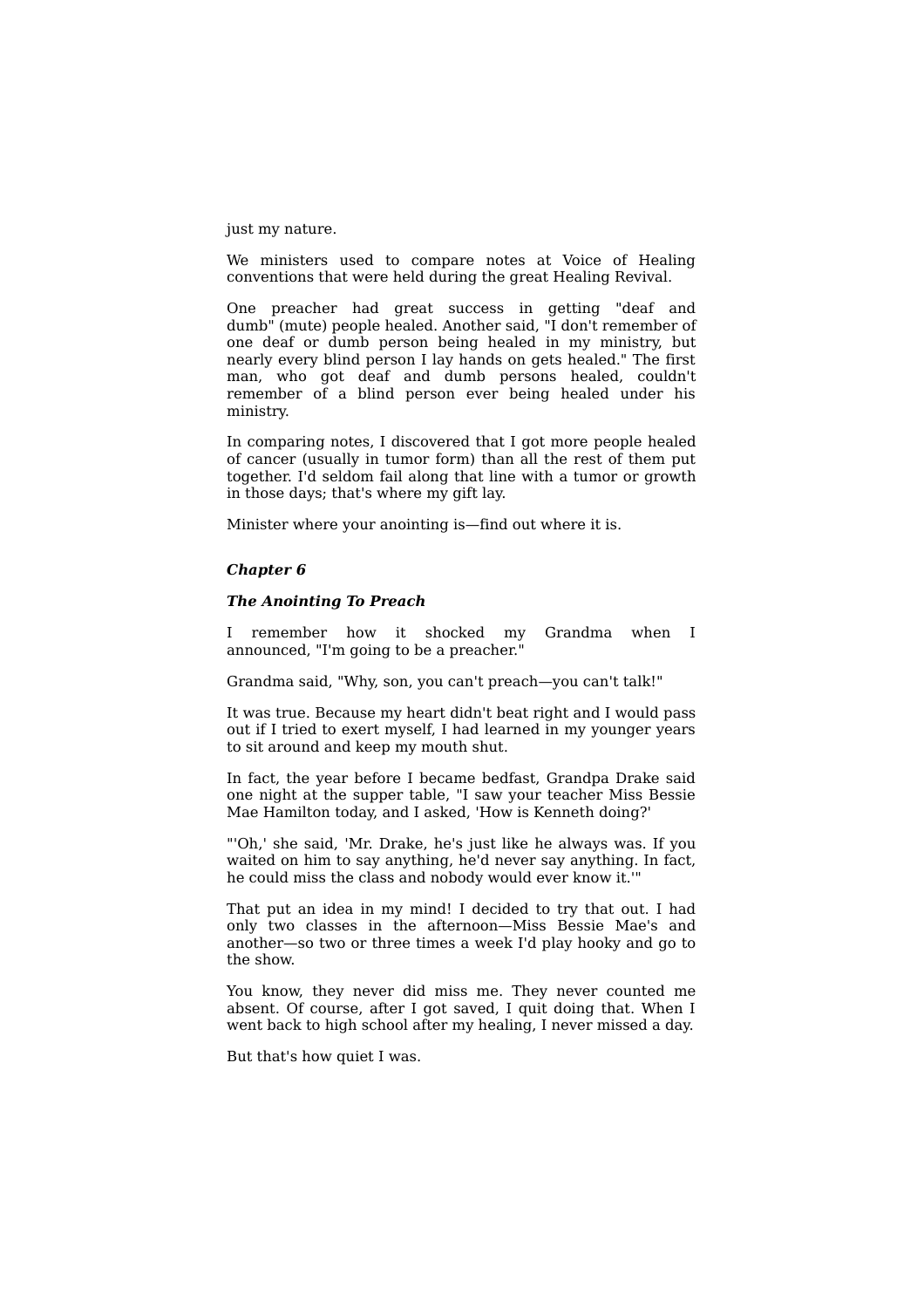After I was saved and healed, I began to preach as a young Baptist boy preacher. I knew I was called to preach, and the anointing to preach would come upon me. I didn't have any anointing to teach, and I didn't like teaching.

I'd pray, study, and prepare sermon outlines—and I've got nearly all of them still. I don't preach some of them anymore, but they represent all the light I had then. (God will bless you because you're walking in all the light you have.) The first time I preached, I preached 45 minutes. Some beginners go 10 or 15 minutes. I went 45. And I've been going ever since!

For a number of years I was a preacher—and, oh, I could preach! I was a preaching machine! I liked that anointing! When it came upon me, I'd preach so hard and fast, the congregation would say, "Slow down! Slow down! We can't get half of what you say, you go so fast."

I didn't have the baptism in the Holy Spirit then, but I had the Holy Spirit *in* me, and an anointing would come *on* me, because I was called to that office. (In the Old Testament, too, the anointing came *on* people to stand in certain offices.)

#### *The Glory Cloud Manifests*

I could relate some phenomenal things that happened when the anointing to preach came upon me as a young Baptist boy preacher.

One Sunday night I was preaching an evangelistic-type sermon from James 4:14, where James asks, *"For what is your life? It is even a vapour, that appeareth for a little time, and then vanisheth away.* " I'd been preaching about 15 minutes, anointed by the Holy Spirit, when the power of God came into that church auditorium and filled it like a cloud.

I could not see a single member—I was in the cloud. I could hear the sound of my voice, but I didn't know one word of what I said. For 17 minutes—I looked at my watch—I couldn't distinguish a word.

Finally I could see people on the first three rows of seats.

Then the anointing began to go away. It was just like a cloud lifted from the whole group. I didn't say anything about it; I closed the service normally.

Several days later I asked a very spiritual old gentleman who had been there, "Was anything different about the service Sunday night?"

"Well, why?" he replied.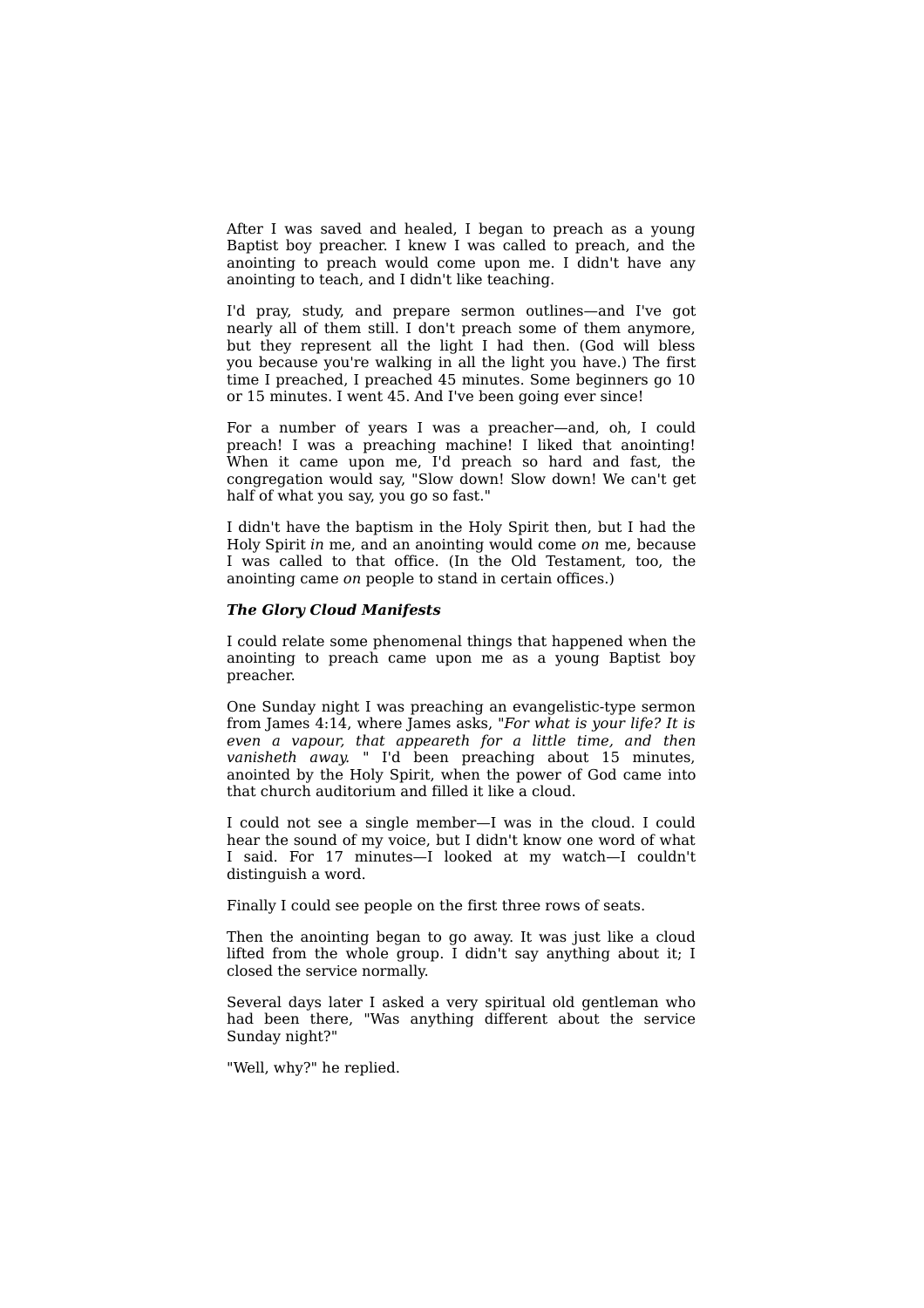"Well, you tell me if there was, and then I'll tell you why."

He said, "Well, the only thing was that people have been talking about it all over the community. It seemed like your face shone. It didn't look like you—it just looked like the face of an angel."

Then I told him about it. I told him I hadn't known one word I said for the last 17 minutes of the service, the anointing was upon me so. That's all a work of the Holy Spirit: the anointing and the glory cloud.

#### *The Anointing Increases*

After being baptized in the Holy Spirit, I entered into a greater dimension of the power of God, and that anointing to preach increased.

There is a scriptural basis for this: Elisha desired a double portion of Elijah's anointing. Elijah was anointed by the Holy Spirit to stand in the office of prophet, and Elisha had a double portion of that anointing—a greater anointing, in other words, to stand in the same office.

After I was baptized with the Holy Spirit and spoke in tongues, I didn't announce it to my church. I followed that anointing in me that teaches you all things.

Something on the inside of me said, "Don't say anything about it in church." So I never mentioned it; I just went right on with our services in that little country church.

It wasn't 30 days until people started saying, "What happened to you?"

"What do you mean, what happened to me?"

"Well, you're different," they said.

"What do you mean, I'm different? Is it good or bad?"

"It's good," they said.

"Well," I said, "what is it? What do you mean?"

"Oh, you've got power you didn't have before. When you preach, you have power you didn't have before."

I had been anointed to preach before, but now the anointing to preach was increased.

The people said, "When you preach now, it almost knocks us off the seats."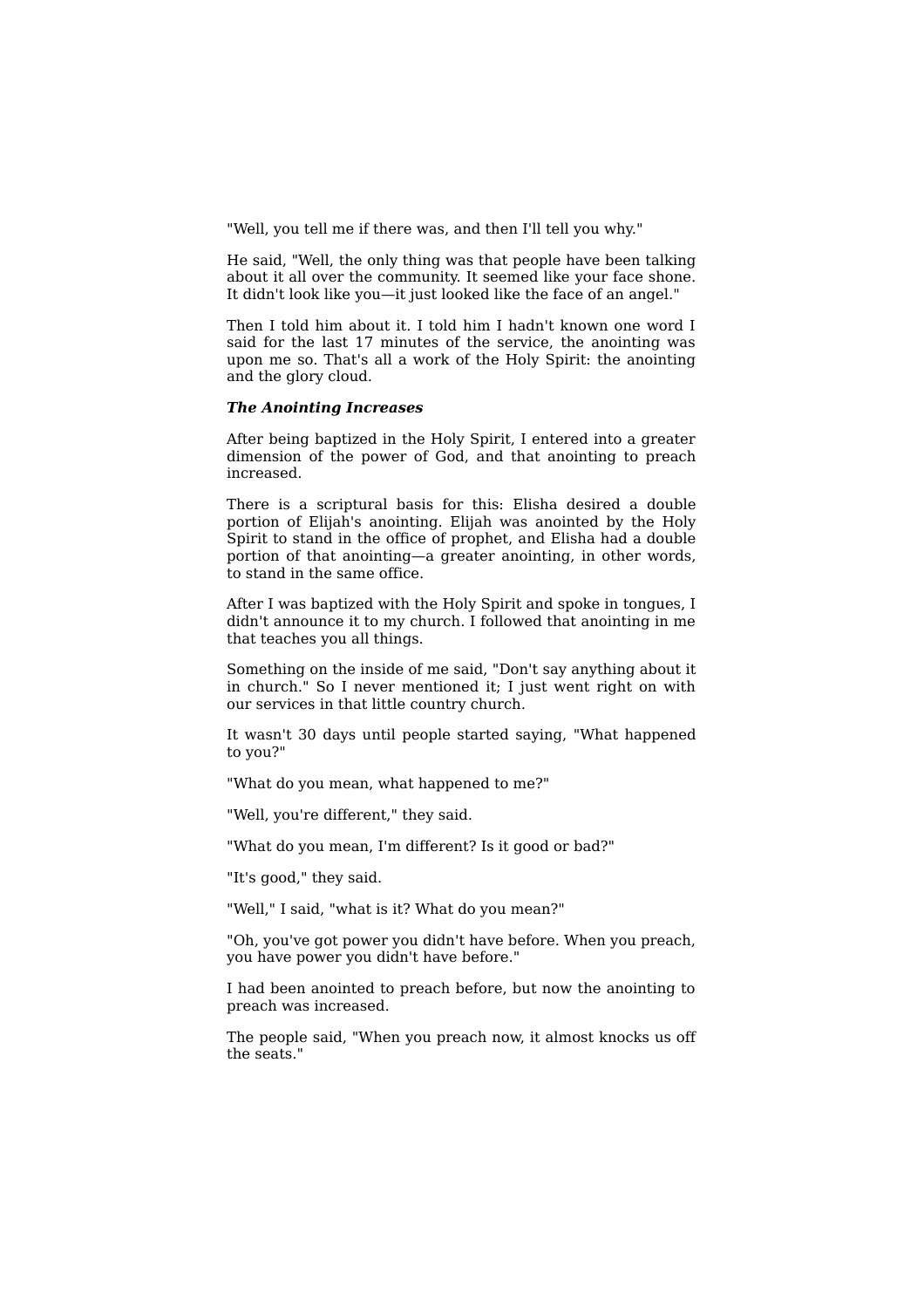They didn't mean I was a hard preacher—it was just the power behind the preaching.

One member of the congregation was a Presbyterian. Ours was a community church—the only church in the community—

and 85 percent of the people were Baptists.

This Presbyterian gentleman was wealthy even for that day.

He owned many acres of land. All of his children were grown and married. Just before he and his wife left on a tour to Europe, he had heard of a couple in the community who had received the baptism in the Holy Spirit, and he had announced, "If that talking in tongues gets in here, I'm pulling all of my folks out!"

There were seven families of them.

While he was in Europe, I received the baptism. When he returned, he asked another member, an elderly Methodist man, "What happened to our little preacher while I was gone?"

This Methodist gentleman was a spiritual giant. He told me he had answered, "Oh, has something happened to him?"

"Yes, it sure has," the Presbyterian said.

"What do you mean?"

"Well, he's a better preacher than he used to be."

"Well, I always thought he was a good preacher," the Methodist answered.

"Yeah, but he's more powerful now than he ever was before.

He's got a power he never had before."

I had shared my experience with the Methodist man, although I hadn't told it publicly, because I didn't want the church split.

So he said, "Mr. C, you know what happened to our little preacher while you were gone?"

"No."

"He got baptized with the Holy Spirit and spoke in other tongues!"

The Presbyterian dropped his head, and the Methodist didn't know if he was about to announce he was pulling out or not.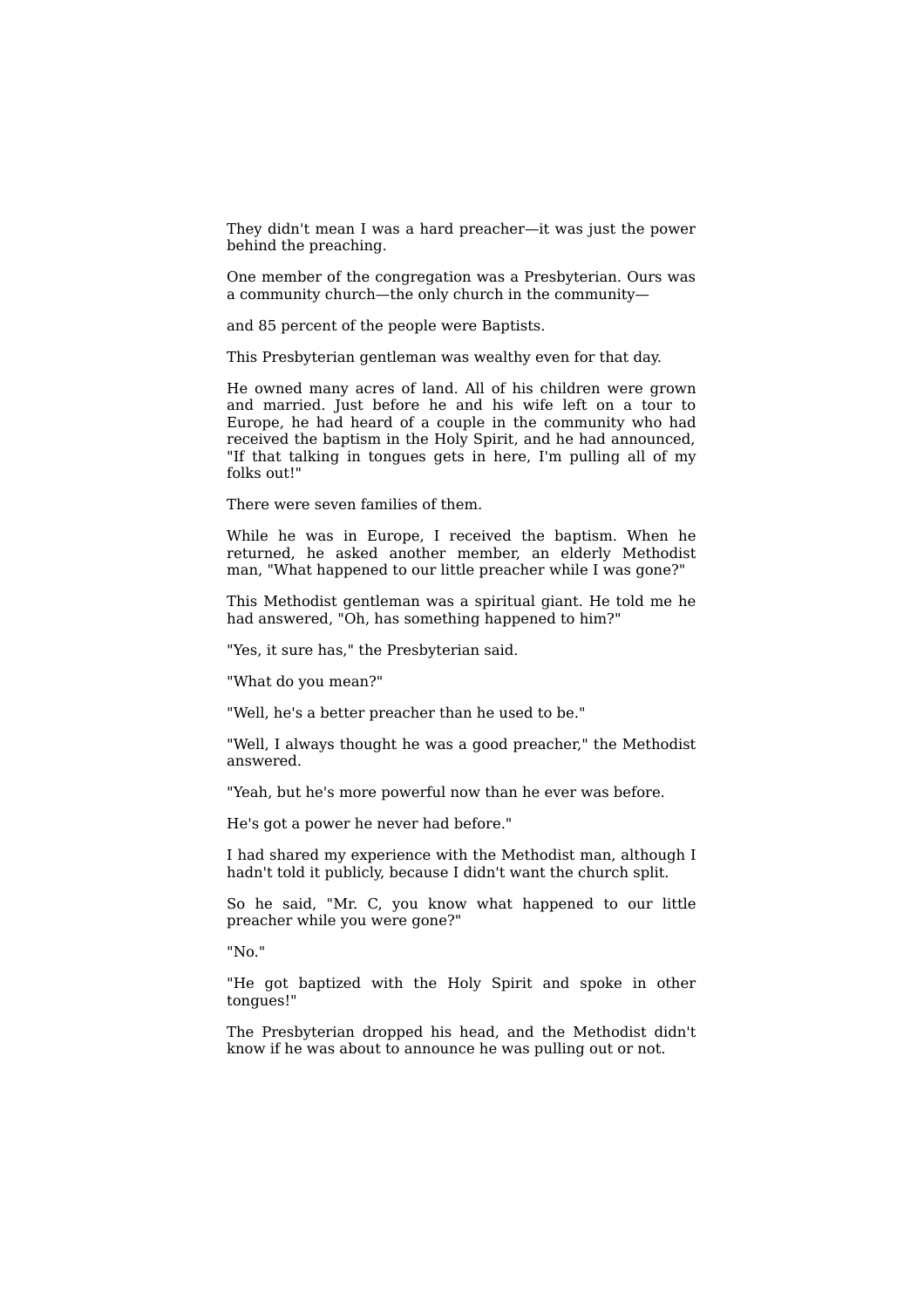But we never lost a member, we never lost a family. They saw the value of the experience.

The Presbyterian announced, "I've heard him preach before, and I've heard him preach since, and I want it!"

Ninety-three percent of them followed me in the baptism of the Holy Spirit, and the other seven percent still attended.

Although I would be anointed to preach, that strong anointing with the glory cloud didn't happen again in my ministry for three more years. During those years I had been baptized in the Holy Spirit, had come over among Full Gospel people, and was pastoring a little church in the black land of northcentral Texas.

One Sunday night I was preaching away on prophecy—it was the second Sunday night of September 1939—and the anointing came upon me. I don't know what I said, and I couldn't see anything or anyone. It was as if a cloud or dense fog filled the church.

When I came to myself, I was standing down in front, off the platform. That was the first time I'd ever done that. In fact, my wife had said, "I believe you could preach standing in a wash pan," because I never moved from behind the pulpit when I preached. I had been trained that way when I was a Southern Baptist.

But here the glory had come down and I didn't know one word I had said for 15 minutes. I had been in the glory cloud.

When I found myself walking around the altar, I got so embarrassed my face got red, and I ran back on the platform, got behind the pulpit, said, "Amen. Let's pray," and gave the invitation.

### *When the Anointing Is Present*

Every sinner in the church came and got saved. We had revival that night! Twenty were baptized in the Holy Spirit that night. That may not sound big now, but back in 1939 if we had half a dozen saved and three baptized in the Holy Spirit, we thought we had a landslide.

In that service everybody who didn't have the baptism was baptized, and everybody who was lost or backslid got back to God. It wasn't my preaching that did it; it was the anointing.

The glory cloud still appears quite frequently in our healing meetings and other services. People have seen it. It comes in and fills the room.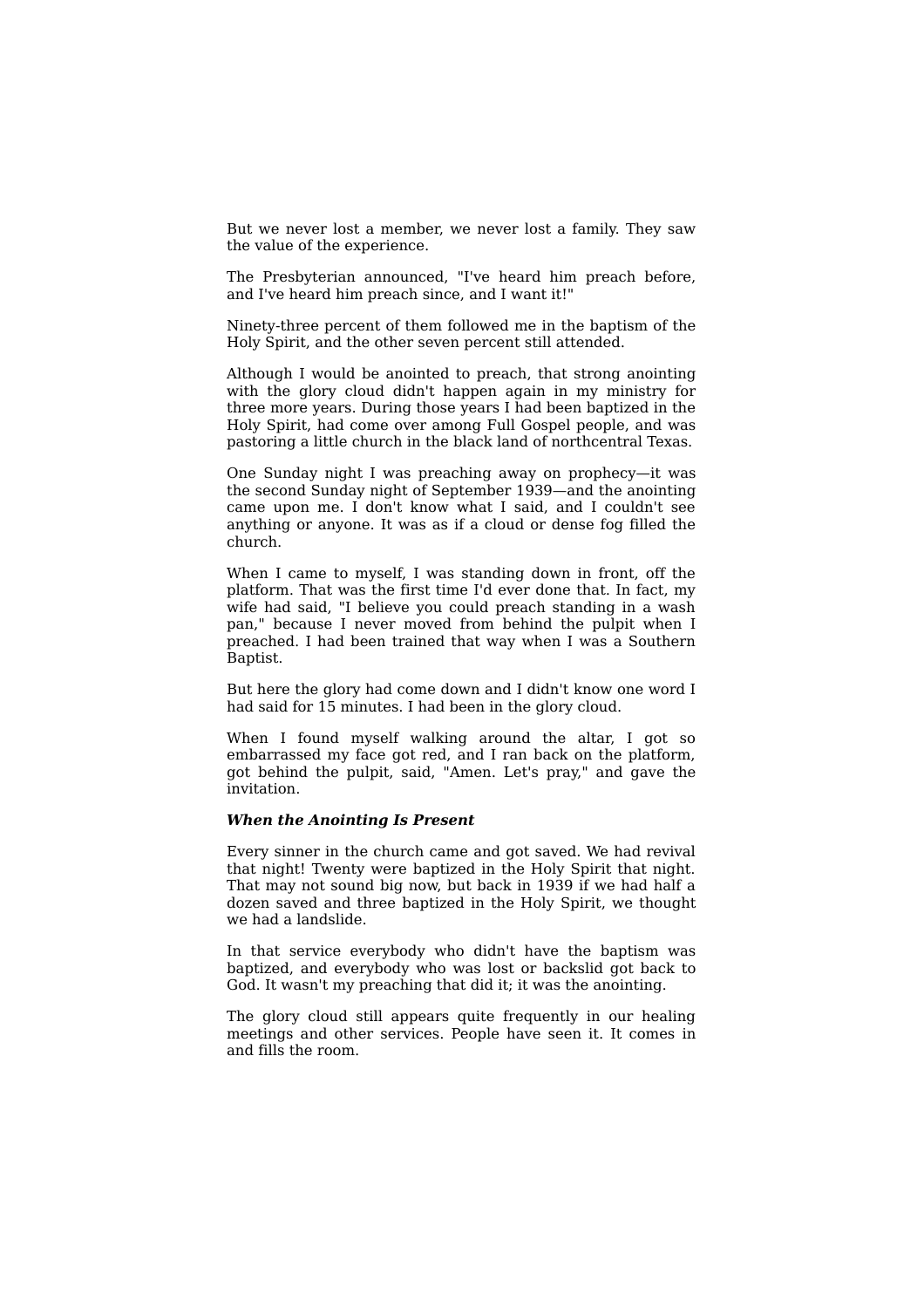Sometimes when I am preaching or teaching, it comes in and absolutely blocks everyone from view. Most of the time it just hangs above their heads. It is at times like these that people receive healing without anyone ministering to them, because the anointing is there.

Sometimes the anointing comes into visible manifestation.

Do you think it wasn't *visible* when the house started shaking where the early Christians were praying? And when that jail at Philippi started shaking and every door flew open, it came into manifestation again as a result of Paul's and Silas' praying.

I have the anointing of the Holy Spirit in me all the time, as any believer has, but we're speaking here of an anointing to preach.

I don't preach much anymore—I mostly teach—but I like the preaching anointing. I *love* it.

It's different from the anointing to teach. It feels different.

It's more exuberant. *It's the same Spirit, but a different anointing.* Thank God for the anointing to preach! If I had any control over it, I'd bring on that anointing to preach often, because I like it.

The difference between preaching and teaching is that to preach means to *proclaim,* but to teach means to *explain.*

Once in a while, that anointing to preach still will come on me. If you've never heard me preach, get my tape "El Shaddai."

I'm preaching on that one, not teaching.

I preached "El Shaddai" years ago at a Full Gospel Business Men's meeting near Washington, D.C. The special singer was singing the last song, and I was sitting there on that platform minding my own business, ready to give my testimony about going to hell, when something like a cloak came on me. It fit over me like an overcoat. It was this anointing to preach. You talk about a fellow feeling "preachy"!

Remember, Elijah threw his cloak over Elisha, signifying that the Holy Spirit was coming on him in that way: just like a mantle was on him, and that's the way it was with me. After all, these Old Testament types and shadows were fulfilled in the New.

When they turned the service over to me, I didn't have my sermon notes on "El Shaddai," but the anointing was there to preach, so I just took my text and took off. We had a service!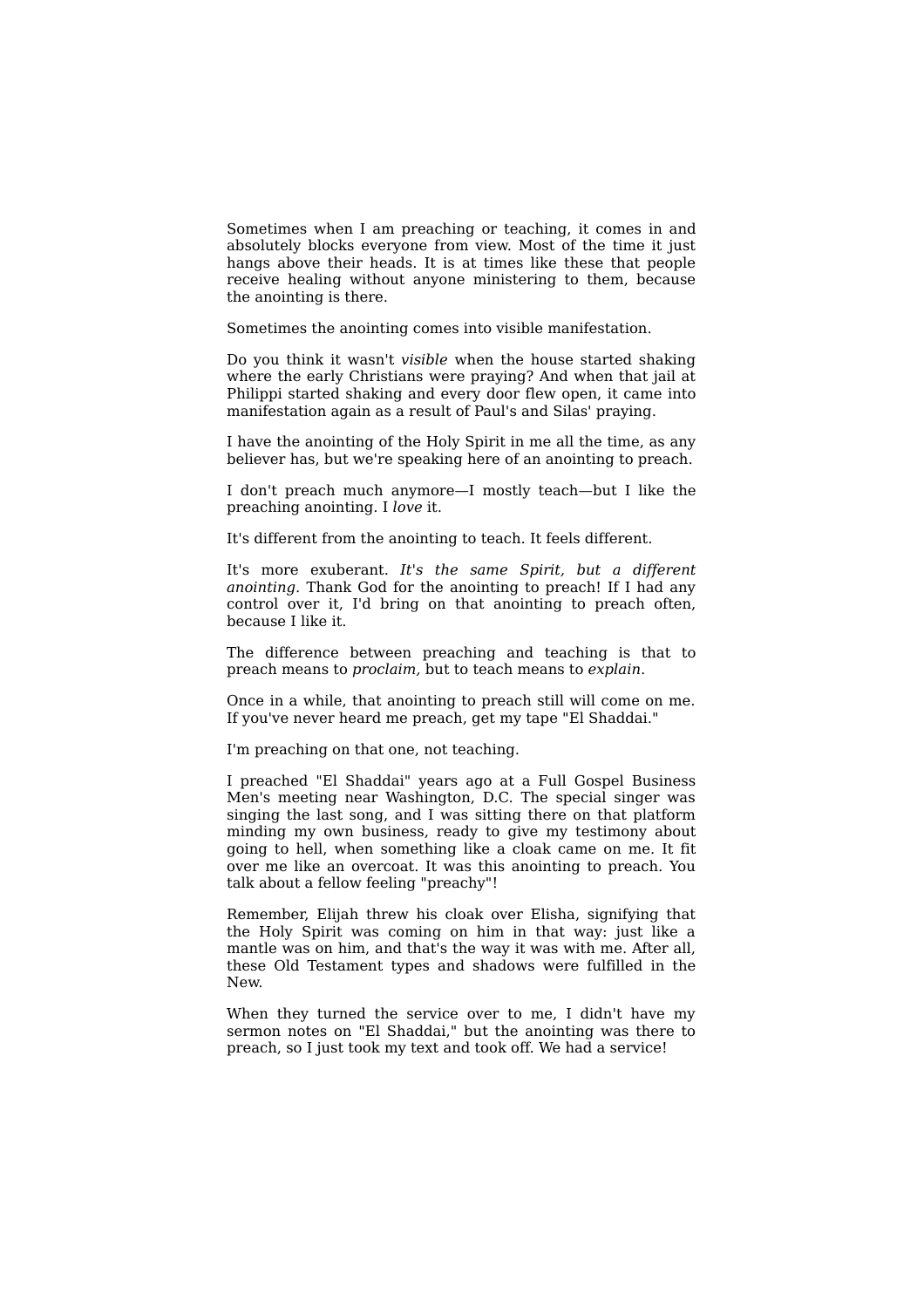# *Chapter 7*

#### *The Anointing To Teach*

Even though I wasn't a teacher to begin with, I always had the greatest respect for the Word of God, and always was very studious. I spent hours studying and reading, digging things out for myself in my early years as a pastor, but I didn't teach those things. I had no unction or leading to teach.

I did teach a Bible class in the church, however. That's the custom in most Pentecostal churches. Sometimes Full Gospel, Pentecostal people criticize denominational people for formality and ritualism, yet Pentecostals are bound with customs! They'll fight for their customs. All these things are bad.

I received the baptism of the Holy Spirit and spoke in other tongues in 1937, and in 1939, as I say humorously, I received

"the left foot of fellowship" from among the Baptists and came over among the Pentecostals. My wife and I accepted the pastorate of a little Pentecostal church in North Texas.

The people said, "It's a custom that the pastor teach the men's Bible class and the pastor's wife teach the older ladies'

Bible class."

"Well," I replied, "I just changed the custom." I hadn't been around Pentecostals too long at that stage, and I thought they were all sprouting wings. I found out later those were just their shoulder blades sticking out. They weren't about to grow any wings. And I found out if you start changing their customs, you're in for it.

So I had to maneuver and speak softly, but finally I got it over to them that my wife didn't teach. They said, "Well, we'll tell you what we'll do. We'll just combine the older men and the older ladies and have an auditorium class, and you teach it." I'd rather have done almost anything else, but I taught it.

I never was so glad of anything in my life as I was when that class was over each Sunday morning. I'd lay that teacher's quarterly down and say, "Whew, now I can relax for another week."

I so detested teaching that I wouldn't look at the Sunday School quarterly for the whole week. Sometimes I didn't pick it up to study it until just before the class started the next Sunday morning!

I could get by with that because I had developed a unique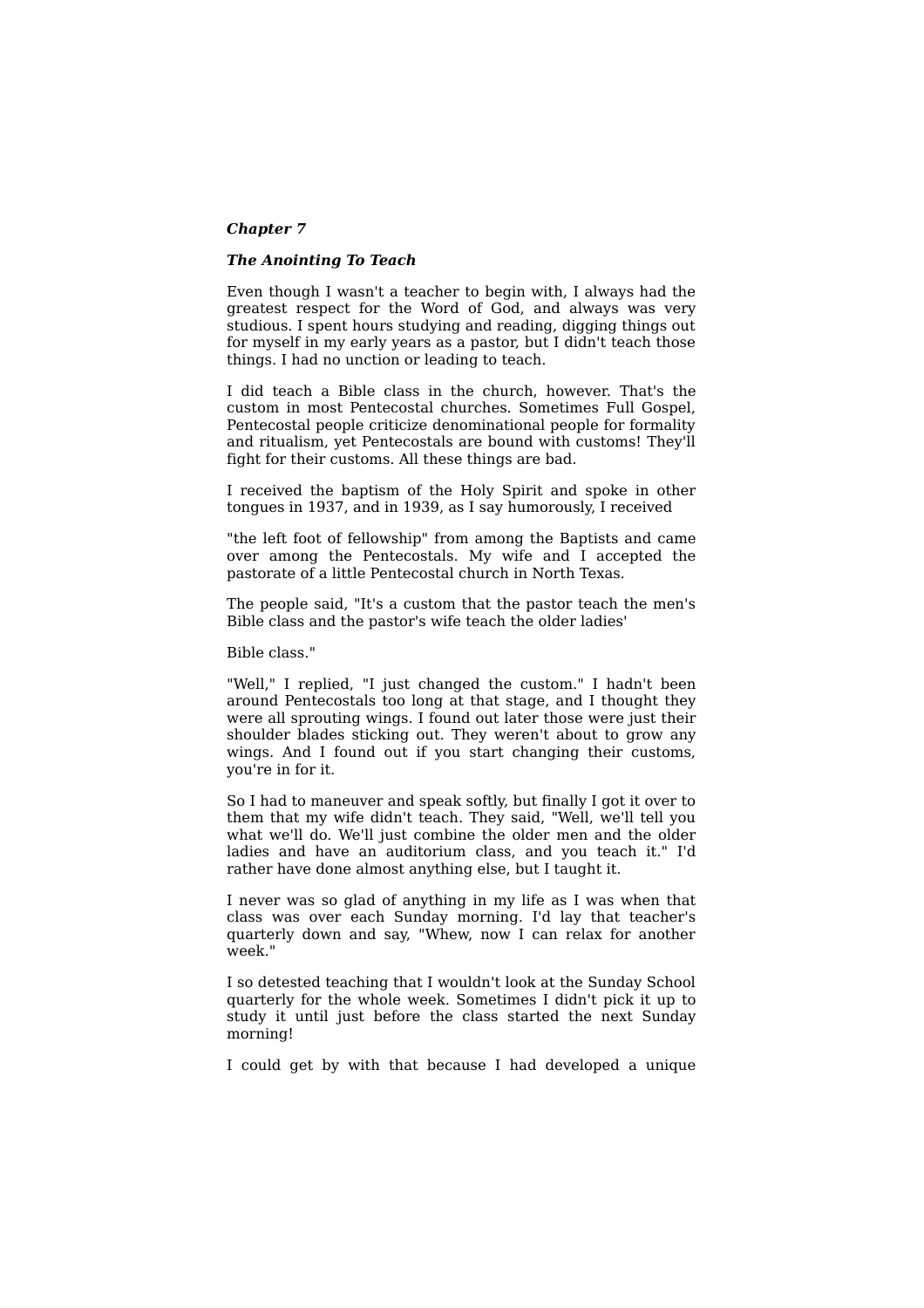ability—after I was born again—of being able to read something once and never forget it. I didn't have that talent before I got born again. But afterwards I could read a chapter in my high school history book once and recite it word for word for the teacher. It was because I learned to walk in the life of God.

Doing that will increase your mentality. I could hardly remember anything before.

So I could read the teacher's lesson once from the quarterly and rattle it off. Then I'd say, "I'm glad that's over! Now I can get back to preaching!" And I'd preach up a storm, going like an air hammer, waving my arms like a windmill. (I thought it wasn't preaching unless you did that.) I was a preacher, and I loved it.

I'd have rather preached than eaten.

I preached for nine years. All I had was the evangelistic message. I never preached anything else. I didn't *have* anything else!

But I remember one Thursday afternoon at 3 o'clock. (The year was 1943. I had been preaching since 1934.) I'd been lying down. I walked across the parsonage living room and into the kitchen for a drink of water. As I was coming back across the living room, right in the middle of the room, something dropped down on me and inside me. It just clicked down on the inside of me like a coin drops inside a pay phone. I stopped dead still. I knew what it was. It was a teaching gift. The anointing to teach had dropped inside me. I said, "Now I can teach."

If I get any gift from God, I prove it out first, and I would encourage you to do the same. Prove what you've got from God, and then you can talk about it. But if it's never proved, proclaiming it won't make it so. I never said a word about having the anointing to teach.

We had a little prayer group of seven or eight women who met Wednesday afternoons from 2 to 4 at the church. People would turn in requests and they would pray over the requests and pray about the church and the services for a few hours. My wife always met with them, and I usually met with them.

We trained this little group to pray. They became expert prayer warriors. If you didn't want something, you'd better not turn in a prayer request to them, because they'd get it for you!

I suggested to them that we have a Bible lesson for an hour before our prayer time, but I didn't invite anybody else to come.

It wasn't an announced meeting.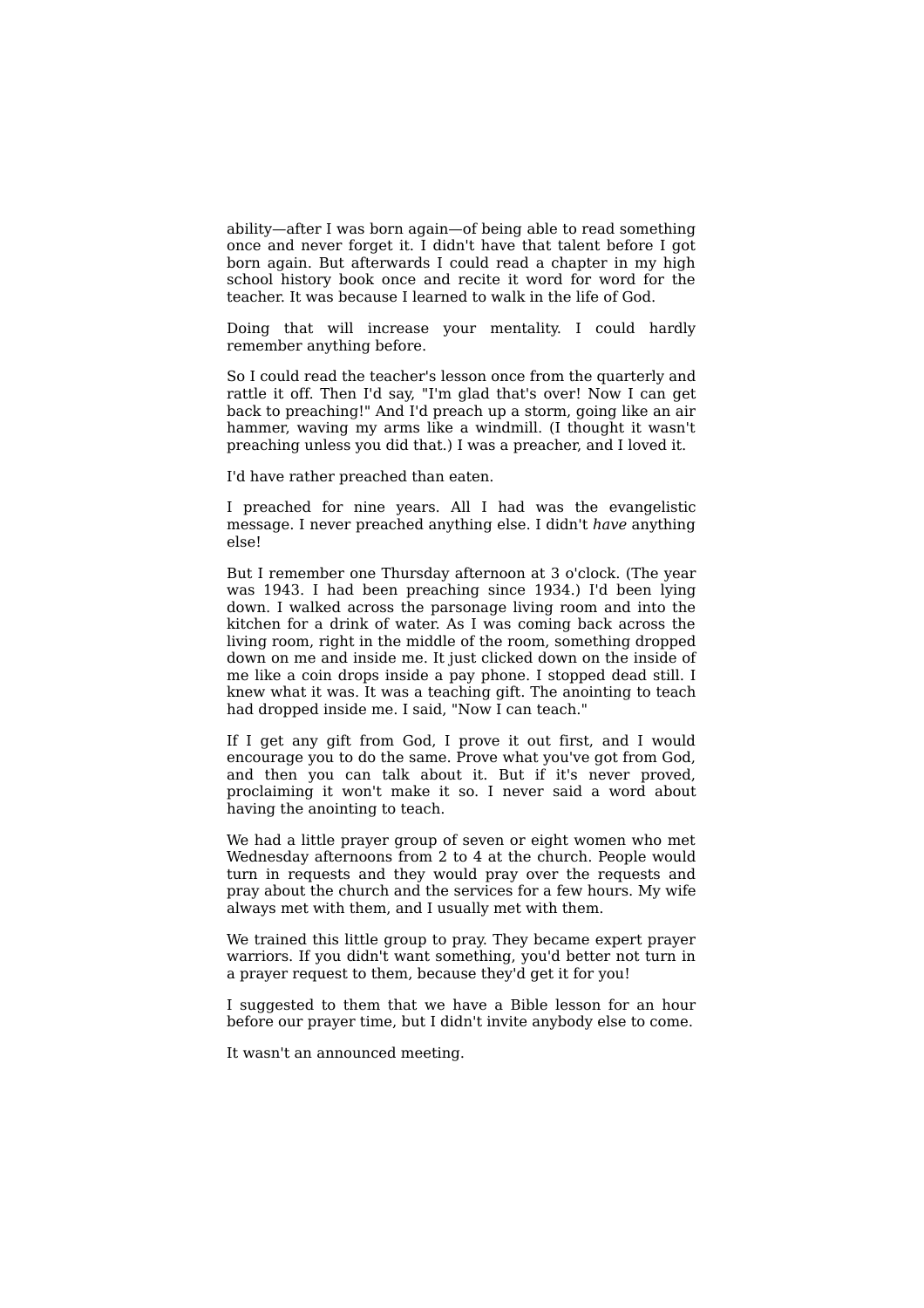I started teaching those seven or eight women, and the anointing would come on me. I hadn't known you could stand in one spot and just teach the Word and get that strongly anointed to teach. I thought you were supposed to be hollering at the top of your voice, waving your arms like a windmill, and "spitting cotton," as in preaching.

But just standing there with a handful, teaching them the Word, the anointing would come on me so strongly I couldn't stand it. I'd have to say, "Lord, turn it off—I can't stand it anymore!"

You talk about getting blessed! It was like getting hold of electric current. That anointing and the Word flowed out to the women. They went home and told their husbands and others.

Still we never announced the Wednesday afternoon Bible study.

Nobody was invited to come.

But people started coming Wednesday afternoons in spite of the fact that we had regular Wednesday night services, too. The women's husbands would take off from work to get in on that afternoon service. It wasn't long until we filled the building. We had a bigger crowd Wednesday afternoon than we did Wednesday night!

I proved my teaching gift. It worked. I started out by faith and kept going, and the building filled up in the afternoon. That proved the gift, didn't it?

I began to do more and more teaching as a pastor until the ratio was probably about half teaching and half preaching. Now I seldom get the anointing to preach anymore. Thank God for that teaching anointing! It's a little different, but it's still the same Spirit who anoints you for whatever He calls you to do.

#### *Chapter 8*

# *The Anointing To Pastor*

The word "pastor" appears only once in *The King James Version.* That's amazing, when it's such an important office and so widespread—more so than any other office.

The sole reference is in Ephesians 4:11: *"And he gave some,... pastors* ...." However, we can find references to this office elsewhere in Scripture because the Greek word translated

"pastor" also is translated "shepherd."

Something else you need to understand to save you from confusion is the fact that the Greek word *episkopos* translated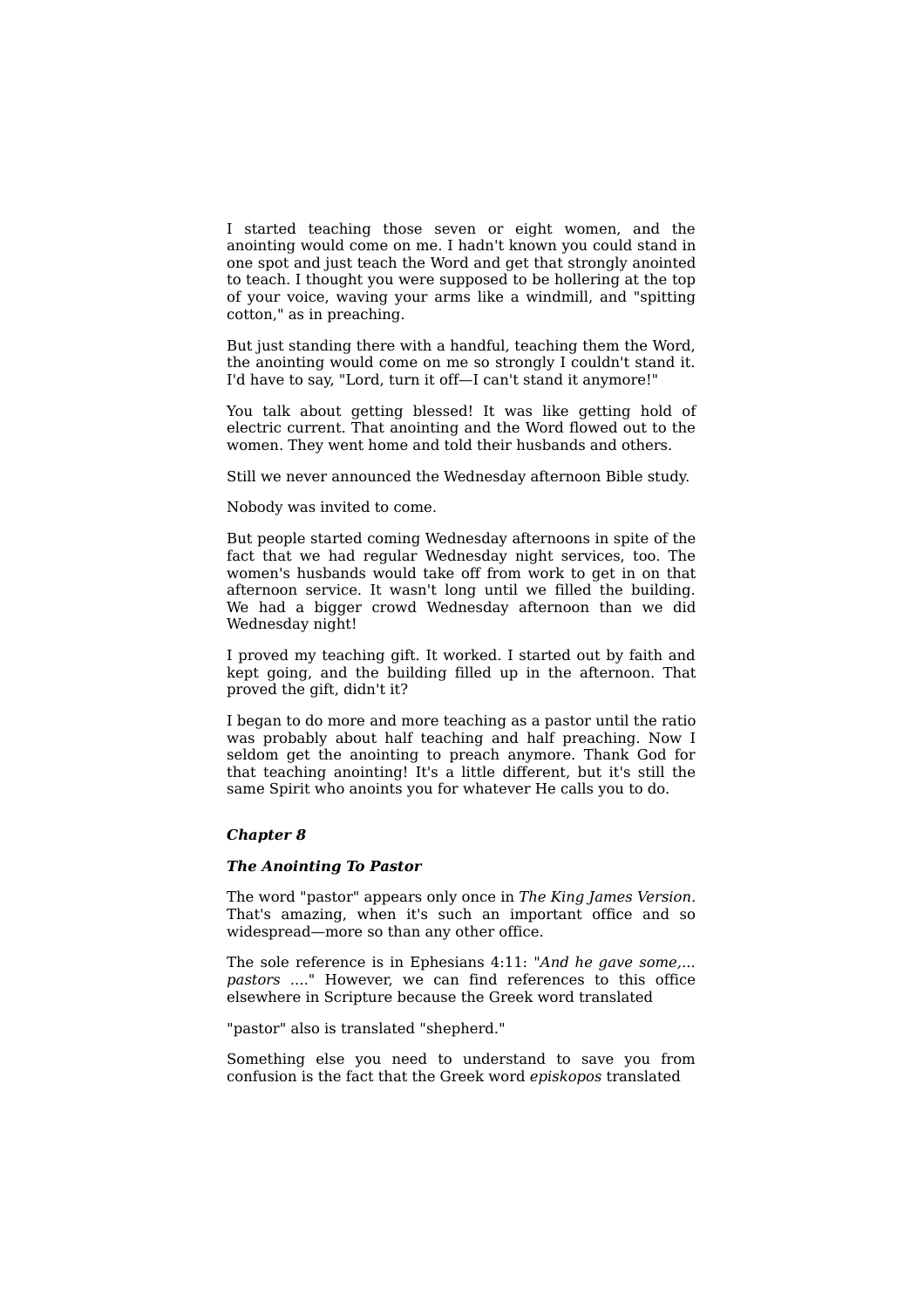"bishop" is also translated "overseer," for they are the same word. Both words also mean "pastor."

In his farewell message to the elders, Paul said to the Church at Ephesus, *"Take heed therefore unto yourselves, and to all the flock, over the which the Holy Ghost hath made you OVERSEERS, to feed the church of God which he hath purchased with his own blood''* (Acts 20:28). These elders were pastors.

Great controversy has come concerning elders. Study Early Church history and you'll discover that the Greek word translated "elder" simply means "an older person."

In the beginning days of the Church, they didn't have all of the ministries listed in the New Testament. The only ministries the Church had in the beginning were the apostles.

Then came the great persecution in Jerusalem, and the early Christians were scattered abroad. They went everywhere preaching Jesus, and every one of them was a preacher.

Acts 8:5 says that *"Philip went down to Samaria and preached Christ unto them."* But Philip was not an evangelist then. The apostles had laid hands on him and he was set into the office of deacon first.

Later, in the 21st chapter of Acts, we read that Luke and Paul and their company went down to Caesarea and were in the house of *"Philip the evangelist.* " When God began to raise up ministries, He made an evangelist out of Philip.

*It takes time to develop ministries.* You may get saved—and even baptized in the Holy Spirit—today, and the call of God may be on you to be a pastor, but you can't start pastoring tomorrow, dear friends. You're not ready for it. You'll have to be prepared for it.

So start out to obey God, whether you're in the ministry or not, and God will promote you and use you in a greater way. If you, like Philip, learn to be faithful wherever you are, God may see fit to move you on. If He does, fine. If He doesn't, just stay faithful where you are. He'll not be able to use you if you're not faithful.

In the Early Church, because there was a lack of ministries, they would appoint an elder ("an older person") over a particular flock. Out of these elders God developed pastors or overseers.

*It is certainly unscriptural to take a layman who has no anointing upon him and put him in the office of an elder or*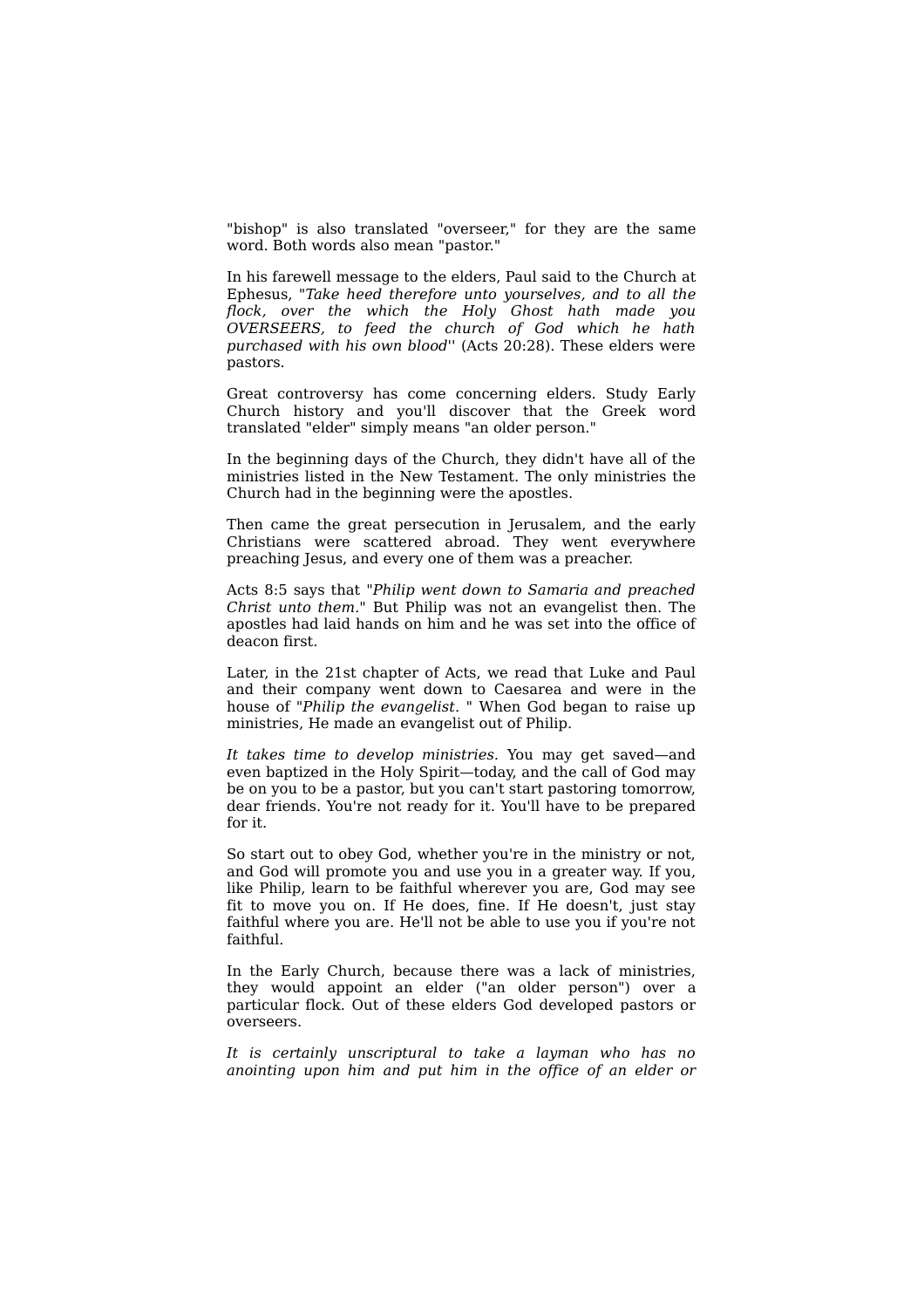*make him overseer of a congregation. He doesn't have the anointing to do it.* He only has an anointing like any other believer.

So we see that the *bishop, overseer,* or *elder* is the same office: the *pastoral* office.

Who has the oversight of the flock? The shepherd does.

What does "shepherd" mean? The Greek word translated "shepherd" is translated "pastor." Who, then, would oversee the flock? The shepherd would. Jesus is called by Peter *"the Shepherd and Bishop of your souls"* (1 Peter 2:25).

And in First Peter 5:4 we read, *"And when the CHIEF SHEPHERD shall appear, ye shall receive a crown of glory that fadeth not away."*

Jesus is the Great Shepherd, the Chief Shepherd, of all God's sheep. Jesus has under shepherds. A pastor is an under shepherd.

A pastor is a shepherd of God's sheep.

God calls and equips men to shepherd, or pastor, a flock.

- \*
- \*
- \*
- \*
- \*

# *Prophecy*

*Many would say, "Let's get back to the Acts of the Apostles.*

*Let's get back to the Early Church. Let's do things like they did."*

*Yes, saith the Spirit of God, have the same experience they did —walk in the same light they did—but i f you walk in the same church government they walked in, you'll be a baby church and a baby Christian with no spiritual growth.*

*But you have grown and you have developed. Therefore, rise up and walk in the light of the Word of God for today.*

*Enjoy the full flow of the Spirit of God, and the anointing* of *God will rest upon thee; and the anointing of God will flow through*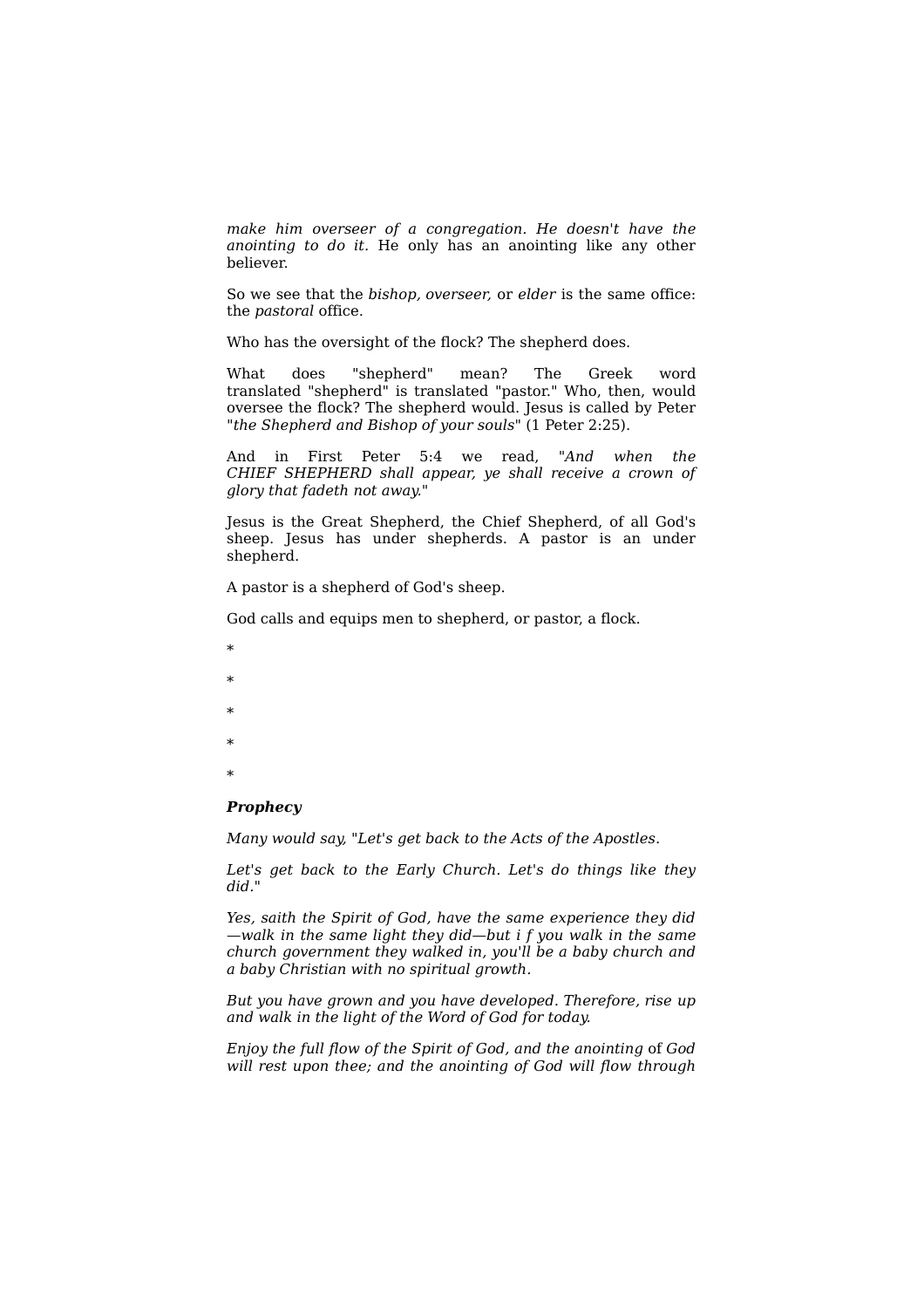*thee; and the anointing of God will be UPON MEN as they stand in the place of ministry.*

*And so shall the entire Church be edified and the work of God shall be wrought.*

\* \* \* \* \*

## *What I Learned as a Pastor*

I don't know a lot about the anointing of the pastor, even though I pastored about 12 years.

You might say, "Well, you pastored—you ought to know."

I would have to reply, "That wasn't my office."

I did function in that office temporarily as God permitted me to, but I didn't have the anointing to pastor. It's a different anointing. *It's the same Spirit, but it's a different anointing.*

I recognize it on people, and I'm blessed by it, but I don't have it and never did have it. Thank God for the pastor. Thank God for the pastoral office. It's a marvelous anointing and blessing of God. It's amazing how the anointing—the Spirit of God—comes upon a person to stand in the office of pastor.

Some claim to be pastors. If you're called of God to pastor, the anointing is going to be there to pastor.

There's more to pastoring than preaching, however. The anointing is not there all the time to preach. If it were, a fellow would preach himself to death. But the anointing will come on you when you come to the pulpit to preach.

Paul wrote to Timothy, a young pastor, *"Study to shew thyself approved unto God, a workman that needeth not to be ashamed, rightly dividing the word of truth"* (2 Tim. 2:15).

I learned a lot during the time God permitted me to pastor. I think every pastor ought to be forced out on the field to evangelize or be in field ministry for at least two years. Then he'd know how to entertain evangelists and special speakers.

On the other hand, I think evangelists ought to be forced into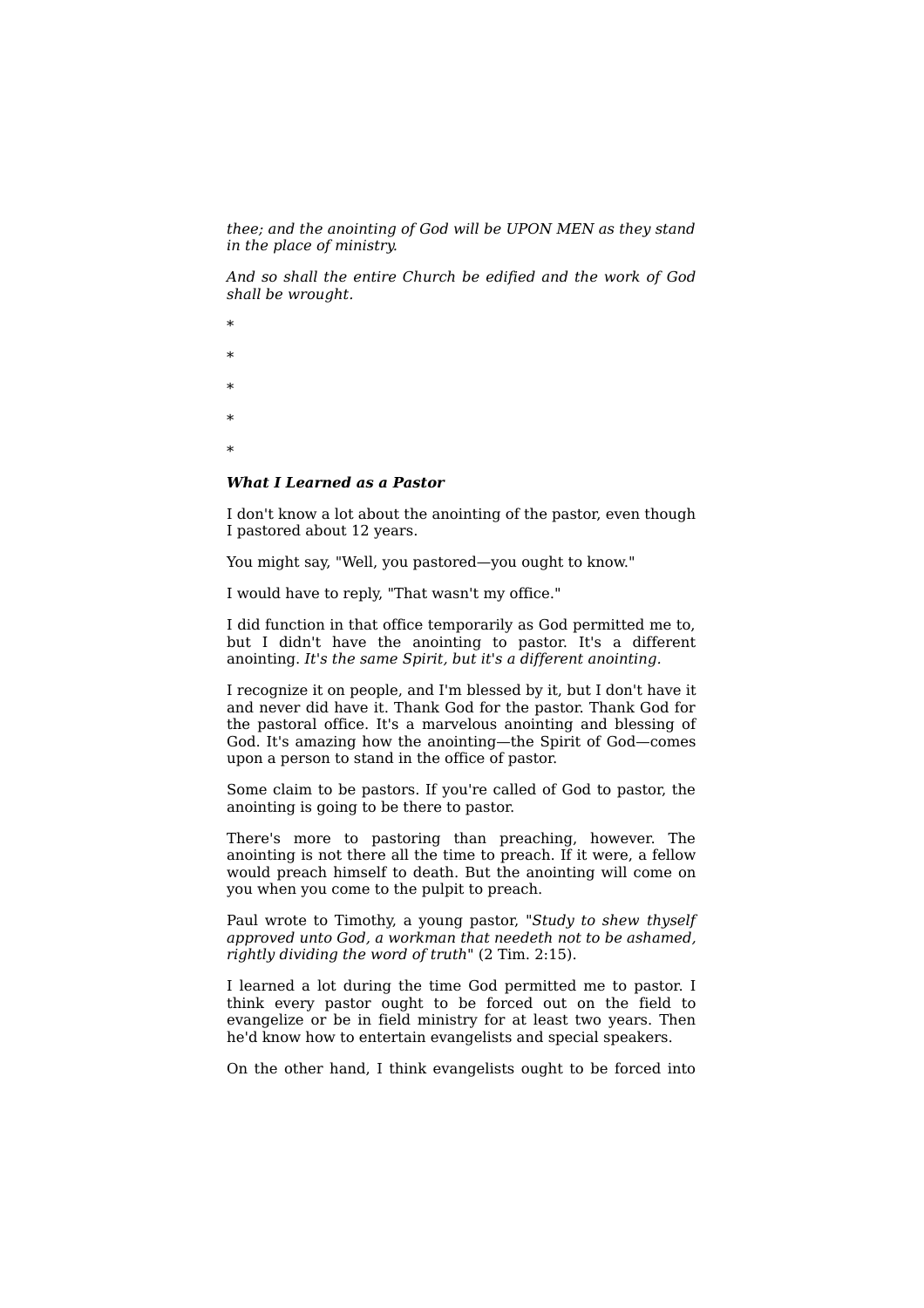pastoring at least two years. Then they wouldn't say a lot of things they say sometimes.

After about 10 years of pastoral work, I shut myself up in my church and prayed and fasted for days. I said, "Lord, why am I so dissatisfied? The church is growing. We've got all the money we need. We have the best parsonage we've ever lived in.

We've got the best of everything.

"People are getting saved, filled with the Holy Spirit, and healed in our services. From the natural standpoint, we have every reason in the world to be satisfied—but I'm not satisfied.

Something is not right."

I kept seeking God. One day as I was praying around the altar, God said, "The reason is, I never did call you to pastor to begin with. That's not your calling. That's not your office."

Did you know there are a lot of people in the wrong office?

And it's dangerous—really dangerous—to intrude into another office.

# *Ministering in the Wrong Office*

In Old Testament days, if you intruded into another office, you fell dead instantly. Two fellows intruded into the Holy Place and fell dead instantly, for example.

In these days of grace—thank God for grace—you can get by with it longer, but you can't get by with it forever. Sooner or later, as the Bible says, if you don't judge yourself, you'll have to be judged so you won't be condemned with the world:

#### **1 CORINTHIANS 11:31,32**

**31 For if we would judge ourselves, we should not be judged.**

## **32 But when we are judged, we are chastened of the Lord, that we should not be condemned with the world.**

Through my 50 years in the ministry, I've known mighty men of God—and I mean *mighty* men—who were anointed by the Holy Spirit to function in such offices as prophet and evangelist, with the working of miracles, gifts of healings, and the gift of special faith manifested through them. Some of them ought to be alive still today, but they're dead because they tried to function— *and had no anointing to function—* over in another office.

If they had stayed in their own office, they wouldn't have died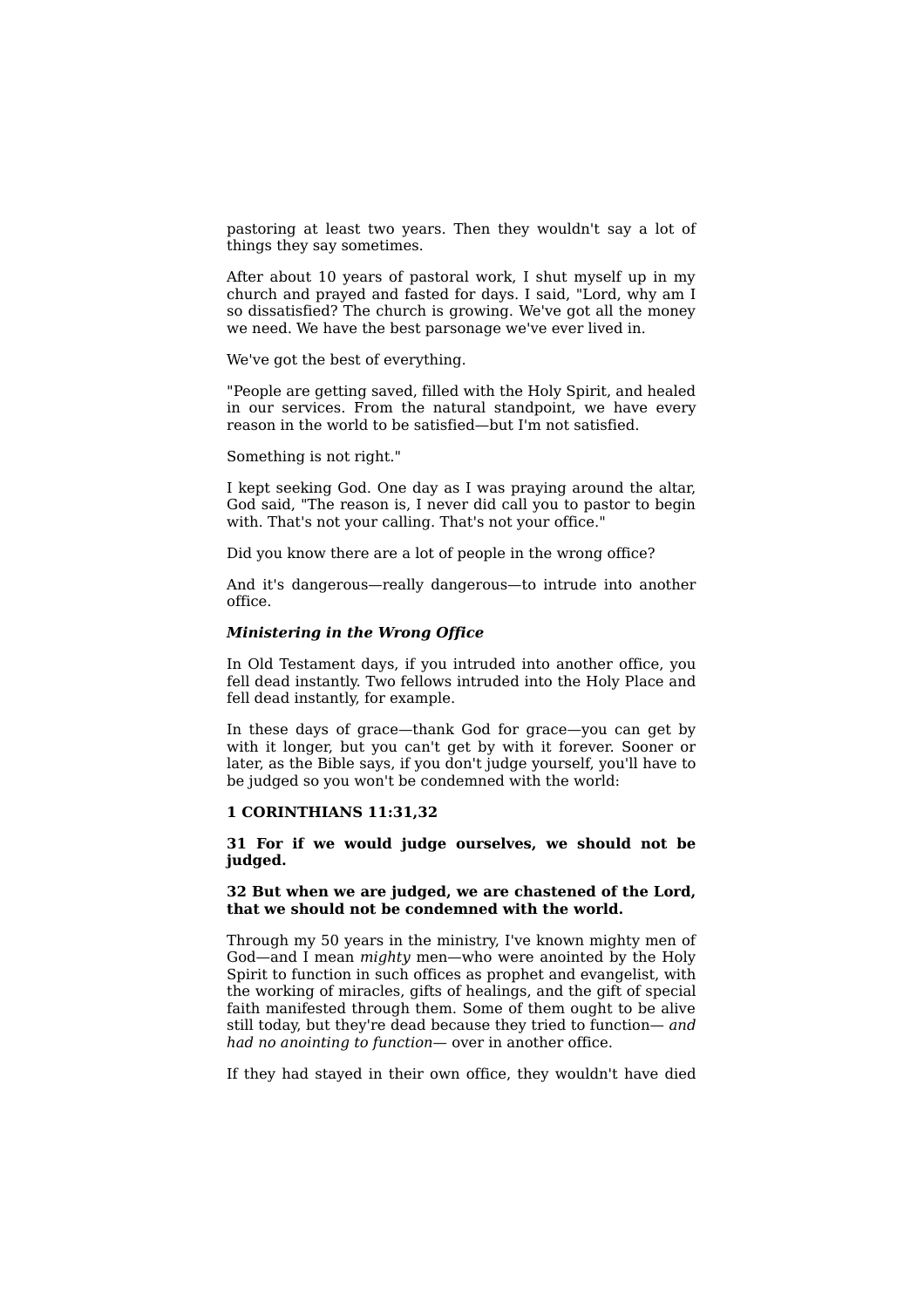prematurely. You can add to or diminish the anointing. The anointing they had diminished.

One day Gordon Lindsay, founder of Christ for the Nations, and I were discussing one of the outstanding ministers who had died —one who had stood at the forefront of the Healing Revival. We were all in the Voice of Healing organization at one time.

God had told me two years before that this minister was going to die—and he died exactly when the Lord said he would.

Somebody asked me, "Why didn't you go tell him?"

The Lord didn't tell me to tell him. In fact, the witness of my spirit was, "Leave him alone. Don't say a word to him." But because Brother Lindsay was closer to the man, the Holy Spirit told him four times to go tell him, "You're going to die." Brother Lindsay, too, saw that he wouldn't listen, so he just kept quiet about it.

He had dealt with the minister earlier on this subject, pleading with him, "Why don't you function where God wants you and manifest the gift that God's given you. Stay there. Don't try to get over here in this other ministry."

The man would try to teach. He wasn't a teacher. That wasn't his calling. He had no unction, no anointing, to teach, and he would create confusion instead of blessing.

He answered Brother Lindsay, "Yeah, but I want to teach."

Don't be a teacher just because you *want* to be one! Have the call and the anointing of God to do it, or else leave it alone. And if the anointing's there to preach, don't try to teach. Don't try to stand in an office unless the anointing and the call are there.

"Yeah, but. . . " the man said, "I want to." And the man died. He ought to still be alive. He could have been a great blessing.

I've seen marvelous ministries like his ruined and the Church robbed of the blessings she ought to have had because people didn't minister under their anointing. You can spread yourself so thin in different ministries that you get very little anointing on any of them.

That's one reason I stay over where the Lord called me, whether I'm preaching or teaching. It doesn't make any difference what I'm teaching on or where I start out—I wind up preaching on faith and healing. Just as soon as I get on those subjects, I'm gone. I could start preaching on the anti-Christ and wind up preaching on faith and healing.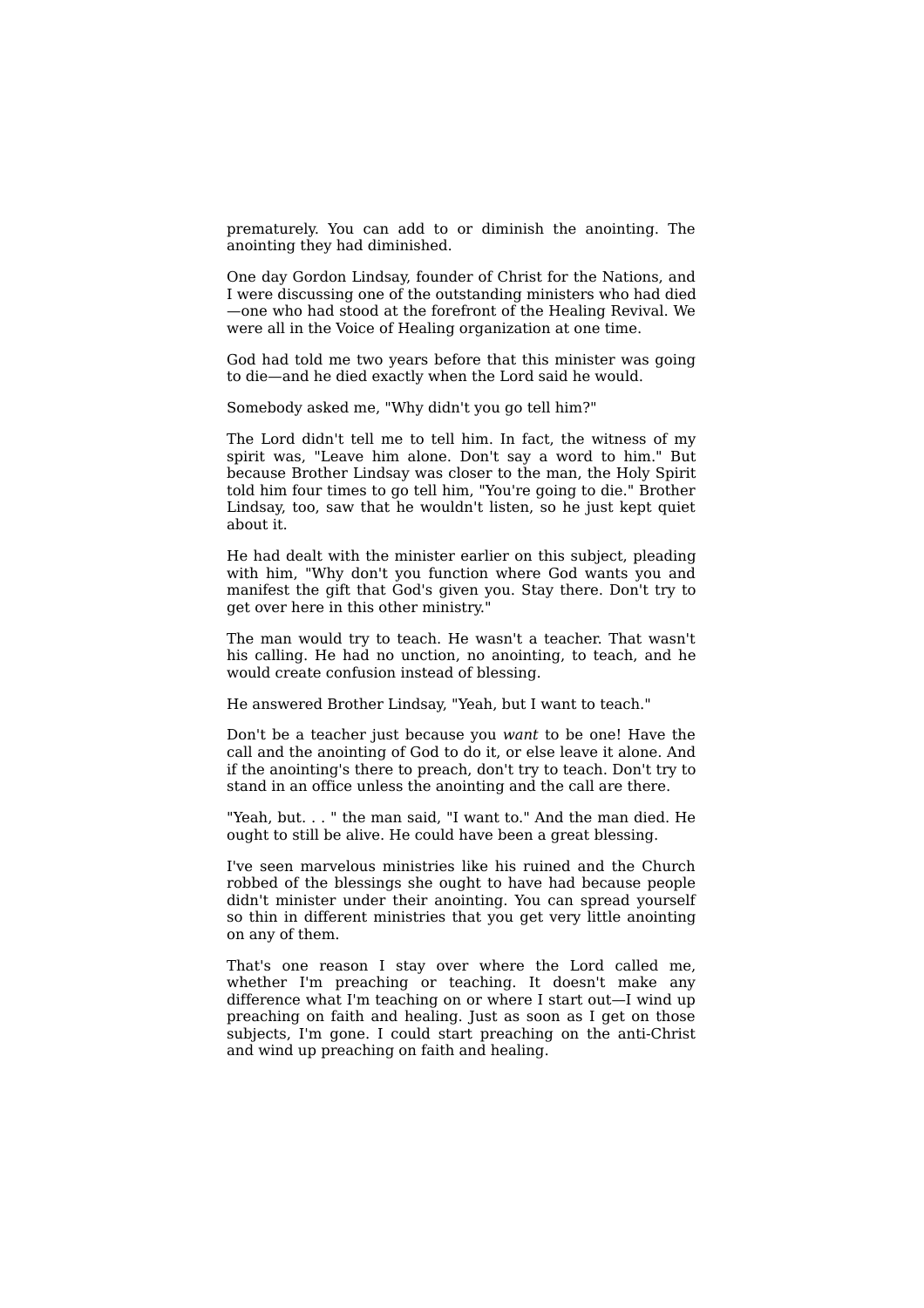God may lead you to speak on different subjects at certain times, especially if you're a pastor. He never called me to pastor, although I did function there for a while, and thank God for it. It was a learning period, but it still wasn't my calling.

Back in 1948, somebody came along mightily used of God and anointed to minister healing. A pastor friend told me, "Brother Hagin, you could do that. The same anointing that's on him is on you."

I hadn't thought a thing about such a ministry; I was still pastoring.

My friend said, "When you preach for me and get on the subject of healing or faith, it's just like a dog on a rabbit's trail.

You just take off!"

That was because God was going to anoint me to do what He had called me to do. If I had persisted in doing something else, like pastoring, the anointing wouldn't be there and I would have diminished the overall anointing upon my life and ministry.

I preached my farewell sermon at my last pastorate the first Sunday of February 1949.

When the Lord appeared to me in that first vision in 1950 in the Rockwall, Texas, tent meeting, He said, among other things, "When you left your last church, at that time you entered into the first phase of your ministry."

At that time I had already been in the ministry 15 years (from 1934 to 1949). Twelve years of it had been in pastoral work. The rest had been in evangelistic work. And I'm not an evangelist either—that's not my calling. (That's the reason the anointing to preach won't come on me very often.) So when the Lord said I had entered into the first phase of my ministry when I left my last church, I argued with Him about it. (Ananias argued with Him, too, over going to pray for Saul of Tarsus.)

I said, "Lord, that can't be so. You mean I preached 15 years in the ministry and never even got into the *first* phase of the ministry You have for me?"

He said, "That's exactly right."

Then He said something we all need to think about. He said, *"Many ministers live and die and never even get into the first phase of the ministry I have for them. Not always, but many times that's the reason they die young or in middle life and don't live their full length of time out."*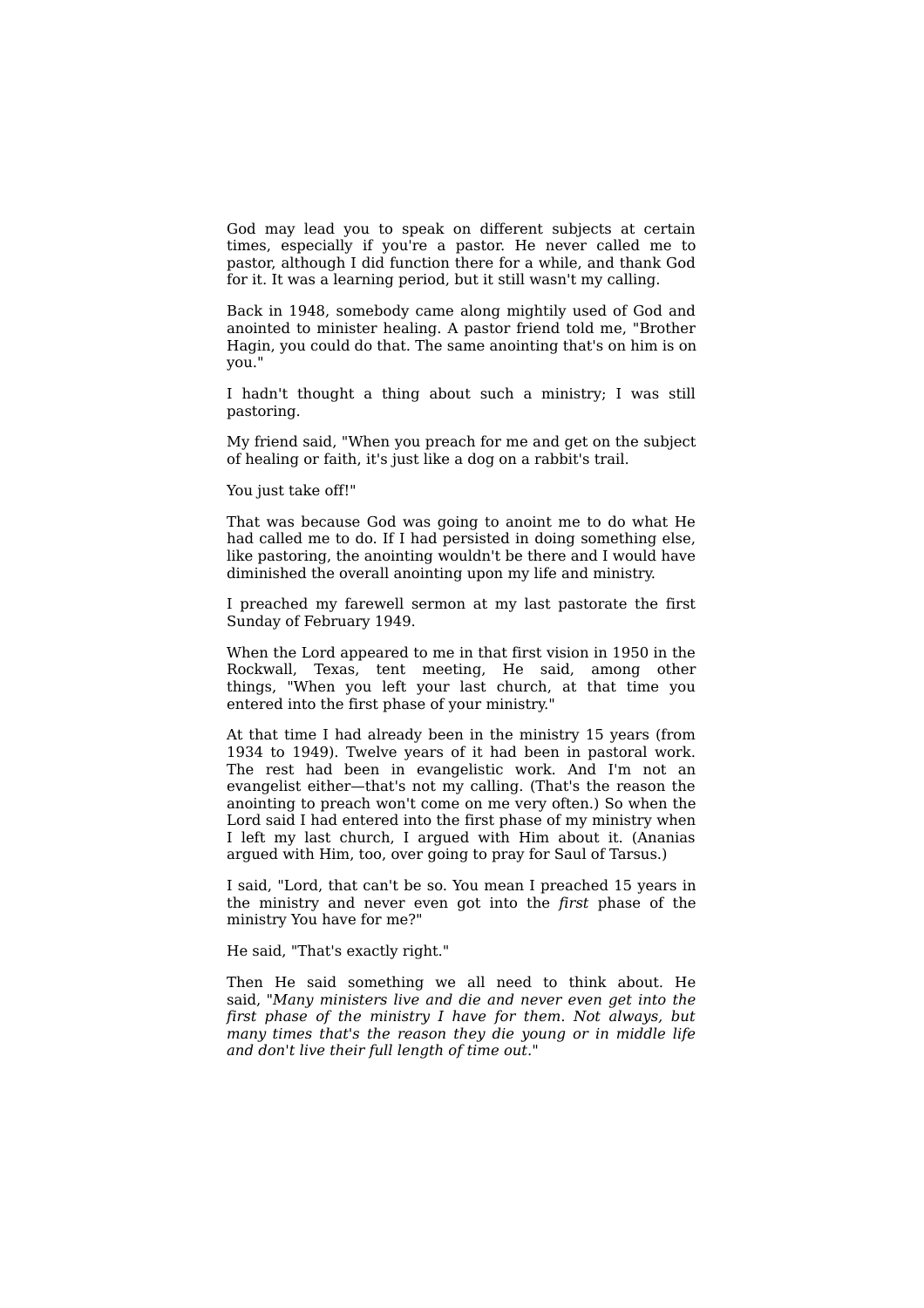If you're not in God's best, you can't claim God's best. If you're not in God's perfect will, you can't claim His perfect provision. We need to know that and find our place.

Often God will let you serve nearly anywhere during a period of training. But *the time will come that you need to get on your knees and find your place.*

Here's where we miss it: Instead of doing this, we think, *Well, I'm in the ministry—I'm working for God—* and we find our own place. But you can die working for God!

You must ask yourself, "What did He *call* me to do? What does He *want* me to do?"

Oh, I never want to do something just because I want to do it. I want to obey God.

Well, the anointing came on me to teach, so I began to teach.

I didn't have any anointing then to stand in the office of the prophet, although I prophesied.

# *Chapter 9*

# *The Anointing of the Prophet*

Jesus had *all* of the anointings combined to stand in *all* of the offices.

Paul, writing to Timothy, said concerning his own ministry, *"I am appointed a PREACHER, and an APOSTLE, and a TEACHER to the Gentiles"* (2 Tim. 1:11). We know from Acts 13 that Paul also stood in the office of prophet.

We know that Paul stood in the office of prophet because he had visions and revelations. A prophet is one who has visions and revelations, among other things. All of the Gospel Paul learned he learned that way.

Some of us, like Paul, stand in more than one office. Often we'll weave in and out of these offices.

Thank God I had the anointing to preach and then the anointing to teach. I continued to preach and teach. I spoke in tongues and prophesied, but I never stood in the office of prophet until 1952. I know exactly when I entered into the ministry of the prophet.

I don't have the anointing of the apostle or the pastor—I never have had them—but I recognize those anointings on others.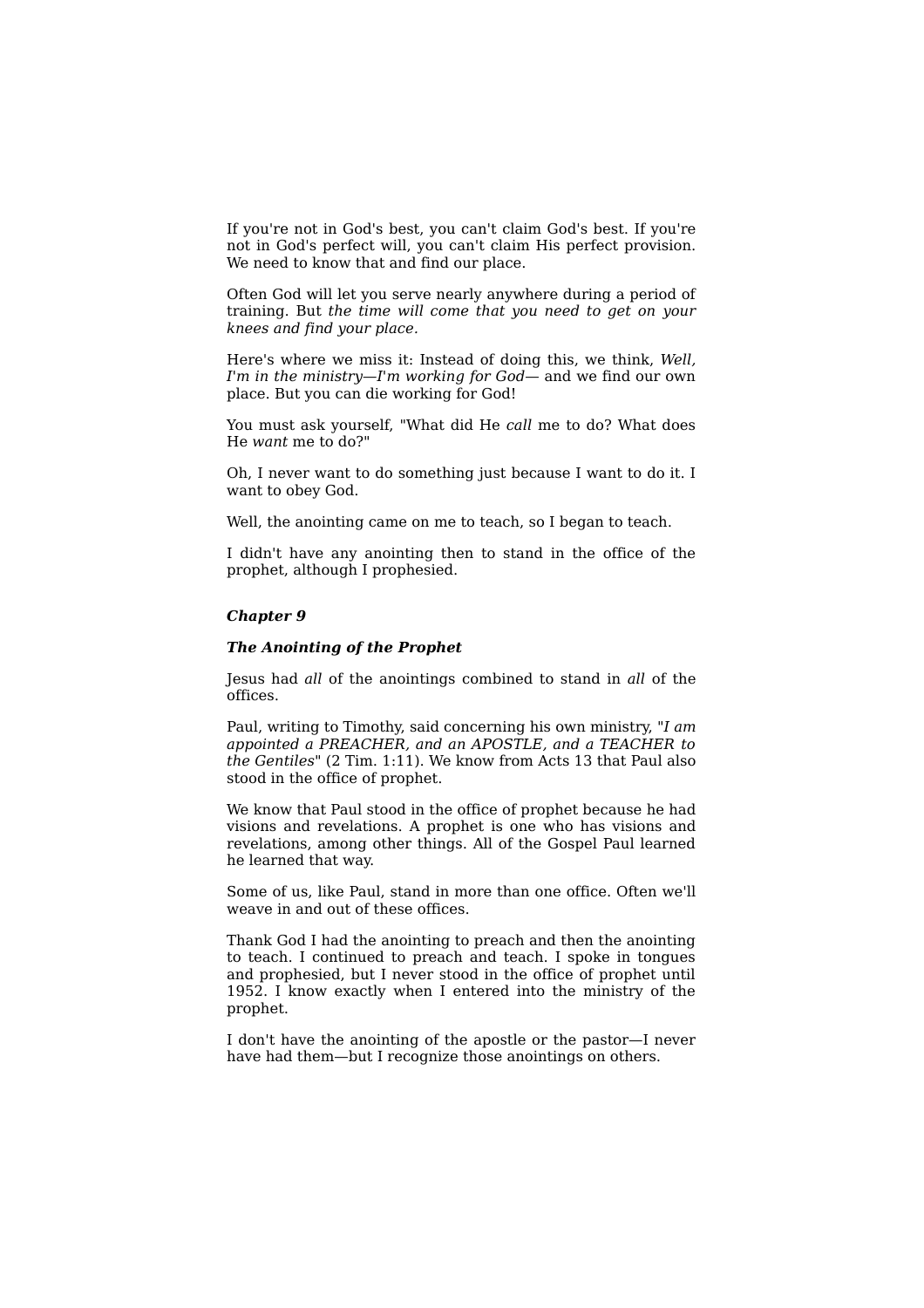*The anointing of the prophet is the same Holy Spirit, but a different anointing.*

It is important to notice that there is a difference between: (1) *standing in the office of a prophet,* and (2) *the simple gift of prophecy.*

Every Spirit-filled believer could prophesy and could know something about the anointing to prophesy. The Bible teaches that: *"For ye may all prophesy one b y one, that all may learn, and all may be comforted"* (1 Cor. 14:31).

The simple gift of prophecy is speaking to men to *edification, exhortation,* and *comfort.* A good testimony, inspired by the Holy Spirit, is the simple gift of prophecy. So you see, just prophesying doesn't make you a prophet! It's the Spirit within you who anoints you to prophesy, yet there is also an anointing or ministry gift to stand in the office of a prophet.

Thank God for the anointing of the prophet. Oh, I love it!

Often, sitting on the platform before I take the service to teach, I suddenly sense that prophetic anointing— *the office of the prophet—* moving upon me. I recognize what it is.

It's a different anointing. It's deeper—much deeper—than the anointing just to prophesy. It's the same anointing, because it's the same Spirit, but *it's multiplied about a hundredfold.*

I have found that the anointing can be stronger or it can be weaker, as we will see in the story of Elisha and Elijah, the two Old Testament prophets.

If I were controlling things, I'd prophesy in every service, but that may not be what God wants in every service.

The first time I experienced this overwhelming anointing to prophesy was in January 1964 in Phoenix, Arizona. I was there to be one of the speakers at the Full Gospel Business Men's Convention.

After the closing session, Brother and Sister Darrell Hon, their son Barry, and my wife and I went to a nearby restaurant to get something to eat. Before we ordered, the Spirit of God suddenly came on me. I recognized it as the spirit of prophecy—a better term is "the spirit of the prophet."

I said to our party, "Let's go somewhere where we can pray."

We went to our motel room, sat down, and prayed a while. The anointing had broken a little by our getting up and leaving the restaurant, but by praying it returned.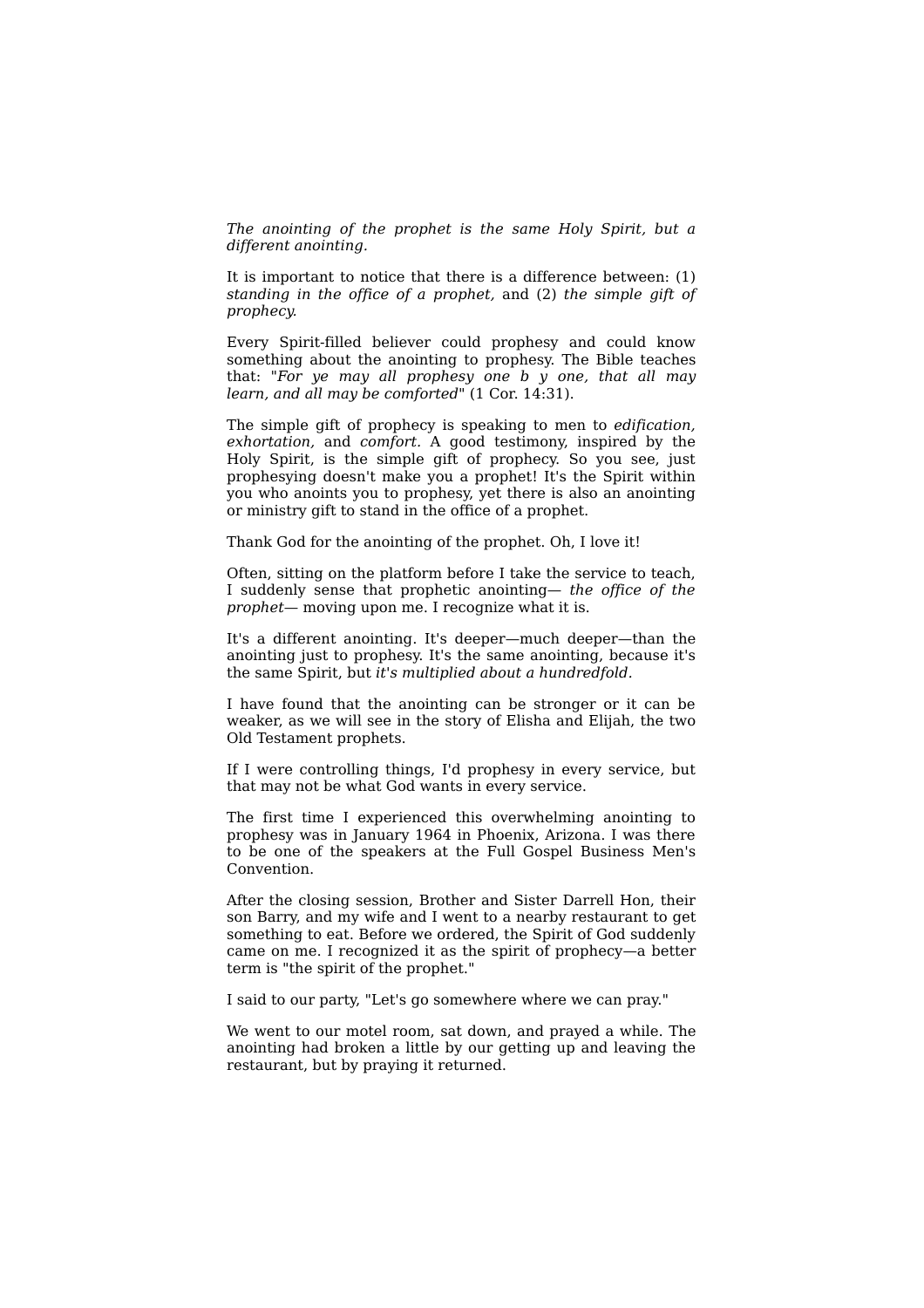For two hours I sat there and prophesied. I'd never prophesied that long in my life. Brother Hon wrote it down, for we didn't have a tape recorder with us. He got most of it.

I've never had an experience exactly like this. I've had two similar experiences since then, but not with the same measure of anointing.

It seemed as if I were sitting beside myself on the edge of that bed. It seemed as if there were two of me. I was listening with my physical ears to what this fellow sitting beside me said.

It seemed to me that I had nothing whatsoever to do with what he was saying. It seemed as if I were completely taken over by the Spirit of God. Once I began to yield to the Spirit, it was the easiest thing in the world.

For two hours the Lord took us through the years 1964, 1965, 1966, 1967, and 1968: five years. He told us what was going to happen in Vietnam, and He told us what was going to happen with our government.

He also told us that a man who stood in the forefront of the ministry would be taken. I still have the prophecy as Brother Hon took it down.

It reads, "Satan shall destroy his life. His soul shall be saved and his work shall follow him. Ere 1966 shall come, he shall be gone." It happened. It wasn't God's full plan or full purpose for him, but nonetheless it happened.

I experienced a similar overwhelming anointing on April 30, 1980, while teaching at our Prayer and Healing School on the RHEMA campus in Tulsa, Oklahoma. (It happens to me sometimes in preaching, but more often in teaching.) Let me show you something about the prophet's ministry. I don't operate there all the time, but neither did Elijah and Elisha.

Suddenly while *teaching* the Word (I'm a teacher so I can operate in that office all the time), I moved over into this other area. Right in front of me, with my eyes wide open, I had what I call a "mini-vision."

As if it had literally happened, I saw a young woman standing in the aisle. I saw myself point to her and say, "Be healed in the Name of Jesus!" I saw her go over backwards.

I saw men standing in both aisles, so I stopped and acted that out, too. (I frequently act out these mini-visions.) I said to them, "Stand in the aisle. Be healed in the Name of Jesus!"

That's the only time I've ever done that. I don't know if I'll ever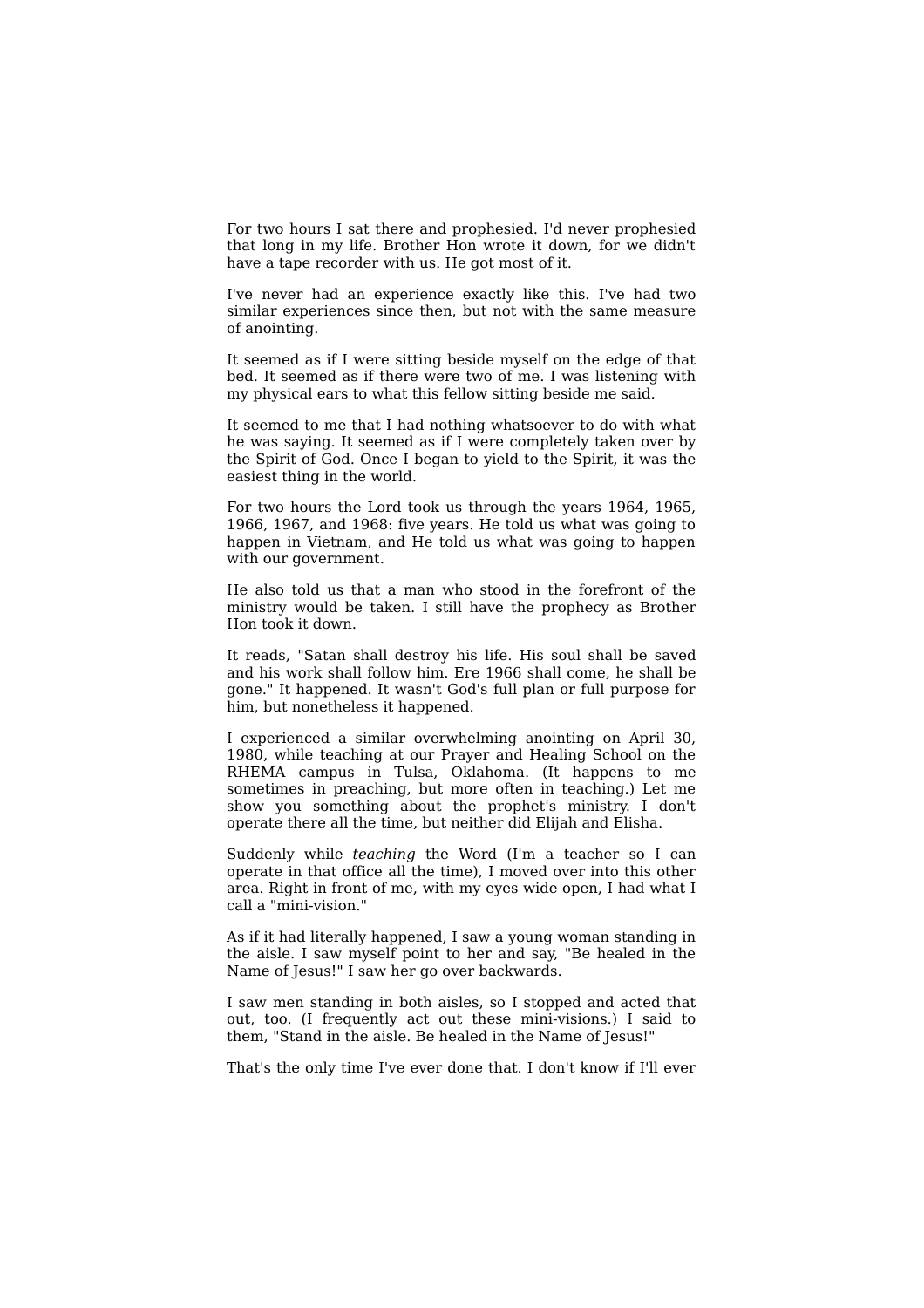do it again or not, but I will if the Lord says to. In fact, He didn't say to then; I just saw it in the mini-vision. Both men went over backwards. I simply acted out that mini-vision—or so I thought.

When you have faith to move into the realm of the Spirit and obey Him, He'll take you on. If He showed you everything before you moved, you would not be walking by faith, you'd be walking by sight, and that would not please Him. So you'll never know everything.

But if you'll have the faith to step out when the Spirit moves, He'll move you and you'll minister in the depth of the Spirit that you've never ministered in before; and the anointing of God shall not only come upon you and rest, but the anointing of God will be made manifest through you.

I remembered that first part of the mini-vision and would tell it. I don't mean I was unconscious of what happened next, but you can get off in the realm of the Spirit until you're so conscious of spiritual things that you don't even realize natural things.

(Now, you can fall into a trance, but I didn't fall into a trance on that occasion. I've fallen into a trance several times and have had visions. When you fall into a trance, your physical senses are suspended. You don't know where you are at the moment.) Our staff asked me, "Brother Hagin, why don't you ever tell all of that story?"

I said, "Is there more to tell?"

"Yes," they said. "You leave that woman lying back there in the aisle."

"Well, wasn't that the end of it?"

"No," they said. "That's part of it, but it didn't end there."

I asked them to tell me what happened, for I had no knowledge of the rest of the story.

They said, "After you acted that part out, you called the woman up to the front, and we never saw you act that way before.

"You jumped off the platform and grabbed the woman like a cat grabbing a mouse. You laid one hand on her stomach and one hand on her back, shook her, cast three devils out of her—

fear, death, and disease—and commanded her to be healed. She fell to the floor the second time and lay there until 6 p.m."

When she went back to the doctor, he couldn't find a trace of cancer. It had all disappeared. The woman was completely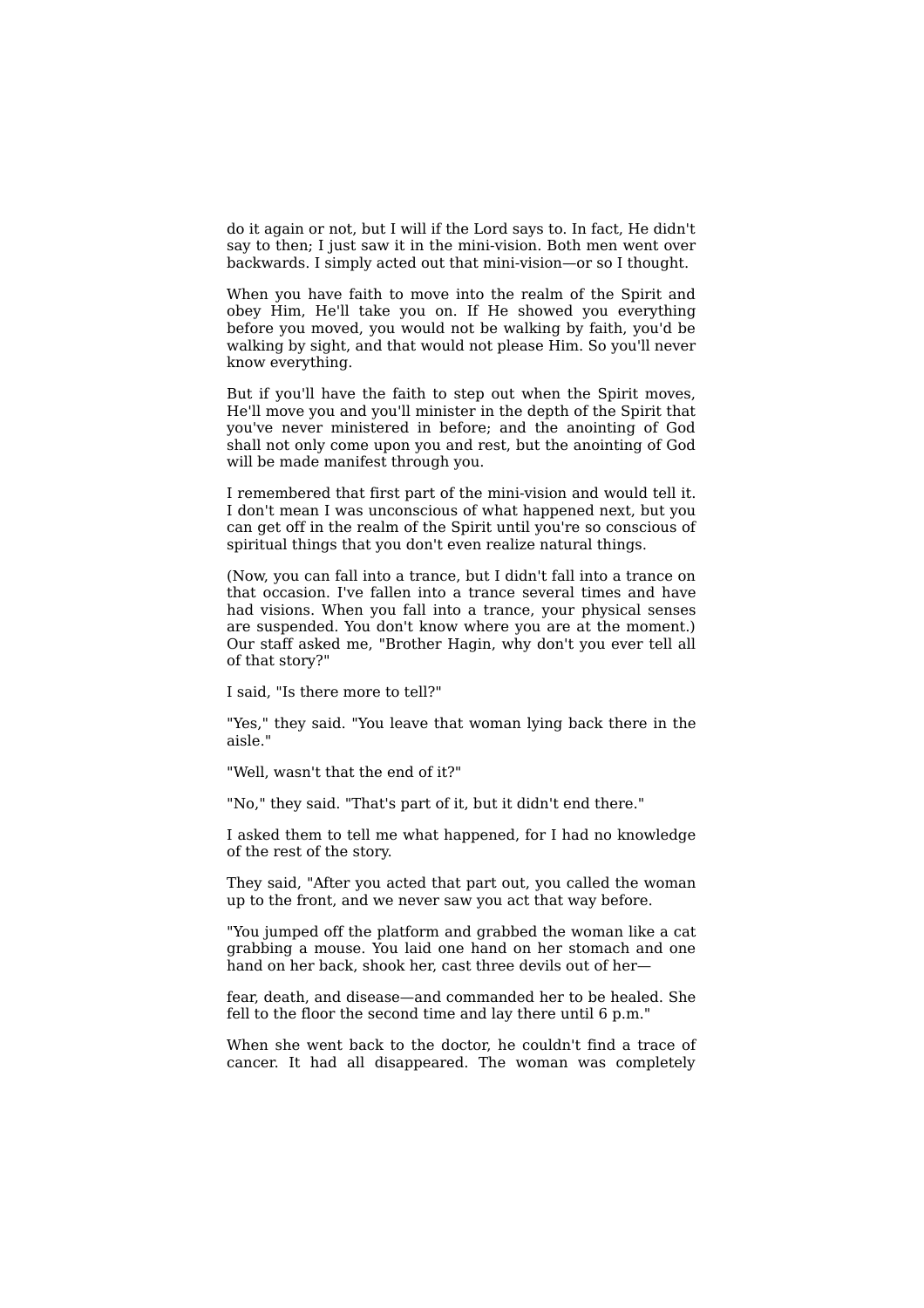healed of cancer. Her testimony appeared in the December 1981

issue of our magazine, *The Word of Faith.* The woman and her husband later moved to Tulsa and attended RHEMA Bible Training Center in preparation for the ministry.

After my staff told me what happened, I had only the faintest recollection of it—it was like a dream to me. It seemed as if I had been taken over by the Spirit of God. (You have to be willing to be used and you have to yield to Him.) I've also been *preaching* when the anointing to stand in the office of prophet suddenly came on me (it already was on me to preach). I don't control this anointing—God does.

Once while preaching I suddenly was standing on a street corner miles away. I could hear the sound of my voice continuing to preach, but I don't know to this day a single word of what I said, because I was standing on that street corner.

I saw a mini-vision of a woman from my congregation walking down the street. I saw a man pull up to the curb in his automobile and sound the horn. The woman got in the car and they drove out in the country. I was sitting in the back seat. They committed adultery.

Suddenly I was conscious of being behind the pulpit again. I saw that woman sitting before me in the congregation. Now, God didn't show that incident to me to reveal it in front of everybody. In fact, I never said a word to anybody. He showed it to me in order to restore her—to get her back in fellowship with God.

Again, while preaching down in Alabama, the anointing suddenly came on me and I saw a mini-vision of two women having a fight. Down the street and about a block away I saw a church. Across the top I saw the name of it.

The two women tore each other's clothes off. One finally got loose and ran away. The other went down to a little white frame house that stood beside the church.

I was standing out in the yard with her, and I could see the outline of a man standing in the doorway. He hooked the screen door when he saw her.

She cursed him because he wouldn't agree that she was right in beating up that other woman. She threatened to come through the screen and whip him, too. He was ready to shut the door when she finally left.

And then I was back in the service, and there she stood in front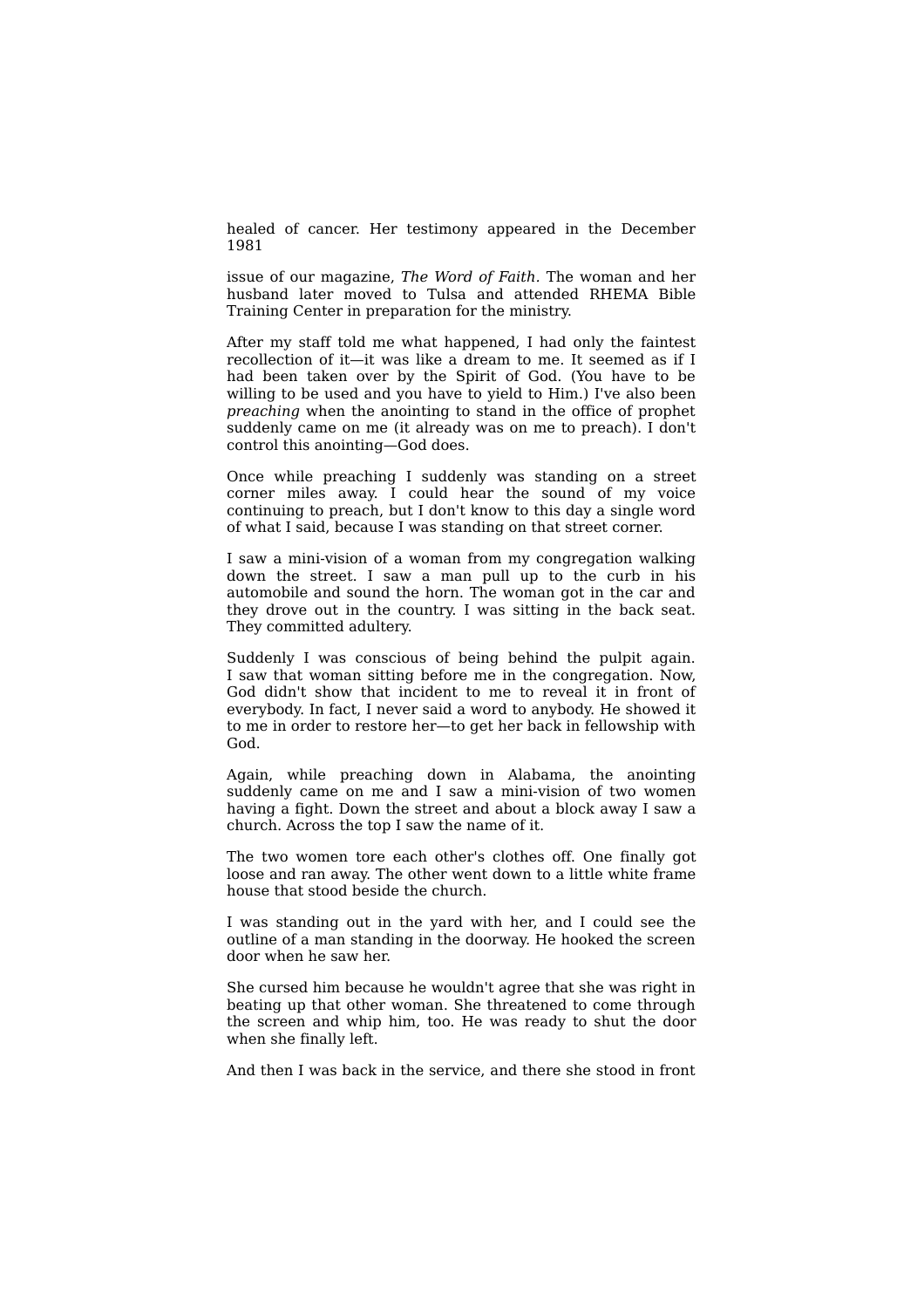of me in the prayer line, wanting to be baptized with the Holy Spirit.

I said, "You're not going to get baptized with the Holy Spirit until you get things straightened up." I talked to her about what I had seen.

The Full Gospel pastor of that church didn't understand that kind of a move of the Spirit. You see, *many churches believe in the gifts of the Spirit on paper, but not in action.*

When I told him what I had seen in the Spirit, he admitted he was the man who was standing in the doorway. The fight I had seen had actually happened.

Now I'll share with you another way the Holy Spirit moves with me sometimes, but not often. I "see" myself go down the aisles and lay hands on some of the people.

As I act this out and walk by people, it's just like a magnet draws me to them. When it does, I stop and minister to them.

Thank God for the anointing!

I read where Smith Wigglesworth said, "I'd rather have the Holy Ghost on me 10 minutes than to own the world with a fence around it." He was speaking about the anointing to minister.

### *As the Spirit Wills*

I want you to notice something about the anointing of the prophet. Sometimes people think that if you're in a certain office, such as the office of the prophet, you stand in it all the time.

These people miss it because they fail to read what the Bible says, and they try to perform when the anointing's not there.

They get in the flesh, prophesy, and do an injustice to the work of God. Or they seem to think that because you stand in the office of the prophet, you go around handing out revelations all the time.

I know one man, bless his heart, who has the anointing of God upon him, because supernatural things happen through his ministry—there's no doubt about it—but because he thinks he's called to the office of the prophet, he thinks he has to function in it all the time!

I remember the first time I met him. Within 30 minutes he must have given me 12 "words" from the Lord, and not one of them was correct. They didn't amount to the proverbial hill of beans.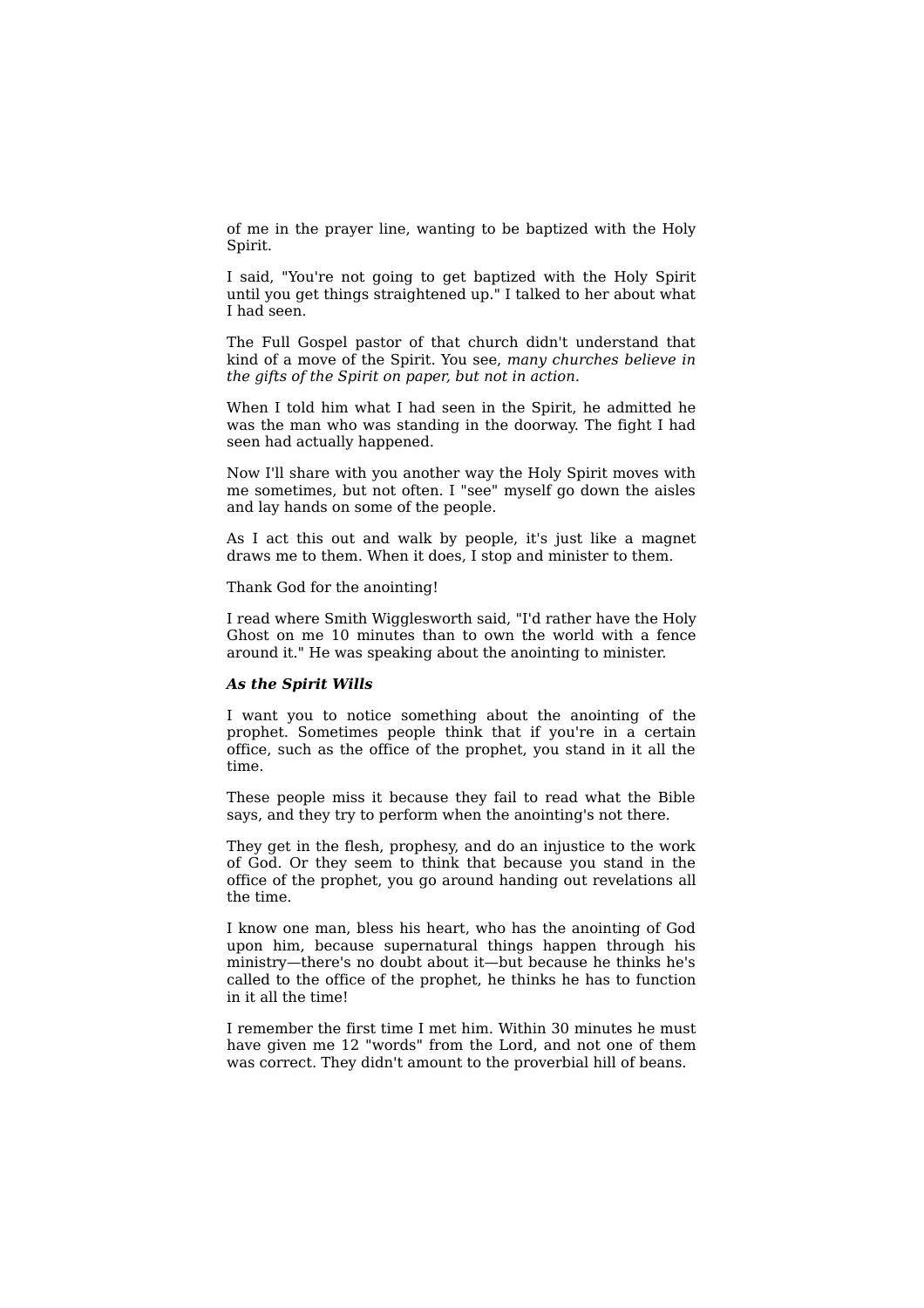I stand sometimes in the office of prophet, and some people think I stand in it all the time. They'll even lie to try to get through to me.

We were speaking out of town once and were awakened at 4 o'clock in the morning. We were told we had an emergency long distance call. We thought one of our relatives had died or something.

Instead there was some woman on the other end of the line (sometimes it's a man). This one said, "Brother Hagin, I hated to do that, but it's the only way I could get through to you." (That's flat out lying.)

"You know," she continued, "I was praying and I thought I'd see if I could get hold of you. I thought maybe you'd have a word for me."

I wanted to say, "I have!" but I didn't have enough nerve to give it to her.

People think you can just turn it off and on as you want, but it is as the Spirit wills. Yes, the anointing is there *potentially,* but it's not in manifestation *constantly!* As you prepare, study, and yield to the Spirit of God, the anointing will be there to function in that office, but you don't stand in your office all the time.

Stop and think about that. If your office is the office of a teacher, and you functioned in that office all the time, you'd be teaching 24 hours a day, and you'd never stop until you died!

You really couldn't bear to stand in the office of a prophet 24 hours a day, even though the call might be there and the potential anointing might be there. The human body cannot contain that degree of spiritual power over a long period of time, as we will see in Chapter 14.

Jesus called Himself a prophet in the fourth chapter of Luke's Gospel, and He used an illustration that His Jewish audience knew well from the Old Covenant: the story of the Prophet Elijah, who was sent to the widow's house in Sarepta during a famine.

There the working of miracles was manifested through Elijah: The oil cruse kept giving out oil, and the meal barrel kept giving out meal (1 Kings 17:16). But Elijah couldn't go into anybody else's house in Israel and do that unless the Lord told him to.

Next Jesus related that there were many lepers in Israel in the time of Elisha (Luke 4:27), but none of them was healed, even though Elisha had a reputation of having a healing ministry.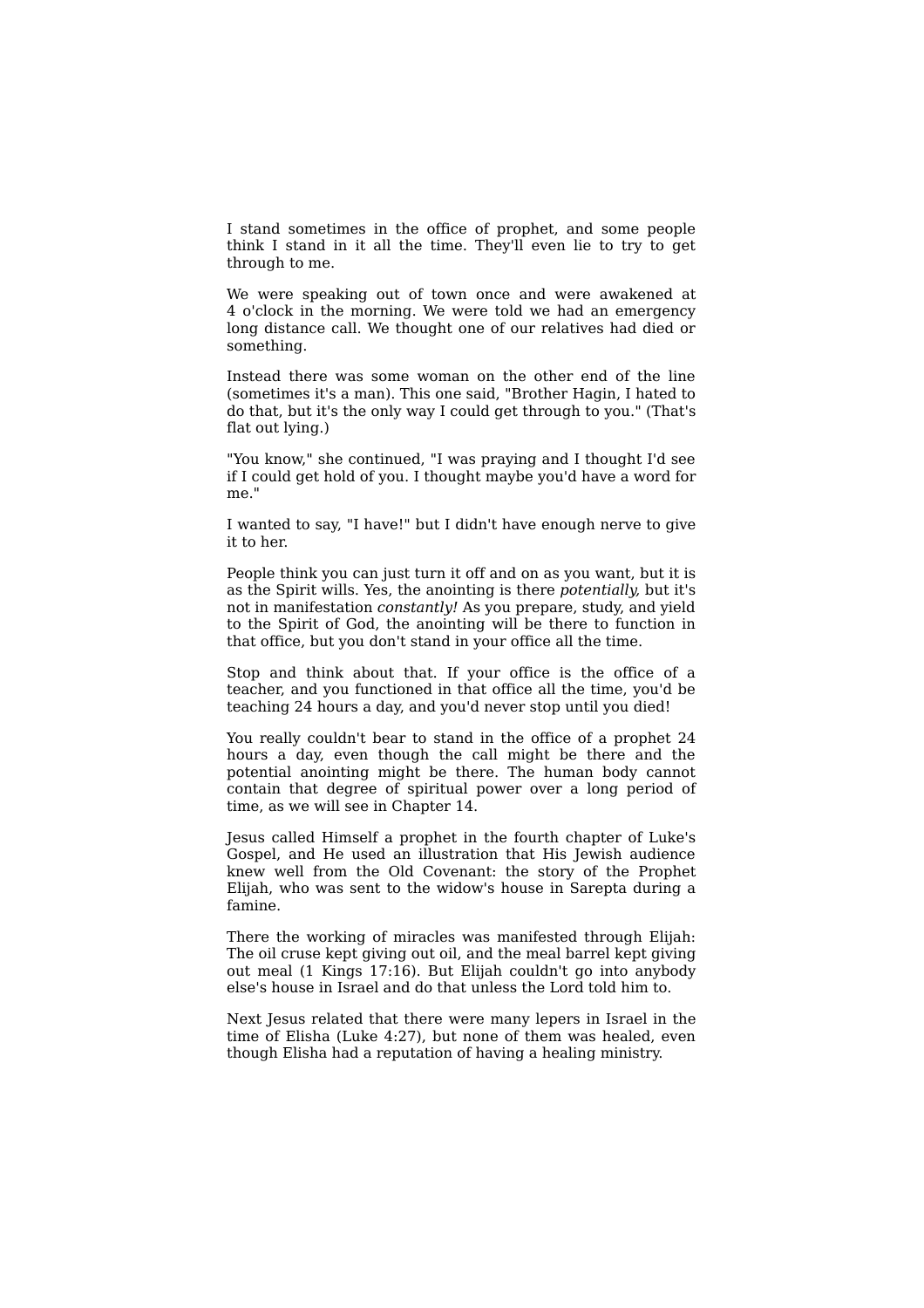We know that because of what the little Israeli maid said when she found out that her master, Naaman, had leprosy:

*"Would God my lord were with the prophet that is in Samaria! for he would recover him of his leprosy"* (2 Kings 5:3).

Not one leper in Israel was healed, only Naaman from Syria yet Elisha was standing in the office of the prophet!

Remember, we don't control the anointing. We must learn to flow with the Spirit. We must learn to minister under the anointing. I love that anointing!

Elijah was anointed by the Holy Spirit to stand in the office of prophet, but Elisha had twice the measure of that anointing—

a double portion—to stand in that office. Therefore, we can see that one could be more anointed than others in the same office.

# *Music Enhances the Anointing*

We need to understand the role music plays in affecting the prophet's ministry. The third chapter of Second Kings gives us an example from the ministry of the Prophet Elisha.

In Old Testament times, only the prophet, priest, and king were anointed by the Spirit to stand in those three offices.

Otherwise, people didn't have the anointing of the Spirit of God on them unless God especially called them.

Therefore, if they needed to inquire of the Lord concerning some matter, they had to inquire through the prophet. (The prophet's ministry is different during this present dispensation.) An enemy had come against the nation of Israel, which was divided at the time. Jehoshaphat, king of Judah, was conferring with two other kings—Jehoram, king of Israel, and the king of Edom, both of whom had forsaken God and were backslid.

Jehoshaphat asked, "7s *there not here a prophet of the Lord, that we may enquire of the Lord b y him?"* (v. 11). One of the servants of the king of Israel mentioned Elisha, so the three kings went to him.

## **2 KINGS 3:13,14**

**13 And Elisha said unto the king of Israel, What have I to do with thee? get thee to the prophets of thy father, and to the prophets of thy mother [because they had forsaken God]. And the king of Israel said unto him, Nay: for the Lord hath called these three kings together, to deliver them into the hand of Moab.**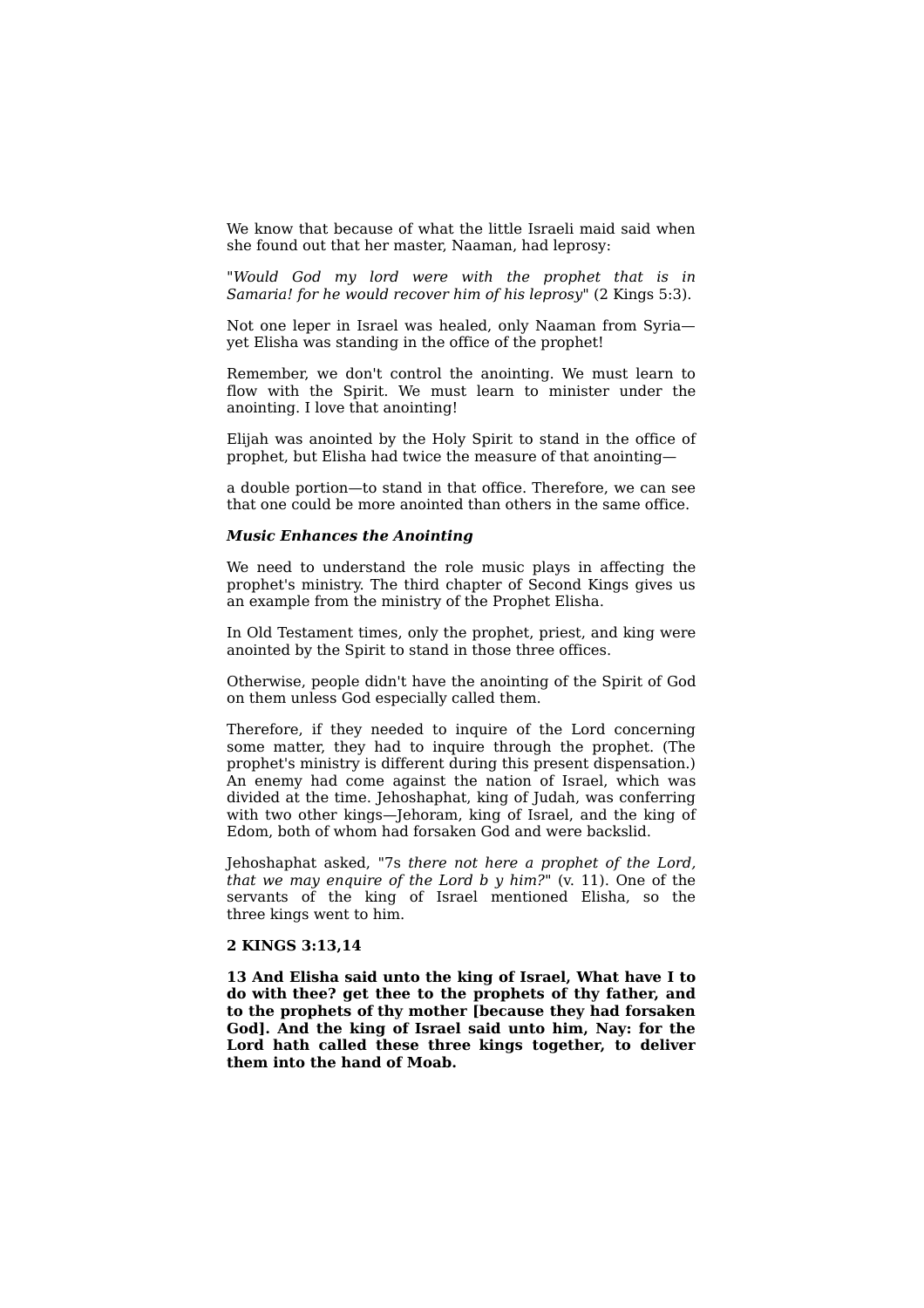### **14 And Elisha said, As the Lord of hosts liveth, before whom I stand, surely, were it not that I regard the presence of Jehoshaphat the king of Judah, I would not look toward thee, nor see thee.**

The Prophet Elisha regarded the presence of Jehoshaphat because God regarded the presence of Jehoshaphat. God will do a lot of things for his own people. Jehoshaphat wanted Elisha to prophesy regarding the outcome of the impending battle.

Elisha called for a minstrel, and his anointing was enhanced.

### **2 KINGS 3:15,16**

### **15 But now bring me a minstrel. And it came to pass, WHEN THE MINSTREL PLAYED, THAT THE HAND OF THE LORD CAME UPON HIM.**

#### **16 And he said, Thus saith the Lord....**

Elisha went on to give the message of victory God gave him.

*"The hand of the Lord came upon him.* " Did you notice that?

The "hand of the Lord" is the Holy Spirit, or we could say "the hand of the Lord" is *the anointing.*

Notice that *Elisha couldn't start prophesying any time he wanted to,* so he said, "Bring me a minstrel." And *the hand of the Lord came upon him when the minstrel played.*

Music comes under the ministry of helps listed in First Corinthians 12:28. The ministry of music is one of the greatest helps there is. Thank God for the ministry of music.

The Bible has much to say about music in connection with worship. We know that music helps us worship God. If you play the right kind of music in your home when you're praying or studying the Bible, what a difference it makes. When David would sing and play his harp, the evil spirit that troubled King Saul would depart.

Music affects all of the ministries; it has something to do with the anointing in all of the offices. Music can help all ministers not just the prophet—because all ministers should minister under the anointing of the Holy Spirit.

The right kind of music and singing even will help the teacher teach better. However, it seems to me that music has more to do with the prophet's office than the others, because the prophet must be so sensitive to the Spirit.

We saw that as the minstrel played, "the hand of the Lord,"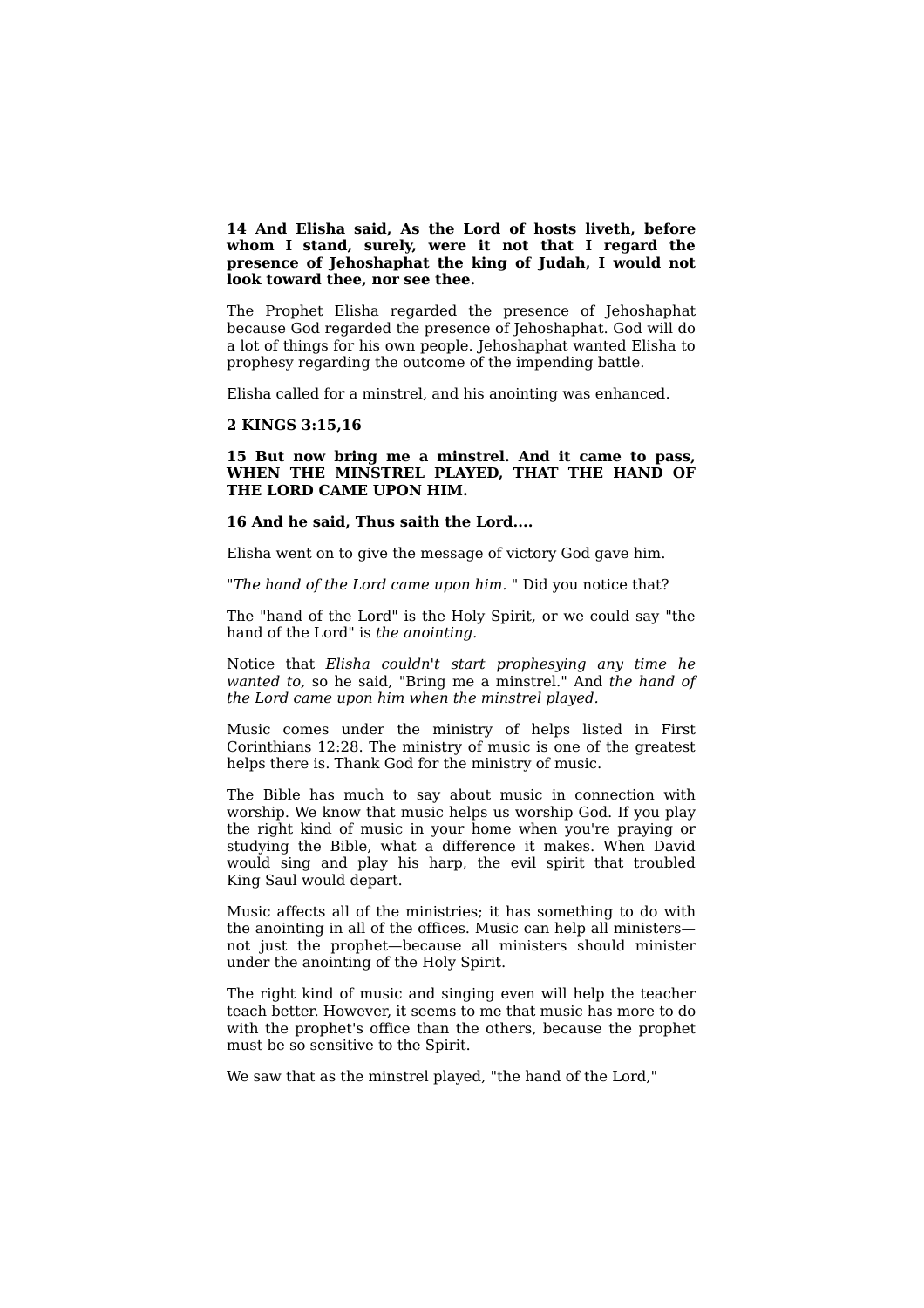or the anointing, came upon the Prophet Elisha and he began to prophesy.

Sometimes the anointing to stand in the office of prophet is so strong I don't need anything—I can step right into it. At other times, like Elisha, I need a little help.

Sometimes I'll have the singers and musicians sing and play.

If they sing the wrong song, however, they'll kill the anointing (and the service). The words, tune, and rhythm may be right, but the song still may be out of place.

When this happens, the Spirit of God lifts from me—it goes as if it were a bird that flew away. No, the Holy Spirit doesn't stop indwelling me as a believer, but that anointing to minister lifts.

*Music will affect the anointing.* We are missing it in the area of the minstrel. Many times *musicians don't realize their responsibility.* They stand in the office of helps. They need to pray and get the anointing on them just as much as the preacher does. They need to develop a sensitivity to the Holy Spirit and learn how to flow with the Spirit.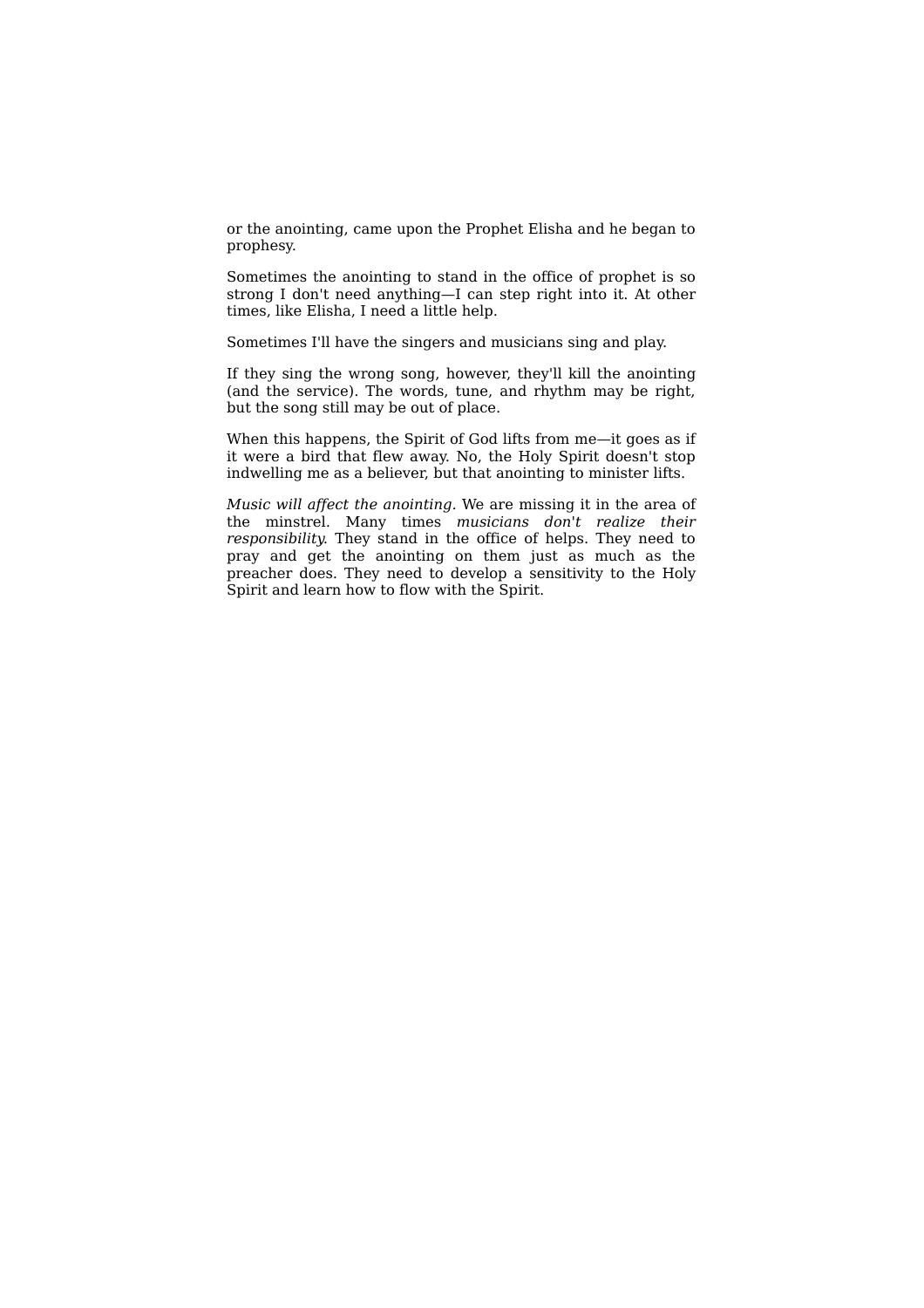Singers shouldn't get up and sing just to be singing. They need to be anointed. Even the choir should be anointed. But people don't stop to pray before ministering in song. They come into the church from everyday life, laughing and talking. That's all right in itself, because we need fellowship—but, really, that's carnal; it isn't spiritual. Before singers minister, they need to 79

#### *Understanding the Anointing*

take time to get alone with God or take time to pray together to get the anointing on them.

I have found that when musicians really flow with the Spirit, it will cause the anointing to come on me stronger to stand in the office of the prophet.

I know what the Scripture means when it said the minstrel played and the hand of the Lord moved. There have been times when I have gotten the right kind of music, and I have moved over into the prophet's office and have ministered for as long as three hours. Prophecy just flowed out of me. I can't minister that way every time—even though I do minister in a certain measure of anointing—for there are measures of anointing.

### *The Right Song*

In 1958, I was the main speaker at a convention being held in Kansas by the Foursquare denomination. One night the spirit of the prophet moved upon me. I can't bring it on myself, but I can yield to it when it comes, and music helps.

They had an orchestra there made up of people who had come from different churches. I said to them, "The anointing of the prophet is coming on me! Play something." They began to play "Preach the Word," a song written by Aimee Semple McPherson.

The anointing came on me and I ministered under it from 9 o'clock until midnight—three hours. Oh, what a service! I got caught up in the glory. Half the time I couldn't see. It was as if there were a hazy cloud over the whole room. I don't know to this day what I did or said. I just remember when the anointing came and when it lifted.

### If *they had played the wrong song, they would have killed the whole thing.*

You see, it's necessary that singers and musicians be in tune with the Spirit of God as much as the minister is. If they're not, everybody would be better off if there were no musicians participating in the service! (That's the reason I don't want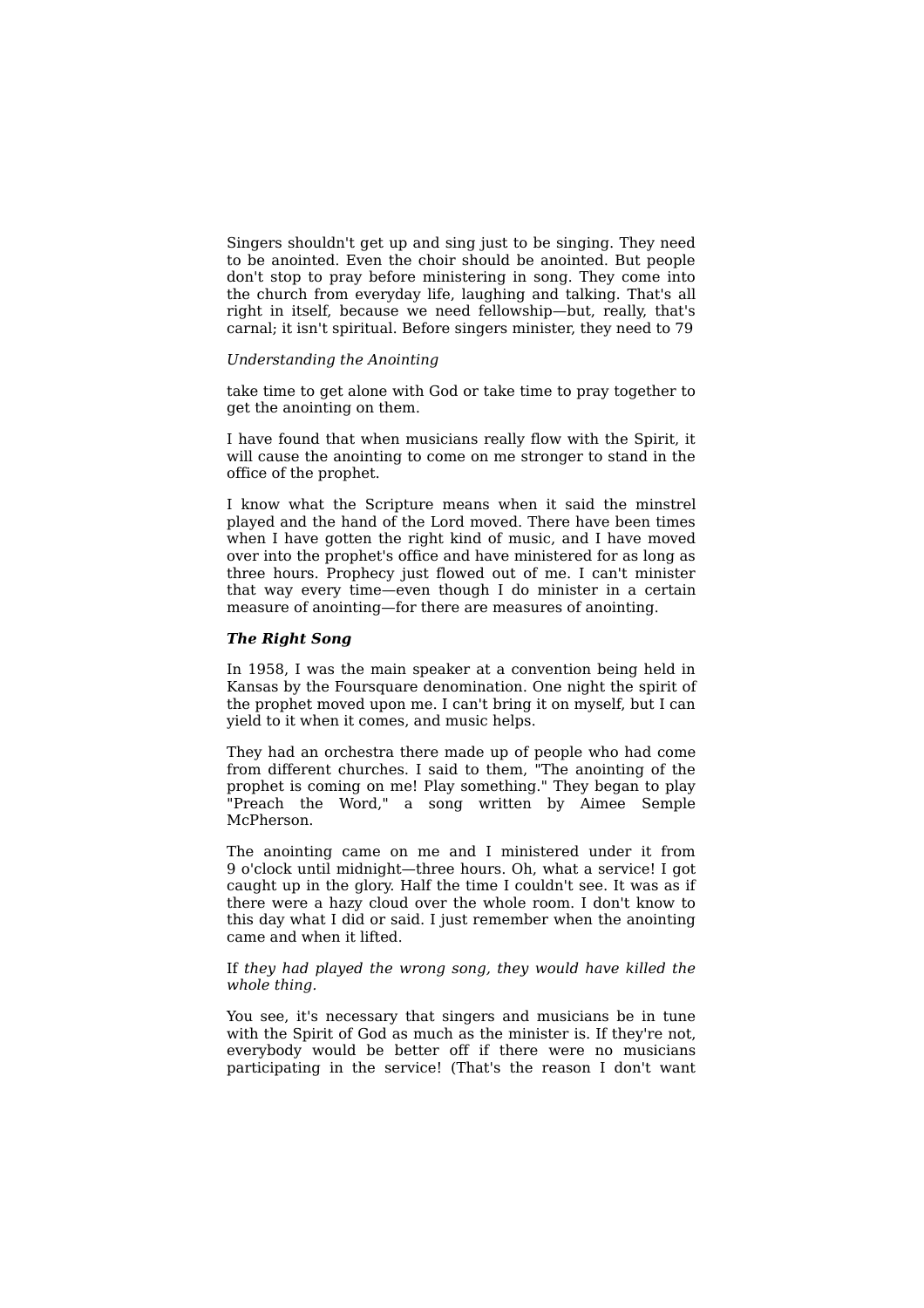any kind of singing sometimes.)

Other things affect the anointing as well. Often the spirit of the prophet will begin to move on me and something kills it. I think it's because of the environment, or maybe because of certain people present.

After all, Elisha said, "If it weren't for Jehoshaphat, I wouldn't look your way, as far as you other two kings are concerned." And because they were present in their backslidden condition, Elisha needed a little help.

*"Bring me a minstrel.* ..," he said.

# *The Hand of the Lord*

Again and again in the Old Testament we see references to "the hand of the Lord." Actually it is the Spirit of God—the anointing. Other terms commonly used are "Spirit," "double portion of thy Spirit," and "mantle." They're all referring to the Holy Spirit or the anointing of God.

#### **EZEKIEL 8:1**

**1 And it came to pass in the sixth year, in the sixth month, in the fifth day of the month, as I sat in mine house, and the elders of Judah sat before me, that THE HAND OF THE LORD FELL there upon me.**

The call of God already was upon Ezekiel—the hand of God was upon him to minister *potentially—* but his prophetic ministry wasn't in manifestation until *the hand of the Lord fell* upon him.

(The Bible also speaks about the Holy Spirit "falling," doesn't it? In Acts 10:44, Peter was preaching in Cornelius'

household, and *"While Peter yet spake these words, THE HOLY GHOST FELL on all them which heard the word." )* We see the expression "hand of the Lord" used again in the 37th and 40th chapters of Ezekiel:

#### **EZEKIEL 37:1**

**1 THE HAND OF THE LORD was upon me, and carried me out in the spirit of the Lord, and set me down in the midst of the valley which was full of bones.... [Ezekiel had a vision of what we call the valley of dry bones.]**

## **EZEKIEL 40:1,2**

**1 In the five and twentieth year of our captivity, in the beginning of the year, in the tenth day of the month, in the fourteenth year after that the city was smitten, in the**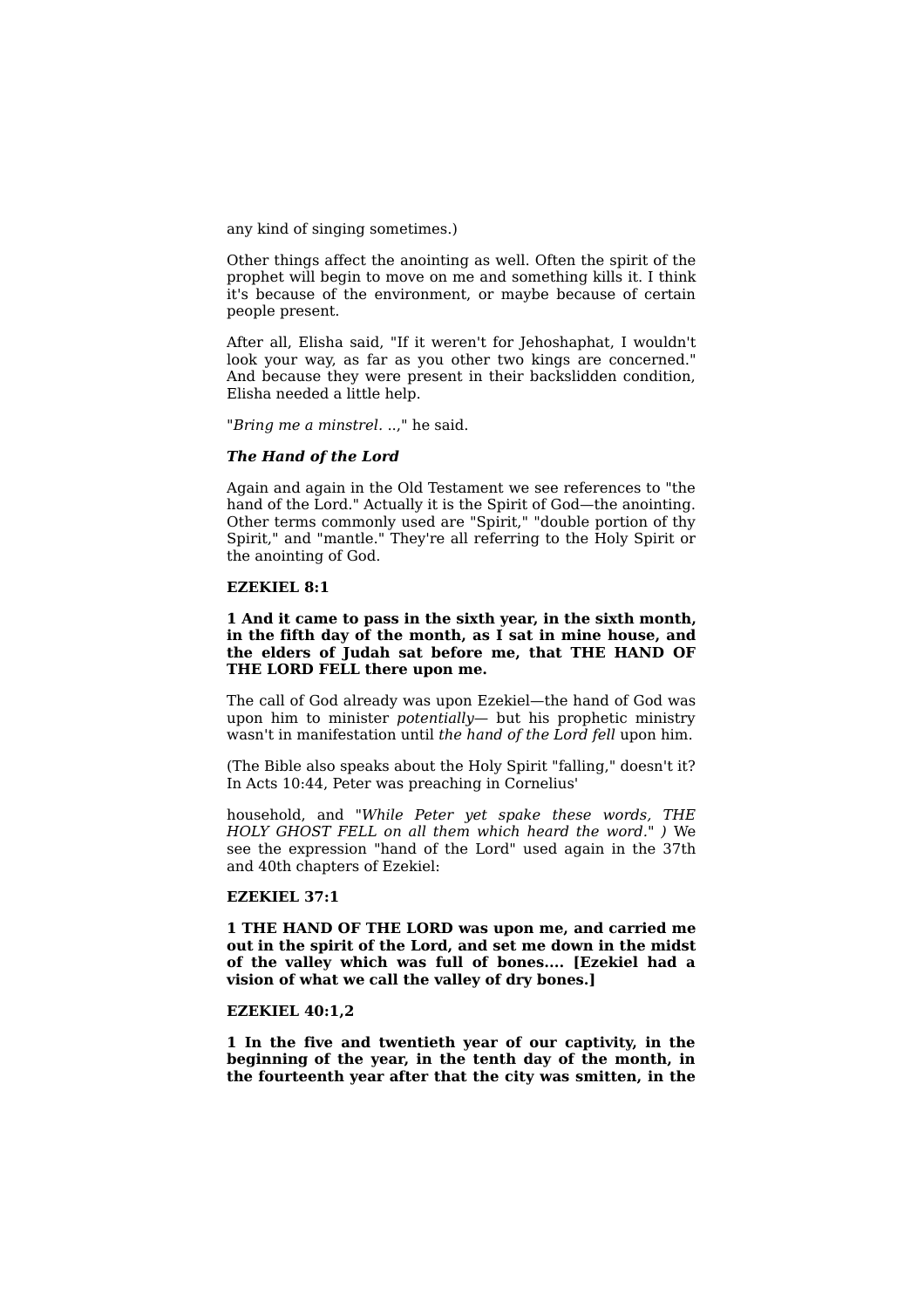# **selfsame day THE HAND OF THE LORD was upon me, and brought me thither.**

## **2 In the visions of God brought he me into the land of Israel. . . .**

Ezekiel sounds a lot like me, doesn't he, giving all those dates and times (or I sound a lot like him). People ask me how I remember all the dates and times I refer to in my preaching and teaching.

I'll tell you exactly how it happens. When I mention something that happened in the past, the date or time rises up out of my spirit—out of the inside of me—to my mind, and I know immediately. I'm just following Ezekiel the prophet in giving dates and times! That ability goes along with the prophet's ministry.

In the 33rd chapter of Ezekiel we find something else very interesting:

#### **EZEKIEL 33:22**

**22 Now THE HAND OF THE LORD was upon me in the evening, afore [before] he that was escaped came: and had opened my mouth, until he came to me in the morning; and my mouth was opened, and I was no more dumb.**

That means that the hand of the Lord wasn't upon the prophet in the morning or at midday. The hand of the Lord was upon him the evening before someone escaped and came to see him. The prophet went around all night with his mouth open, never saying a word. He was mute (speechless) until that fellow came. Only then could he speak.

#### *Signs and Wonders*

Sister Maria Woodworth-Etter was an early-day Pentecostal preacher whose books I have read. I have some of her earlier ones. (Only *Signs and Wonders* is now in print.) Years ago, Sister Etter was preaching in a tent meeting in St. Louis, Missouri, and the hand of the Lord came upon her. She had her hand up and her mouth open, about to say something, when the hand of the Lord fell. She stood there three days and nights, neither moving nor uttering a word.

The St. Louis newspapers reported that an estimated 20,000 people filed by to see her. When the anointing of the Spirit of God lifted from her, her hand went down, her mouth moved, and she picked up right in the middle of the sentence she had been preaching three nights before. (All of her physical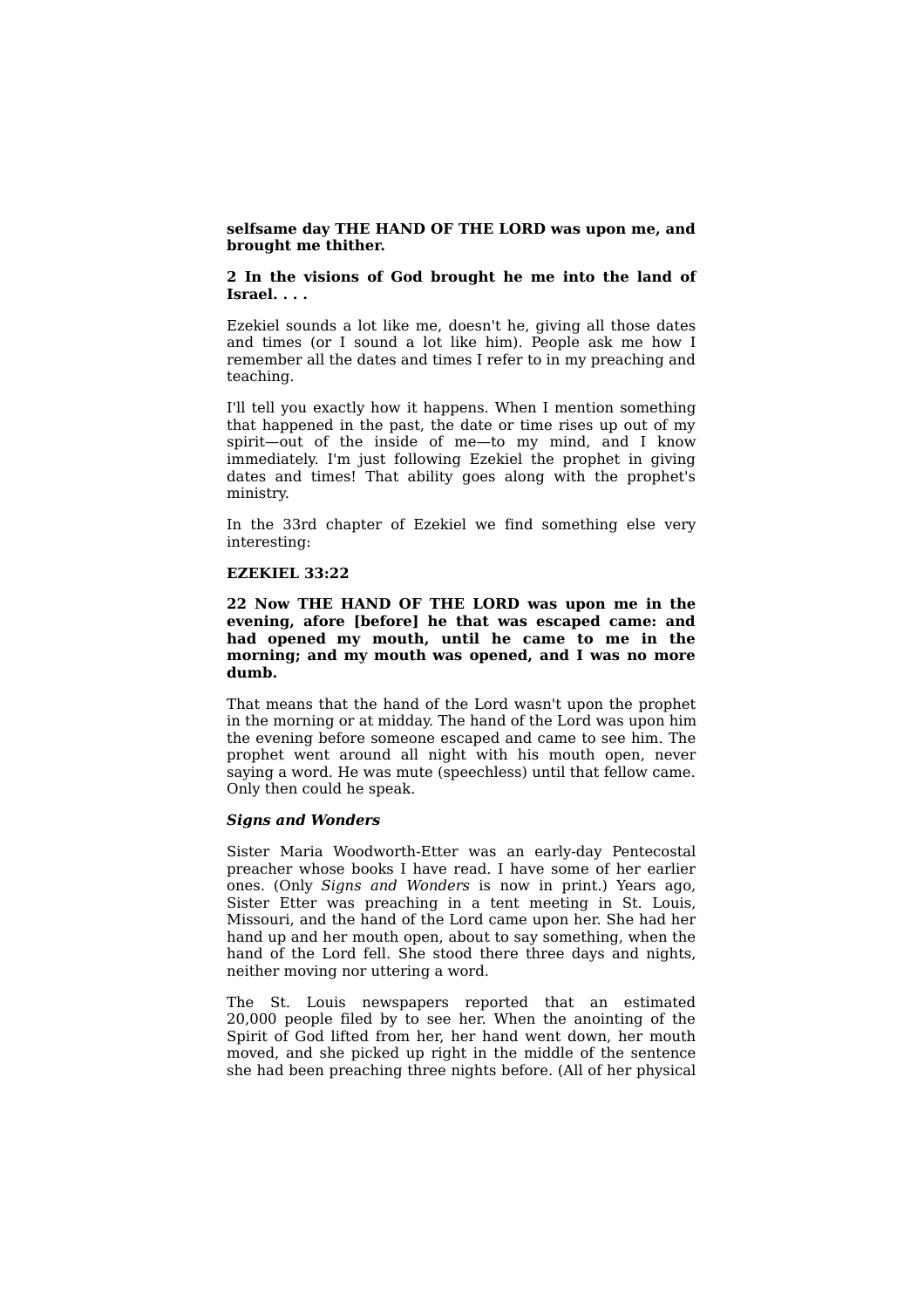senses and functions had been suspended for those three days and nights.) God used that as a sign.

Did you ever wonder about the verse in Acts that says, *"And fear came upon every soul: and many wonders and signs were done b y the apostles"* (Acts 2:43)?

I've read many periodicals from Pentecostal people. Some of those early-day ministers had experiences similar to Ezekiel's and Sister Etter's. One fellow told of standing under the power with his mouth open for one day, and others told of being like that all night long.

You might ask, "Why does God do things like that? Why did the hand of the Lord come upon Ezekiel and open his mouth in the evening?" We don't tell God what to do. That's where we miss it.

John the Baptist's father, Zacharias, who was a priest, didn't believe the angel Gabriel's message that a son was to be born to him and his wife. He became speechless and *remained* speechless until John was born (Luke 1). Zacharias wasn't mute from sickness or disease; it was because the hand of the Lord was upon him.

Another example is the "blindness" of Elymas, the sorcerer who withstood Paul on one of his missionary journeys. Paul said, *"And now, behold, the hand of the Lord is upon thee, and thou shalt be blind, not seeing the sun for a season"* (Acts 13:11).

Elymas wasn't struck with disease, for the Spirit of God never has struck anybody with disease. He doesn't have any!

Elymas was blind because of the power of God that had come on him.

I've seen things like that happen under my own ministry, and I'm thoroughly convinced that as we learn how to cooperate better with the Spirit of God, there will be even greater manifestations of these things in the last days.

# *Struck Speechless by the Spirit*

Sometimes when I'm preaching, the Spirit of God comes on me, arrests my attention, and I can't say a word in English. I can speak in tongues, but I can't speak in English (I've tried to.) I can think in English, but I can't say a single word in English—I just absolutely can't. I've been that way sometimes for several hours.

It happened in a great way at our 1981 Campmeeting. I simply couldn't speak in English. The longest time was at Fred Price's church in Inglewood, California, the following month, August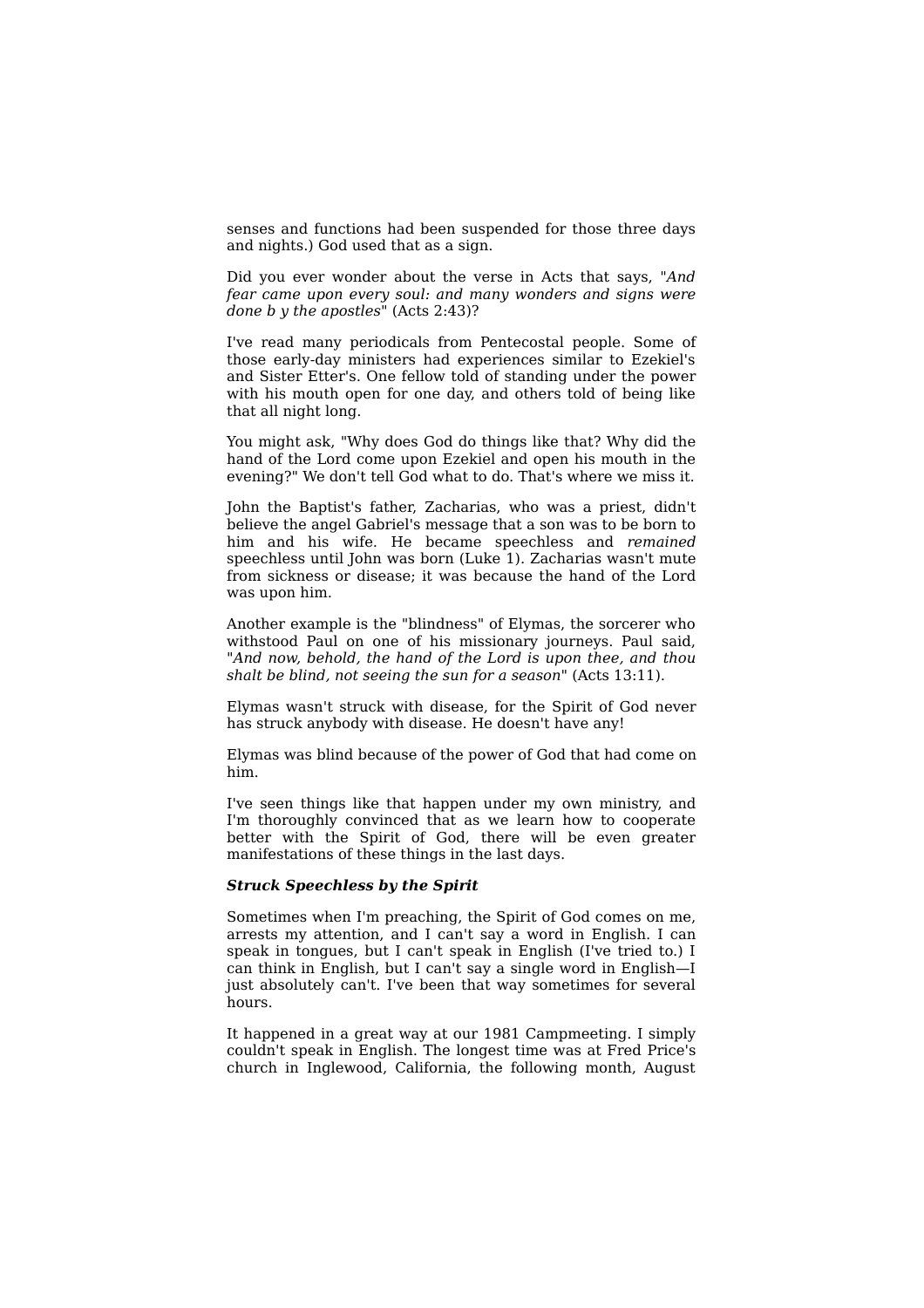# 1981.

I had finished my sermon and was laying hands on the sick when suddenly that anointing came on me, and I could not say one word in English.

I turned around and said in tongues to Fred (for I could speak in tongues, but not in English), "You go ahead and lay hands on the people and finish the healing line."

Fred understood me as if I had spoken to him in English. He said to me in tongues—and I heard it as if he were speaking in English, although everybody else heard it in tongues—"All right, you lay your finger in my hands that I may minister with the same anointing, and I will pray for them." I did so, he began to minister, and it seemed as if there were a stronger surge of power than before. I stood there and watched the whole thing, but still couldn't speak in English.

After the service, we went to Fred's home to fellowship and eat. I would start to say something, and I'd say it in tongues.

When we were ready to eat, I still couldn't talk to Fred and his family. I began wondering if I'd ever get back to where I could communicate in English again.

When I first came back over into English at Fred Price's home an hour and a half later, I could only speak a word or two.

I still couldn't even put sentences together.

Many times when I'm preaching or teaching and the anointing is stronger, a tiny manifestation of this occurs. It's not a matter of what I want to do—I cannot speak in English. I can *think* in English, but I *speak* in tongues. That comes out of your spirit.

As a teenager, I had been paralyzed and bedfast. My tongue became paralyzed and my throat partially paralyzed. Only the people who spent time around me could understand me. When the Holy Spirit is on me so strongly, it's almost that same feeling, except it's not a matter of paralysis.

What is the purpose of becoming speechless? Well, what purpose was there for the Holy Spirit's coming upon Ezekiel in the evening, opening his mouth, and making him remain that way all night until the man came in the morning? The Bible doesn't tell us what the purpose was.

Personally, I think such things often are a sign, and often they prepare you for something.

I think there are aspects of the anointing we are going to come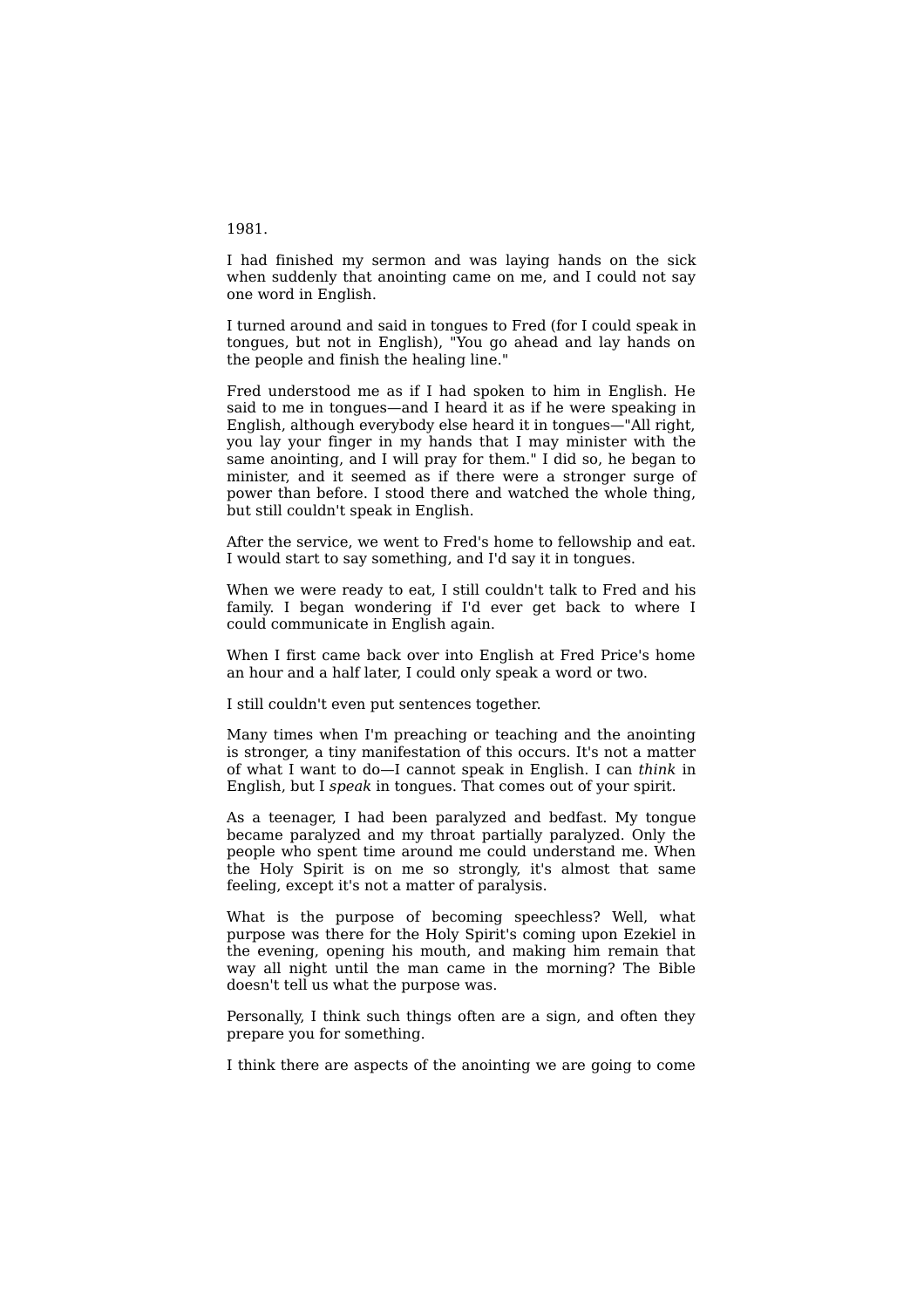into in the days ahead that we haven't experienced yet. By this I mean the use of the anointing, the purpose of the anointing, the utilization of the anointing, ministering under the anointing, and transferring or transmitting the anointing—on the one hand to do good and bring blessing, and on the other hand to bring judgment on those like Elymas who would stand in the way and hinder the Gospel.

#### *The Ministry of the Seer*

The prophet is sometimes called a "seer" in Scripture. Seers see and know things. I used to operate in this more when I stayed in people's homes as we traveled.

In fact, I've never stayed in any body's home yet without God's warning me about any impending tragedy. If there were going to be a death in the family within the next two years, He'd tell me. Sometimes you can change it and sometimes you can't; He just gets you ready for it.

Years ago I was preaching for friends in California, and on the last night of the meeting, they got some distressing news.

Their 16-year-old granddaughter, who had been visiting her other grandparents in Oregon, got on a bus in Portland but wasn't on the bus when it arrived in Los Angeles.

Finally the bus company traced her to Reno, Nevada, but there they lost track of her. Her grandmother burst into tears and was inconsolable. She was sure she would never see this granddaughter again. It was heart-rending.

My wife and I were trying to comfort her. I was sitting in a chair within three feet of her. With my eyes wide open, suddenly I saw myself standing in front of the bus station in Reno. I've never been there, but I know exactly what it looks like. I saw it.

I was standing behind a bus. I saw another bus pull up. It said "Los Angeles" on the front of it. I saw people getting off, including this blond girl. I saw the other passengers come back, but the girl got on the bus in front of her bus.

I said, "Sister, Sister, Sister—she got on the wrong bus!"

She asked, "Are you sure?"

I said, "Yes, I saw her. She got on the wrong bus."

She asked again, "Are you sure?"

I said, "I'd stake my life on it before I'd say it isn't so. I'd stake 25 years of ministry on it."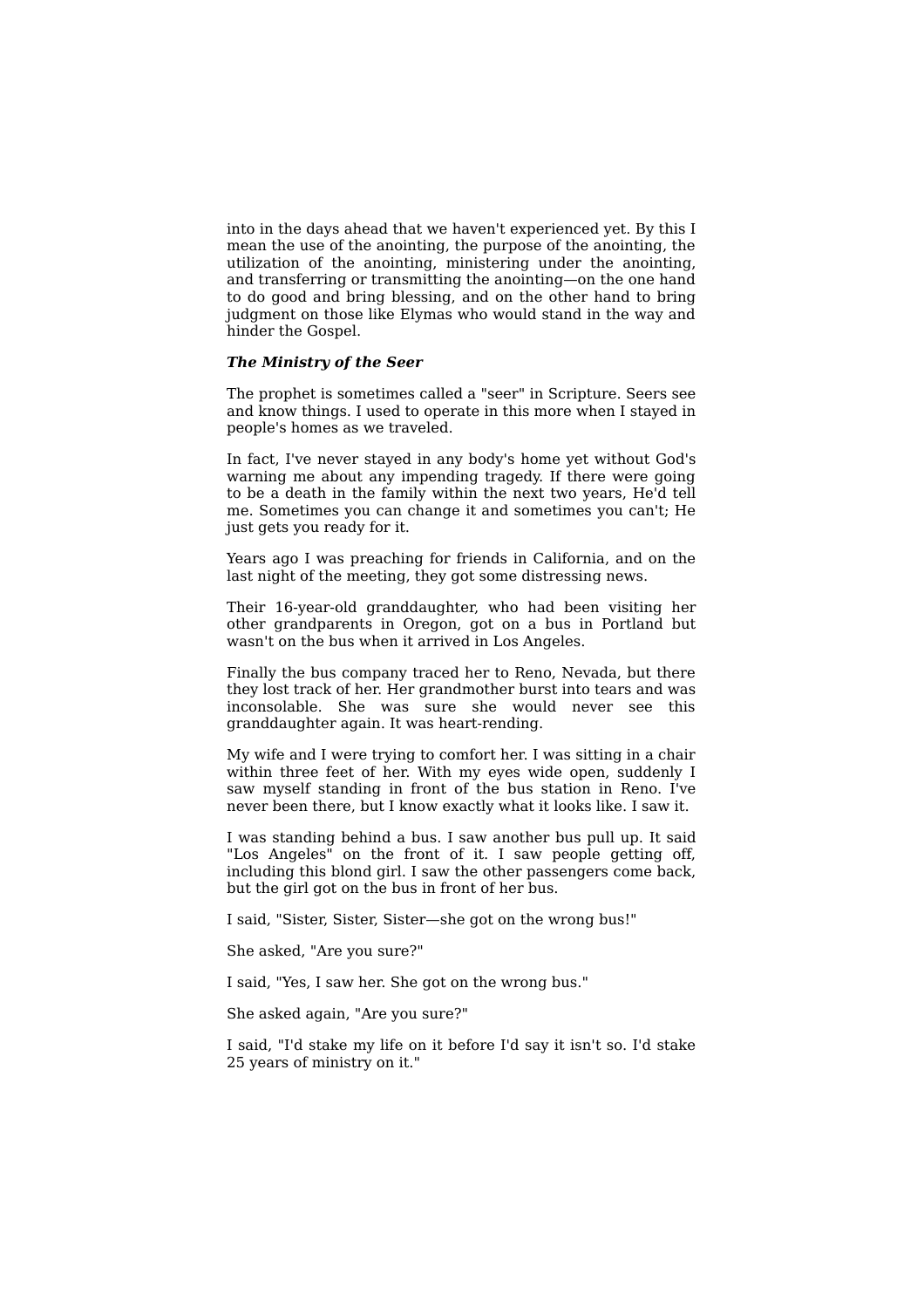Sure enough, by the time the service was over, a representative of the bus company called and said, "We located your granddaughter in Salt Lake City. She got on the wrong bus.

She'll be back in here at 4 o'clock in the morning."

Thank God, the Spirit of God knows.

If I never get any other reward than to have seen that grandmother smile through her tears, that was enough.

#### *Chapter 10*

#### *The Anointing of the Apostle*

The most significant statement in the Bible regarding this office is that it was filled by Christ Himself, as we saw in Chapter 1.

The Greek word *apostolos,* translated "apostle," means "one sent forth, a sent one." Jesus Christ is the greatest example of a sent one:

#### **JOHN 20:21**

#### **21 Then said Jesus to them again, Peace be unto you: AS MY FATHER HATH SENT ME, even so send I you.**

A true apostle is always one with a commission—not one who merely goes, but one who is *sent. A* Bible example is found in Acts 13, where Barnabas and Paul were sent forth to be apostles to the Gentiles.

The Bible also speaks of the signs of an apostle:

### **2 CORINTHIANS 12:12**

**12 Truly the signs of an APOSTLE were wrought among you in all patience, in signs, and wonders, and mighty deeds.**

The "signs," then, are signs, wonders, and mighty deeds.

To stand in this office, one must have a personal experience with the Lord—something very deep and real, something beyond the ordinary—not just something secondhand or handed down by tradition.

Notice that Paul said, in defending his apostleship, *"Am I not an apostle? am I not free? HAVE I NOT SEEN JESUS CHRIST OUR LORD?...* " (1 Cor. 9:1).

Paul did not see Jesus in the flesh as the twelve did, but he saw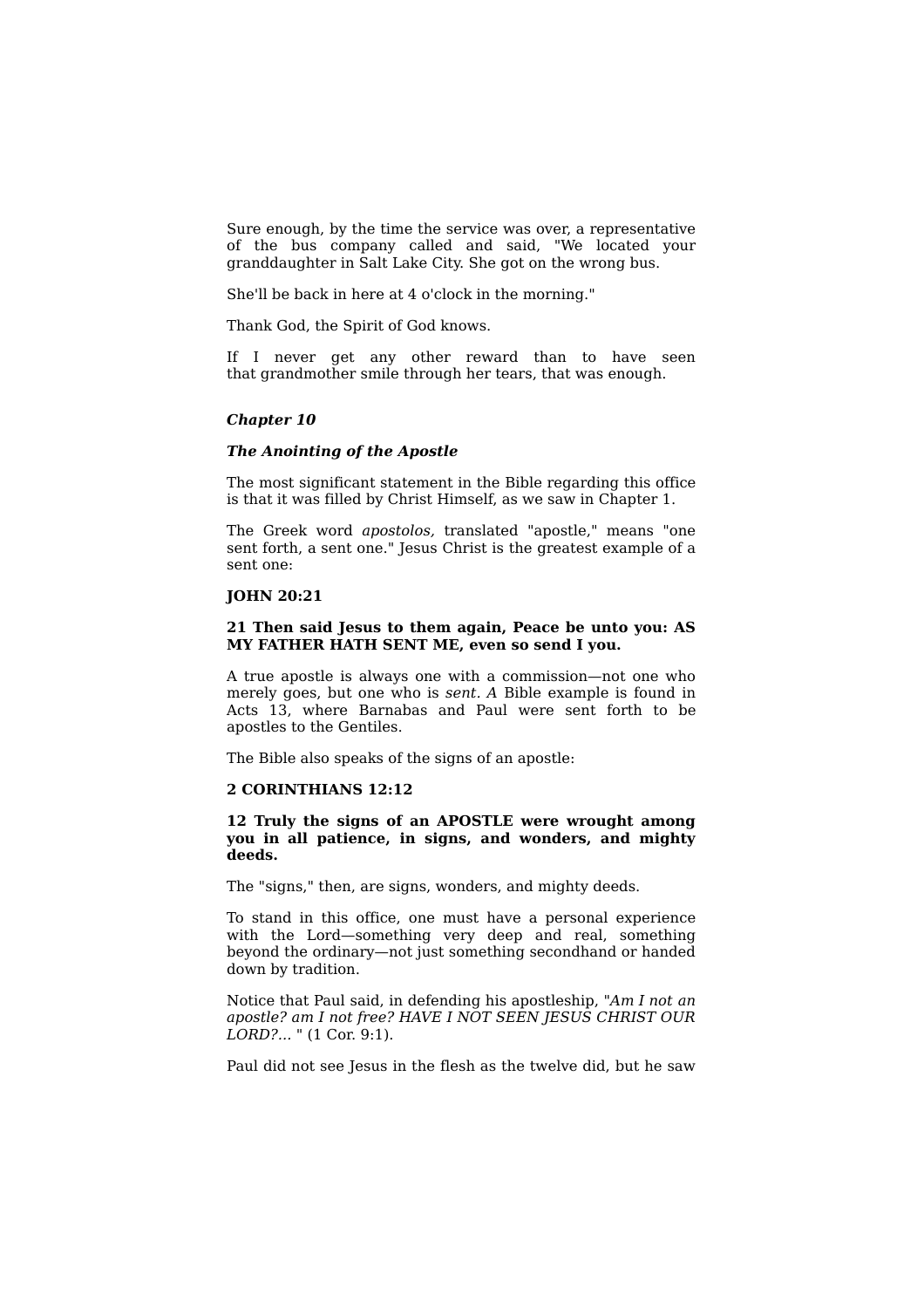Jesus in a spiritual vision (Acts 9:3-6). He had a deep spiritual experience with the Lord. Even his conversion was beyond the ordinary.

In fact, Paul had such a deep spiritual experience with the Lord that he could say concerning what he knew about the Lord's Supper, *"For I have received of the Lord that which also I delivered unto you* . . . . " (1 Cor. 11:23). Paul didn't learn what he knew about this subject from the other apostles. He got it by revelation. Jesus gave it to him.

Paul wasn't taught the Gospel he preached by man. The Spirit of God taught it to him. He wrote, *"But I certify you, brethren, that the gospel which was preached of me is not after man. For I neither received it of man, neither was I taught it, but b y the revelation of Jesus Christ"* (Gal. 1:11,12).

The work of an apostle is that of a foundation layer:

## **1 CORINTHIANS 3:10**

**10 According to the grace of God which is given unto me, as a wise masterbuilder, I HAVE LAID THE FOUNDATION, and another buildeth thereon. But let every man take heed how he buildeth thereupon.**

## **EPHESIANS 2:20**

# **20 And are built upon THE FOUNDATION OF THE APOSTLES and prophets, Jesus Christ himself being the chief corner stone.**

The first twelve apostles laid the foundation of the Church as the earliest pioneers and preachers of the Gospel. They also laid the foundation of the Church by receiving the Holy Spirit.

An apostle's ministry seems to embrace all other ministry gifts. The distinguishing result is *the ability to establish churches.*

The apostle has the supernatural equipment called

"governments" listed in First Corinthians 12:28. (Weymouth translates it "powers of organization.") After churches are established, apostles can exercise authority over those churches they have established (1 Cor. 9:1,2).

There are many who call themselves apostles who want to dominate and rule people. They say, "I'm an apostle. I have authority. You have to do what I say."

In New Testament days, the apostles could exercise authority only over the churches they had established themselves. Paul,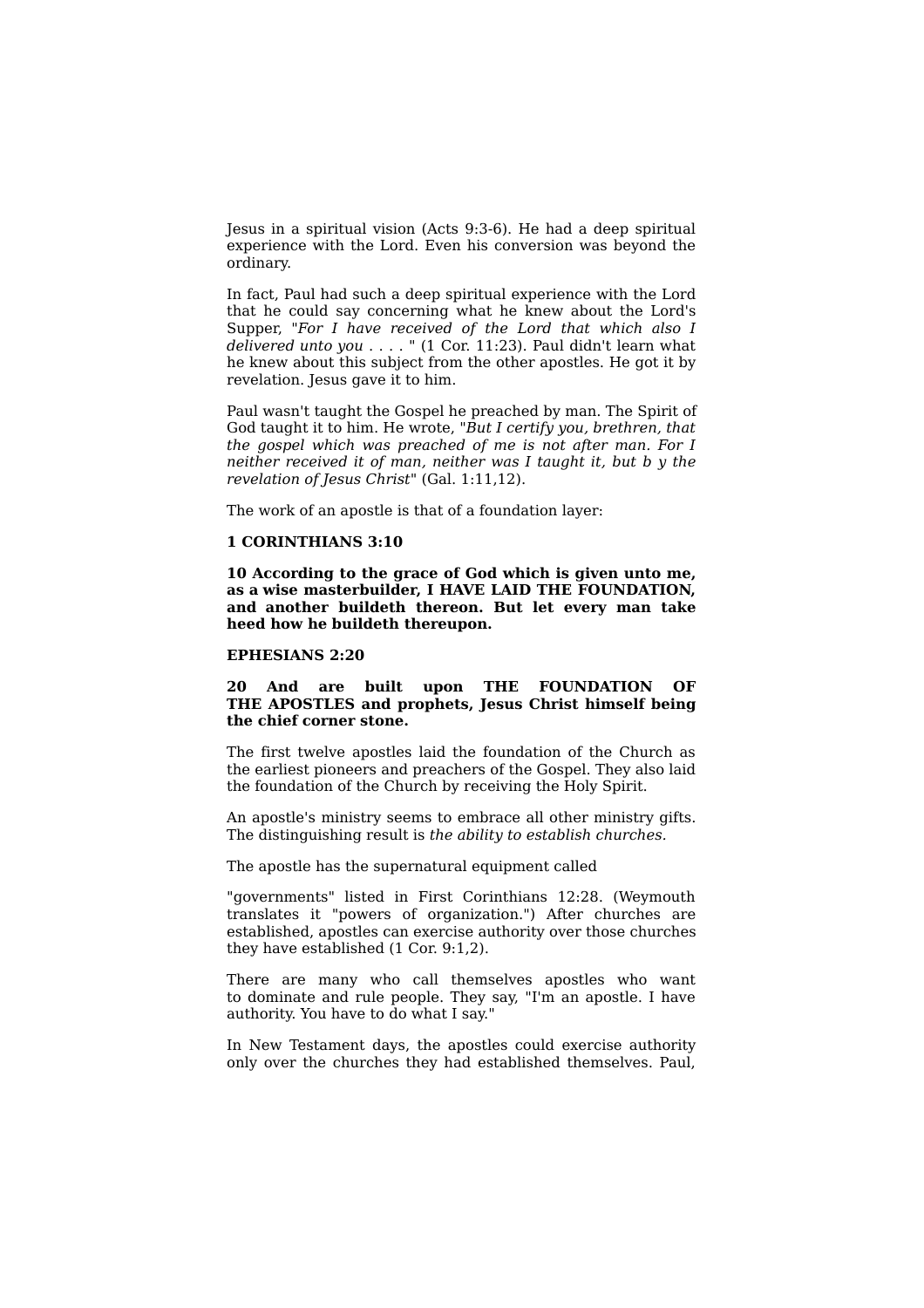for example, never exercised any authority over the church at Jerusalem, or any of the churches other apostles had established.

Remember, these offices are in *power* and not in *name.* If the power is not there to establish churches, then those involved are not apostles.

*A missionary who is really called of God and sent b y the Holy Spirit is an apostle.*

In Acts 13:2, the Holy Spirit said, *"Separate me Barnabas and Saul* [Paul] *for the work whereunto I have called them.* "

Verse 4 continues, "So *they, being SENT FORTH by the Holy Ghost, departed....* " They were "sent ones." They left on their first missionary journey to the Gentiles.

The New Testament never mentions missionaries, yet that is an important office. It is here in the office of apostle.

A missionary will have the ability of all the ministry gifts: He will do the work of the *evangelist.* He will get people saved. He will do the work of the *teacher.* He will teach and establish people. He will do the work of the *pastor.* He will pastor and shepherd people for a while.

In studying closely the life of the Apostle Paul, we note that he said he never built on a foundation someone else had laid. He endeavored to preach the Gospel where Christ was not named (Rom. 15:20), and he always stayed in a place from six months to three years.

His real calling was not to be a pastor, but he stayed long enough to get his converts established in the truth before moving on.

Some wonder if there are apostles today. No one, not even Paul, could be an apostle in the sense the original twelve were.

There are only "twelve apostles of the Lamb" (Rev. 21:14).

Their qualifications were outlined in Acts 1, when the twelve selected an apostle to take Judas' place. We see from verses 21 and 22 that to be one of the twelve apostles of the Lamb, one had to have accompanied the apostles and Jesus during the entire time of His 3 1/2-year ministry (Paul was not with them).

Also, the original twelve were "sent ones" to be eyewitnesses of the ministry, works, life, death, burial, resurrection, and ascension of the Lord Jesus Christ. They stood in a place no other apostles or ministries can ever stand.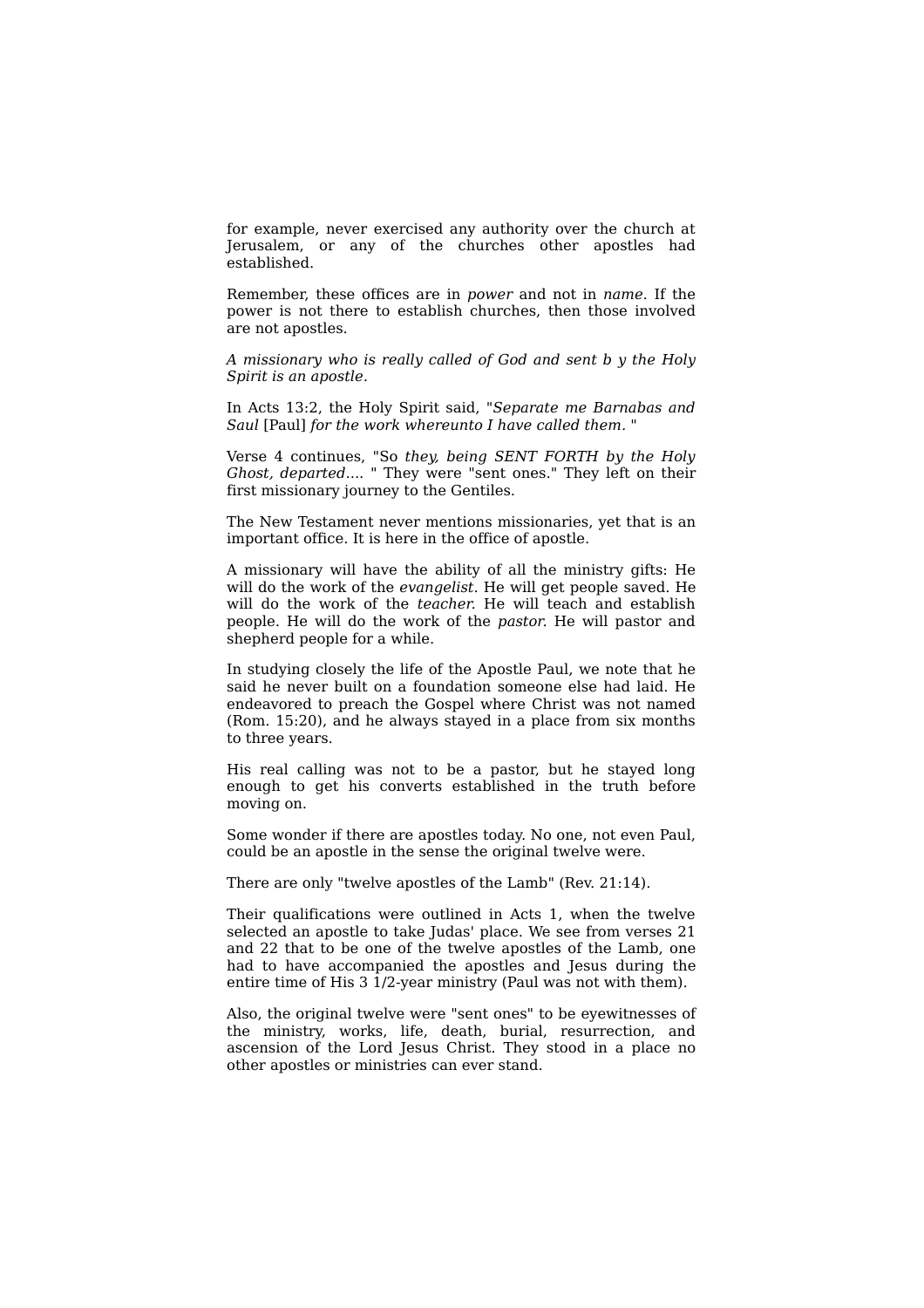There are, however, apostles today in the sense that Barnabas, Paul, and others were apostles.

We have seen listed in Ephesians 4:11, *"And he gave some, APOSTLES.* . . . " If God has taken this or any other ministry out of this list, then the Bible should have told us that He gave them for just a little while.

*All* of the ministry gifts were given for the perfecting of the saints, the work of the ministry, and the edifying of the Body of Christ. This includes apostles. Thank God, the office of the apostle exists today!

For how long did God give the ministry gifts? According to verse 13, *all* of them were given *"Till we all come in the unity* of *the faith, and of the knowledge of the Son of God unto a perfect man, unto the measure of the stature of the fulness of Christ."*

In summary, the four marks we look for in an apostle today are:

1. Outstanding spiritual gifts.

2. Deep personal experience.

3. Power and ability to establish churches.

4. Ability to provide adequate spiritual leadership.

If you think God called you to be an apostle, don't bother about it. You won't start out there anyway. Paul didn't. Acts 13:1

says, *"Now there were in the church that was at Antioch certain PROPHETS AND TEACHERS; as Barnabas, and Simeon... and Lucius ... and Manaen ... and Saul."*

Each of these men was either a prophet *or* a teacher, or a prophet *and* a teacher. Some may operate in more than one office—but a person doesn't operate in those offices as he wills.

It is as God wills and as He anoints.

Barnabas was a teacher. Saul (Paul) was a prophet and a teacher, for a prophet is one who has visions and revelations, and Paul received the entire Gospel that way. He would have been called a "seer" in the Old Testament, because he would see and know things supernaturally.

As we have seen, in Acts 13:2 the Holy Spirit said, *"Separate me Barnabas and Saul for the work whereunto I have called them.* " They had not yet gotten into the work that God called them to do. They fasted and prayed again, and the other ministers laid hands on them and sent them out, and they became apostles or missionaries to the Gentiles.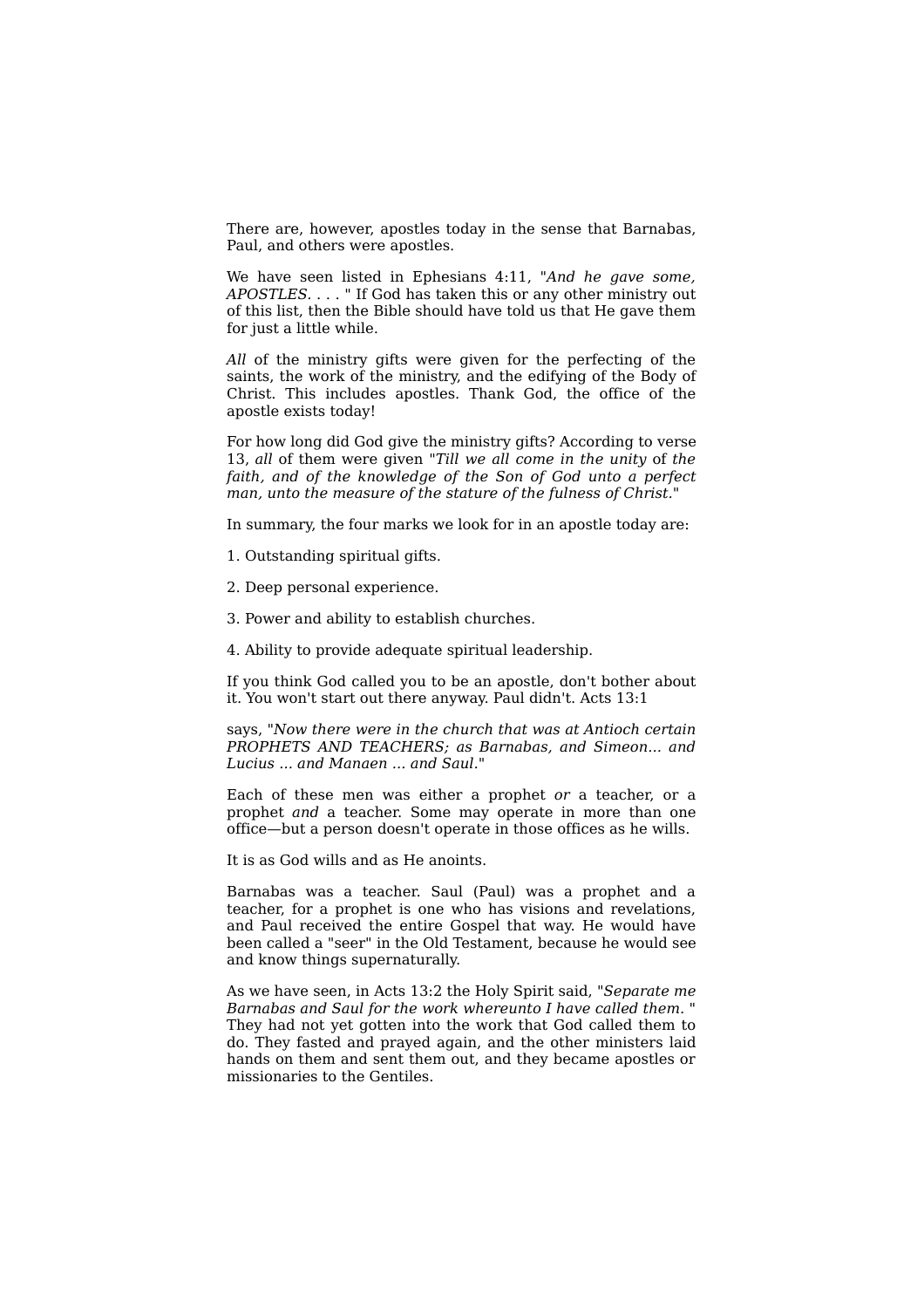Barnabas was considered an apostle as much as Paul was: *"Which when the APOSTLES, Barnabas and Paul . . . .* " (Acts 14:14).

In the city of Lystra, during this first missionary voyage, Paul ministered healing to a man who had been crippled from birth (Acts 14:8), and the people of the city wanted to worship Paul and Barnabas as gods, saying, *"The gods are come down to us in the likeness of men"* (v. 11). Paul and Barnabas had moved into another office, that of apostle, and a stronger anointing had come, because it takes a stronger anointing to stand in that office.

Don't get taken up with names and titles. If I didn't know what God called me to, I wouldn't bother a minute about it. If I sensed the call on the inside of me, I would just preach and teach and let God eventually set me in the office He has for me.

Notice Barnabas and Paul were not set in the office of apostle to begin with, but God eventually did set them there.

Also remember this: God rewards *faithfulness.* He doesn't reward *offices. A* prophet won't receive any more reward than a janitor who was faithful in his ministry of helps.

Higher offices do not receive greater rewards; there is just a greater responsibility.

(For an in-depth study of the fivefold ministries and the other ministry gifts, read my study guide, *The Ministry Gifts.)*

### *Chapter 11*

#### *How To Increase the Anointing*

*There is an anointing on you, whether you recognize it or not, i f you're called to any office or ministry.*

And no matter which office you stand in, or what you are called to do, you can have something to do with determining the *degree* of your anointing. You can prepare yourself for this anointing. If it doesn't come on you, it's because you didn't prepare yourself.

Furthermore, the anointing can be increased. You can *increase* the anointing by studying the Word and by being prayerful.

You can *decrease* the anointing by neglecting to study and pray.

A workman who doesn't study (2 Tim. 2:15) is going to be ashamed, because people are going to find out about it, and he'll either lose the anointing, or the anointing will not be in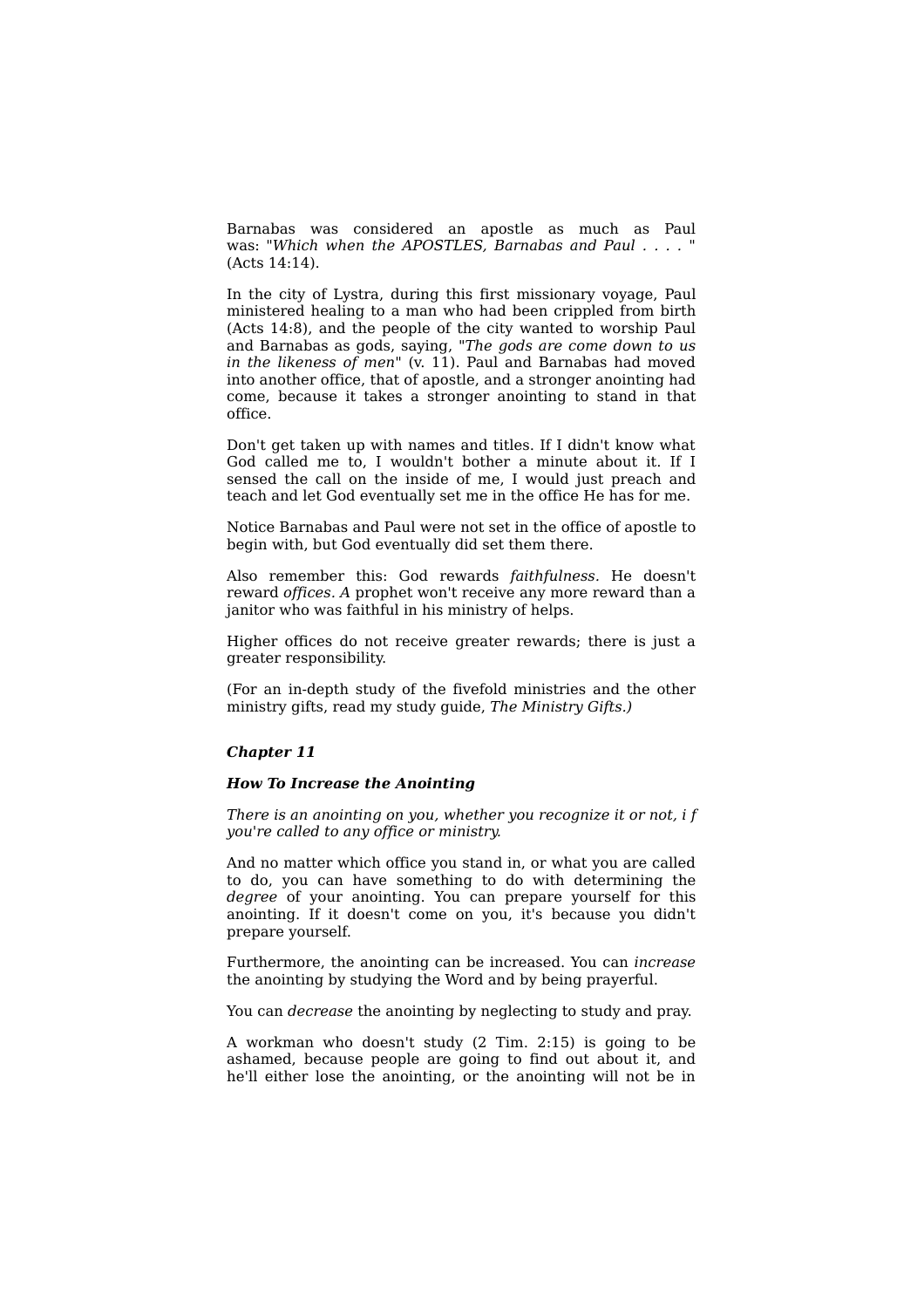manifestation. If you do your part, however, this will not happen.

If you'll study and pray, when you get up and start out in faith, the anointing will come. When I used to preach under that preaching anointing, most of the time I'd have to start out in faith—I didn't particularly feel anything—but that anointing never failed to come on me to preach. (And sometimes it will linger on and you will enjoy it, praise God.)

You have to realize that one standing in the office of the prophet, the pastor, the evangelist, or whatever can be more or less anointed.

I think it's quite obvious as you listen to different ministers that sometimes they are more anointed than at other times.

Sometimes teachers are more anointed to teach than they are at other times. Sometimes the prophet is more anointed than he is at other times. There are areas and degrees of anointings.

In Old Testament times, the Holy Spirit came *upon* three types of people—the *prophet,* the *priest,* and the *king—* to enable them to function in their respective offices. But the Holy Spirit wasn't *in* any of them during that dispensation as He is in ours.

Did you know that David was anointed to be *king* of Israel, but he also was a *prophet?* The anointing of the prophet was upon him.

Remember those two prophets in the Old Testament, Elijah and his successor, Elisha? Elisha asked for—and received—a "double portion" of Elijah's anointing. That doesn't mean there are two Holy Spirits—there is just one.

What Elisha called a "double portion" we could term a "double measure" of the anointing to stand in the same office.

Such a measure of anointing would not be available to someone not called to that office. They wouldn't need it. (For example, if you're called to be a pastor, you don't need the prophet's anointing. Elisha was called to the office of prophet, however.)

## *How To Get a Mantle*

When I was among the Baptists, we didn't hear much about the mantle falling on anybody. I don't think the mantle was on many of us. But when I got over in Full Gospel circles, I heard quite a bit about it, because they know so much more about the anointing.

I can tell preachers how to get the mantle of any ministry they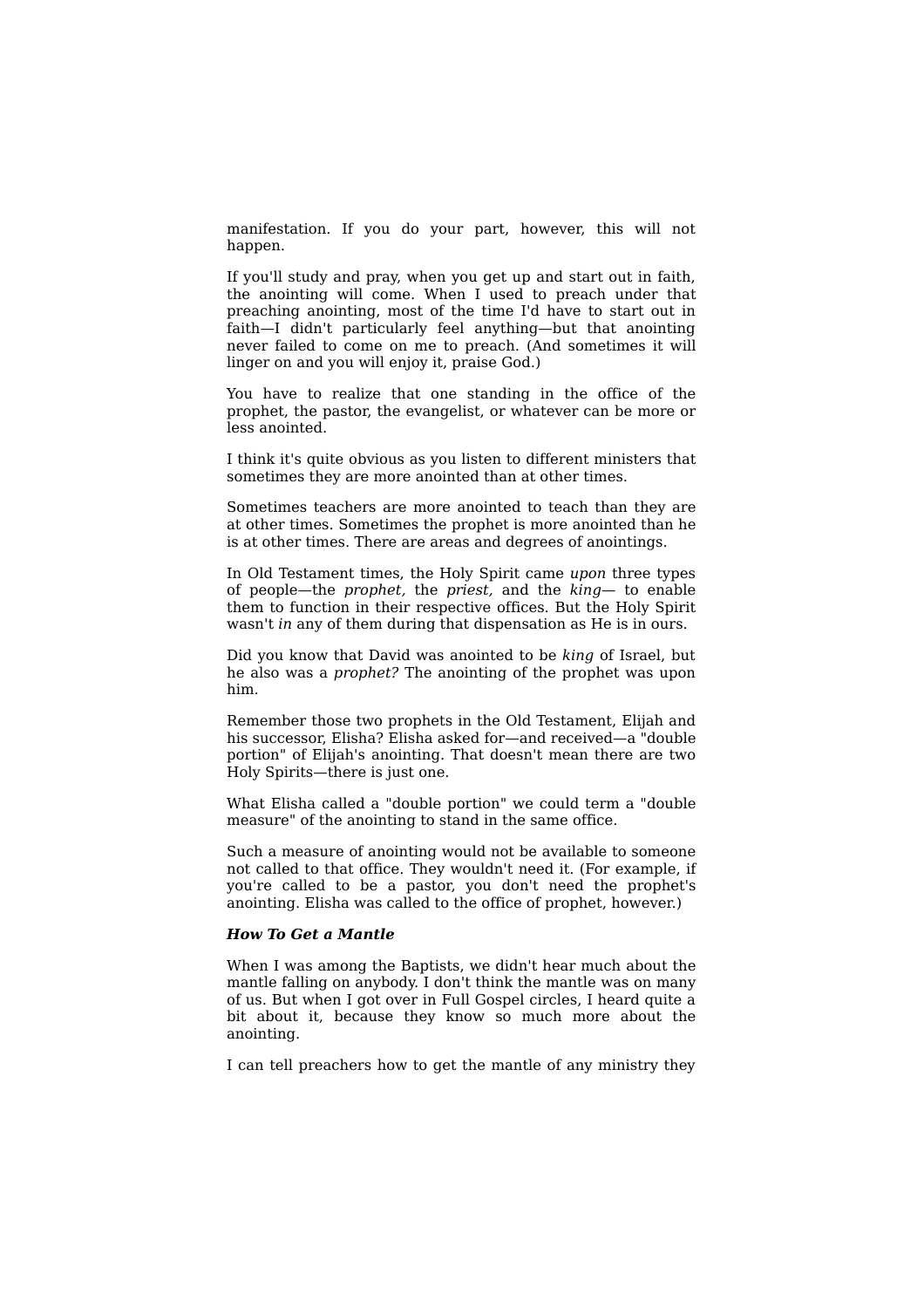want, because you can see the answers right here in the story of Elijah and Elisha.

# **1 KINGS 19:19**

**19 So he departed thence, and found Elisha the son of Shaphat, who was plowing with twelve yoke of oxen before him, and he with the twelfth: and Elijah passed by him, and CAST HIS MANTLE UPON HIM.**

*This mantle actually was a symbol of that particular office.*

It *stood for* the anointing of the Holy Spirit. It showed that the Holy Spirit was coming upon Elisha, but it wasn't the actual anointing itself. It is a symbol of the Holy Spirit and the power of God.

The mantle will envelop an individual and he or she will minister under the anointing that goes with whatever their office or calling of God is.

The word "mantle" means a cloak. Sometimes in ministry, when the anointing comes on me, it *seems* like a cloak is coming down over me. It feels like I might be wearing an overcoat—yet I'm really not. But the power of God—the anointing—so envelops me that I'll feel that way.

#### **1 KINGS 19:20**

### **20 And he [Elisha] left the oxen, and ran after Elijah, and said, Let me, I pray thee, kiss my father and my mother, and then I will follow thee. And he said unto him, Go back again: for what have I done to thee?**

Elijah was saying, "Just go on back and forget it." In other words, "If you're going to put other things first, no matter how legitimate they may be, you're not going to enjoy the fullness of God's anointing."

Elisha didn't go back and kiss his parents goodbye. He took a yoke of oxen, killed and cooked them, and fed them to the people. *"Then he arose, and went after Elijah, and ministered unto him,* " verse 21 says.

### **2 KINGS 2:1,2**

**1 And it came to pass, when the Lord would take up Elijah into heaven by a whirlwind, that Elijah went with Elisha from Gilgal.**

**2 And Elijah said unto Elisha, Tarry here, I pray thee; for the Lord hath sent me to Bethel. And Elisha said unto**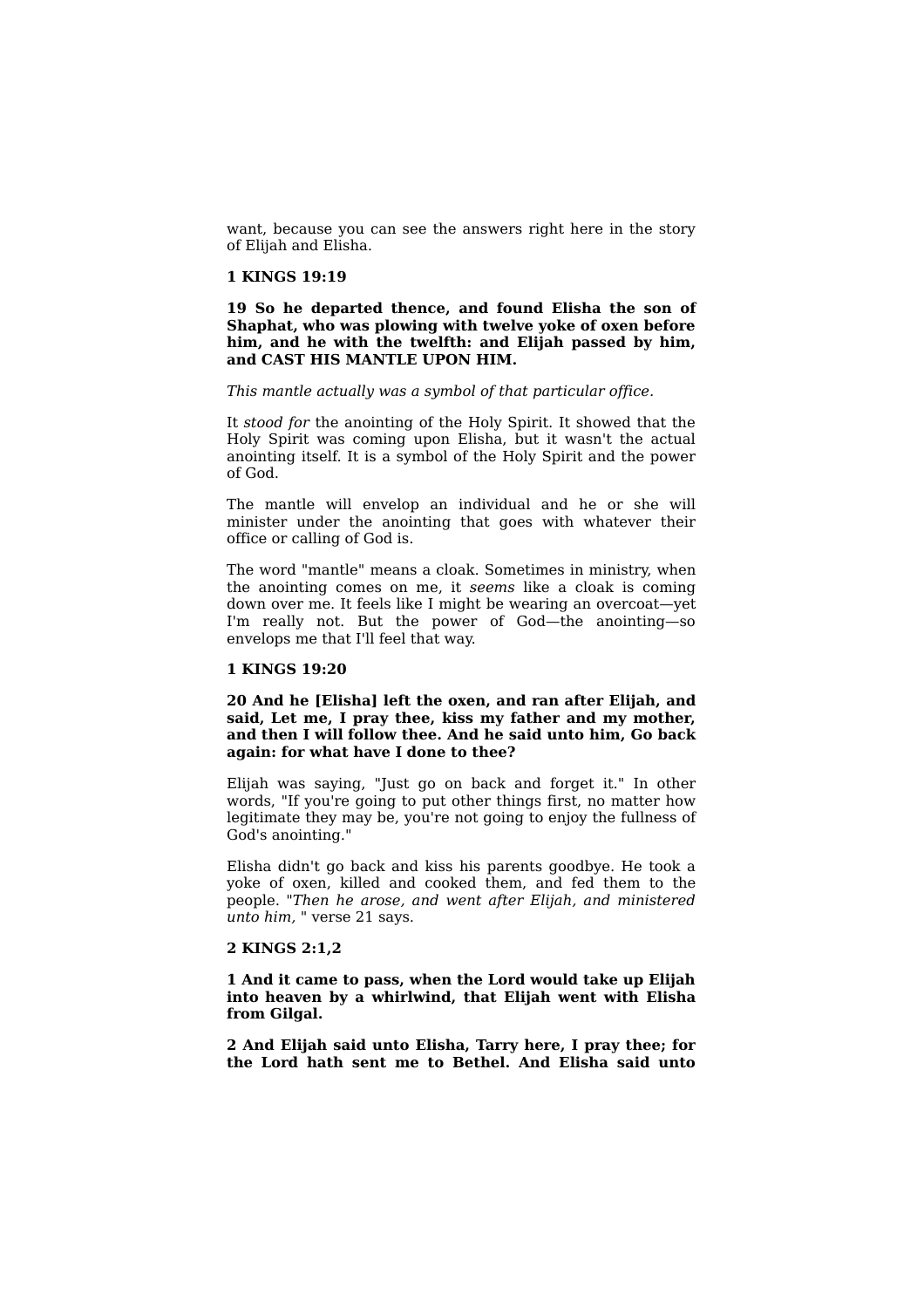## **him, As the Lord liveth, and as thy soul liveth, I will not leave thee. So they went down to Bethel.**

Notice how closely Elisha followed Elijah. Elijah even tried to convince him to wait behind. I think the Lord tries people sometimes purposely. Through Elijah, He tried Elisha. He wanted to be sure that Elisha was made of the right stuff before this anointing came on him. Elisha replied, *"As the Lord liveth...*

*I will not leave thee."*

Finally Elisha arrived at the place where he could get what he wanted. Elijah said, *"Ask what I shall do for thee, before I be taken away from thee.* " And Elisha responded, *"I pray thee, let A DOUBLE PORTION OF THY SPIRIT BE UPON ME"* (v. 9).

What he meant was he wanted a double portion of that anointing of God to stand in the office of prophet. God anoints men and women to stand in certain offices. And some can be more anointed than others.

Elijah said, *"Thou hast asked a hard thing: nevertheless, i f thou see me when I am taken from thee, it shall be so unto thee*. . . . "  $(x, 10)$ .

## **2 KINGS 2:11-13**

**11 And it came to pass, as they still went on, and talked, that, behold, there appeared a chariot of fire, and horses of fire, and parted them both asunder; and Elijah went up by a whirlwind into heaven.**

**12 And Elisha saw it, and he cried, My father, my father, the chariot of Israel, and the horsemen thereof. And he saw him [Elijah] no more: and he took hold of his own clothes, and rent them in two pieces.**

# **13 He took up also the mantle of Elijah that fell from him, and went back, and stood by the bank of Jordan.**

Elisha stayed right with Elijah and was with him when he was taken. Notice that before Elisha took up Elijah's mantle, he took off his own clothes and tore them in half. Then he picked up that mantle and put it on, for *that mantle covered a person's whole being.*

Reading on through the Old Testament, you'll find that usually the mantle they wore was really the skin of an animal.

Over in the New Testament it speaks about John the Baptist and his dress. It says that John the Baptist was hairy. That doesn't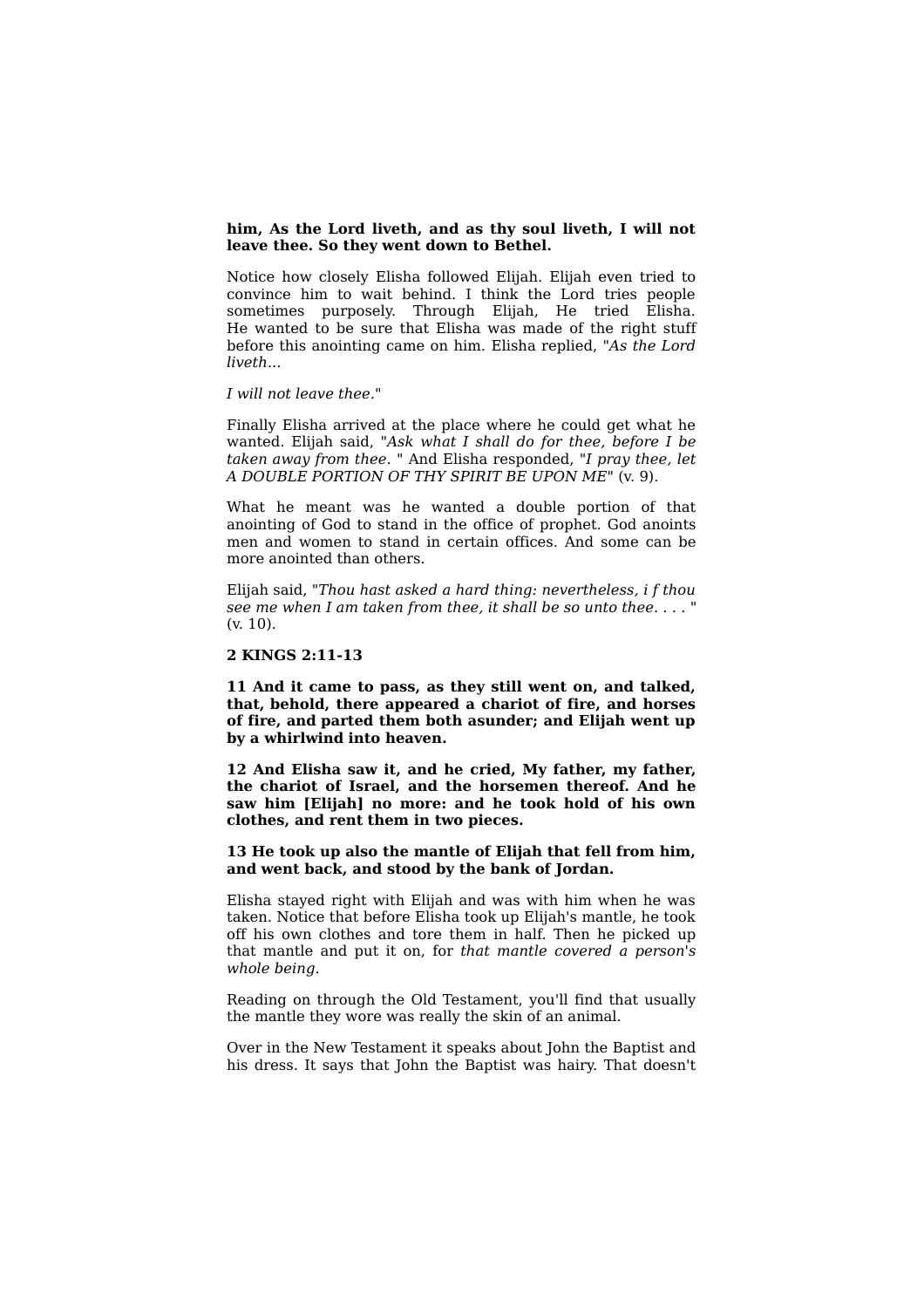mean he was physically so; it means he wore one of these coats of skin.

The story continues in the next two verses:

#### **2 KINGS 2:14,15**

**14 And he took the mantle of Elijah that fell from him, and smote the waters, and said, Where is the Lord God of Elijah? and when he also had smitten the waters, they parted hither and thither: and Elisha went over.**

**15 And when the sons of the prophets which were to view at Jericho saw him, they said, The spirit of Elijah doth rest on Elisha. And they came to meet him, and bowed themselves to the ground before him.**

It wasn't just the mantle—the hairy coat—that divided the waters; if it had been, everyone could have parted waters, because they all wore skin coats— *it was the anointing that did it.* That's why the sons of the prophets said, *"The spirit of Elijah doth rest on Elisha."*

So Elisha did see Elijah caught up into heaven and he did get a double portion of the anointing to stand in the office of prophet. And if you'll read the Bible account of his ministry, it's recorded that he did twice as many miracles as Elijah.

By studying his story, we learn something about getting the anointing. Elisha stayed right with Elijah. He didn't let the prophet out of his sight. *He followed him closely.* The same spirit got hold of him.

You see, *that same anointing—or that same spirit—will come b y ASSOCIATION, ENVIRONMENT, and INFLUENCE.*

Did you ever notice that those who work closely with me have the same anointing on them that I have on me? In fact, there are some anointings in some ministries that have left me—

I don't even have them anymore. My workers got them! That's absolutely the truth. But that's the way you get anointings.

# *Smith Wigglesworth's Mantle*

Frequently when some great man or woman of God passes off the scene, like Elijah did, you will hear preachers say, "I wonder upon whom his mantle will fall?" We've all heard that said. But just because we've heard something said and have repeated it often doesn't make it so! Something isn't so just because we thought it was so.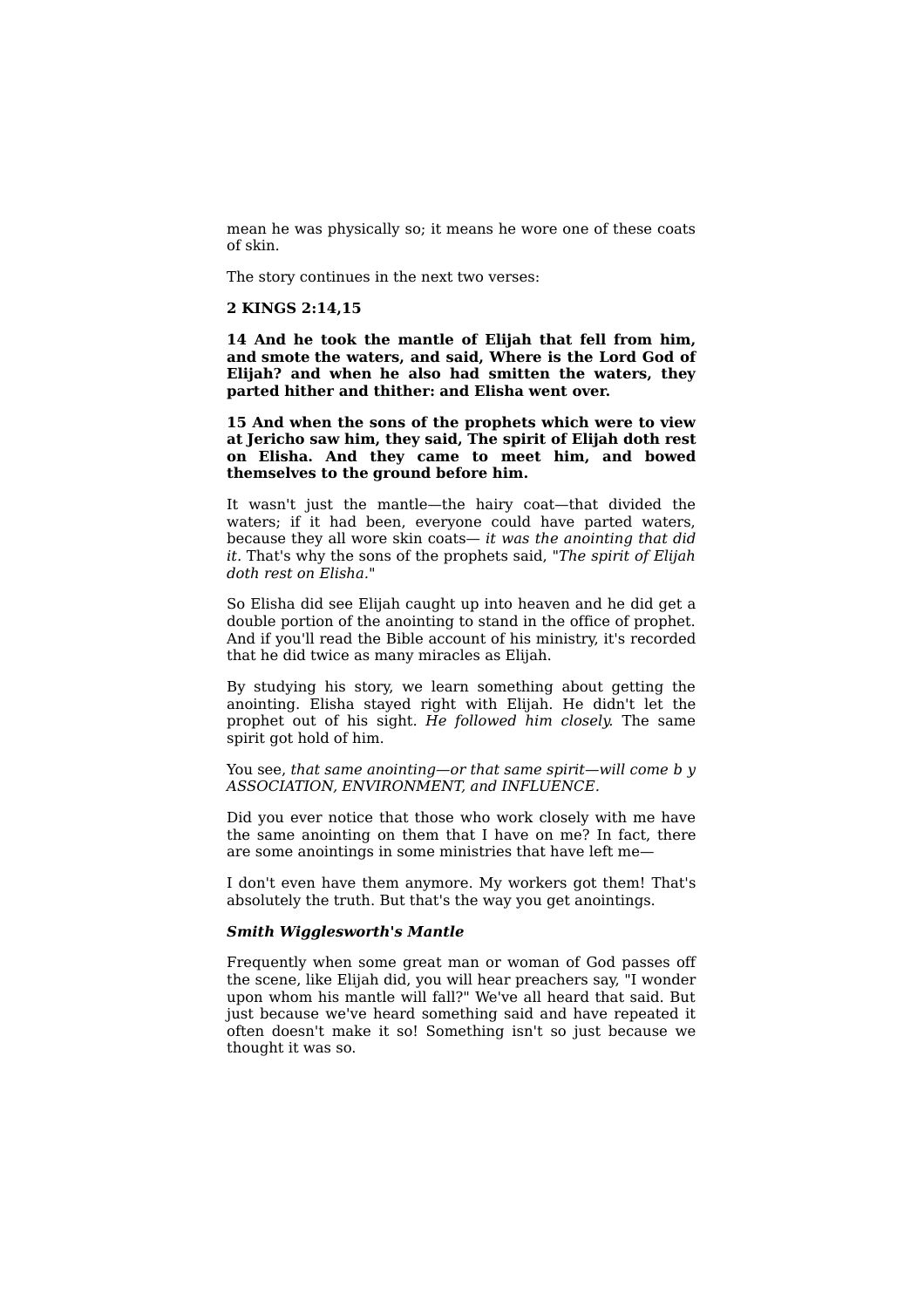I want you to see something here that can hinder you from entering into the blessings God wants you to have.

In 1947, I picked up a religious periodical and read that Smith Wigglesworth had gone to be with the Lord at age 87. I felt a great loss. I remember I went into my church and fell across the altar. I didn't know the man personally, but I had read about him constantly, actually wearing his books out, until something from him rubbed off on me.

You feel an emptiness—a vacuum—when a man of God of that caliber leaves—a man who had had 23 people raised from the dead in his ministry.

People asked, "I wonder on whom his mantle will fall?" In my ignorance, I, too, thought that the *mantle* is the *anointing,* and it would fall *at random* on somebody.

But that's not correct. The mantle symbolizes the anointing.

Furthermore, *the mantle is not decreed to fall upon some particular individual—* and it doesn't. The mantle doesn't even come to you that way!

How, then, did Elisha get Elijah's mantle and a double portion of the prophet's anointing? *He followed Elijah closely.*

As we saw earlier, you get the same anointing by *association, environment,* and *influence.*

No doubt you'll be led of the Lord to follow certain ministries, but there are certain things that ministers need to be warned about in this regard. I'm in my 49th year of ministry.

You stumble upon a few things in 49 years.

If you are going to follow somebody, be sure they are following the Lord. If they get off a little—just a little—don't follow that. Learn faith from them, but don't follow them too closely.

Remember these three things:

First, have the call of God on your life.

Second, follow the Lord Jesus—He's the Head of the Church very, very closely.

Third, if you want the same type of ministry someone else has, follow that ministry closely. If the desire for it is in your heart, it's usually because God put it there. But that mantle will not fall on you automatically, like ripe cherries off a tree.

In the days of the Voice of Healing organization, which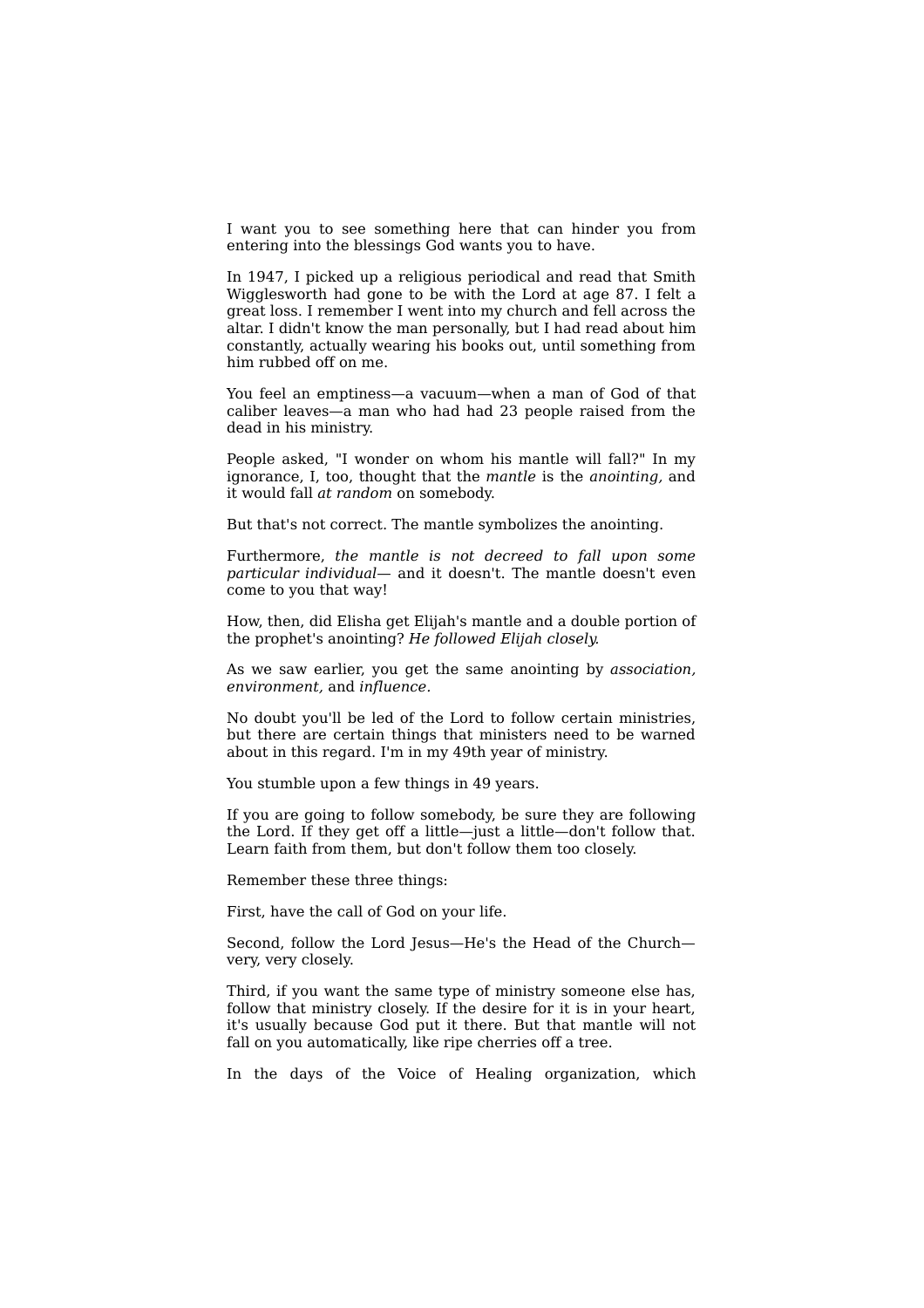flourished during the great Healing Revival, I watched some of those ministries. God sent me to some ministers to tell them not to do certain things—but they went ahead and did them anyway.

They started following a certain person, and then that person missed it—and I saw his followers miss it the same way. I saw this happen to several men. Some of them died at exactly the same age that the man they were following had died. You see, they followed him too closely. You might learn something from them.

It's like something I heard P.C. "Dad" Nelson, the founder of Southwestern Assemblies of God College, say in the spring before he went home to be with the Lord. (He died in the fall of 1942 at age 74.)

Dad Nelson was talking about John Alexander Dowie, a Congregational minister who had a healing ministry long before all of ours. Dowie got a revelation of divine healing from Acts 10:38 while pastoring down in Australia. Later he came to the United States, settling in Chicago. He founded Zion, Illinois, as a Christian city. Gordon Lindsay was born there. Dowie laid hands on him when he was a baby.

Brother Lindsay, who headed the Voice of Healing and founded Christ for the Nations, got some copies of Dowie's publication, *Leaves of Healing,* and published some of his sermons. Brother Lindsay also wrote Dowie's outstanding biography, *The Life of John Alexander Dowie.*

The incident Dad Nelson related concerning Dowie had to have happened before 1907, because Dowie died in 1907 at age 60. Dad Nelson was still a Baptist pastor at the time of the story (he didn't get the baptism with the Holy Spirit and enter the healing ministry himself until 1921).

Dad Nelson said, "I saw Dowie in the presence of six of us denominational ministers and five medical doctors. The doctors had brought in a woman who had a malignant growth on the side of her face.

"It looked like a giant eggplant—blue-purplish—and it grew inside her mouth and covered the whole side of her face. It was almost as big as her head. Doctors couldn't treat it, it was so big.

In those days what they would have treated it with was poisonous, and the woman might have absorbed too much of the poison.

"I saw Dowie, in the presence of six of us denominational ministers and five medical doctors take hold of that malignant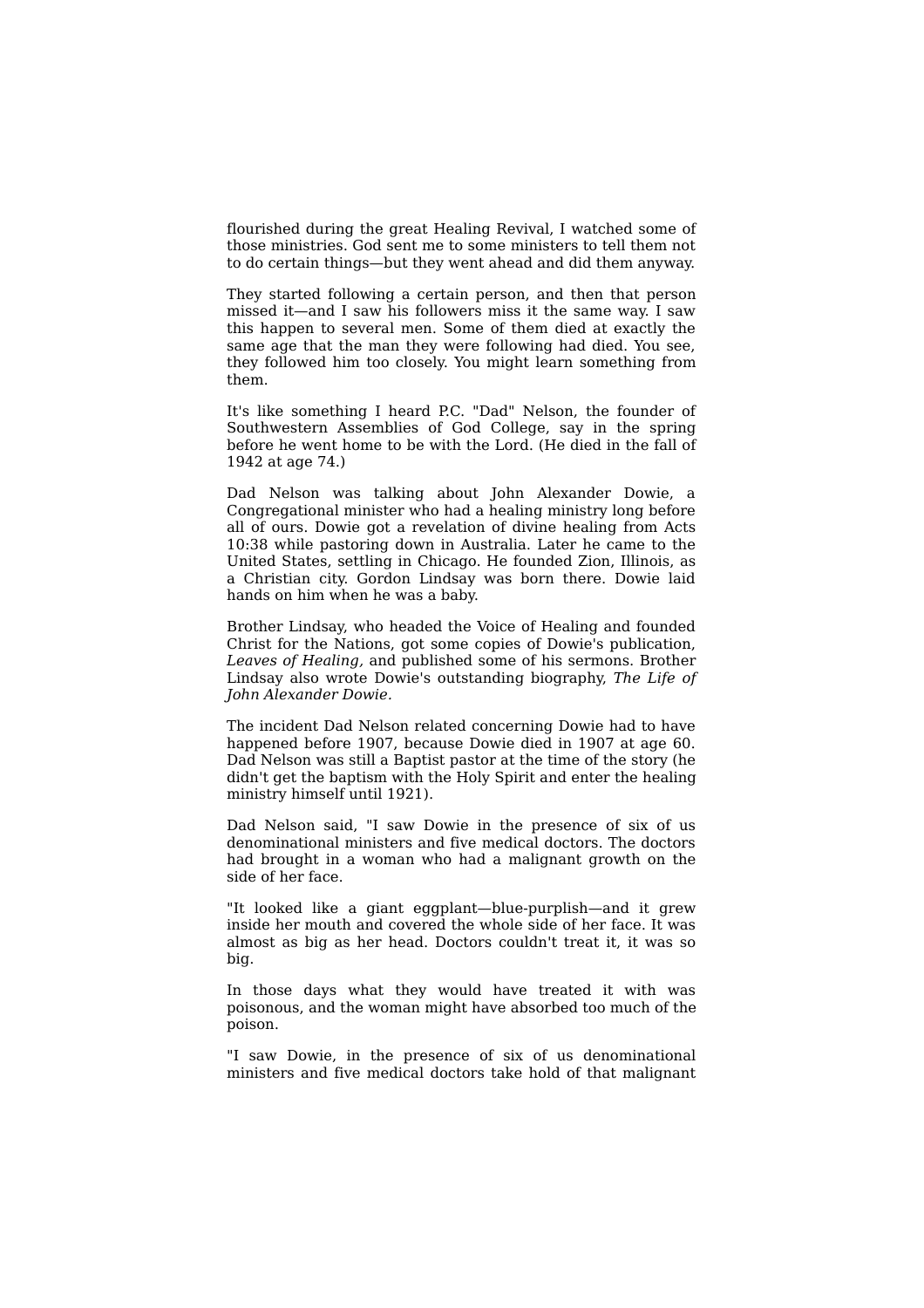growth, say, 'In the Name of the Lord Jesus Christ!'—and strip it off of her face. The doctors examined her face immediately and said, 'That's baby skin. That's newborn skin on the whole side of her face.'"

Then Dad Nelson added, *"You can follow Dowie's faith, but you can't follow his doctrine!"*

In his latter years, Dowie had missed God.

Some will ask, "Can you be wrong in *doctrine* and strong in *faith?* " Certainly. We've seen that in the lives of Dowie and others. You need to realize that a person can be right in his heart and wrong in his head!

That's why you need to be careful about whom you follow especially in the ministry. A young man who follows another man closely will make the same mistakes the older fellow got into. Learn something from him if you can, but like Dad Nelson said, "You can follow his faith, but you can't follow his doctrine."

More than once I've seen people in marvelous, legitimate ministries get off. And I've seen the same thing happen with the pastoral office. Of course, people are always talking about somebody who failed. (I like to follow somebody, bless God, who didn't fail!)

Knowing you believe in divine healing, somebody will say, "Now, Brother So-and-so had a healing ministry, and he died at an early age, and then Brother So-and-so died, too."

I always say, "I don't know why he died. That's not my problem or any of my business. I'm not his lord and master.

That's between him and the Lord. I'm not following him anyway; I'm following the Lord."

But if I wanted to follow somebody's example, I'd take Smith Wigglesworth. He lived his life out, praise God, and died without sickness at 87.

Another good example was a minister who was a Baptist until he got baptized with the Holy Spirit, spoke with other tongues, and preached divine healing.

I had heard a number of rumors concerning his death, but then I visited his daughter while holding meetings in her state. I came to find out that when this gentleman was 93, he announced at the breakfast table one morning, "It's time for me to go home."

His daughter and wife (who was considerably younger than he)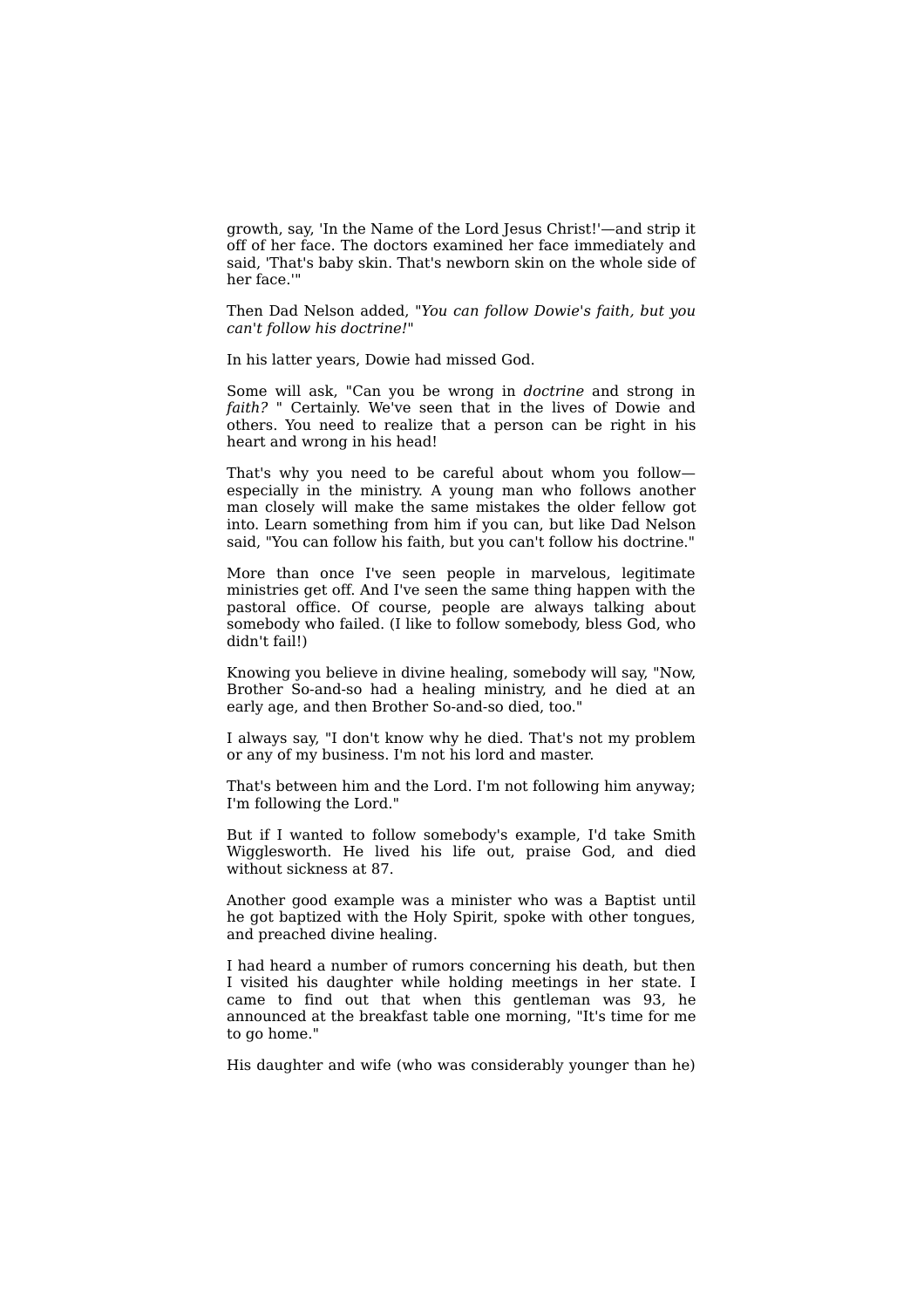decided he must be getting senile and didn't realize he already *was* at home.

His daughter told me, "Momma and I finished the dishes and went into the sitting room. He was sitting there in the chair and said, 'I told you all I'm going home today. There's Jesus goodbye!'"

Sitting in the rocker, he took off. I believe I'll follow him closely, hallelujah!

Remember what Paul said:

## **1 CORINTHIANS 11:1**

## **1 Be ye followers of me, even as I also am of Christ.**

It's all right to follow people as long as they are following Christ closely.

## *Chapter 12*

# *Yielding to the Anointing*

I'm convinced that the more we yield to the Spirit of God and are taken over by Him, the more results we would see.

Demons take people over against their will and manifest themselves through them, but the Spirit of God will not do that against your will.

Why can't we be more yielded to the Spirit of God? I know one reason for me is that I get over into that realm sometimes and get afraid. It's not like a fear of snakes or cyclones; it's a holy fear, a holy awe. I get over into that realm and get afraid I can't get back.

I think that's what happened to Enoch: He got over there so far he just went on over, body and all!

I don't know about your experience, but moving in the realm of the supernatural—stepping out of the natural—is not the easiest thing to do. However, if we'll learn to yield to the anointing and not be afraid, mighty things will happen.

One man who learned to do this was Smith Wiggles-worth.

I never heard Smith Wigglesworth minister. If I'd have known about it, I could have, because he was in Dallas in 1937 while on his last trip to the United States. That was the year I received the baptism in the Holy Spirit, and I lived just 32 miles away, but I didn't know he was there in Dallas for three night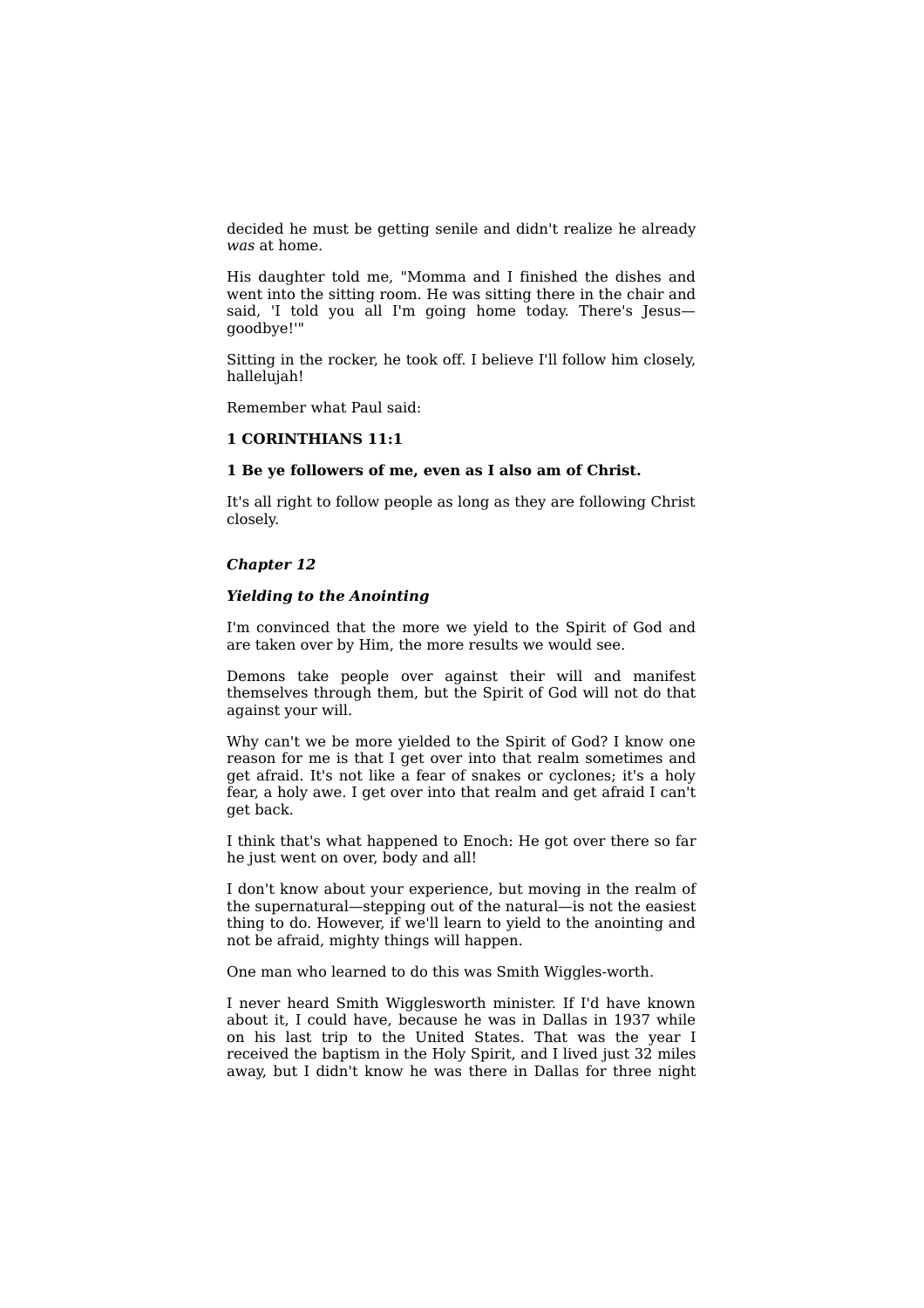services at the First Assembly of God Church.

I quote from his writings frequently. Someone once asked me concerning his book *Ever Increasing Faith,* "Do you understand that?"

"Yes, I understand it," I said. "He speaks my language!"

One pastor said, "I've read that book five times, and I haven't understood what he's talking about yet."

It's difficult to understand if you're not over there in that realm.

An elderly minister in California told me of hearing Wigglesworth preach in Southern California. He said, "Sometimes when he started out, he just wouldn't make sense.

He stumbled around. Then the Spirit of God would come on him. It would startle the congregation. You could see it. His countenance would change, and the words would just flow out of his mouth. It looked like he'd turned into another man."

Wigglesworth went to work in a factory when he was 6 years old. They didn't have child labor laws in England then, so he never went to school a day in his life. His wife taught him to read.

I remember Donald Gee, one of the leaders of the Assemblies of God movement in Great Britain. I heard him preach when he was in the United States in 1939. He spoke of Wigglesworth.

Wigglesworth didn't belong to any particular Pentecostal group; he preached for all of them.

Brother Gee said, "We would always have Brother Wigglesworth preach every year at our general conference. We wanted to expose our young ministers to his prophetic anointing so they could learn how to yield to the Spirit of God."

Wigglesworth spoke for them in 1947, just a few weeks before he went home to be with the Lord at age 87. He spoke of Romans 8:11, " *But i f the Spirit of him that raised up Jesus from the dead dwell in you, he that raised up Christ from the dead shall also quicken* [He'll quicken, quicken, quicken] *your mortal bodies b y his Spirit that dwelleth in you."*

I think there's something over in this area that we'll lose if we're not careful. The old-time Pentecostals would pray until they got the unction or anointing to deliver a message. I think they had something we don't realize sometimes.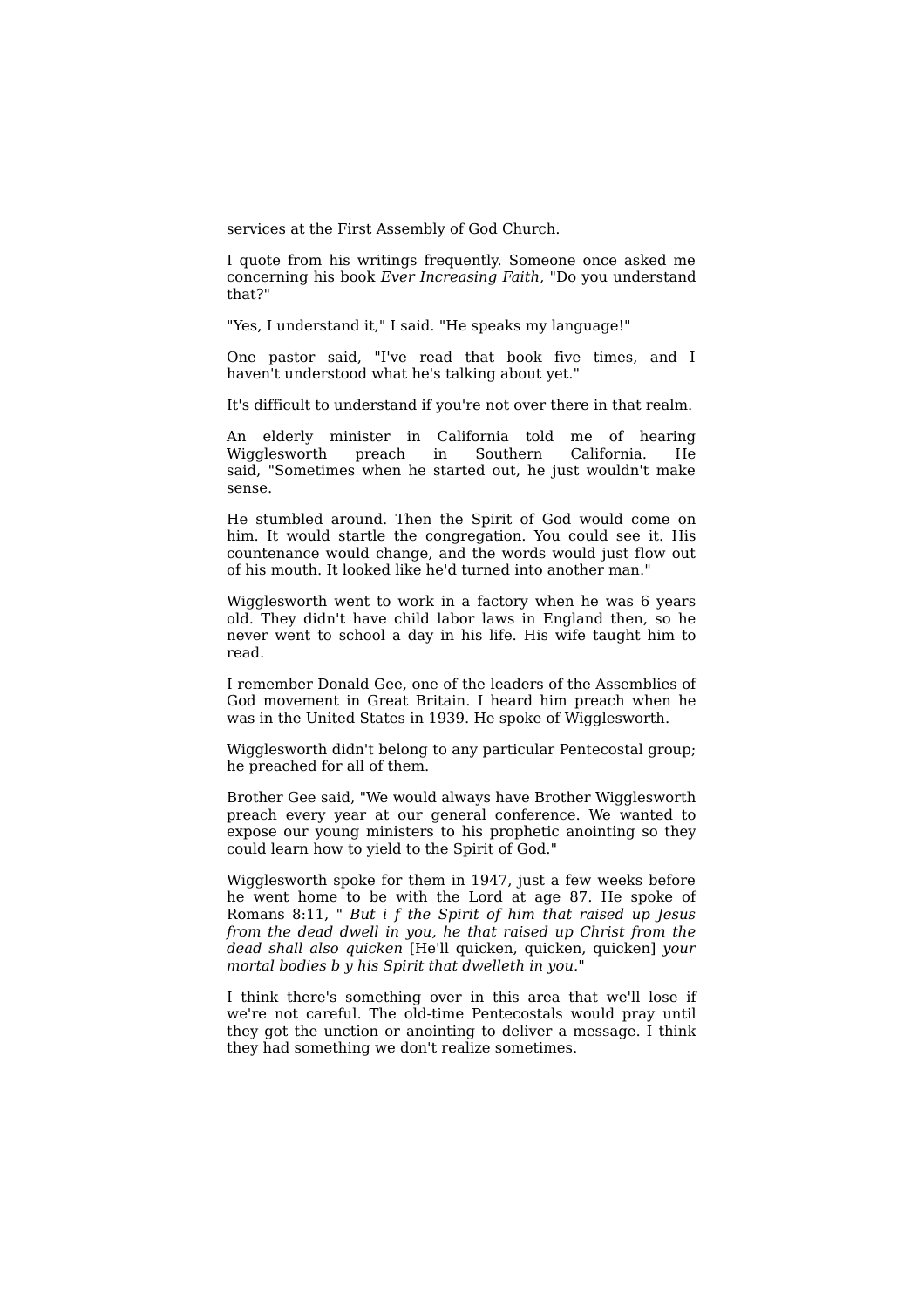We say, "We're people of faith. We'll just start out."

That's good only if you have made the right preparation.

# *Chapter 13*

# *Peculiar Anointings*

If we're not careful, those of us in what is called the "faith ministry" get rather spoiled, wanting only one type of ministry.

We need all types of ministry. We need to learn to appreciate all types of ministry.

Pastors need to expose their people to all types of ministries, realizing that God uses people where they are, and recognizing and appreciating the anointing that is upon them.

I'm convinced God is going to use some people in peculiar ways in these days, but they first must be sure the unction or anointing is there. If it gets the job done, praise God for it. That's what counts. Recognize it and praise God for it, wherever it is.

When I first came into Full Gospel circles, a man with a peculiar anointing came to our church. I had never seen anything like his ministry. Because it didn't "fit" me, I was disgusted.

The first time I saw him, I thought, *Oh, my!* I hid my face, I was so embarrassed. I said, "O dear God, it's time to give the altar service, and here the man's dancing. Nobody will get saved!"

Yet when he gave the altar call, people started coming down every aisle to get saved. I sat there and wept, saying, "Lord, forgive me. O my God, forgive me!"

When I became a pastor, I invited Old Dad Smith to hold me a meeting in every church I ever pastored but one. As a matter of fact, I wasn't in a church very long before I would have him come.

This fellow was strictly an evangelist. He just preached the Good News that Jesus saves. That's about as far as he went.

Do you know what his anointing was? He'd dance people to the altar. *Old Dad Smith would give an altar call dancing!*

When I first saw him, he was 63 years old. He held me a meeting when he was over 70, too.

My first impression was, *Well, he might reach a few uneducated folks.* But he reached educated people! Lawyers, bankers,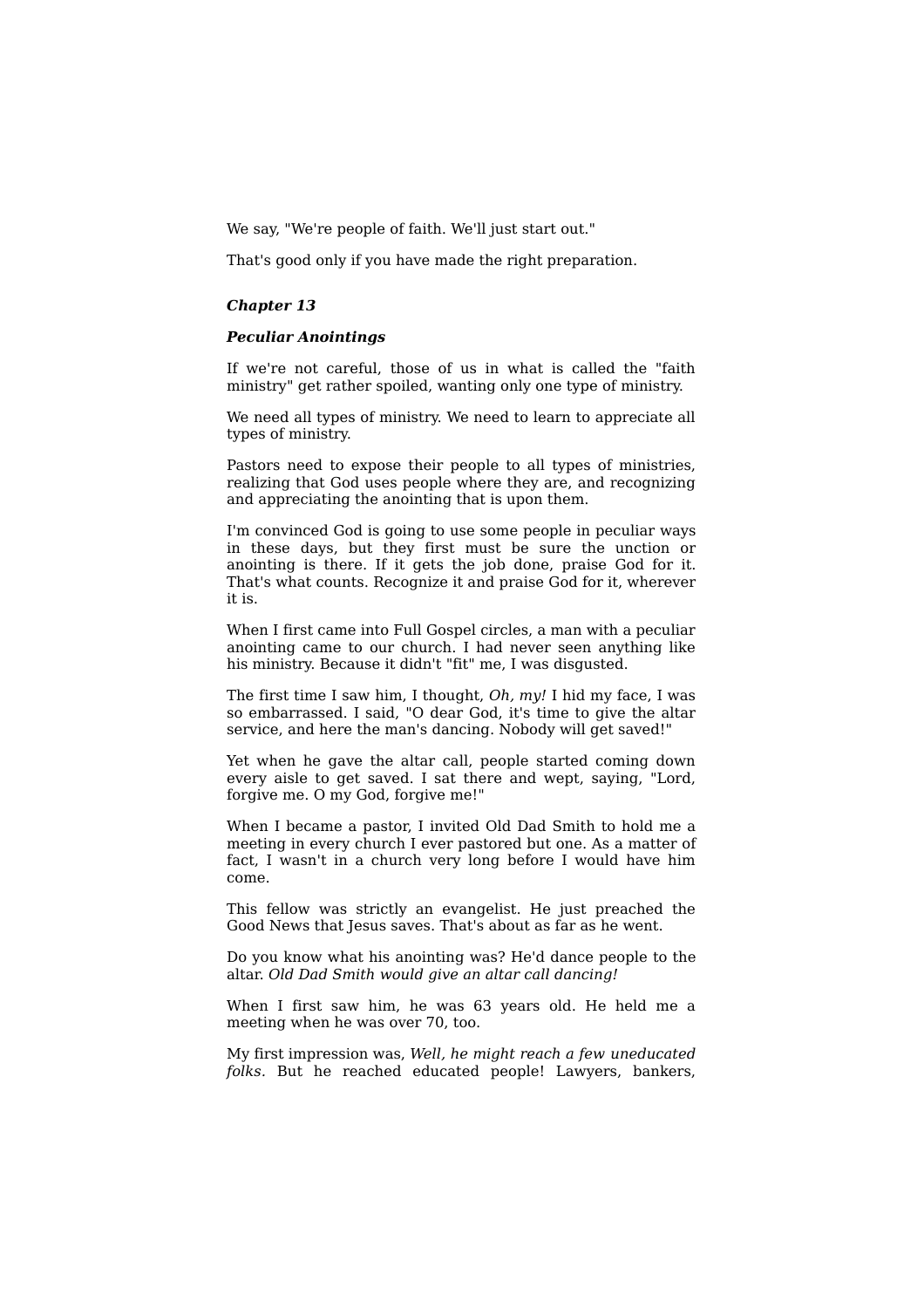doctors, and judges would get saved, and in one place the mayor of the town got saved. He danced them down to the altar. The anointing was upon him. You could see it when it came upon him.

Yet he'd start out in the natural. He'd say to his daughter, "Inez, strike up a tune." Inez would strike up a tune, and he'd start dancing in the flesh. He might dance that way for a little while, but then you could see it: The Spirit of God would hit him. The anointing would come on him. It was so phenomenal the crowd could see it, too. Sinners would gasp. They could see that something had come on him suddenly.

It was light. It was powerful. It was a blessing. It would draw people to the altar.

(There is a secret involved here: Dad Smith would start out dancing in the flesh and *then* the anointing would hit him.) I didn't attempt to imitate him, however. If you go out and start doing something just because somebody else is doing it, it won't work for you.

God said He would take the foolish things to confound the wise. If God wanted to use him that way, what business was it of mine? He got results.

Now, Dad Smith didn't know a thing in the world about faith, but that was all right. He was getting more people saved than I was, and I could teach his converts faith *after* he got them into the kingdom. That wasn't his ministry anyway. His ministry was getting people saved.

He could have revivals when nobody else could. He could get people saved when nobody else could. Back then if you got half a dozen saved and three baptized with the Holy Spirit, you thought you had a landslide. Dad Smith always would have more results than that.

I'll tell you, we don't need to turn our noses up at anything God's doing. If it's bringing blessing to people and getting them saved and baptized with the Holy Spirit, thank God for it.

I read in the Old Testament where God used a donkey once.

I always get great blessings from that. I think, *I f He could use a donkey, He surely could use me!*

Let God use you the way He wants to. Quit trying to be like somebody else.

# *Special Anointings*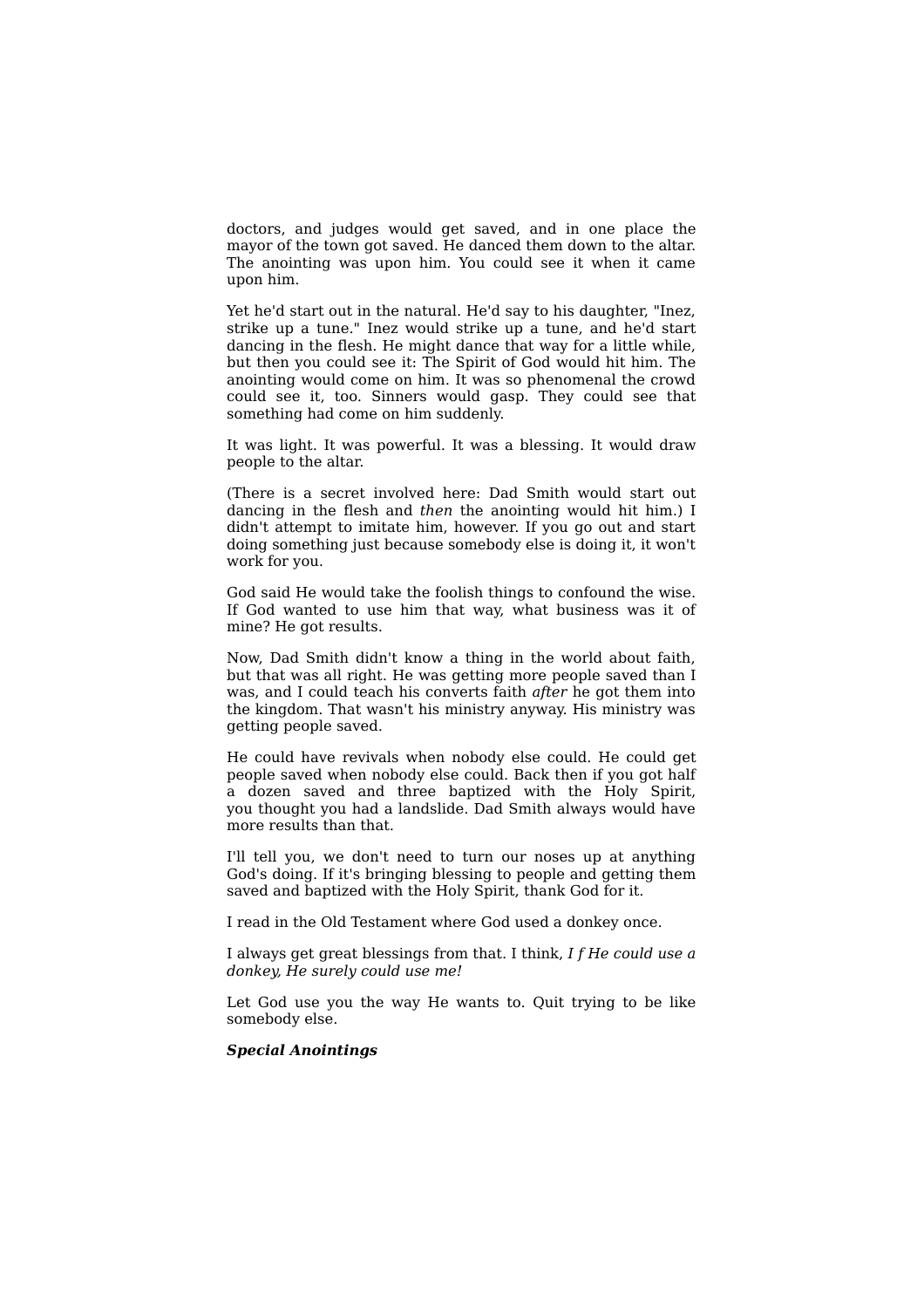God will anoint you for whatever He has called you to do, but He anoints some people to minister in special ways, too.

Some of us are anointed with *special anointings,* and such anointings on ministries bring forth marvelous results.

I'm bringing this up because I believe some extraordinary things are going to happen before long. I want to prepare you for them so you won't miss them or draw back from them simply because you haven't seen anything like them before. I want you to be ready to move with God.

One New Testament example concerns the Apostle Paul:

#### **ACTS 19:11,12**

**11 And God wrought SPECIAL MIRACLES by the hands of Paul:**

**12 So that from his body were brought unto the sick handkerchiefs or aprons, and the diseases departed from them, and the evil spirits went out of them.**

We saw that Jesus was anointed by the Holy Spirit to stand in the fivefold ministry offices.

He also was anointed to minister healing. When the woman with the issue of blood touched Him, power went out of Him—

power that He was anointed with. What kind of power was it?

Healing power.

But Jesus didn't always just lay hands on people, and people didn't always touch Him. He ministered to people in various ways.

One time He spat on the ground, made clay of the spittle, rubbed it on a blind man's eyes, and said, "Go, *wash in the pool of Siloam ... He went his way therefore, and washed, and came seeing"* (John 9:7).

Do you think Jesus did that because He laid awake nights trying His best to think up something different? No, He was suddenly anointed by the Spirit of God. God will use people in different ways.

On another occasion they brought a man who was deaf and had a speech impediment to Jesus. The Bible says Jesus put His fingers into the man's ears, spat, and touched his tongue. *"And straightway his ears were opened, and the string of his tongue was loosed, and he spake plain"* (Mark 7:35).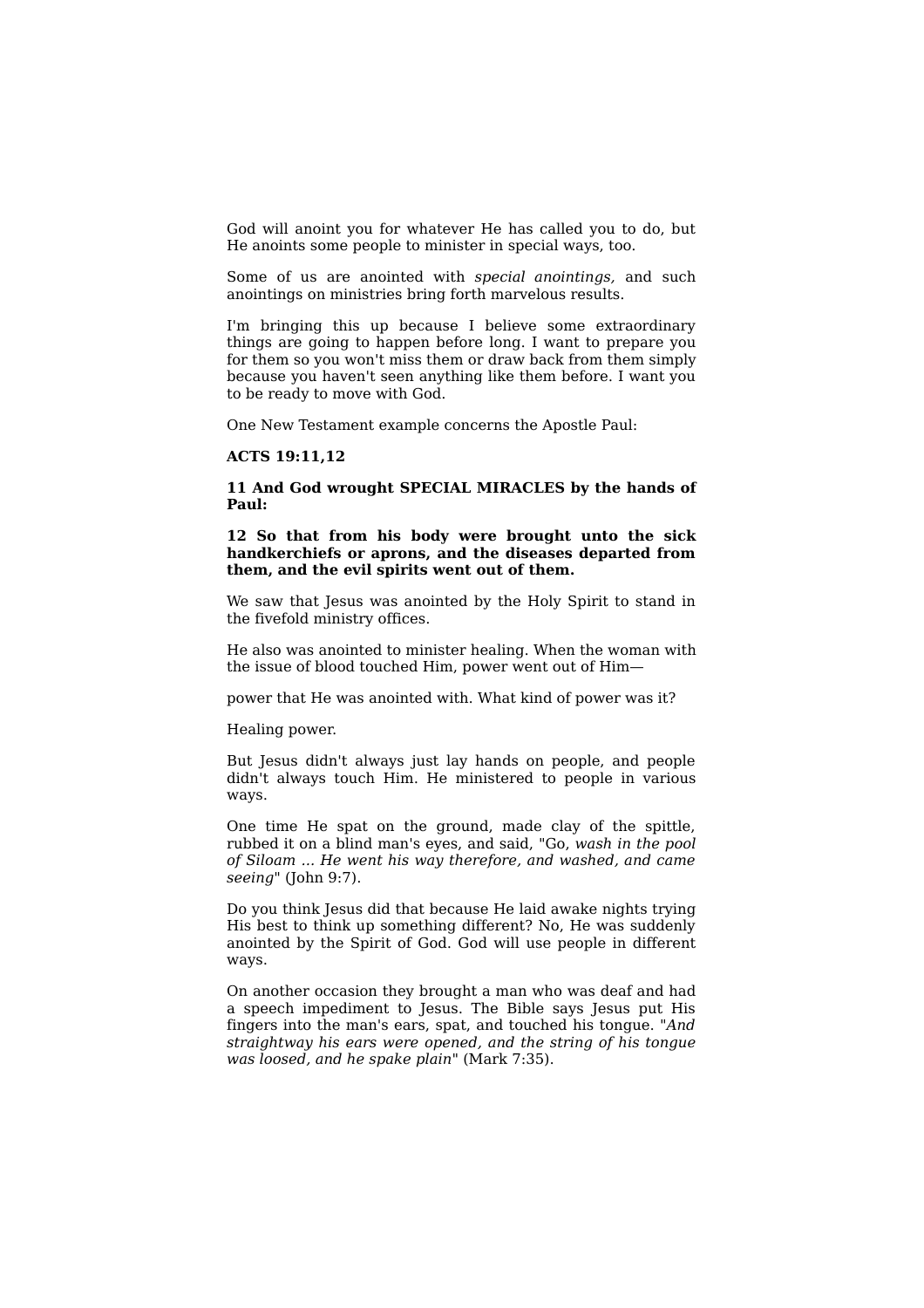Why do you think Jesus did that to him? Did He think, *Well, I spat on the ground and rubbed it on the blind man*'s *eyes. I l l try it here and see i f it works?* No, He didn't make a practice of that; there aren't that many references to it. Still, I'm sure He did it more often than the Word of God tells us, because *the anointing was there to do it.* And when it's done under the anointing, it works.

The Bible only tells us a little of what Jesus did. John said, *"And there are also many other things which Jesus did, the which, i f they should be written every one, I suppose that even the world itself could not contain the books that should be written"* (John 21:25).

I don't minister in all the ways that Jesus ministered; I never spit on anybody! Yet somebody might minister that way and that might be the only way they'd minister, because their anointing is there.

One of the founding fathers of the Assemblies of God movement told me personally of such a case while we were talking along these lines.

He said, "In the early days of the Assemblies of God movement, there was a minister I knew personally who did this and I've never seen anybody who had the success that this man had none of them! I was in Wigglesworth's meetings; I was in Raymond T. Richie's meetings; I was in Charles S. Price's meetings; I was in Sister Aimee Semple McPherson's meetings; I was in all of the Voice of Healing meetings—but I've never seen anybody who had his success.

"Of course, he didn't minister to the multitudes; he was a country fellow, a farmer who had gotten saved. He never preached anywhere but out in the country in country school houses. Back in those days the country was full of people.

He continued, "Very seldom would a person fail to get healed in his meetings. I was standing right by his side, and he'd always spit on them—every single one of them. He'd spit in his hand and rub it on them. That's the way he ministered."

He said, "They brought a fellow up to him once—I was standing only five feet away—and he was a grown man, 40-some years old. His left arm was just like any other person's, but his right arm was a little ol' arm just eight inches long hanging off his shoulder. That man spit in his hand and rubbed it on that arm and I saw it grow right out the same length as the other and the hand grow the same size as the other."

This brother said, "If something was wrong with your head, he'd spit in his hand and rub it on your forehead. If you had stomach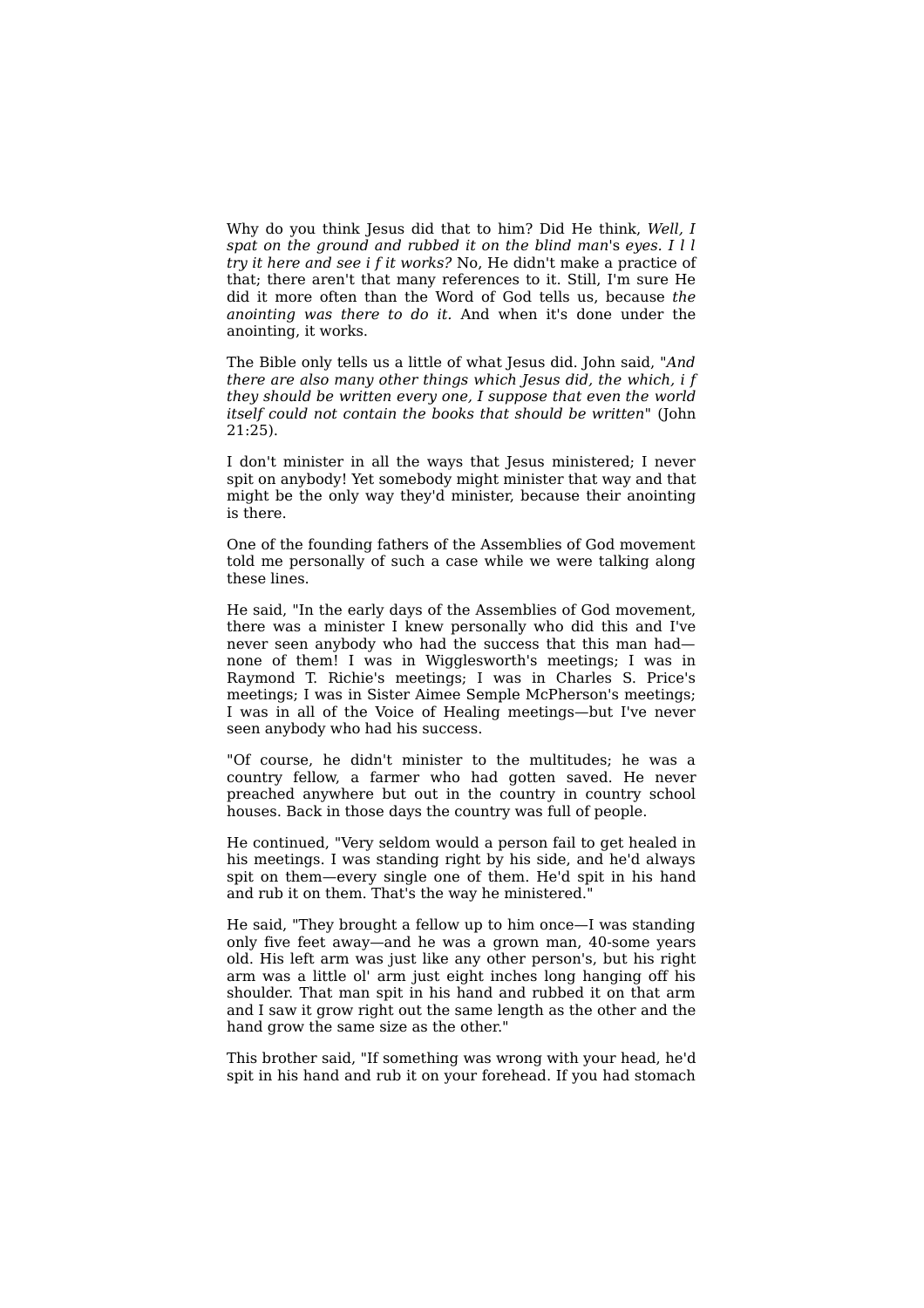trouble, he'd spit in his hand and rub it on your clothes and on your stomach. If you had something wrong with your knee, he'd spit in his hand and rub it on your knee. And all the people would get healed. Why? God told him to."

You can't argue with success. None of us minister in all the ways Jesus ministered, because we don't stand in all of those offices, but we may minister in some ways He ministered.

Several times the anointing has come on me to do unusual things while praying for the sick. Sometimes I go along five or six years between times.

The first time it happened to me was in 1950. I was preaching in Oklahoma. A woman came forward for prayer. She said she was 72, but she looked like she was about to give birth to a baby. Of course, she had a tumor.

She had been operated on twice in Oklahoma City, but the tumor had come back the third time, and the doctors wouldn't operate again. They said, "We feel you'll live longer if we don't operate on you anymore. You'll probably live another few years."

She told me, "Eighteen months have passed, and you can see this huge tumor."

"Well," I replied, "isn't it wonderful that we have inside information? Himself took our—and your—infirmities, and bare our—and your—sicknesses. Healing's yours."

"Yes," she said. "That's right. Healing's mine, and I'll be healed, too."

I started to lay hands on her to pray when the Word of the Lord came to me, saying, "Hit her in the stomach with your fist."

On the inside of me, I said, "Lord, You're going to get me in trouble, going around hitting women in the stomach with my fist! I don't believe I much want to do that!"

Well, if you get to arguing about it, the anointing will leave you —it will lift from you just like a bird flying away after sitting on your shoulder. It left me.

When it left me I thought, *Well, I'll go ahead and minister with laying on of hands.* I laid hands on her again and the anointing came again and the Word of the Lord came again: "Hit her in the stomach with your fist."

I decided I had better stop and explain that to the crowd before I started doing it. So I told them what the Lord said, and I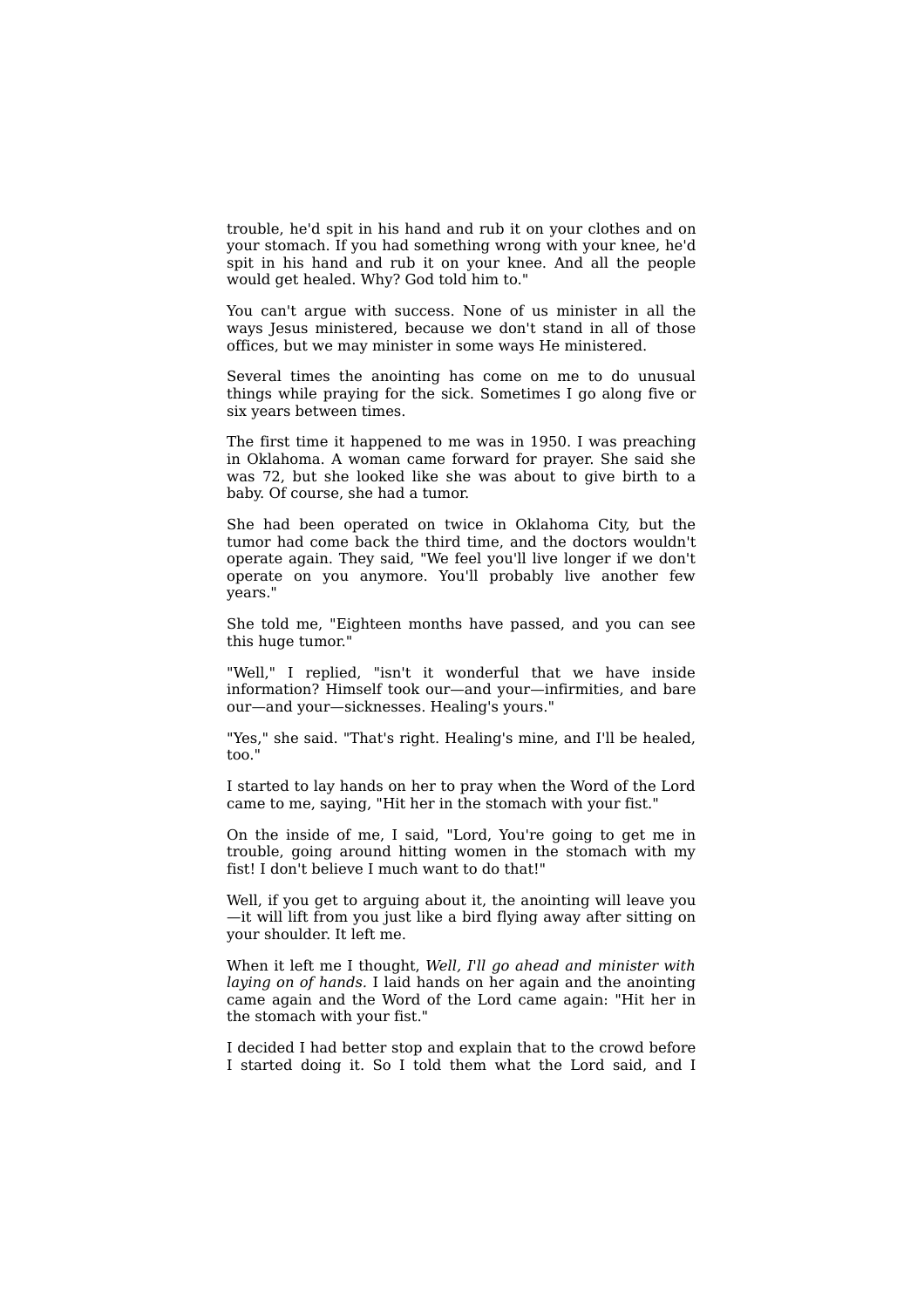punched her in the stomach with my fist. And God and hundreds of people are my witnesses that that stomach went down like you'd stuck a pin in a balloon.

And she gathered her dress up around her and said, "Why—why —why, it's gone!"

I said, "It sure has."

She looked at me sort of startled and said, "I don't know where it went."

I said, "I don't, either."

Where did it go? Thank God, it just went.

That was my first experience along that line. But I didn't go around hitting people in the stomach with my fist from then on just because I had the unction that one time! Without the unction, nothing would have happened, and I might have gotten into trouble.

Through the years, the Lord has said to me several times, "Hit them." I've never hit anybody yet without their being instantly healed.

Several years ago we were ministering in Atlanta, Georgia, and the Spirit of God led me to call out somebody who was very hard of hearing in one ear. When the man got down to the front, the Spirit of God told me to hit him.

I hit him on the side of the head, and it popped like a gun went off. Some people asked him about it later, and he said, "I have no knowledge of it. It didn't hurt. I thought he tapped me lightly." But his deaf ear was opened.

And then—and I don't know why I said it—I suddenly had the unction to say, "Run down the aisle." He turned and ran down the aisle. He hadn't run in 20 years.

As this man was changing clothes later, preparing to come to the next service, he called to his wife, "Look, look, look!" All of his varicose veins had completely disappeared.

Now, you can't ordinarily get people healed simply by having them run down the aisle, but when the unction's there—when the anointing's there—it works, glory to God!

Not long ago I was teaching in the afternoon at our Healing School, and just as I came to the close of the service I saw myself hit somebody in the back, right over their right kidney, with my fist. All I saw was the back of the person.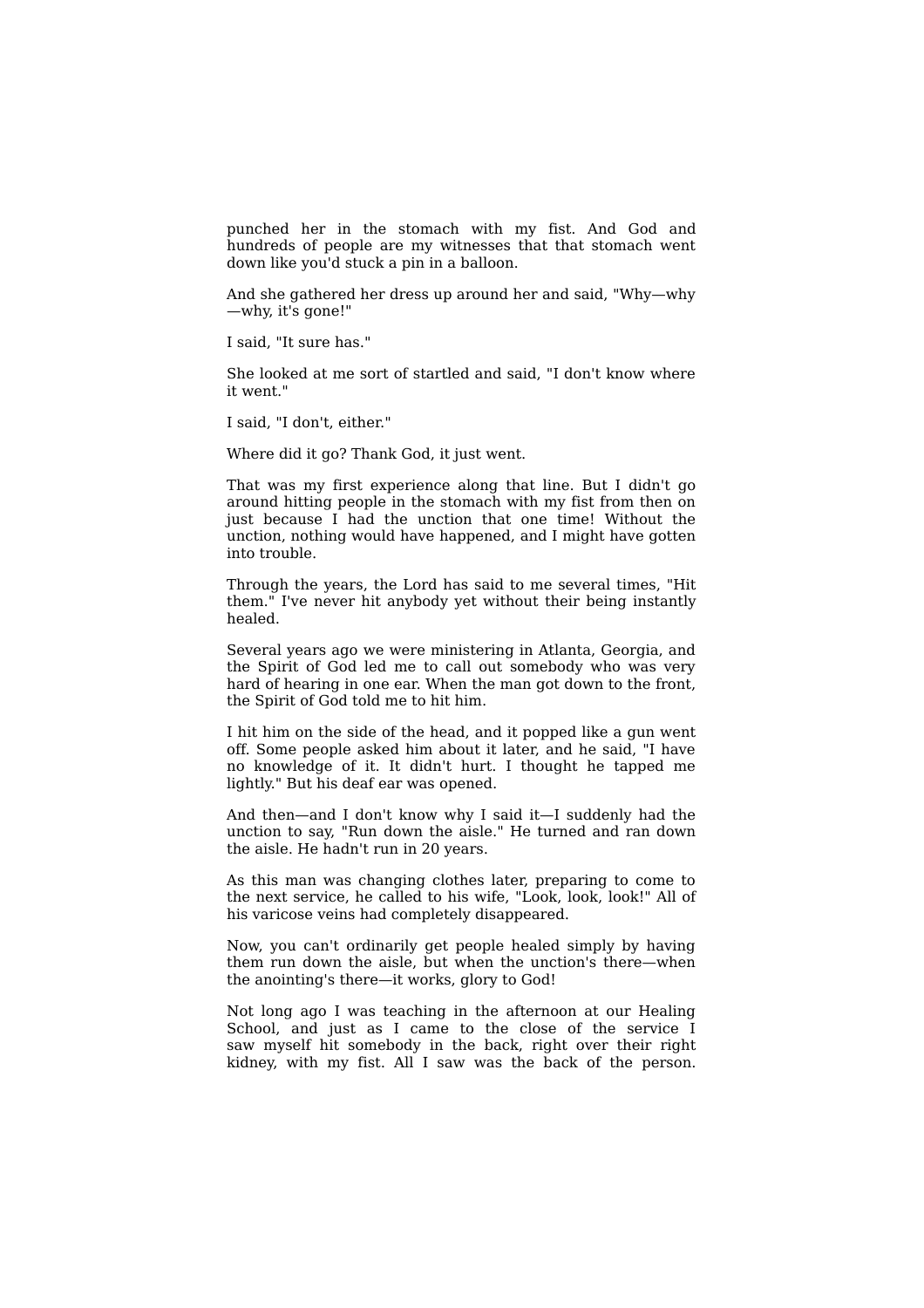Whoever it was was wearing blue jeans, so I thought it was a man.

I spoke that right out: "God wants me to minister to somebody. Your right kidney doesn't function at all and the left one not much, but it's the right one that's failed."

A woman came down front. She had on those blue jeans I had seen. I said, "Now I'm going to do what I saw myself do." I didn't know a thing in the world about her or her condition, but I hit her in the back with my fist right over that kidney.

She was a RHEMA student who was being treated at the City of Faith. Her doctors were very worried about that kidney and had scheduled a biopsy because the kidney wasn't working.

But when she told them what God had had me do, her Spiritfilled doctor said, "We'll just wait, then, on the surgery." She never did have the surgery; that kidney started functioning again.

I saw that in the realm of the Spirit. A lot goes along with the anointing of the prophet. Thank God for the anointing.

I believe we're going to see some things over in this area of anointing that we haven't seen before.

A black preacher called it "the ointment." In the Old Testament they talked about the ointment, which was a type of the anointing.

Somebody asked this preacher, "What's that you keep talking about? What is it?"

He said, "Well, I don't know what it *is,* but I know what it *ain't."* And I concur with him, praise God. We may not know altogether what it *is,* but we know when it *ain't.* And it's quite obvious sometimes, not only in our preaching, but in our singing and our ministering, that it ain't."

God wants to raise up a mighty spiritual army in these days, equipped with His power and His Spirit, that He can place His anointing upon.

Seek the Lord concerning your own ministry. Are you where He wants you? Have you got the anointing upon you that you should have to stand in that office? Or are you just a hanger-on?

Do you have a desire to do something for God, but you don't know where your place is, and you think, *Well, I'm working for the Lord, so that's fine*? But it's not fine. Did He call you or not?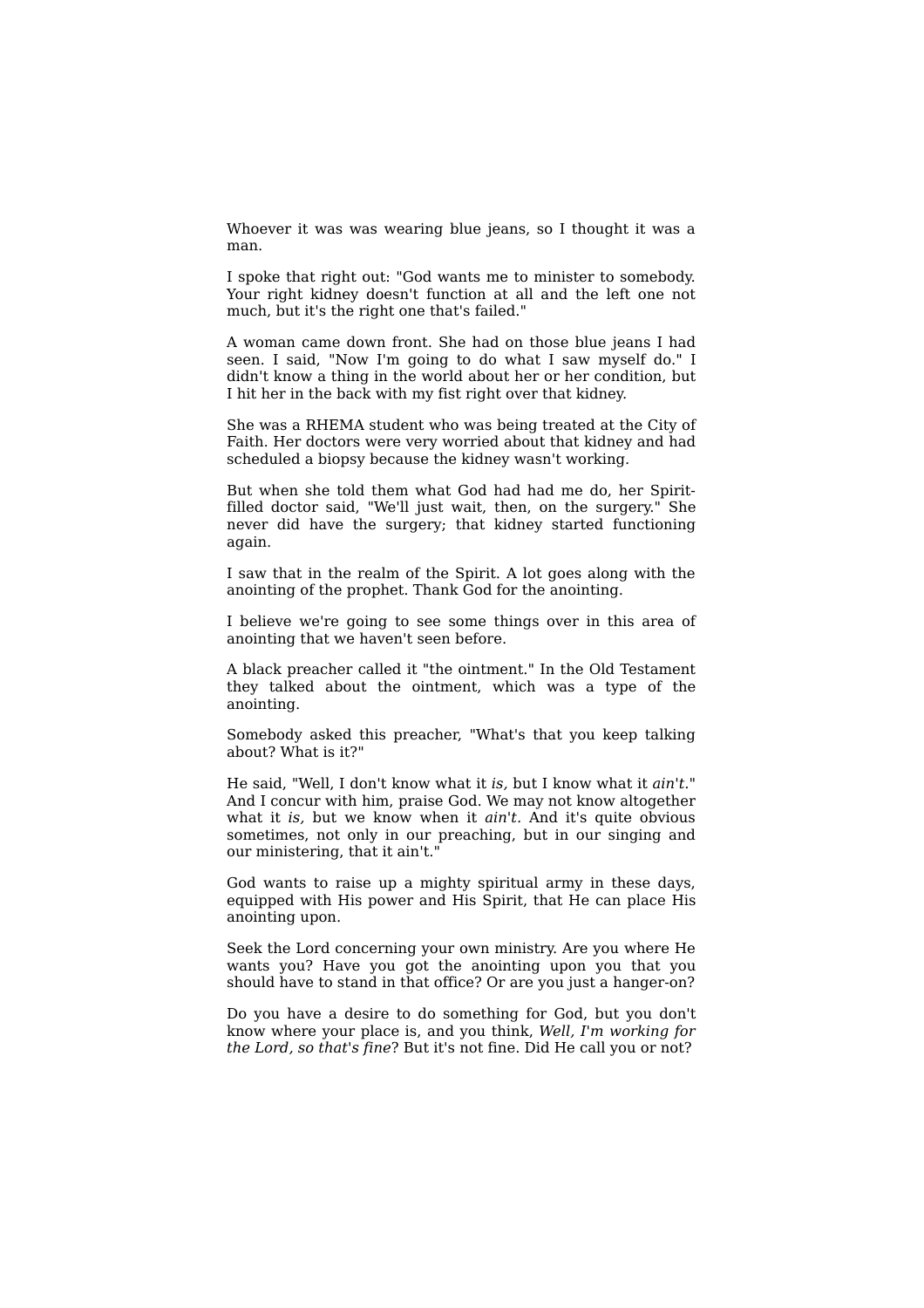Is the anointing on you?

#### *Chapter 14*

## *The Healing Anointing*

There is a healing anointing.

Jesus said, *"The Spirit of the Lord is upon me, because HE HATH ANOINTED ME to preach the gospel to the poor; he hath sent me TO HEAL....* " (Luke 4:18).

Acts 10:38 also refers to Jesus' anointing to heal: *"How GOD ANOINTED JESUS of Nazareth with the Holy Ghost and with power: WHO WENT ABOUT doing good, and HEALING all that were oppressed of the devil; for God was with him."*

I got people healed after I was saved and had the Holy Spirit dwelling in me. I didn't have the baptism of the Holy Spirit yet—

I didn't know about it.

I myself had been healed by acting upon the promises of God, not by being ministered to by somebody who was anointed.

I had been healed reading Mark 11:23,24: *"When ye pray, believe that ye receive... and ye shall have...."* (v. 24).

I taught people what I had learned: that you can be healed through faith and prayer. I knew nothing about ministering with an anointing to heal, although I knew something about preaching with an anointing. When I prayed for people's healing, I never felt anything. Nothing went out of me into them.

The Pentecostals I began associating with knew a depth in the Holy Spirit that I didn't know, and they waited for something supernatural to happen. When it happened, someone got healed, but if it didn't, they didn't know how to teach people to believe God and receive by faith alone.

I just went along ministering by faith, basing healing on the promises of the Word of God, and getting people healed on a regular basis. (Smith Wigglesworth said, "There's something about believing God that will cause God to pass over a million people just to get to you.")

Even after I was baptized in the Holy Spirit, I still wasn't conscious of any anointing to minister healing. I still ministered to people through faith and prayer, laying hands on them in faith.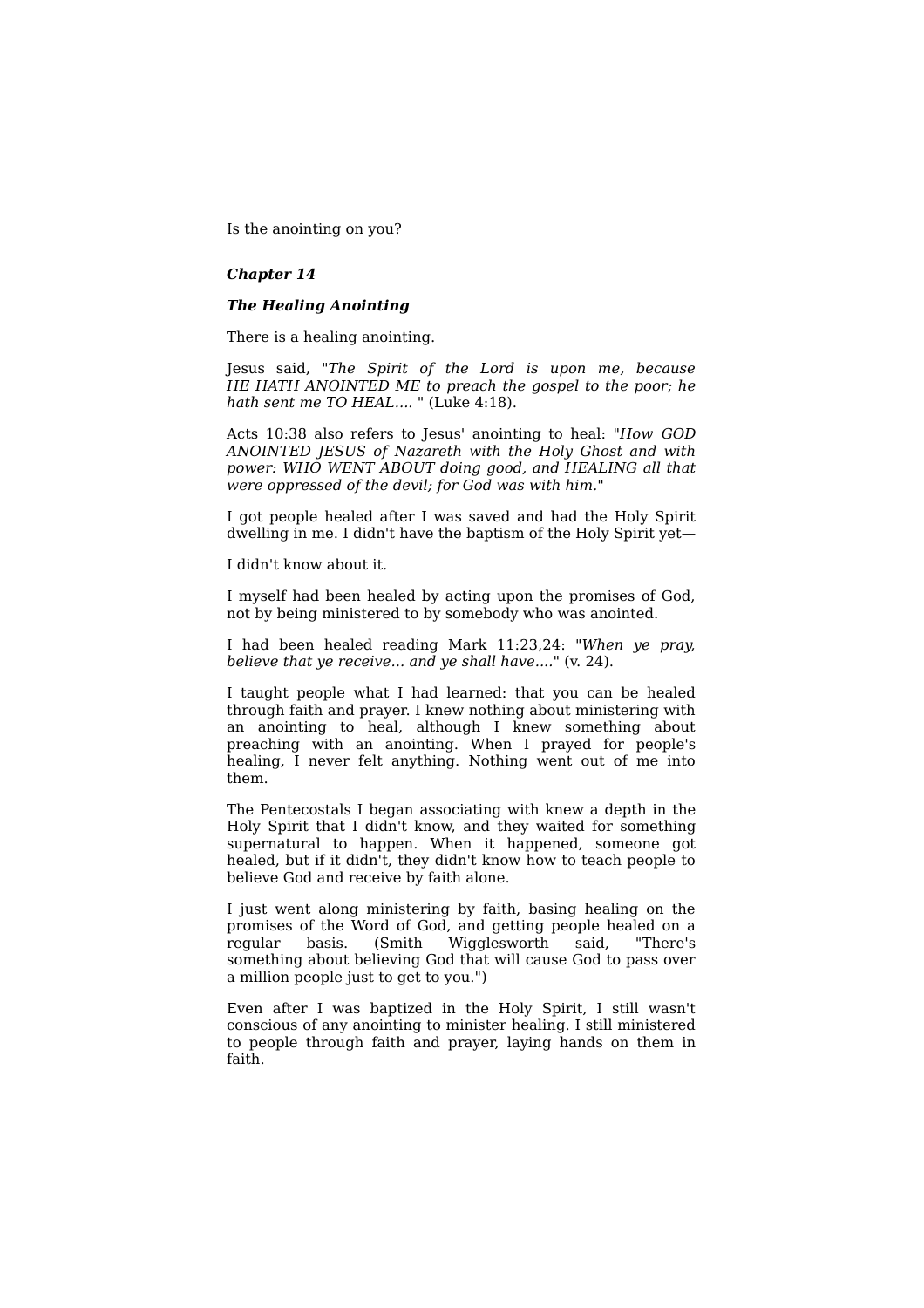I'd been baptized with the Holy Spirit for about two years before I was conscious of an anointing or transfer of power that sometimes would go out of me into other people. We can be conscious of a flow of anointing because the Holy Spirit—the life of God—is in us, and can be ministered to others.

It's a matter of how much faith you have: little faith, little results; more faith, more results. I think that's the reason I had more results than many Pentecostal ministers even before I was baptized in the Holy Spirit.

Any believer—layman or preacher—can lay hands on the sick, because healing belongs to them; it was purchased for them at Calvary. We are authorized to pray—we don't need any special leading—we're already instructed to do so. The Bible says, *"These signs shall follow them that believe... they shall lay hands on the sick, and they shall recover"* (Mark 16:17,18).

Thus, people today can believe the Word and be healed of anything without any special manifestation of God's miraculous ministry gifts or spiritual gifts. On the other hand, some are anointed with the healing anointing.

#### *How Jesus Ministered Healing*

Notice that Jesus ministered healing with an anointing of healing power. We can learn something about that healing anointing in Mark 5, the story of the woman with the issue of blood.

# **MARK 5:25-34**

**25 And a certain woman, which had an issue of blood twelve years,**

**26 And had suffered many things of many physicians, and had spent all that she had, and was nothing bettered, but rather grew worse,**

**27 When she had heard of Jesus, came in the press behind, and touched his garment.**

**28 For she said, If I may touch but his clothes, I shall be whole.**

**29 And straightway the fountain of her blood was dried up; and she felt in her body that she was healed of that plague.**

**30 And Jesus, immediately knowing in himself that VIRTUE [the Greek says "power"] had gone out of him, turned him about in the press, and said, Who touched my**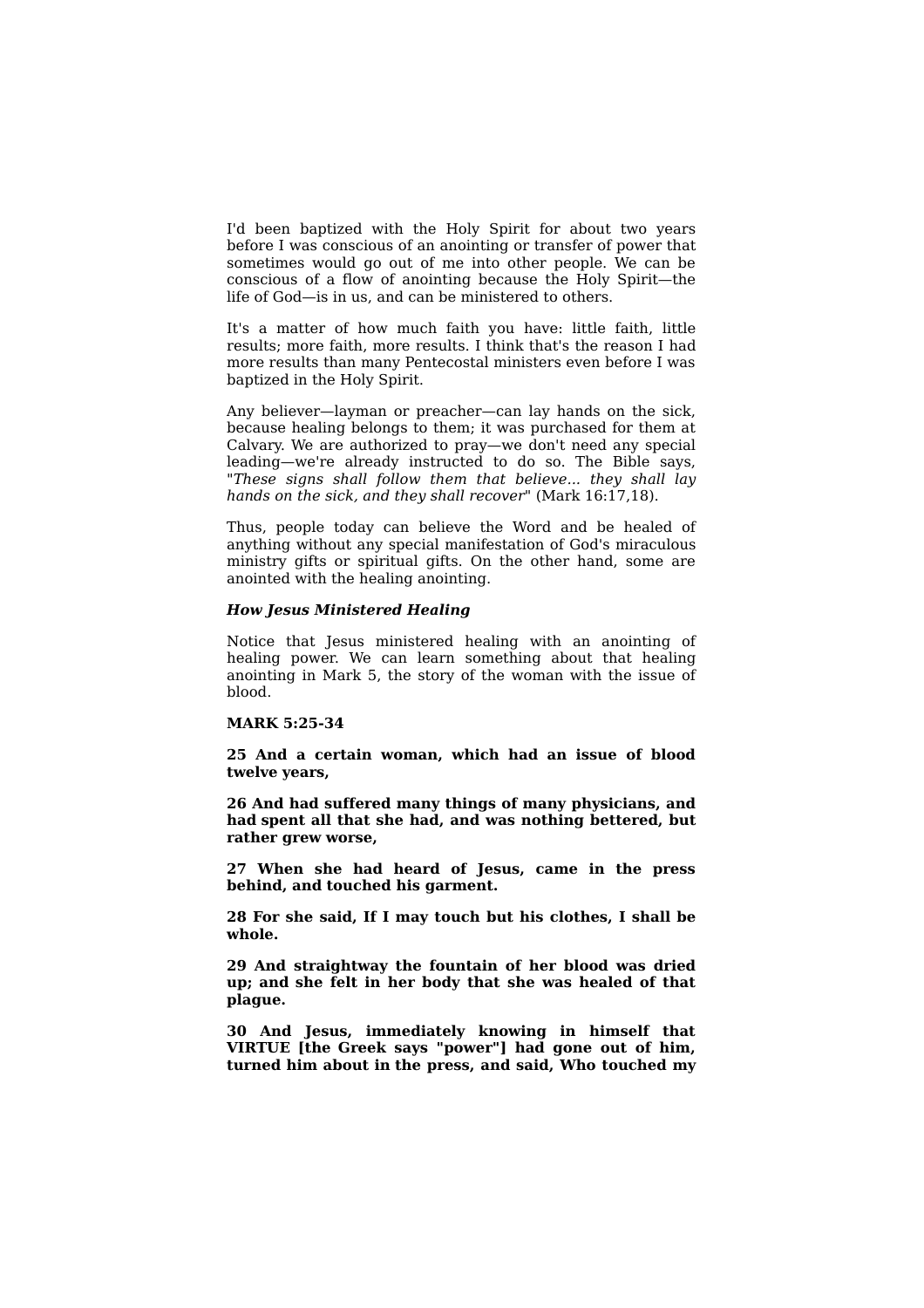# **clothes?**

**31 And his disciples said unto him, Thou seest the multitude thronging thee, and sayest thou, Who touched me?**

**32 And he looked round about to see her that had done this thing.**

**33 But the woman fearing and trembling, knowing what was done in her, came and fell down before him, and told him all the truth.**

**34 And he said unto her, Daughter, thy faith hath made thee whole; go in peace, and be whole of thy plague.**

When the woman touched Jesus, it says that "virtue" went out of Him. Actually, the Greek word is always translated "power" elsewhere. Power went out of Jesus into her—there was a transfer of power.

What caused that power to go out of Him into her? Her faith. He said, *"Daughter, thy faith hath made thee whole . .* .." (v. 34).

We see a similar passage in the 14th chapter of Matthew's Gospel:

### **MATTHEW 14:34-36**

**34 And when they were gone over, they came into the land of Gennesaret.**

**35 And when the men of that place had knowledge of him, they sent out into all that country round about, and brought unto him all that were diseased;**

**36 And besought him THAT THEY MIGHT ONLY TOUCH THE HEM OF HIS GARMENT: and as many as touched were made perfectly whole.**

Although this does not say that power went out of Jesus, it strongly infers it, because we know what happened in Mark 5.

Now let's look at Luke 6:

# **LUKE 6:17-19**

**17 And he came down with them, and stood in the plain, and the company of his disciples, and a great multitude of people out of all Judea and Jerusalem, and from the sea coast of Tyre and Sidon, which came to hear him, and to be healed of their diseases; 18 And they that were vexed with unclean spirits: and they were healed.**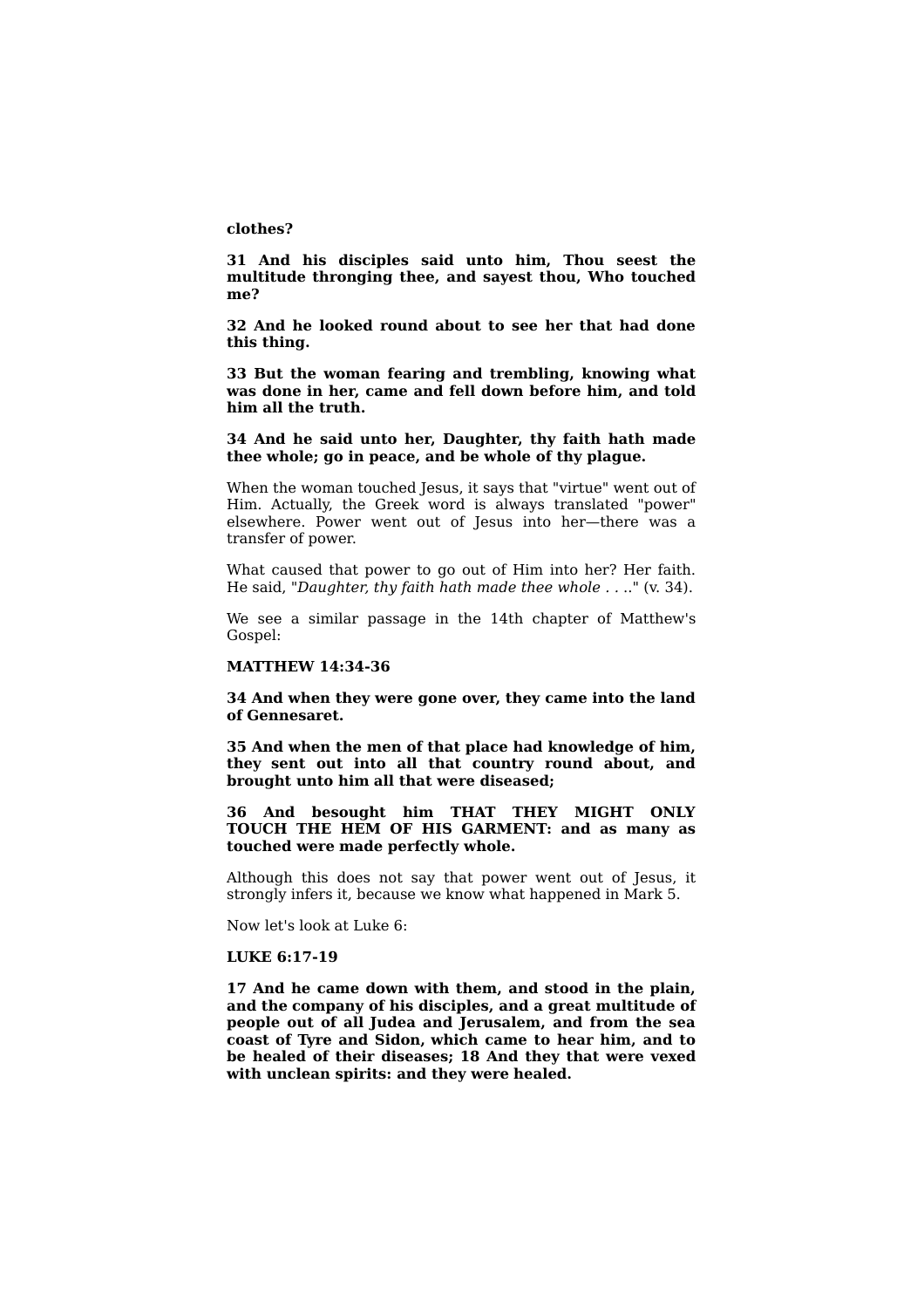# **19 And the whole multitude sought to touch him: for there went VIRTUE [or power] out of him, and healed them all.**

This power that went out of Jesus not only healed the people of diseases, but the Bible says it healed people with unclean spirits. It was healing power. This sounds familiar to language used in the Acts of the Apostles:

## **ACTS 19:11,12**

## **11 And God wrought special miracles by the hands of Paul: 12 So that from his body were brought unto the sick handkerchiefs or aprons, and the diseases departed from them, and the evil spirits went out of them.**

Here again we see people being healed of diseases and being delivered from evil spirits. The Bible says in the mouth of two or three witnesses shall every word be established. We can learn something about this healing power from these Scriptures.

*First,* we can be anointed with healing power as God wills, but we can't anoint ourselves. (If we could, we'd all be anointed.) God anoints some people to heal just like He anoints others to preach, teach, and stand in various offices.

Notice that we can't anoint one another. The Bible says, "How *God anointed* Jesus of Nazareth" and *"God wrought* special miracles by the hands of Paul."

The healing anointing is the power of God. It's the same Spirit; it's just a different anointing. It feels different.

The best way to describe it is to liken it to a coat. If size 32

long fits you, you would be able to get into a size 40, but it wouldn't fit you exactly. You might even put on a size 48, but it would look like an overcoat on you.

Sometimes when the anointing comes on me it feels as if I'm wearing a coat—it's as if somebody threw an overcoat on me.

Then, after I have ministered for a time, I've felt it lift like a burden. It has seemed to fly away.

You can't continue to minister healing to the people the same way after the anointing has lifted, so what do you do?

I tell the people, "Well, praise God, the Bible's still so. I won't lie to you—I can't minister with the anointing anymore tonight, because the anointing has lifted. But I'll tell you what: Faith in God's Word *always* works. I was healed that way. I'll minister to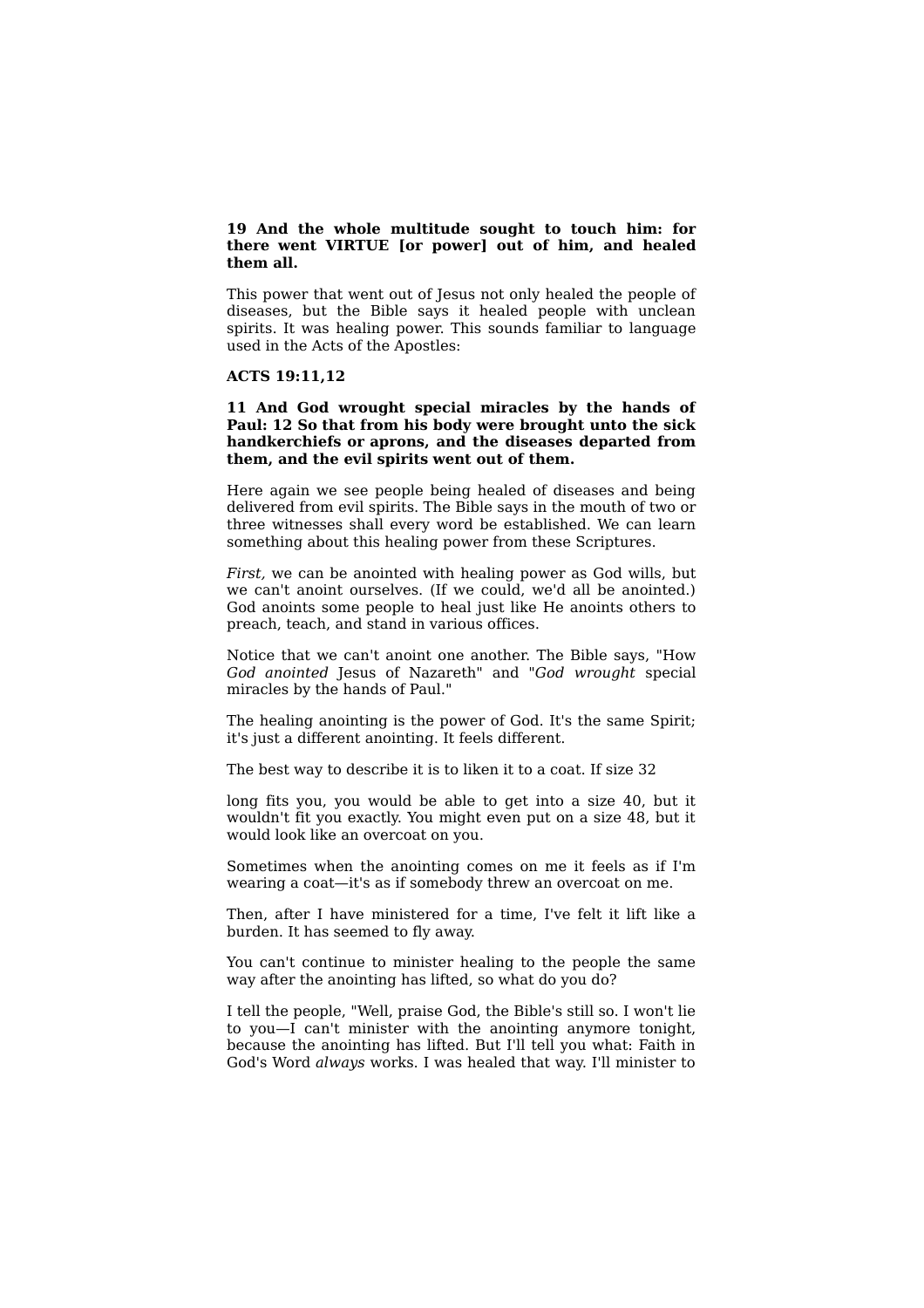you like that in faith if you want hands laid on you."

You can minister to people in faith without any anointing.

I've seen people healed of incurable cancer and other conditions just sitting back there in the crowd. They believed the Word that was preached and believed God. They didn't particularly *feel* anything; they just released their faith. And, of course, God answered their faith.

Doctors predicted one such fellow would be dead in a month. It's been four years, and he's still alive. His doctors can't find a trace of cancer; he was healed by faith alone.

On the other hand, in the same services the Spirit of God has suddenly moved on me and I've done things I didn't even know I was doing. In ministering under that anointing you can get so far under you don't know what's happening around you, because you're moving over in the realm of the Spirit. I minister both ways, but right now we're studying about ministering with and under the anointing.

*Second,* this power is not only a heavenly materiality; it's a tangible substance. "Tangible" means perceptible to the touch, capable of being touched.

It has to be tangible, because Jesus knew the moment it flowed out of Him. He was aware of an outflow.

It has to be tangible, because the woman with the issue of blood was aware of receiving the power. There was a transmission of power from one to the other.

That woman did not touch Jesus' person, for He said, *"Who touched my clothes?"* His disciples replied, *"Thou seest the multitude thronging thee, and sayest thou, Who touched me?"* (Mark 5:31).

There's no telling how many people touched His clothes. We read in verse 27 that the woman had come "in the press behind."

That means the people were pressing in on every side—pressing up against each other. Yet this power didn't flow out to all of them; it only flowed out to this woman.

*Third,* the healing power is transferable or transmit-table: It will flow from one person to another, mainly by touch, such as by the laying on of hands. We saw in Luke 6:19 that "... *the whole multitude SOUGHT TO TOUCH HIM: for there went virtue* [or power] *out of him, and healed them all."*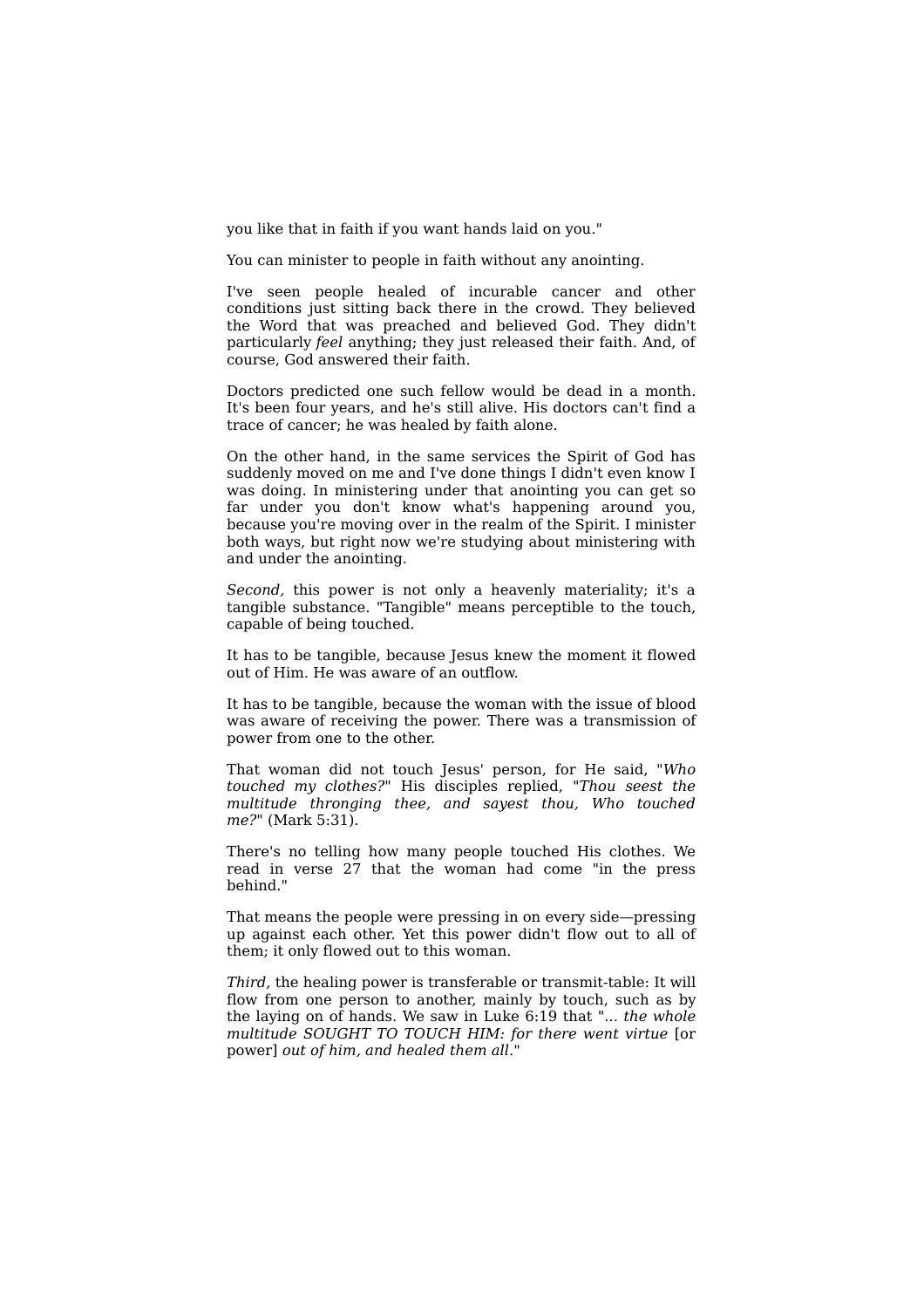#### *How Healing Power Is 'Stored'*

Another way the healing anointing is transmitted from one person to another is by the application of a cloth or handkerchief to a sick person's body. We need to realize that this healing power is capable of being "stored" in cloth, as it was in Jesus' garment and in the handkerchiefs of Paul, as we saw in Acts 19:12.

Evidently Jesus' clothes had absorbed that anointing, and it flowed out to the woman when she touched His robe. Evidently that's what happened with Paul when he laid his hands on those handkerchiefs. The anointing he was anointed with flowed into those cloths and they became "storage batteries," so to speak, of that anointing or power. Then, when the cloths were laid on the sick, the diseases departed from them, and evil spirits went out of them.

But God did it all: God anointed Jesus of Nazareth, and God wrought special miracles by the hands of Paul. Jesus said of His own ministry, *" . . . t h e Father that dwelleth in me, he doeth the works"* (John 14:10). That same power accomplished the same results in Paul's ministry when those cloths were laid on the sick.

We will elaborate a little on this point. Often, in our narrow thinking, we do not allow God to do everything He wants to do, because we imagine things have to be done in a certain way.

For example, many believe demons or devils always have to be discerned and cast out. The demons weren't discerned or cast out in the Scriptures we just studied, were they? Not in either case, yet the people were delivered. That just happens sometimes.

People have come up to me in the healing line and said, "I think maybe I have a demon."

I answer, "What difference does it make? The same power that will drive out sickness will drive out devils. That power went into you when I prayed. Forget it and go on faith; you're delivered."

That's the trouble—people go by what they think instead of by what the Bible says. Of course, if you're operating in faith without the healing anointing, then you do have to speak the Word, but it doesn't say anything about Jesus' speaking any Word at all in the sixth chapter of Luke: *"And they that were vexed with unclean spirits... were healed. And the whole multitude sought to touch him: for there went virtue* [power] *out* of *him, and healed them all"* (vv. 18,19). That means all those with diseases *and* evil spirits were healed.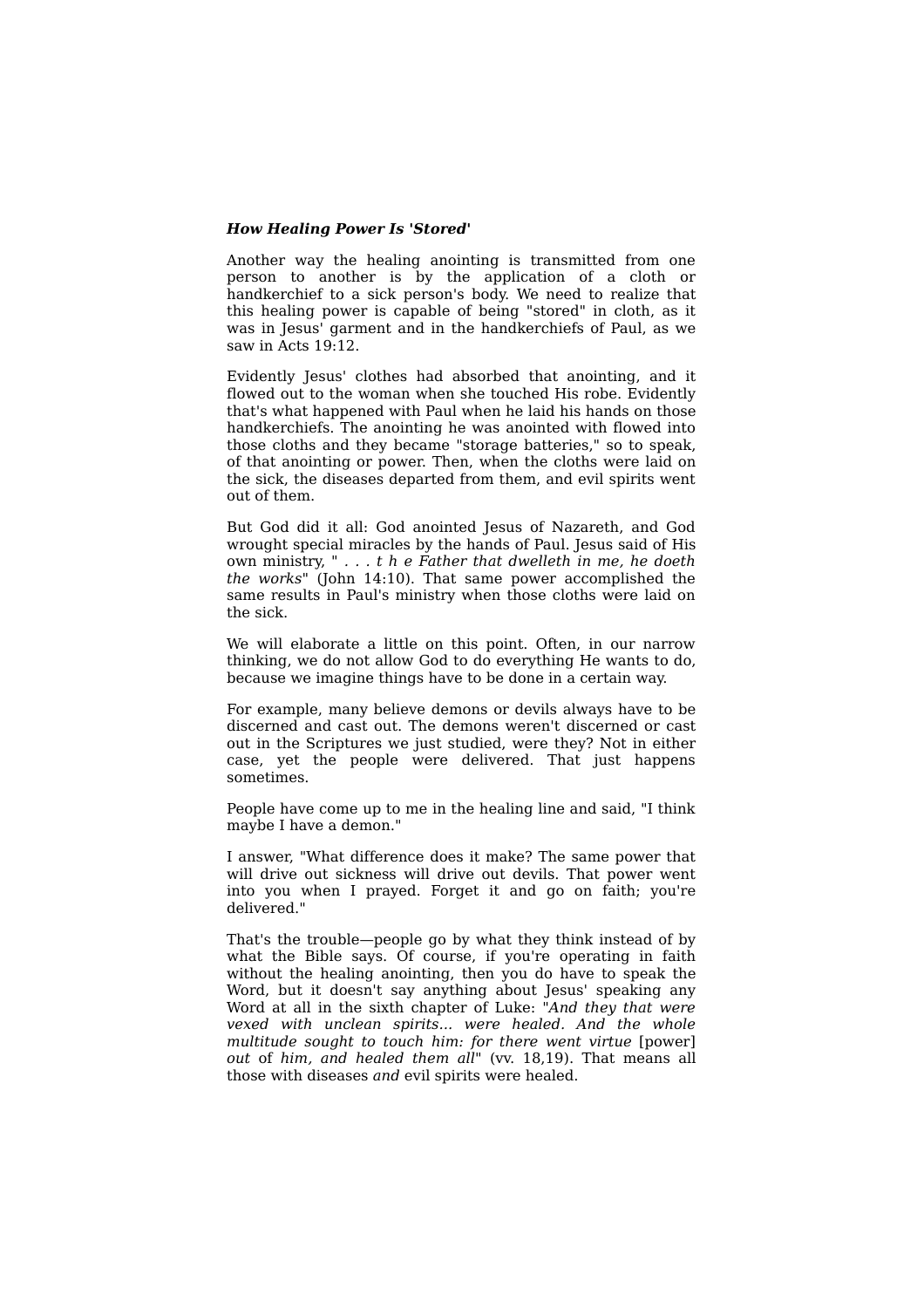In my own ministry, I've seen any number of alcoholics healed, and I didn't know one of them was an alcoholic. In fact, some of them didn't even come up for prayer for their alcoholism; they came up for healing, because when you drink too much the alcohol affects your liver and you get ulcers.

(There's no doubt in my mind at all that alcoholism is a demon.) I've had any number of people tell me, "Brother Hagin, when you laid hands on me, that anointing came into me, and I was delivered from alcoholism."

One such testimony came from a man who had been an officer in the U.S. Army. He had been in three government hospitals and three private hospitals. "I took the cure for alcoholism," he told me, "and came out drinking."

He was a man nearly 60 years old. He said, "I remembered when I was 13 years old I knew the Lord. I knew the story of the Prodigal Son, so I got down on my knees and prayed, 'Dear Lord, I'm coming home, just like the Prodigal Son of old, and I ask You to forgive me.'"

He said, "I know the Lord took me back. I had peace in my spirit. It felt to me like a 2,000-pound weight rolled off my chest.

But my body still was bound with that alcohol demon. I couldn't quit drinking."

A friend invited him to one of our meetings, and he went. He hadn't been to church in years, and he didn't understand what was happening in the service as people lifted their hands and prayed as one, right out loud.

The church he had gone to as a youngster was quiet and conservative. He told me later, "Then you started that healing line and nearly everybody you laid hands on fell on the floor, and that startled me. I said to my friend, 'Well, I'm going down there because I need help desperately, but I'm not going to fall like the rest of them!'"

He told me, "The next thing I knew, I was getting up off the floor. I don't even remember falling. Two outstanding things happened to me: First, when you laid hands on me, something like electricity went all over me—warmth went all over me. It was a great spiritual experience. I got closer to Jesus. It made me love Him more. Second, that alcohol demon I was bound with all those years left me. I've never touched another drop. I've never even *wanted* another drink!" Thank God for the power of God—the anointing.

## *Healed—And Delivered*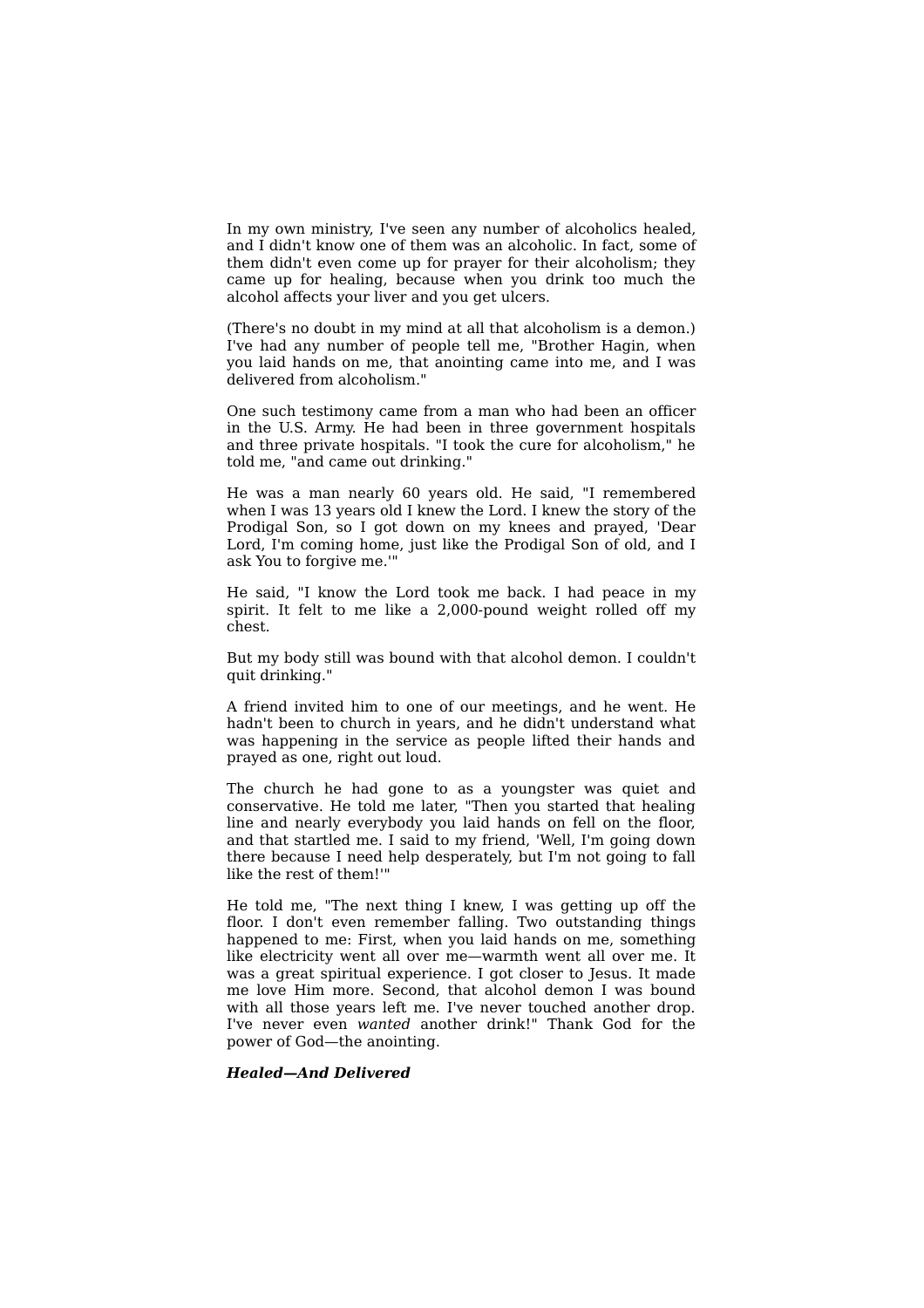People with all kinds of demon activity—people who had been mixed up with spiritualism and the occult—all kinds of demon manifestations—have been set free the same way after coming forward for healing. They didn't even have deliverance in mind.

One person said to me, "I came because I had stomach trouble and I wanted to get healed. I not only got healed, but since that power came into me, I've never heard another rapping on the wall in the nighttime. I've never heard any more voices. All that activity stopped."

Thank God, the diseases "departed from them, and the evil spirits went out of them." For there is a power that is greater than the power of the devil. There is a power that's greater than disease and sickness. It is the power of God.

How does this power operate? Jesus is anointed with it, but how are you going to get that anointing over to someone else?

*The anointing will manifest in various ways.* John G. Lake compared it to electricity. He said, "Electricity is God's power in the natural realm, but the Holy Ghost power is God's power in the spirit realm."

Electricity flows, doesn't it? So there is a similarity, because this supernatural power also flows.

After men discovered electricity, they had to learn the rules and laws that governed it. They finally learned how to get electricity to flow. They learned that not just anything—not just any metal —will conduct electricity.

And I've learned from experience that not just any material or substance will conduct God's power. We have seen in Scripture that that anointing will flow right into cloth, as it did into Jesus' clothes and Paul's handkerchiefs.

Even though paper has some of the same ingredients in it, I never have been able to get that anointing to go into paper, leather, or any other substance. But it will flow into cloth. Why?

I don't know. In the same way, I don't know why every kind of material or metal will not conduct electricity, but it won't.

We can say, however, that the Holy Spirit power *flowed* out of Jesus into the woman with the issue of blood. We could use a scriptural terminology and say that the Holy Spirit power *flows like water,* because Jesus Himself said:

# **JOHN 7:37-39**

**37 In the last day, that great day of the feast, Jesus stood**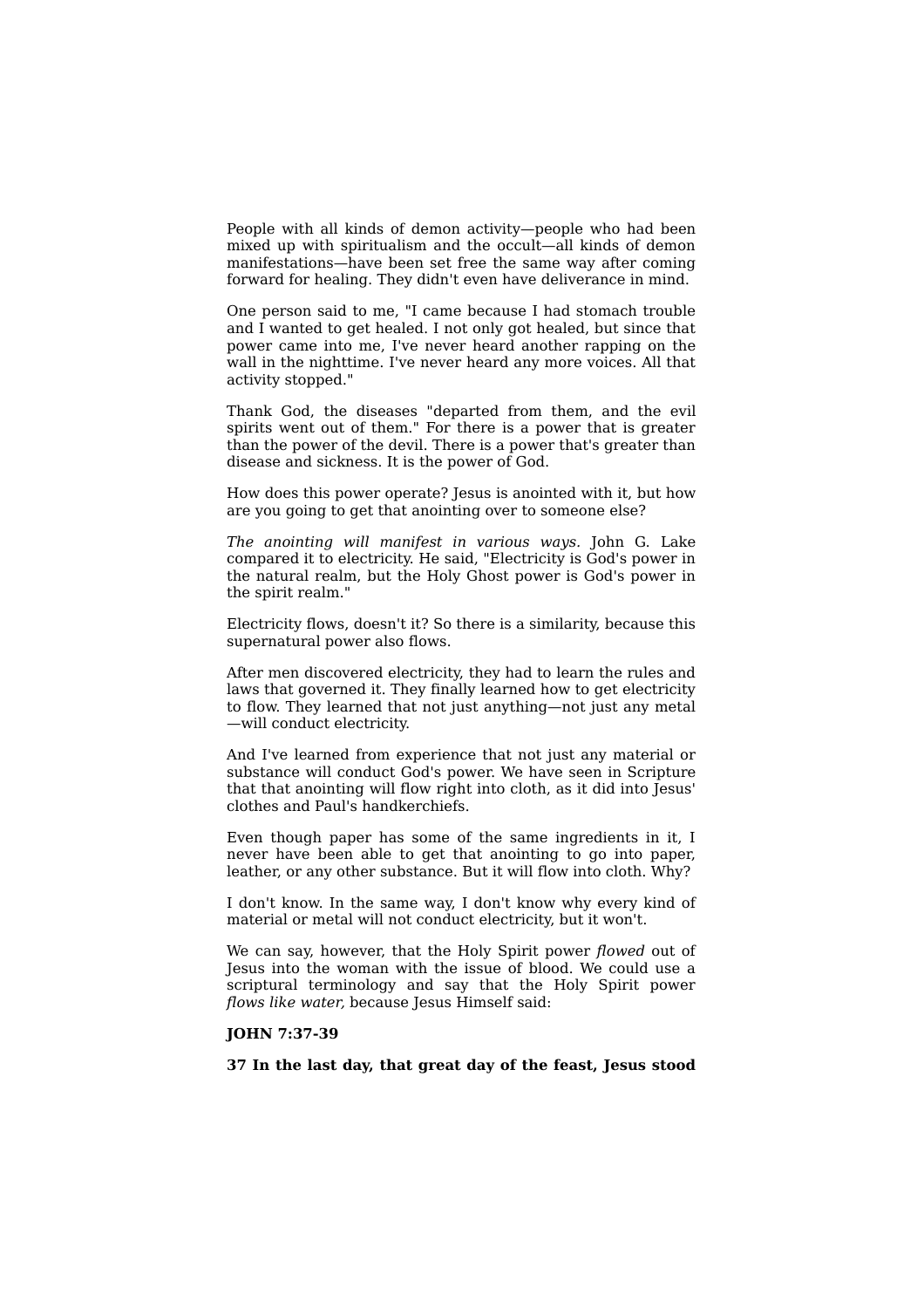**and cried, saying, If any man thirst, let him come unto me, and drink. [When you think about thirst and drinking, you think about water.]**

**38 He that believeth on me, as the scripture hath said, out of his belly shall flow [out of his innermost being shall flow] rivers [that's water, isn't it?] of living water.**

**39 (But this spake he of the Spirit, which they that believe on him should receive: for the Holy Ghost was not yet given; because that Jesus was not yet glorified.)**

Back then, Jesus couldn't have used the illustration of electricity because it wasn't known. People wouldn't have known what He was talking about. But they did know about water and about water flowing.

# *A Transferable Power*

So the Holy Spirit flows like electricity or water. It will flow from one person to another. Therefore, this power—this healing power—is not only a tangible substance and a heavenly materiality; this power is transmittable or transferable.

*It can be transmitted from one person to another, or transferred from one through another.*

Evidently Jesus did that when He called His twelve disciples to Him and gave them power:

#### **MATTHEW 10:1**

**1 And when he had called unto him his twelve disciples, HE GAVE THEM POWER against unclean spirits, to cast them out, and to heal all manner of sickness and all manner of disease.**

The Word of God says in John 3:34 that Jesus had the Spirit without measure, so when He sent forth the Twelve, He gave them power. Where did He get this power? We saw in Acts 10:38 that *"God anointed Jesus of Nazareth with the Holy Ghost and power."*

Often, even in ministry, something is transferred from one person to another. The Word of God says in the 34th chapter of Deuteronomy that Joshua had the same spirit of wisdom that Moses had, because Moses had laid his hands on him:

# **DEUTERONOMY 34:9**

**9 And Joshua the son of Nun was full of the spirit of**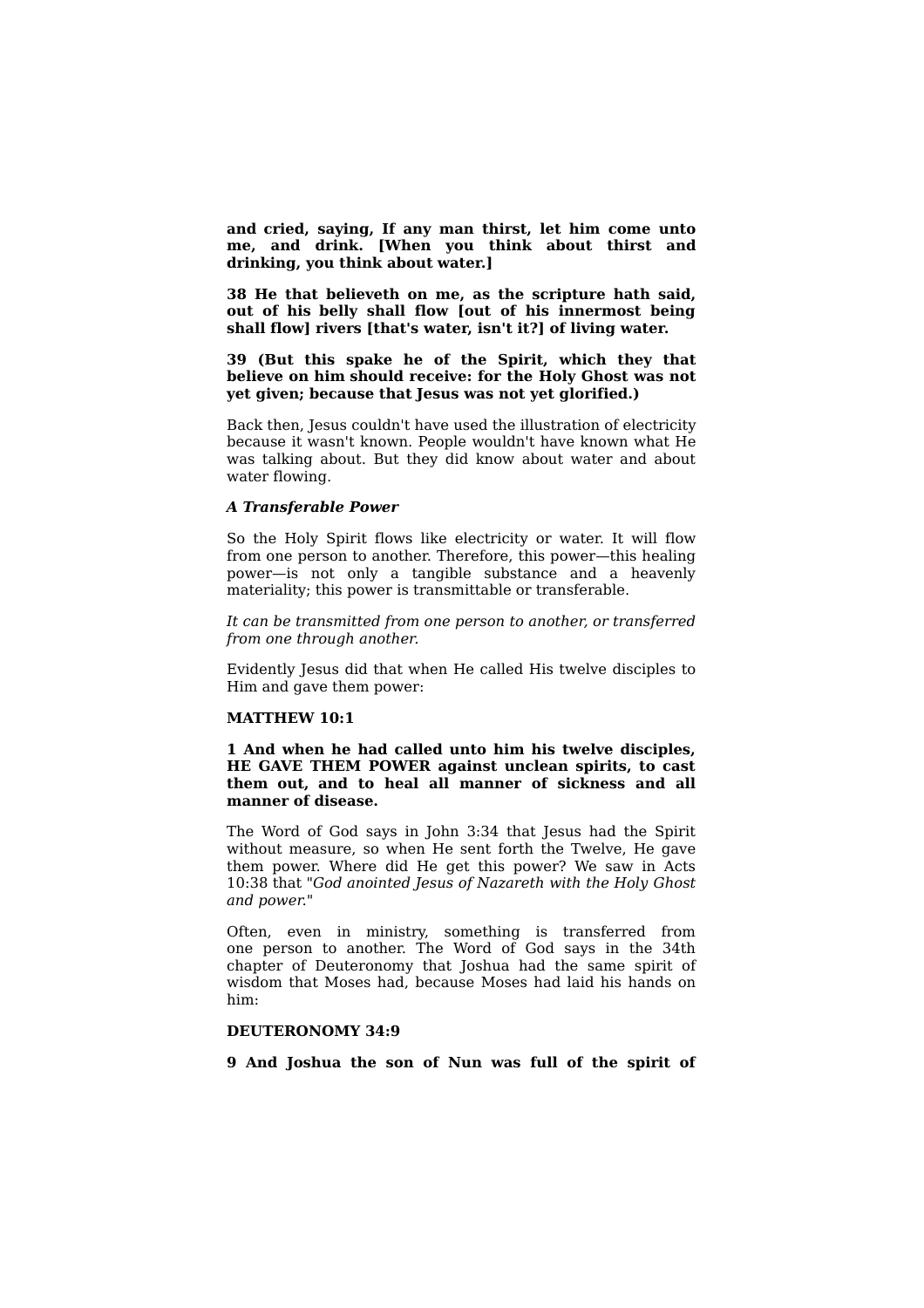## **wisdom; for Moses had laid his hands upon him . . . .**

Evidently some of that same spiritual wisdom and power Moses was anointed with was transferred to Joshua by the laying on of hands, for the power of God is transferable.

In Luke 10:19, Jesus said to the Seventy: *"Behold, I give unto you power to tread on serpents and scorpions, and over all the power of the enemy: and nothing shall b y any means hurt you.* " I know the Greek word here is also translated "authority,"

but whether it's authority or literal power, Jesus is sending them out to do the same works He did: He healed the sick and cast out devils with the power of God.

Are His disciples going to do these things with human power? No, if they could do that, they'd already have been doing it.

Jesus authorized and evidently empowered His disciples to go out and heal and deliver people. In Mark 9, we see that in their journeys they ran into a fellow whom Jesus hadn't empowered, yet he was casting out devils by faith. They forbade him to do so, and came back and reported this to Jesus.

But Jesus said, *"Forbid him not: for there is no man which shall do a miracle in my name, that can lightly speak evil of me"* (Mark 9:39).

This fellow was casting out spirits in the Name of Jesus, and he didn't even know Him. He was a stranger to Jesus. Jesus didn't know him, and He hadn't called him. He hadn't said, "I authorize you. I give you power." This fellow had been in some of Jesus' services and he had faith to cast out devils. Notice he was casting them out through faith. When the disciples ministered, they did so with the anointing.

*You can produce the same results b y faith that you can with the anointing.* There's no use being divided on the subject.

Some people who minister under the anointing know nothing about faith. That was one of the major problems we had in the days of the great Healing Revival here in the United States in 1947-58. Almost all of the healing evangelists were ministering under the anointing—the power of God—but some of them knew very little about the Bible. (They made some of the most stupid statements concerning the Bible you ever heard in your life.)

Most of the ministers involved in this movement belonged to the Voice of Healing organization. We always had a convention at Thanksgiving. At our 1954 convention in Philadelphia, I said to some of the brethren, "When all the rest of these fellows are gone, I'll still be out there ministering." They're all gone except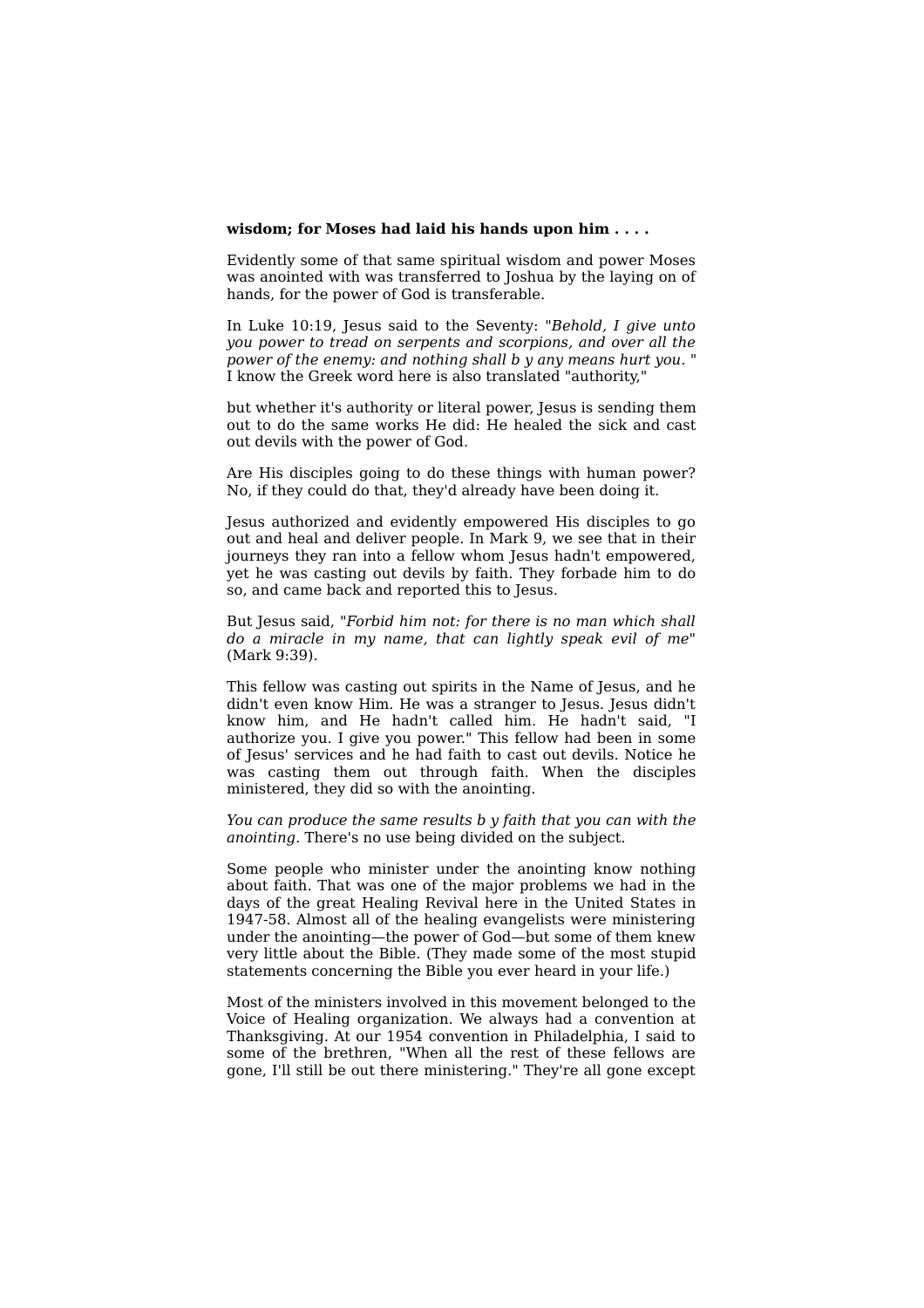one or two of us, and I'm still ministering.

Why? Because I saw the difference between ministering under an anointing and ministering by faith, and I minister both ways.

What happened to the others? Preacher after preacher got sick themselves. These were men who had been mightily used of God to do marvelous things, but they ministered only under the anointing. Some of them came to talk to me after they got sick.

One man said, "This anointing—this gift or whatever ministry I've got—will work for other people, but it won't work for me." (The anointing is always there to minister to somebody else.) "Why won't it work for me?" he asked.

I said, "God didn't give the ministry of the apostle to minister to the apostle. He gave it to minister to the Body of Christ. You're going to have to get healed like the rest of us—by faith—or else do without it." He looked at me like he'd seen a ghost.

"Well," he said, "I guess I'll do without it, because I don't know anything about faith."

I said, "You ought to have been listening when some of us who do know something about it were preaching and teaching.

Just because you're anointed to do something doesn't mean you know everything."

I'm thinking of another fellow. One night they brought five adults from a school for the deaf and dumb to his service. All five were instantly healed. He laid his hands on a blind woman.

Instantly her eyes were opened. Another person came in on a stretcher. Her doctor had given her up to die. She was instantly healed.

Yet the preacher didn't know a thing in the world about the Bible when it came to faith and very little when it came to healing. I nearly fell off my seat one night at one statement the poor fellow made. And then he got sick.

The anointing would come on him, he'd minister under it, some of the greatest things you've ever seen would happen, and then the anointing would lift.

The anointing doesn't remain on you in manifestation, because you'd wear out physically. You couldn't stand it. It's like getting hold of a live electric wire—you couldn't hold on to it forever.

I've had such a strong anointing on me that I've vibrated—I've shaken physically under it. Even my eyeballs jumped! I've had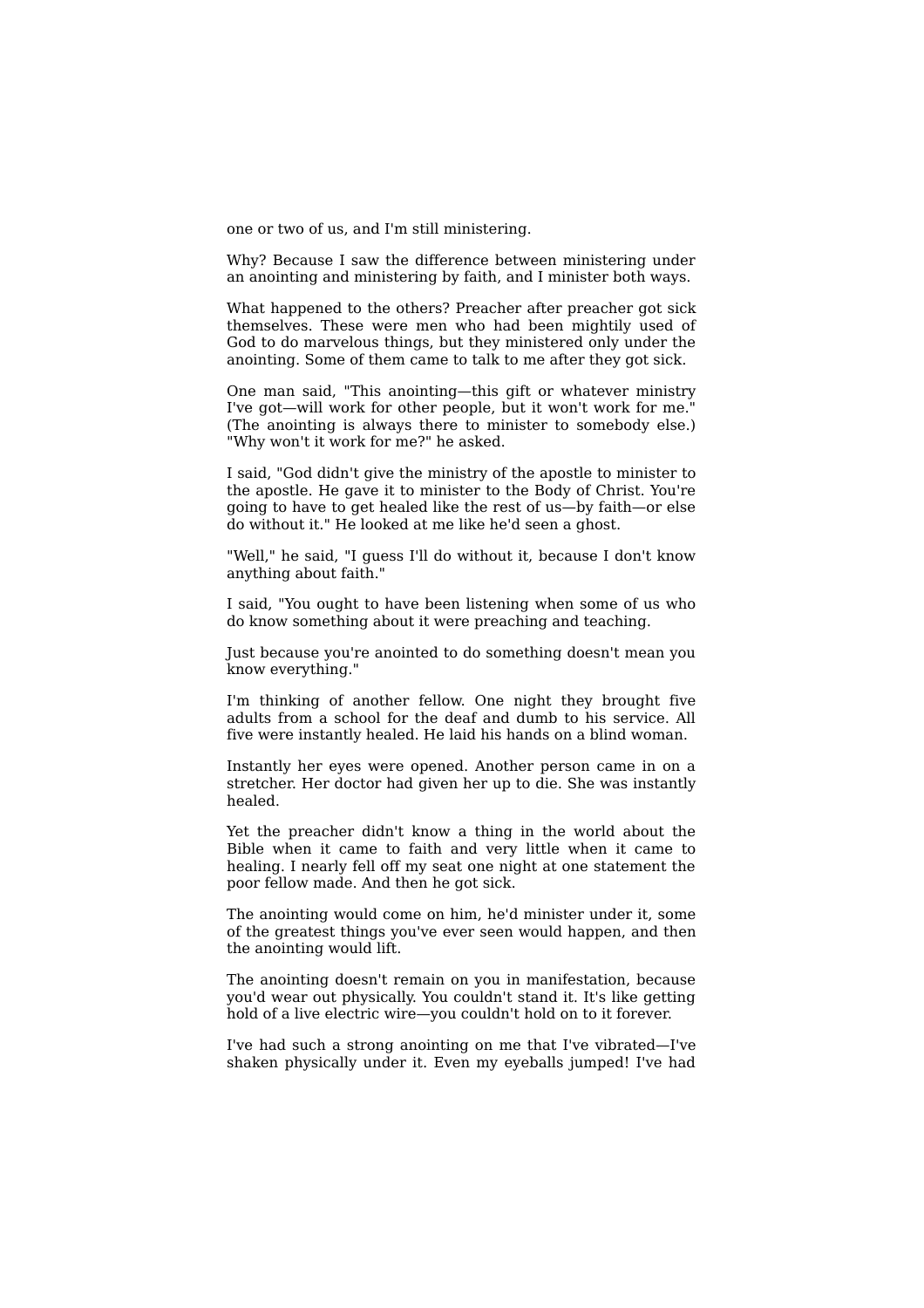such a strong anointing on me that I couldn't even see the crowd. They thought I was looking right at them, but I didn't even know they were there, for I was over in this other realm.

I get more results when I get over there, but I don't stay over there, because I can't stand it. My body's still mortal, and I can't stand it.

I've had to say to the Lord, "Lord, turn it off! Just turn it off!

I can't stand it. I can't take any more!"

Some time ago we were having dinner with friends in the ministry, and we were talking about the healing anointing.

This evangelist said, "Through the years, I've always woven in and out of the healing anointing—I haven't always had that anointing on me—but in recent times it has come back on me.

"Sometimes I'm sitting here in the living room at night, talking to my wife, and when I get up to go to bed and step into the bedroom, it's as if I've stepped into a room full of glory. It's just all over me. I can hardly stand it. It's the anointing—the healing anointing. I have to say, 'Lord, turn it off. I can't take any more.'"

I know exactly what he's talking about. Physically, you just can't take it. Jesus had the Holy Spirit without measure. If I get a little too much measure of it, I can't stand it.

#### *The Spirit Without Measure*

*The reason Jesus could have the Spirit without measure is because His body was not mortal.*

Yes, He could be tempted in all points like we are, because He was human, all right, but He was like Adam was before he sinned. Adam could be tempted—but before Adam sinned, his body was neither mortal nor immortal. (On the other hand, Adam did need to sustain that human body by eating.) If Adam's body had been mortal, it would have been subject to death—but *Adam originally wasn't subject to death.* The Word of God says that death affects you when you sin:

*"Wherefore, as b y one man sin entered into the world, and death b y sin; so death passed upon all men, for that all have sinned"* (Rom. 5:12). Death didn't pass on mankind until after Adam had sinned.

This is the reason Jesus couldn't be killed until He was made sin for us. Jesus said, *"No man taketh it* [His life] *from me, but I lay it down of myself"* (John 10:18).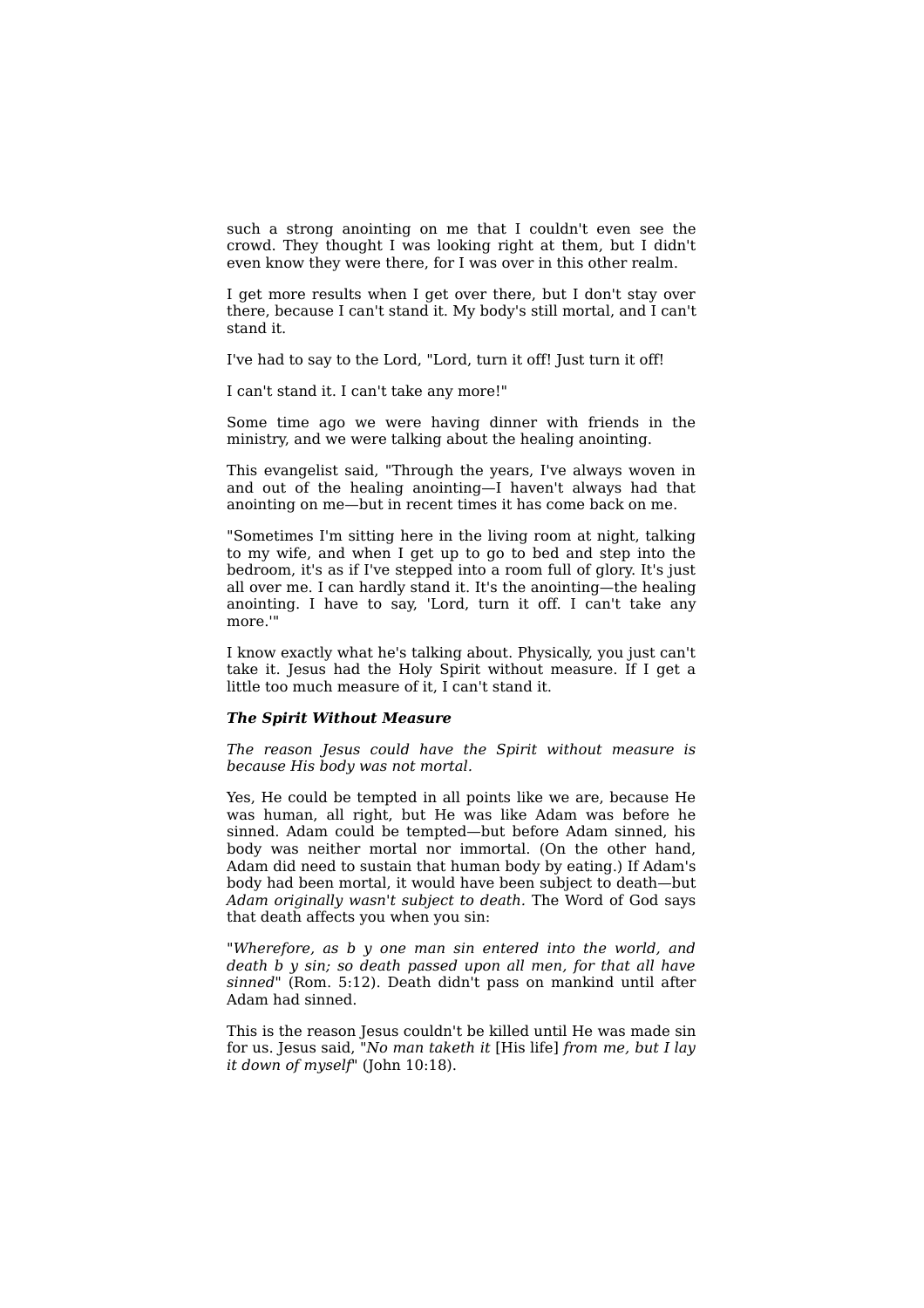Once an angry mob was going to throw Him off the brow of a hill at Nazareth to kill Him, but He slipped through their midst and disappeared (Luke 4:29,30).

Then, in the Garden of Gethsemane, when He took upon His spirit nature our sins and our diseases, His body became mortal, and they could kill Him.

But in all His earthly ministry, Jesus had the Holy Spirit without measure. Just imagine: Jesus had the Spirit without measure, and it could flow through Him and not particularly bother or affect Him!

Let's go back to the illustration Dr. Lake gave that electricity is God's power in the natural realm. Physically, you can take a little electric shock and sometimes a little static electricity. You feel it and shake it off. It doesn't affect your body. But if you grab hold of a lamp that's got a short in it and that power hits you, you jump and holler! You can't stand there all day holding on to that lamp. In fact, even 110 volts will kill you under certain circumstances. And if you move up to higher voltage, it will fry your hide!

I can stand only so much anointing, and I can't stand it for very long. There are times I feel as if I'm going to fall down—it seems my legs are going out from under me. My hands tingle.

My arms tingle. Sometimes my whole body tingles. Sometimes the anointing in the palms of my hands burns like fire.

When the Lord appeared to me in that first vision on September 2, 1950 in that tent meeting in Rockwall, Texas, He touched the palms of my hands with the finger of His right hand, and my hands began to burn as if I were holding a coal of fire in them. It wasn't just a warmth—they felt as if they were burning.

For three days and nights my hands burned until I'd catch myself rubbing them, trying to get a little relief.

The thing that was special about this anointing was the added dimension. It's the same anointing, except a different measure. It's the same Holy Spirit—there's only one Holy Spirit.

(There are a lot of spirits in the world, but they are demon spirits. We're not interested in them, and we're not afraid of them, because we have authority over them.) Jesus said, "If that leaves you, fast and pray until it comes back." So *i f the anointing wanes, I ' l l do a little fasting and a little extra praying, and it will come back in force.*

## *A Special Anointing*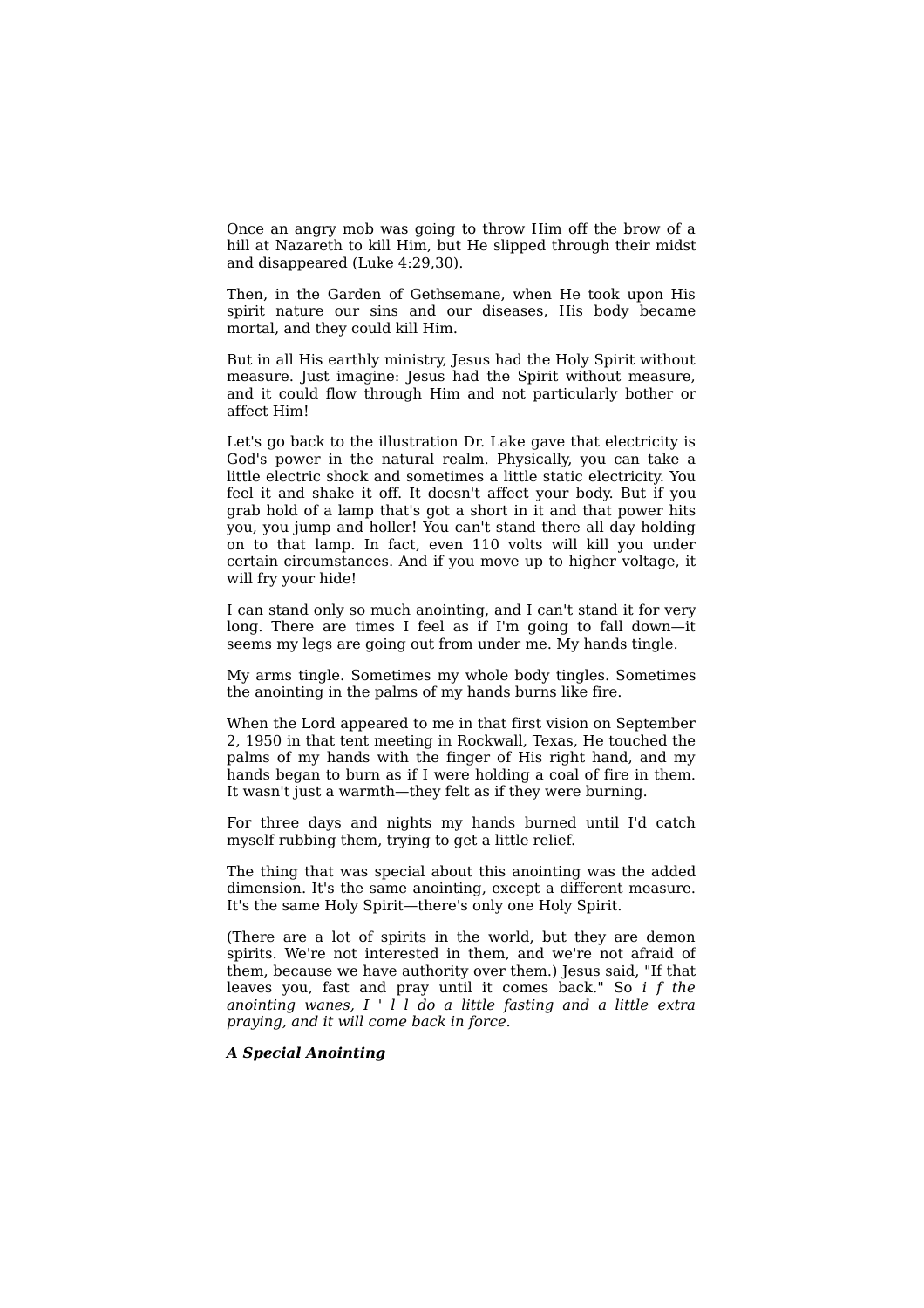He said, "Kneel before me," and I knelt before Him.

He laid His hand on my head and said, "I've called thee and have anointed thee and have given unto thee a special anointing to minister to the sick." Then He said, "Stand upright on thy feet.

You understand this is not the only way to minister healing to the sick."

I replied, "I know that. I've been doing it differently for years." And we talked about the different ways.

Then He said, "This anointing will not work unless you tell the people exactly what I told you."

Why would He want me to say that? There is a principle here. We saw it in the story of the woman with the issue of blood. Notice what Jesus said to her: *"Daughter, thy faith hath made thee whole.* " Faith has something to do with healing.

Some will say, "Well, I thought it was that anointing—that power —that went out of Him that healed her." Yes, that's sometimes true, but *it's your faith that makes you whole.*

How did the woman get faith? Why would she have faith in Him or in the anointing He was anointed with? In Mark 5:27,28 it says, *"When SHE HAD HEARD OF JESUS...* [she] *came in the press behind and touched his garment, For she said, If I may touch but his clothes, I shall be whole."*

Jesus told me, "This will not work for you unless you TELL the people exactly what I told you." Why does He want me to tell you? So you can believe it.

He said, "Tell the people exactly what I told you. That is, you tell them you saw me. Tell them I spoke to you. Tell them I laid the finger of my right hand in the palm of each one of your hands. Tell them the healing anointing is in your hands."

#### *Jesus' Sense of Humor*

Then He smiled—I can see Him yet, how He smiled—and said, talking about the anointing in my hands, "The anointing is not in your feet—I didn't tell you to lay your feet on anybody.

The anointing is not in your head—I didn't tell you to lay your head on anybody. It's in your hands." And He grinned when He said that. I believe He has a sense of humor, don't you? (I know so.)

"Tell them that I told you to tell them that if they will believe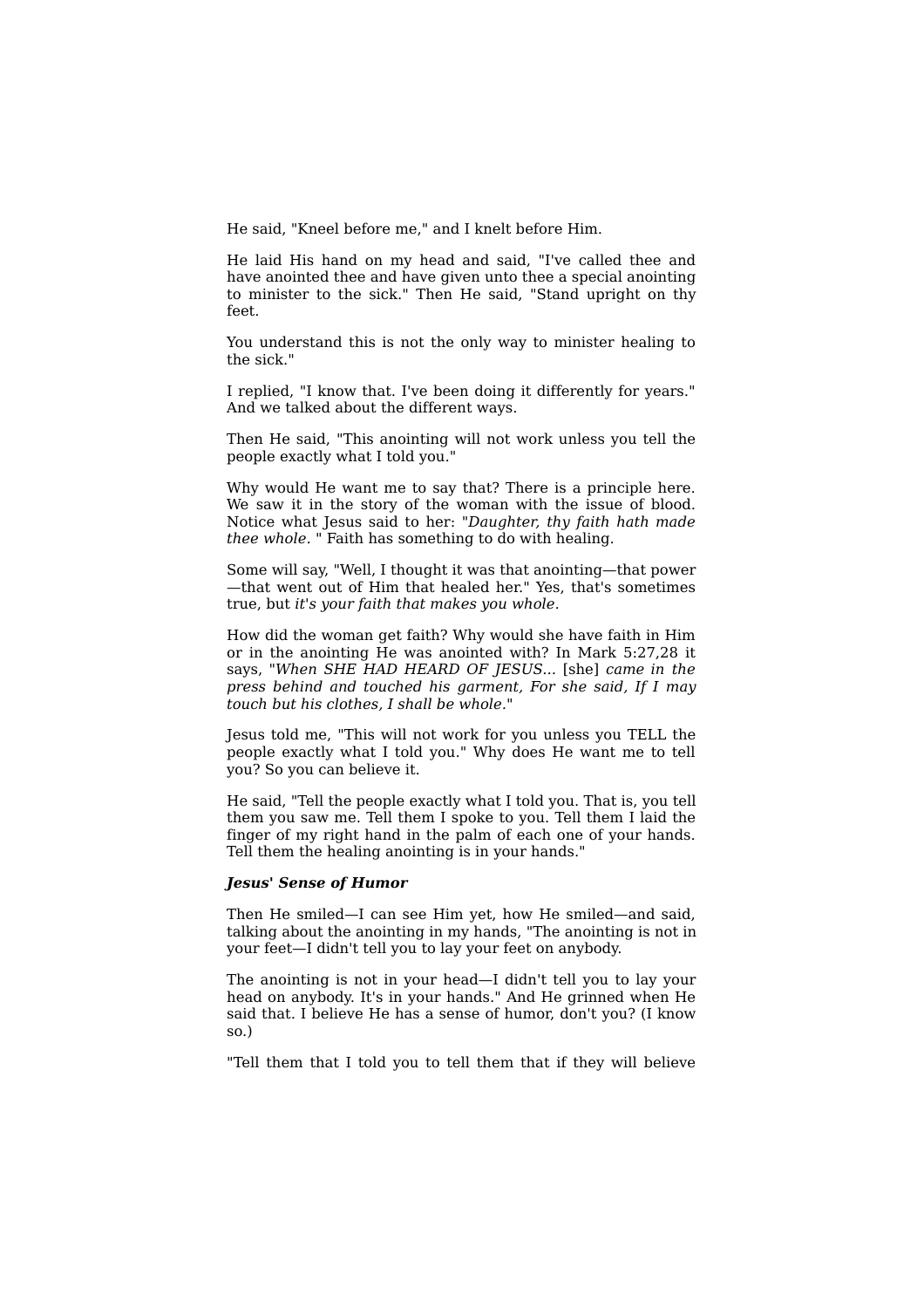that—that is, believe that you're anointed—and will receive the anointing, that power will flow from your hands into their body and will drive out their sickness or their disease, or will effect a healing or a cure in them." (Notice He called it "that power" this time instead of calling it the anointing.) I began to minister with that anointing. In January 1952, I was holding a meeting in Port Arthur, Texas. In those days, after I'd preached and given the altar call, I'd send people to the prayer room to be saved and I'd put others in a prayer line to be healed and filled with the Holy Spirit. I'd sit on a chair on the platform and lay hands on them as they went by. I'd spend time with each of them, talking to them individually. We had 25 to 50 people a night in the prayer lines in those days, so we could take the time to do this.

One night I was sitting in the chair ministering when suddenly a stronger anointing came on me. One can be more or less anointed to minister healing, preach, or stand in any office.

We're talking about *ministering* here.

## *The Personal Anointing*

Every born-again, Spirit-filled believer has a measure of the Spirit and anointing within, 1 John 2:27 says, but this "personal anointing" never will be increased. There's nothing in the Scripture that indicates you can have a double portion of your personal anointing.

Yes, Elisha had a double portion of what Elijah had, but that was *an anointing to minister.*

As I was sitting in that chair, it felt as if somebody threw something over me. I could feel it in my whole being—it was as if someone had thrown a cloak over my shoulders. It was vibrating through every part of me—I knew it in my spirit. I also knew it wouldn't last long, because I couldn't physically stand it that long, so I leaped off the platform and ran by the people in the healing line, touching them on the forehead as I ran by.

I was so overwhelmed by the Spirit that the pastor had to tell me later what I had done. I remembered starting to run, but I couldn't see anything, even though I had my eyes wide open. (It's difficult to describe spiritual things.)

## *The Ordinary Anointing*

Everyone I touched fell under the power (that had only happened once or twice to me as a pastor). Suddenly that anointing lifted from me. I looked around and saw all those people lying on the floor. I returned to the platform, sat down, and finished the healing line with what I call the "ordinary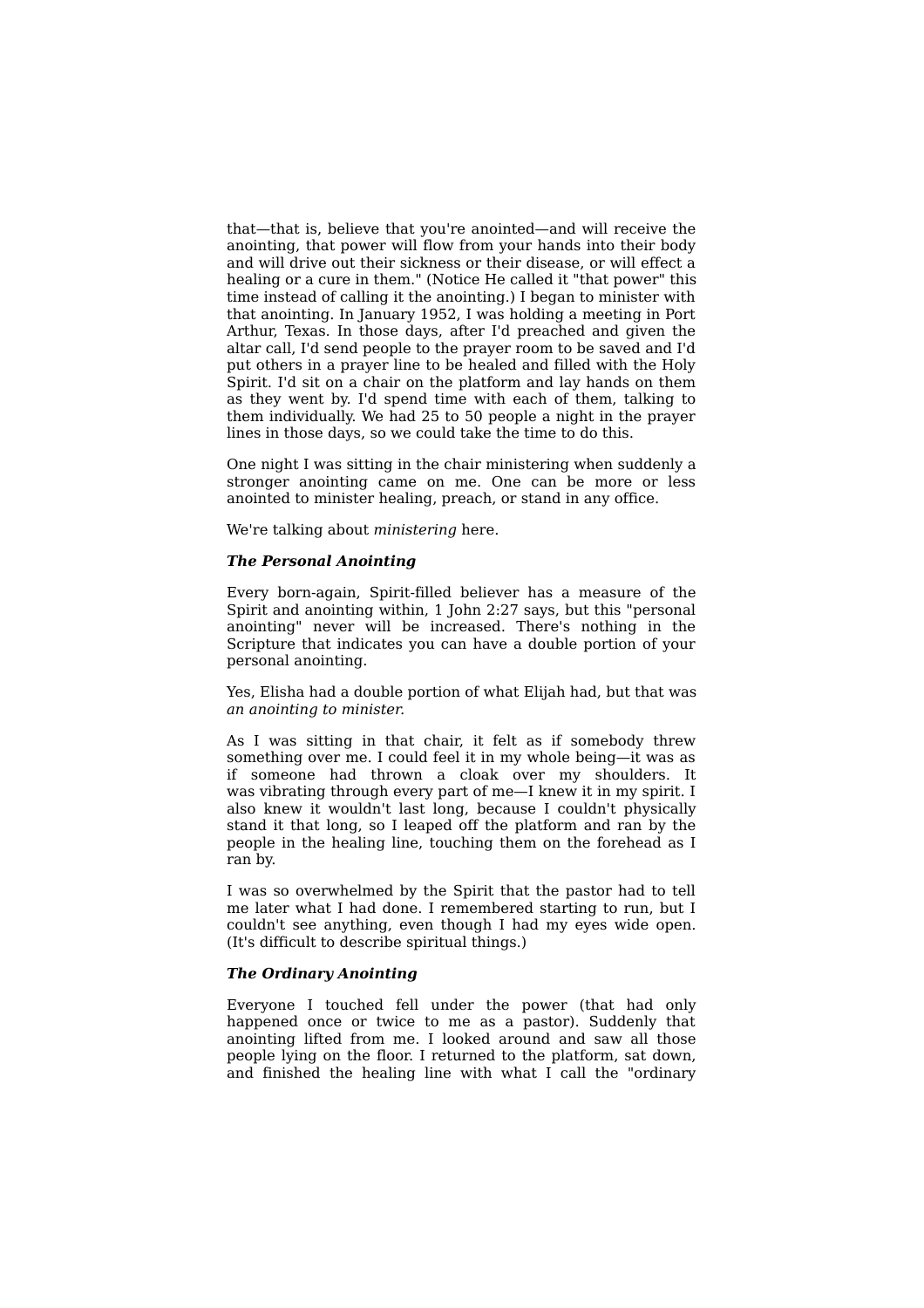## anointing."

Later the pastor told me I had laid hands on 34 people. He said, "About 17 of them had come to get the Holy Spirit, and they were lying there on the floor talking in tongues. Most of them are members of my church. That astounds me—I've never seen anything like it—because some of them were chronic seekers; they'd been seeking the baptism of the Holy Spirit for years."

That didn't happen again until September 1954, when I preached the three Sunday services in the First Foursquare Church of San Jose, California.

At the close of the morning service, I dismissed the people and said, "You come back this afternoon and we'll lay hands on believers to be filled with the Holy Spirit and we'll lay hands on the sick to be healed."

That afternoon we had the people who wanted to be filled with the Spirit to stand on one side and those who wanted healing to stand in another line. The pastor and a minister friend were ministering with me. Just as I started down the line, the anointing came on me. Again, it was as if somebody had run by me and had thrown a cloak on me. I could feel it all over me.

Again, I knew it wouldn't last long because I could not physically stand it, so I started running and touching people with my finger. (I didn't take time to touch them with my hands.) I was caught up in that glory, and they told me everybody I touched fell. Then that anointing lifted from me. I couldn't have stood it any longer.

That stronger anointing has come on me four times in the past 20 years.

In September 1970, while my wife and I were in New York State, the Lord instructed me to return to Tulsa and hold a seminar. Our offices then were in Brother T. L. Osborn's old office building on North Utica. We had a little chapel in there that would seat 300, so we'd hold a seminar now and then.

The Lord told me to have a Healing Seminar at night and a Prayer Seminar in the mornings from October 11-18, 1970. He said, "Teach on intercessory prayer." (Those messages were later made into the book *The Interceding Christian.)*

#### *'That Stronger Anointing'*

He told me what to teach on in every service. "When you come to Wednesday night," He said, "speak on special ministries and special anointings. Relate your experience of what I said to you 20 years ago when I appeared to you, and then lay hands on the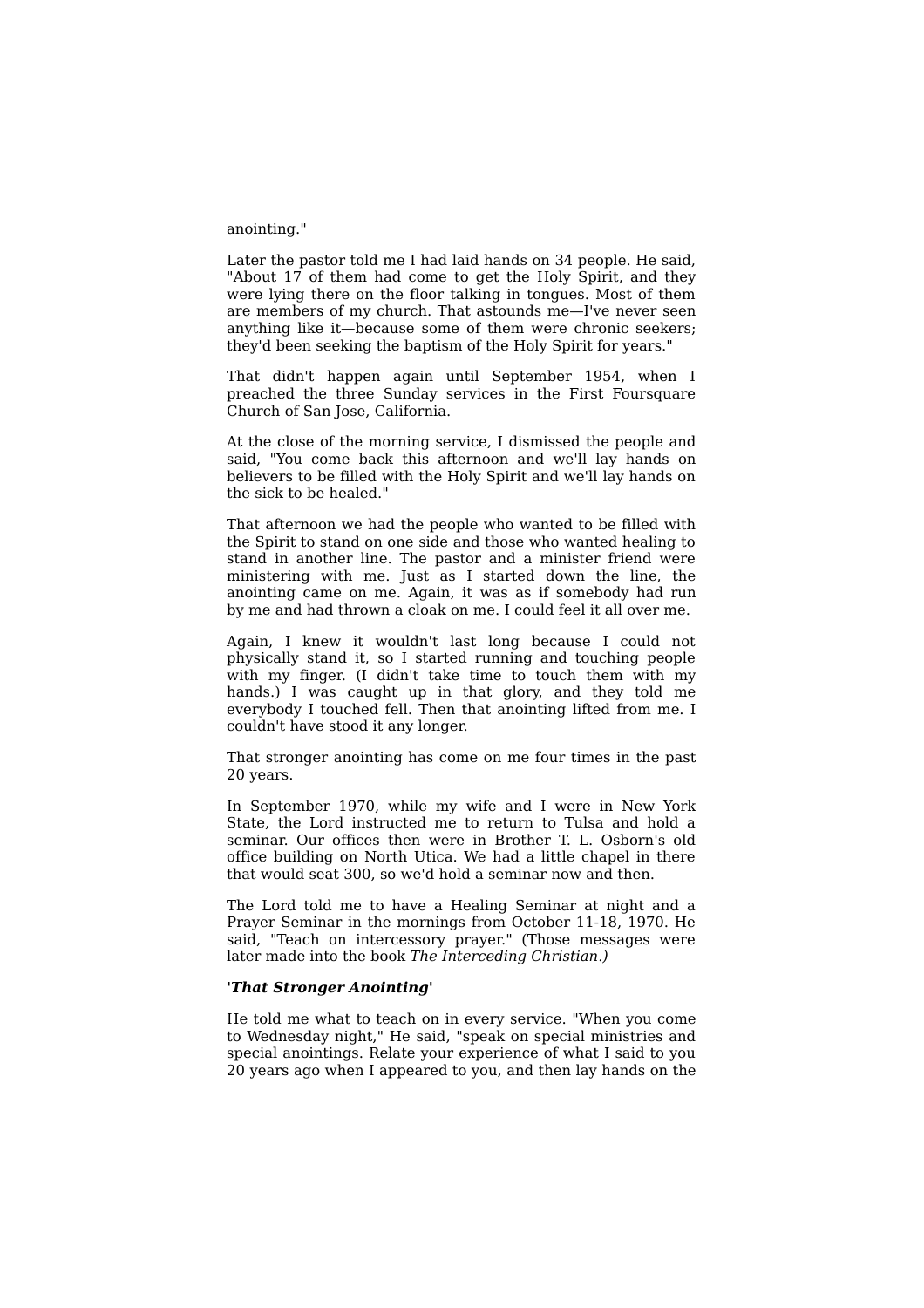#### people.

"And when you lay hands on them, that stronger anointing that has come on you four times in the last 20 years will come to abide. This will be a new beginning for you. You see, you've never done what you should have done with the healing ministry."

(I've been running ever since then, trying to keep up with what God's doing. It takes all my time and effort to try to keep up with Him!)

Six weeks before that 1970 seminar I had a vision of people lying all over the front of that little auditorium and up on the platform. I knew what was going to happen, but I didn't tell a soul. I didn't want to be accused of causing it or influencing it somehow.

When I started laying hands on the people during that seminar, they started falling everywhere. The anointing on me was strong.

After ministering that night, I wobbled around like a drunk. I couldn't get to my car unaided, much less drive it home.

Somebody had to drive me home and help me out of the car.

They got me in a big recliner, but it was two hours before I got back to normal and could get up out of the chair and walk.

This is one reason I get away from the crowd in healing crusades. The anointing seems to settle down in my legs like that and I can't walk.

Also, when I'm ministering under that anointing, I'll tell people, "Don't talk to me." You see, if I get back over in the natural, mental realm, I'll lose the anointing. So I don't want people to touch me or do anything that would bring me back into the physical realm. I want to be left alone.

My wife and the people who work with me in the crusades tell me things that happen in the healing line that I never know happened (that doesn't mean I'm unconscious). Sometimes funny things happen, and they'll start laughing, but if I were to be aware of it and laugh with them, I'd lose the anointing and would get back over into the natural.

I always have a measure of that anointing—always. And I can begin talking about it and it will come into manifestation to a lesser or greater degree. Often the palms of both my hands will start burning.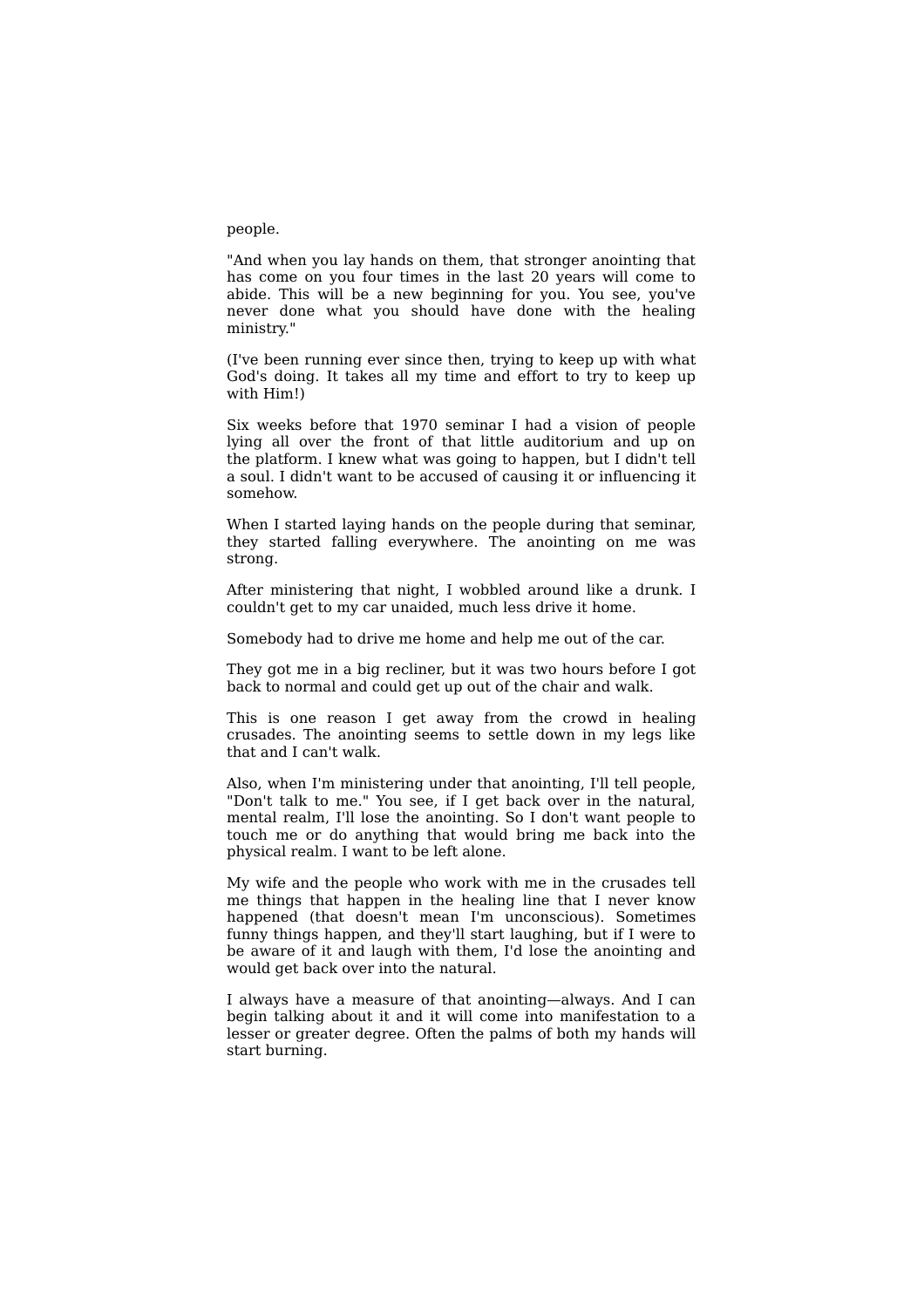## *Making the Anointing Stronger*

*I can make the anointing come on me stronger b y doing certain things:* a little fasting, a little extra prayer, a little extra waiting on God, although I don't always have time to do that.

This brings me to another thought: I *have found that when I have a stronger anointing, I always have more instant healings.*

I've had great success in the past, and still do, ministering to people with cancer, but only a few persons over a period of years were instantly healed.

Even though that power will flow into people and they receive it, their healing doesn't always happen instantly.

Sometimes it would be three to ten days before they could tell a difference—but that power drove the cancer out of their bodies.

Most healing is by degree, based on two conditions: (1) *The degree of healing virtue administered;* (2) *The degree of faith that gives action to the power administered.*

It doesn't matter how strongly I'm anointed—if there's not faith to give action to that power, there'll be no healing. We can prove this by looking at Proverbs 4:

#### **PROVERBS 4:20-22**

**20 My son, attend to my words; incline thine ear unto my sayings.**

**21 Let them not depart from thine eyes; keep them in the midst of thine heart.**

# **22 For they are life unto those that find them, and health to all their flesh.**

If you've got a good reference Bible, you will notice a little number or letter by the word "health." The marginal note will indicate that in the original Hebrew, the word translated "health"

was originally the word "medicine." In other words, God is saying, "my words are medicine to all their flesh."

Do you know any medicine that will cure you after just one dose? No, nobody does. You're not going to take just one dose of the Word and be well, either. I know it said He sent His Word and healed them, but He said "my words are medicine."

# *Exploring the Realm of the Spirit*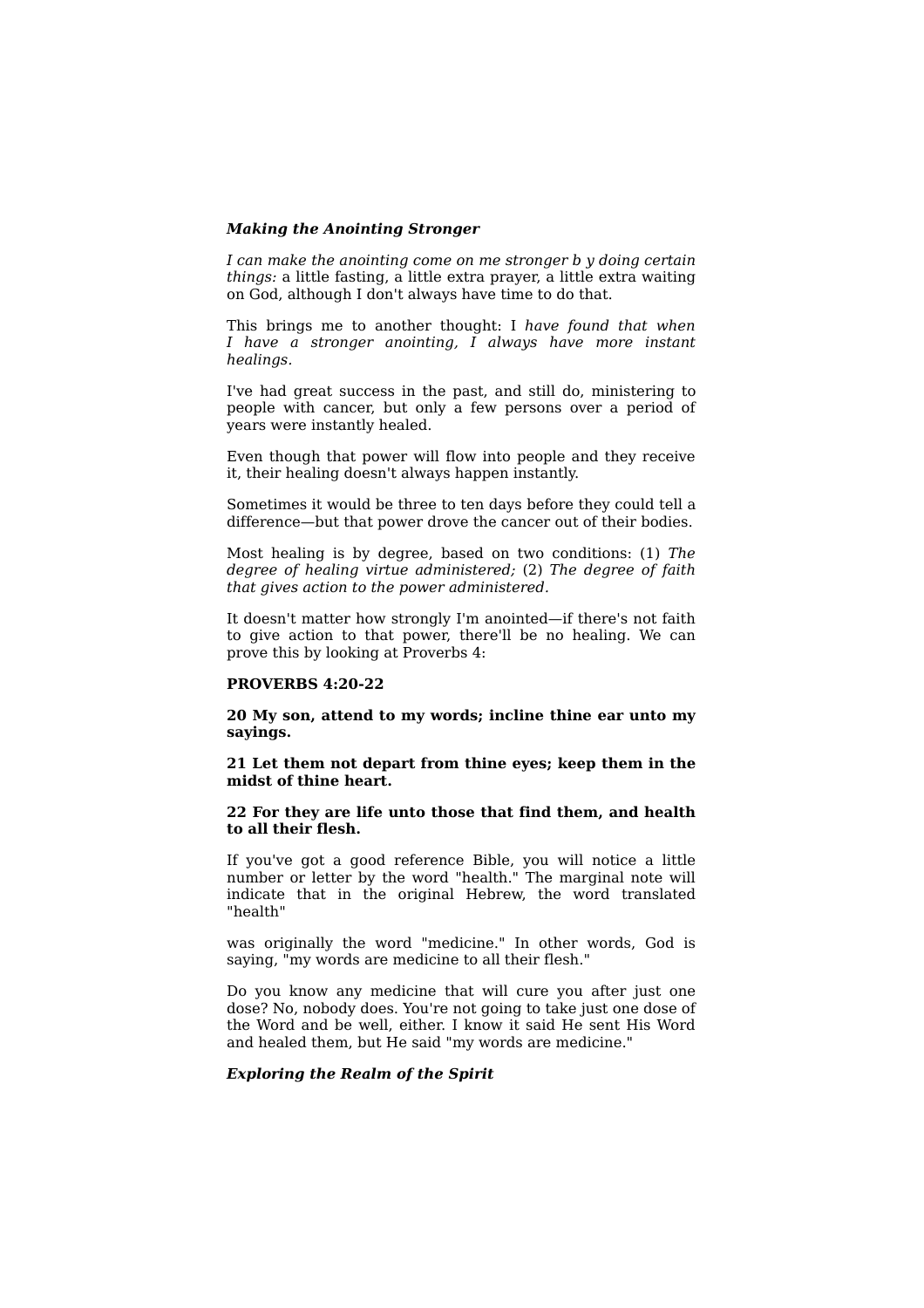Ever since the first night that anointing came on me to abide, as Jesus had promised, the potential has been there all the time.

But I've never had the anointing that strong again in these past 13 years. It's been close a time or two, but it took me two hours to get back to the natural that time.

I don't know if you've had any experience in the Spirit or not, but I've had a lot of experience, and I'll be perfectly honest with you: When that anointing comes, you almost get afraid from the natural standpoint, because you're afraid you can't get back.

In August 1982, the anointing came on me so strong out at Fred Price's church, Crenshaw Christian Center, in Inglewood, California, that I couldn't say a word in English, and I couldn't get back. I kept thinking during that experience, I' *m not going to get back. I'm so far out, I can't get back!*

"What do you mean 'get back'?" some will ask.

I know exactly what happened to Enoch. He got out in the realm of the Spirit, and he couldn't get back. I want to get back, so I don't get out too far.

We are exploring today in the realm of the Spirit, learning some things we should have known yesterday.

In modern times, men have explored outer space. But they didn't get to the moon the first time; they barely got out of the hold of gravity and over into that other realm at first.

Why? Because they didn't know what was out there. They didn't know the rules and laws that regulate space. They didn't know if they could get back or not! So they barely went out at first, looked around, and then went a little farther and a little farther each time. Finally they went all the way to the moon and walked on it.

I think there's a parallel here, because Daniel, years ago, prophesied about these last days. He said, *"Many shall run to and fro, and knowledge shall be increased"* (Dan. 12:4).

Knowledge *has* been increased. Some of us have been out there a little on the edge of the Spirit, but we don't get out too far.

(People get baptized with the Holy Spirit, speak with tongues, and think *This is it!* No, this isn't it. No, no, no!) There are spacemen and now spacewomen. We're going to be doing exploits out here in the Spirit, while they're doing exploits out there in space.

From this place—RHEMA Bible Training Center—we're going to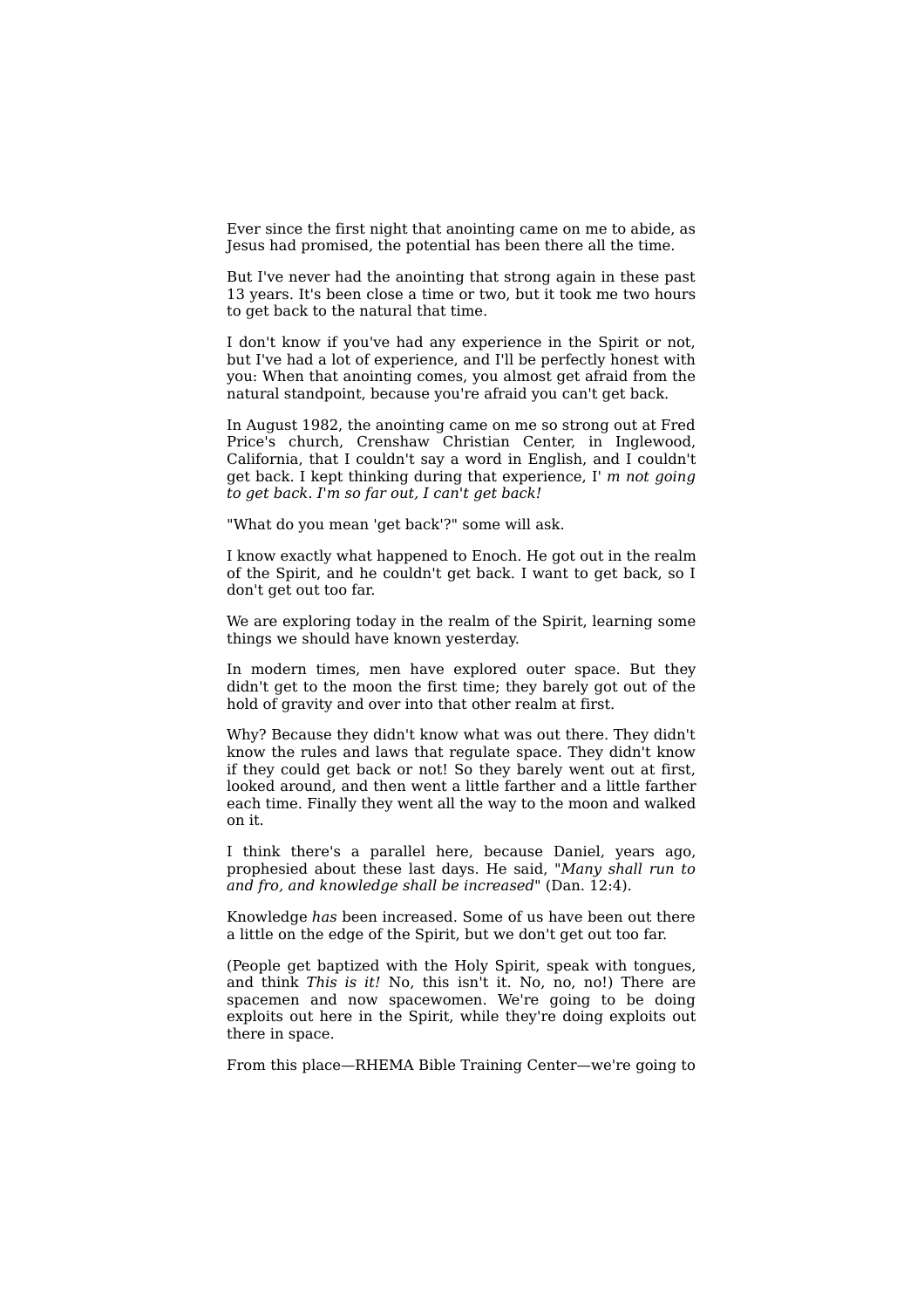send out "Spiritmen" and "Spiritwomen."

#### **SECTION III**

## **The Corporate Anointing**

Section III—

# *Chapter 15*

#### *The Corporate Anointing*

I'm thoroughly convinced—although you can neither prove nor disprove it by the Bible—that we as the Body of Christ *as a whole* have *the same measure* of the Holy Spirit that Jesus did but we as individual members of the Body of Christ do not.

*The greatest anointing of all is the corporate anointing.*

Let's look at some Scriptures in the Old Testament. The Old Testament is full of types and shadows for us.

In Second Chronicles 5 we learn how the Temple of God was dedicated.

# **2 CHRONICLES 5:11-14**

**11 And it came to pass, when the priests were come out of the holy place: (for all the priests that were present were sanctified, and did not then wait by course:**

**12 Also the Levites which were the singers, all of them of Asaph, of Heman, of Jeduthun, with their sons and their brethren, being arrayed in white linen, having cymbals and psalteries and harps, stood at the east end of the altar, and with them an hundred and twenty priests sounding with trumpets:)**

**13 It came even to pass, as the trumpeters and singers were as one, to make one sound to be heard in praising and thanking the Lord; and when they lifted up their voice with the trumpets and cymbals and instruments of musick, and praised the Lord, saying, For he is good; for his mercy endureth for ever: that then the house was filled with a cloud, even the house of the Lord; 14 So that the priests could not stand to minister by reason of the cloud: for the glory of the Lord had filled the house of God.**

When the Temple was dedicated, the building was filled with a literal cloud. That cloud was the glory of God.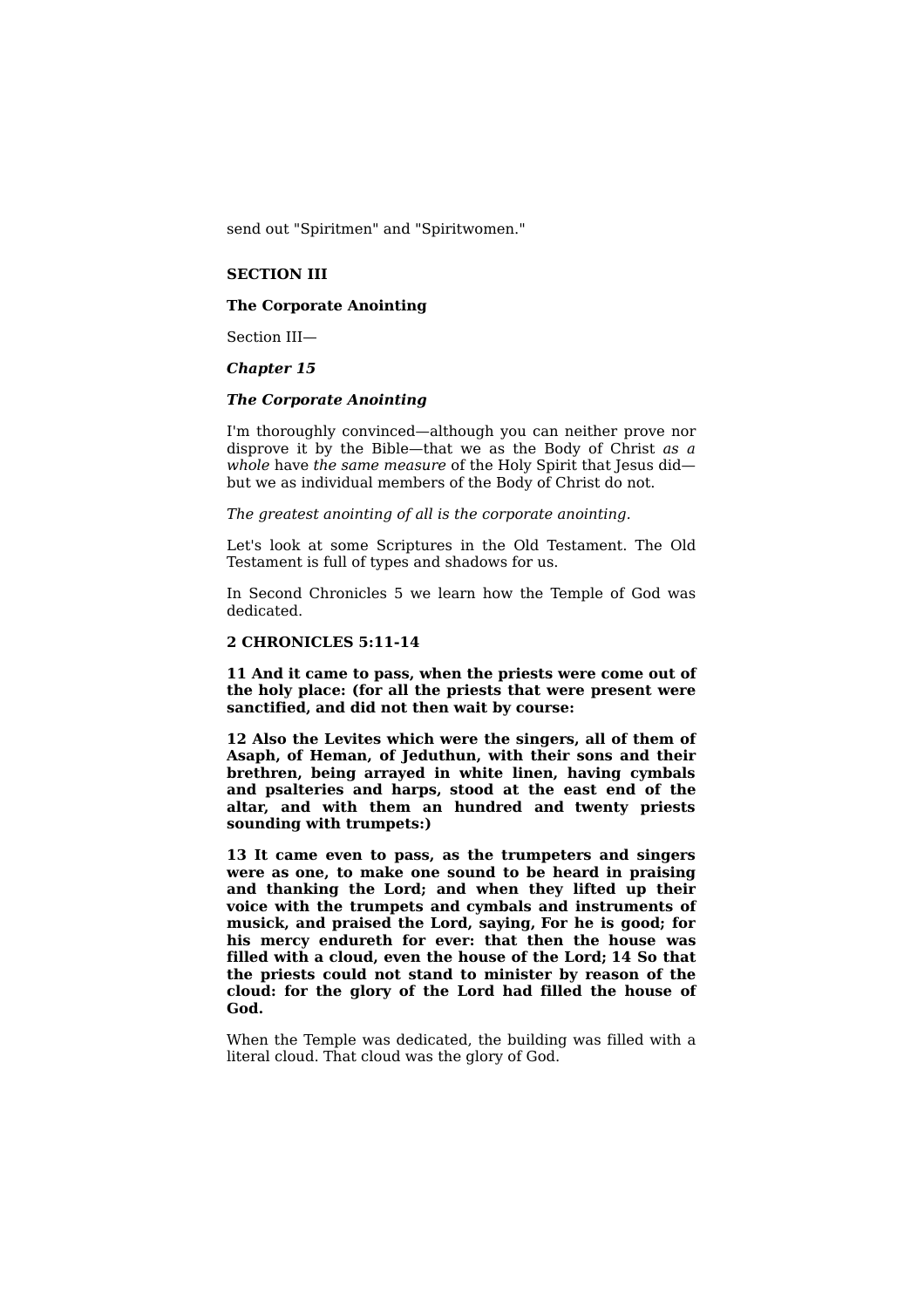All through the Old Testament, the glory of God appeared often as a cloud and filled the house. We read from the New Testament that the glory of God is the Spirit of God.

Romans 6 tells us Christ was raised up from the dead by the glory of the Father. Romans 8:11 tells us, *"But i f the Spirit of him that raised up Jesus from the dead dwell in you....* " It says He was raised up by the glory of the Father. The Bible calls the glory of the Father the Spirit—so that's the Holy Spirit. We call it the anointing.

Jesus said, *"The Spirit of the Lord is upon me, because he hath anointed me*...." (Luke 4:18).

The Temple of God in the Old Testament was a man-made building. But God no longer dwells in earth-made or man-made buildings; He dwells in us.

Hebrews 3:6 tells us the difference between the house of God in the Old Testament and the house of God in the New Testament: *"But Christ as a son over his own house; whose house are we, i f we hold fast the confidence and the rejoicing* of *the hope firm unto the end."*

## *The whole Church collectively is God's temple.*

Now notice First Timothy 3:15: *"But i f I tarry long, that thou mayest know how thou oughtest to behave thyself in the house of God, which is the church of the living God, the pillar and ground of truth."*

He's not talking about a building; he's talking about the Church. The Church of the Living God is the house of God.

First Corinthians 3:16 says, *"Know ye not that ye are the temple of God, and that the Spirit of God dwelleth in you?"* In the Old Testament, Solomon's Temple was called the house of God three times. But now we are the house of God. *The Amplified Bible* says, "Do you not discern and understand that you [the whole church at Corinth] are God's temple (His sanctuary), and that God's Spirit has His permanent dwelling in you—to be at home in you [collectively as a church and also individually]?" (1 Cor. 3:16).

So you can see there is the individual anointing within us because that Spirit—that anointing—is in us, but then there's also that *corporate* anointing. We're conscious of His presence in our midst so many times. But why doesn't He manifest Himself more often?

Let's go back to the Old Testament and see what was done to bring forth the visible manifestation of God's glory.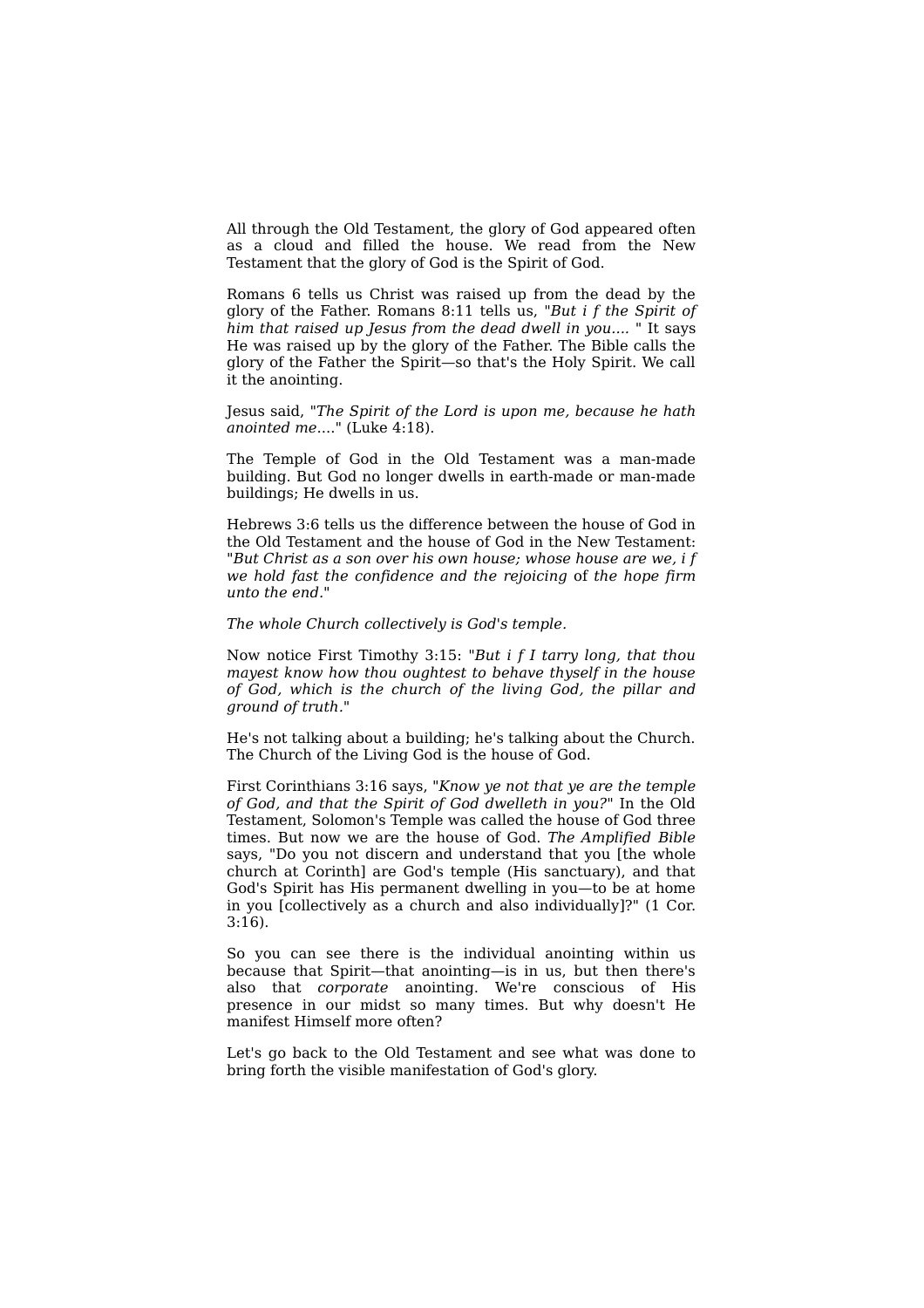Second Chronicles 5:13 tells us of singers and those playing instruments becoming as one singing praises unto God, saying, "For *he is good; for his mercy endureth for ever.* " Then the cloud came in and filled the building so the priests could not stand to minister.

There's something about that corporate body praising God that brings forth the manifestation of His glory. The Pentecostals saw it earlier, but modern-day charismatics don't know too much about it.

Oh yes, we praise God and clap our hands, and that's scriptural; but God wants to teach us something about His Spirit so we'll enter into the full manifestation of what He has for us.

For the corporate anointing is much greater than the individual anointing.

Let's look at some Scriptures in the New Testament that will parallel the Old Testament Scriptures and will help us.

# **ACTS 2:46,47**

**46 And they, continuing daily with one accord in the temple, and breaking bread from house to house, did eat their meat with gladness and singleness of heart,**

**47 Praising God, and having favour with all the people. And the Lord added to the church daily such as should be saved.**

There are three things to note about these two verses of Scripture: first, "one accord"; second, "gladness"; and third, "praising God."

In Acts 4 Peter and John were commanded to preach and teach no more.

## **ACTS 4:23,24**

**23 And being let go, they went to their own company, and reported all that the chief priests and elders had said unto them.**

**24 And when they heard that, they lifted up their voice to God with ONE ACCORD, and said, Lord, thou art God, which hast made heaven, and earth, and the sea, and all that in them is.**

There's that "one accord" business again. They (plural)—all of them—lifted up their voices. We have a record of the prayer they prayed. I know they didn't all say the same words, but the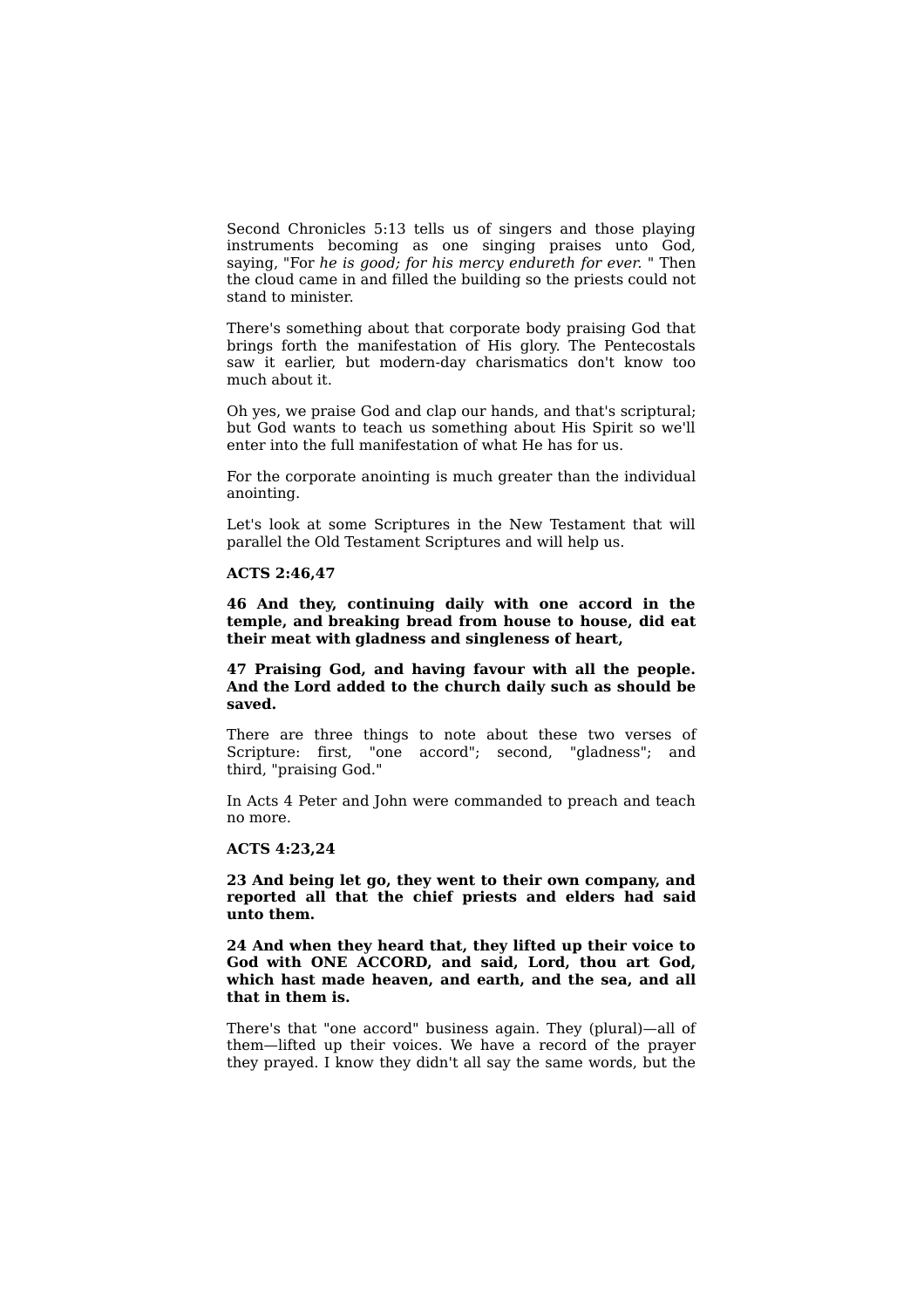Holy Spirit is inspiring Luke to write, and He is giving us what God heard.

# *The Effects of Praise*

Notice when they lifted up their voices with one accord, the first thing they said was, *"Lord, thou art God"* (v. 24). They were magnifying Him as God. And when they had prayed, the place was shaken. That prayer brought forth a manifestation of God's glory, of God's power, of the anointing, of the Holy Spirit power. The *place* was shaken—not just the people. The house shook.

Some people get excited because the Holy Spirit moves on people and they shake sometimes, or even fall under the power.

But wait until the buildings start shaking! The place was shaken where they were assembled together, and they were all filled with the Holy Spirit and spoke the Word of God with boldness.

In the 16th chapter of Acts, Paul and Silas had been beaten.

Their backs were bleeding. They were thrust into the innermost prison. Their feet were in stocks. And at midnight, Paul and Silas prayed.

A lot of times people have prayed and prayed and prayed—and I've seen people go down praying. But sometimes you need to *"pray AND...."*

Paul and Silas didn't just pray; they prayed *AND.* They prayed *AND* sang praises unto God. They were doing it out loud, because all the prisoners heard them. Remember in Psalm 22:3 it says that God inhabits the praises of Israel. He's the same God now that He was then. He hasn't changed one iota.

God came down and inhabited the praises of Paul and Silas, and shook that old jail until every door flew open and the stocks fell off their feet. Acts 16:26 tells us, *"And suddenly there was a great earthquake, so that the foundations of the prison were shaken: and immediately all the doors were opened and every one's bands were loosed."* But this wasn't an earthquake as we know it, because it just affected this one group. An earthquake wouldn't cause the bands the prisoners were bound with to fall off. It wouldn't cause the stocks on their feet to fall off. But the bands and stocks fell off them. Remember Isaiah 10:27 tells us the anointing breaks the yoke.

#### *The Power of the Corporate Anointing*

I can be anointed myself and lay hands on people, and a certain percentage of them will get healed. But the corporate anointing has a greater effect.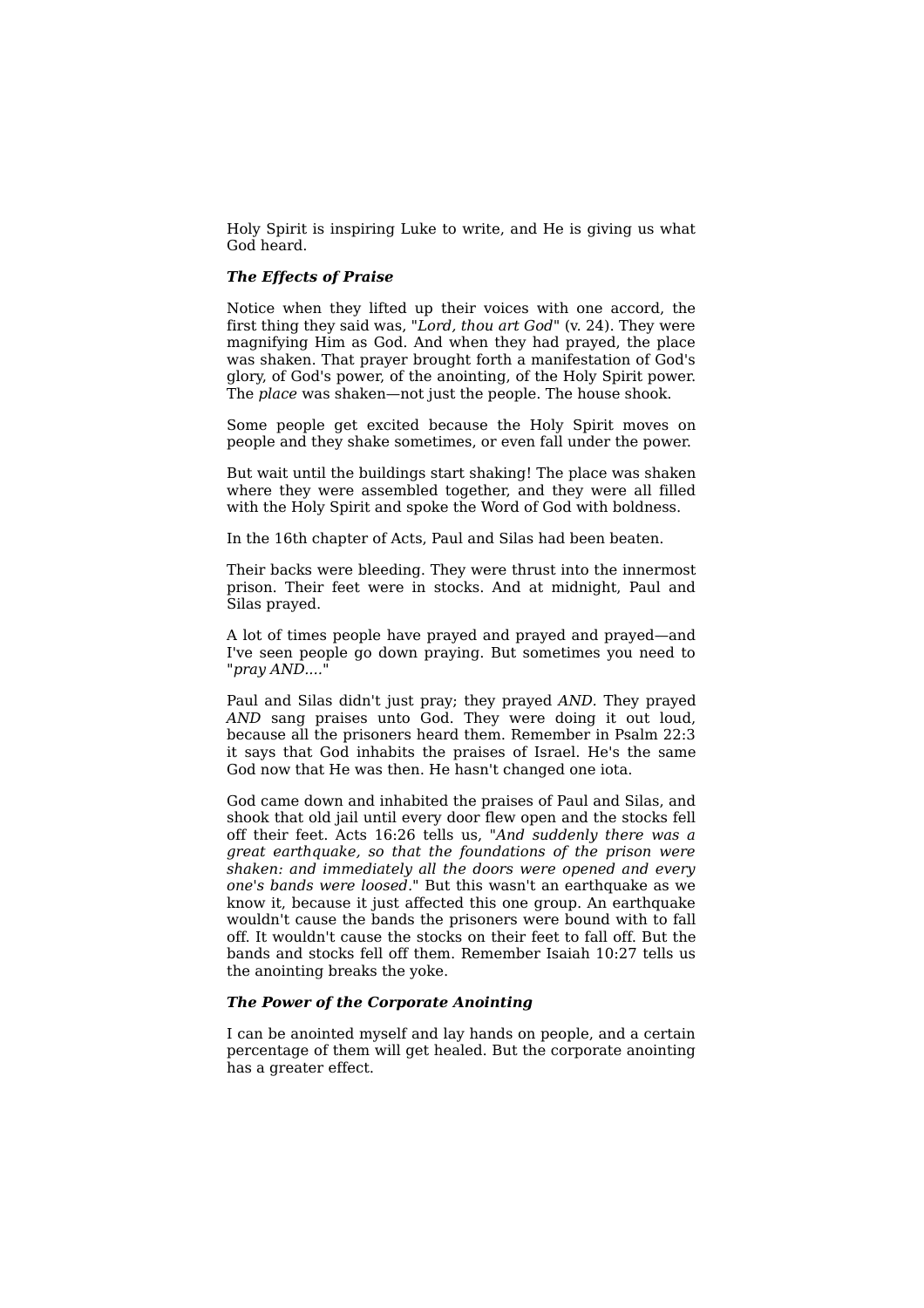One time I was preaching and it seemed like a wind went through the building. Everybody heard it. And that fast, every sinner in the building was saved. Every backslider was reclaimed. Everyone who didn't have the Holy Spirit sat there talking in tongues. Every sick person was healed.

There was a woman who was lying on a stretcher. She had been operated on six times and doctors had said there was no use operating anymore. She'd been given six months to live and four of those months were gone. She looked like the picture of death

—just a corpse, wasted away. Nobody had prayed for her or touched her at the meeting, but when that wind went through, she leaped off the stretcher and ran up the aisles healed.

There was another woman who thought she was saved because she was a church member. But when the wind blew through she got saved—she realized she never had been saved before. She sat there talking in tongues. When she got home, all her physical ailments had disappeared. I was back in that place holding a revival later and she said, "Not only that, but I've never touched another cigarette; I have never even wanted one. The thought never occurred to me to smoke."

God wants us to have the greater corporate anointing in these days, and we're going to have it. We're not a half step away from it.

In one of our Holy Spirit seminars at RHEMA Bible Training Center, I began to teach about the Holy Spirit within you in the New Birth, and the Holy Spirit upon you in the baptism with the Holy Spirit. One night as we all began to flow in the Spirit, the power of God fell on us and all 3,000 people were dancing. We had an African ambassador to the United Nations there, and even he was dancing in the Spirit.

Years ago in Pentecost I saw people dance in the Spirit—I dance in the Spirit myself sometimes—but I never saw anything like that in my life. We didn't have anything worked up, either.

Too many times people try to work up something in the flesh.

That doesn't produce any power. It's really obnoxious, in fact.

While we were dancing and praising God, people started getting healed all over the place. Just like you'd snapped your finger, people all over that building were healed as that corporate anointing began to work.

There was a 12-year-old boy there on crutches. He had broken his leg playing football. He laid down his crutches and came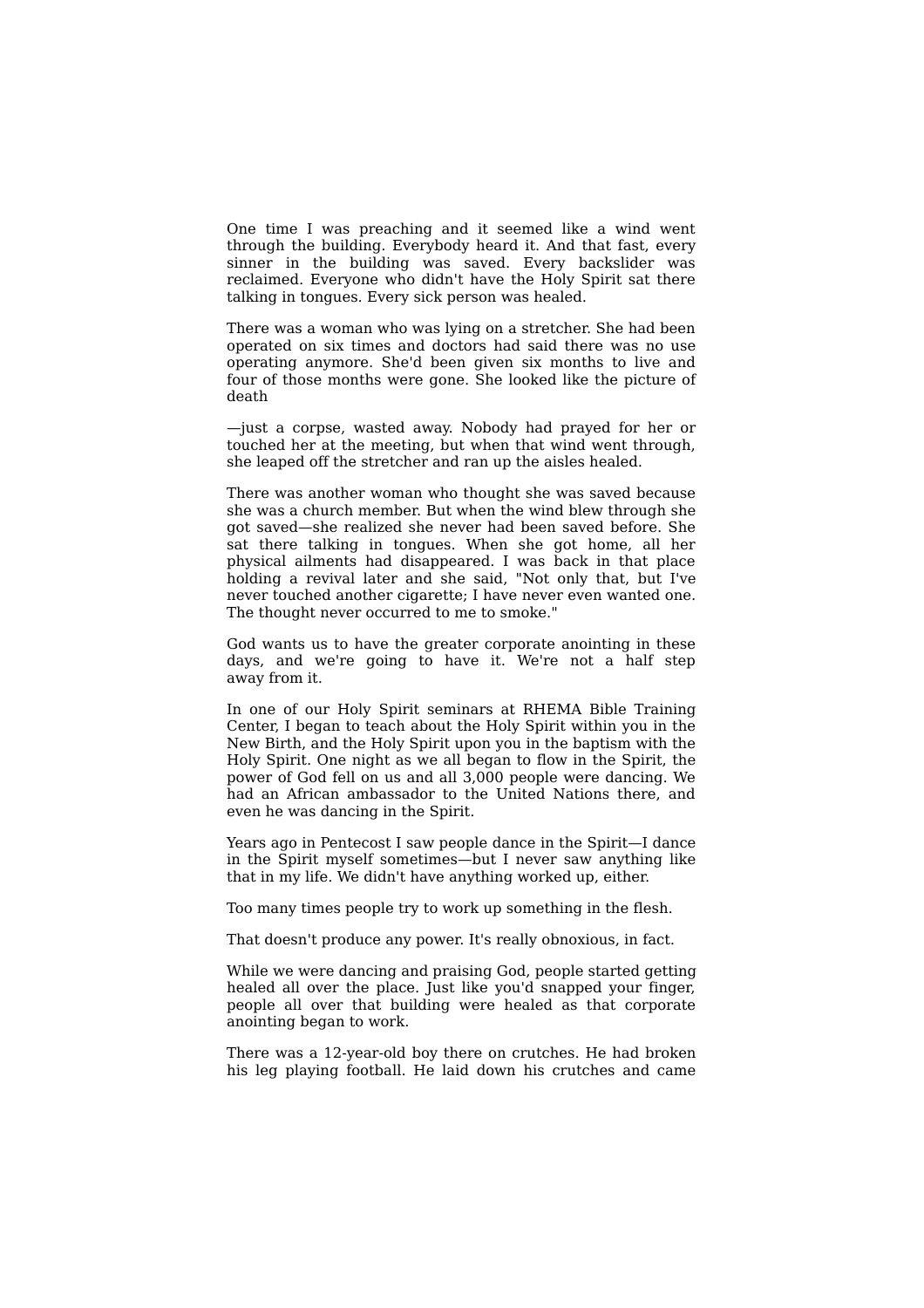running down the aisle. He and my grandson stood on the platform weeping, and he was instantly healed. I didn't have to pray for any body's healing. You see, we had become one in worship.

The Word of God says to praise God in the dance. Music and dancing belong to God and His people. The devil has stolen both and perverted them.

Did you ever notice the place praise had in the Old Testament? Some will argue, "Yes, but Brother Hagin, that's in the Old Testament."

I know it. That's just what I wanted you to say.

If praise had such a great place in worship and ministry in the Old Testament when they were operating under the type and shadow of the New, how much more of a place should it have with us?

## *United Prayer*

Let's look at another New Testament example of united praying. Acts 13 tells us:

## **ACTS 13:1,2**

**1 Now there were in the church that was at Antioch certain prophets and teachers; as Barnabas, and Simeon that was called Niger, and Lucius of Cyrene, and Manaen, which had been brought up with Herod the tetrarch, and Saul.**

**2 As they ministered to the Lord, and fasted, the Holy Ghost said, Separate me Barnabas and Saul for the work whereunto I have called them.**

These five men of God ministered to the Lord, and fasted, and it brought a manifestation of the Spirit; *it brought forth a revelation.*

If we can find out how they prayed, and if we'll pray the same way, it'll produce the same results.

Before we answer that, let's look also at the 22nd chapter of Acts: *"And it came to pass, that, when I was come again to Jerusalem, even while I prayed in the temple, I was in a trance"*

(Acts 22:17). Paul was praying here and was in a trance. His praying brought forth a manifestation of God's power of the Holy Spirit. Jesus appeared to him and spoke to him: "... *Make haste, and get thee quickly out of Jerusalem: for they will not*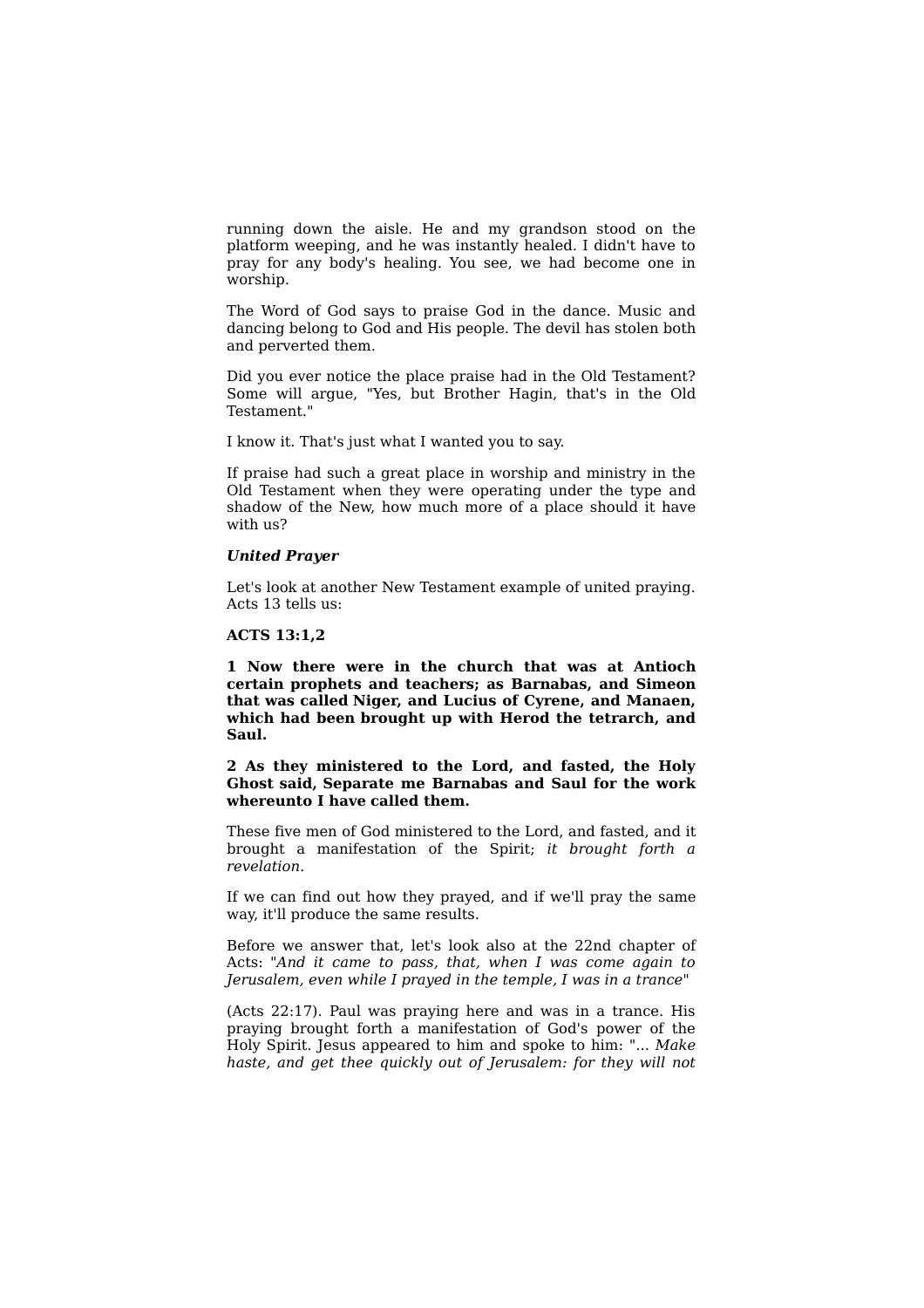*receive thy testimony concerning me"* (Acts 22:18).

How did Paul pray? I'm sure he prayed in his own language, but he gave us a little clue in First Corinthians 14:18 when he said, "I *thank my God, I speak with tongues more than ye all."*

In writing to the Church at Ephesus, he said, *"Praying always with all prayer and supplication in the Spirit, and watching thereunto with all perseverance and supplication for all saints"* (Eph. 6:18).

Remember, we looked at Acts 4:23,24. I'm sure some of those people were praying with their own understanding, but I'm sure that many of them were praying with their spirits. What we are told about is the interpretation of their voice. Did you notice they lifted up their "voice," not "voices"? I'm sure many of them were praying with other tongues. Paul, when he was praying in the Temple and fell into the trance, prayed in the Spirit as well as with his understanding (1 Cor. 14:14,15). It takes Spirit praying to produce Spirit results.

In Acts 13 when Paul and the others were ministering to the Lord, how do you suppose they did that? They did it in prayer and praise, or in song. Ephesians 5:19 tells us, *"Speaking to yourselves in psalms and hymns and spiritual songs, singing* and making melody in your heart to the Lord. ministering to the Lord, isn't it?

Let's go a step further. Paul, writing to the Church at Colosse, said, *"Let the word of Christ dwell in you richly in all wisdom; teaching and admonishing one another in psalms and hymns and spiritual songs, singing with grace in your hearts to the Lord"* (Col. 3:16). He said, "Singing to the Lord." Do you see that? We can minister not only to each other, but we can minister to the Lord. I'm sure that's what they were doing. They were speaking in psalms and hymns, and singing to the Lord, ministering to the Lord, praying in their own language and praying in tongues. And as they ministered to the Lord and fasted, the Holy Spirit spoke. You see, that kind of praying brings forth the manifestation of God's power and God's Spirit.

As these five ministered to the Lord and fasted, they were praying together. They were worshipping God together. There is something about united prayer; there's something about united praise; there's something about worshipping God in unity. I think the Lord knew what He was doing when He sent the disciples out two by two.

Jesus Himself made the statement in Matthew 18:19, *" . . . That i f two of you shall agree on earth as touching any thing that they shall ask, it shall be done for them of my Father which is in*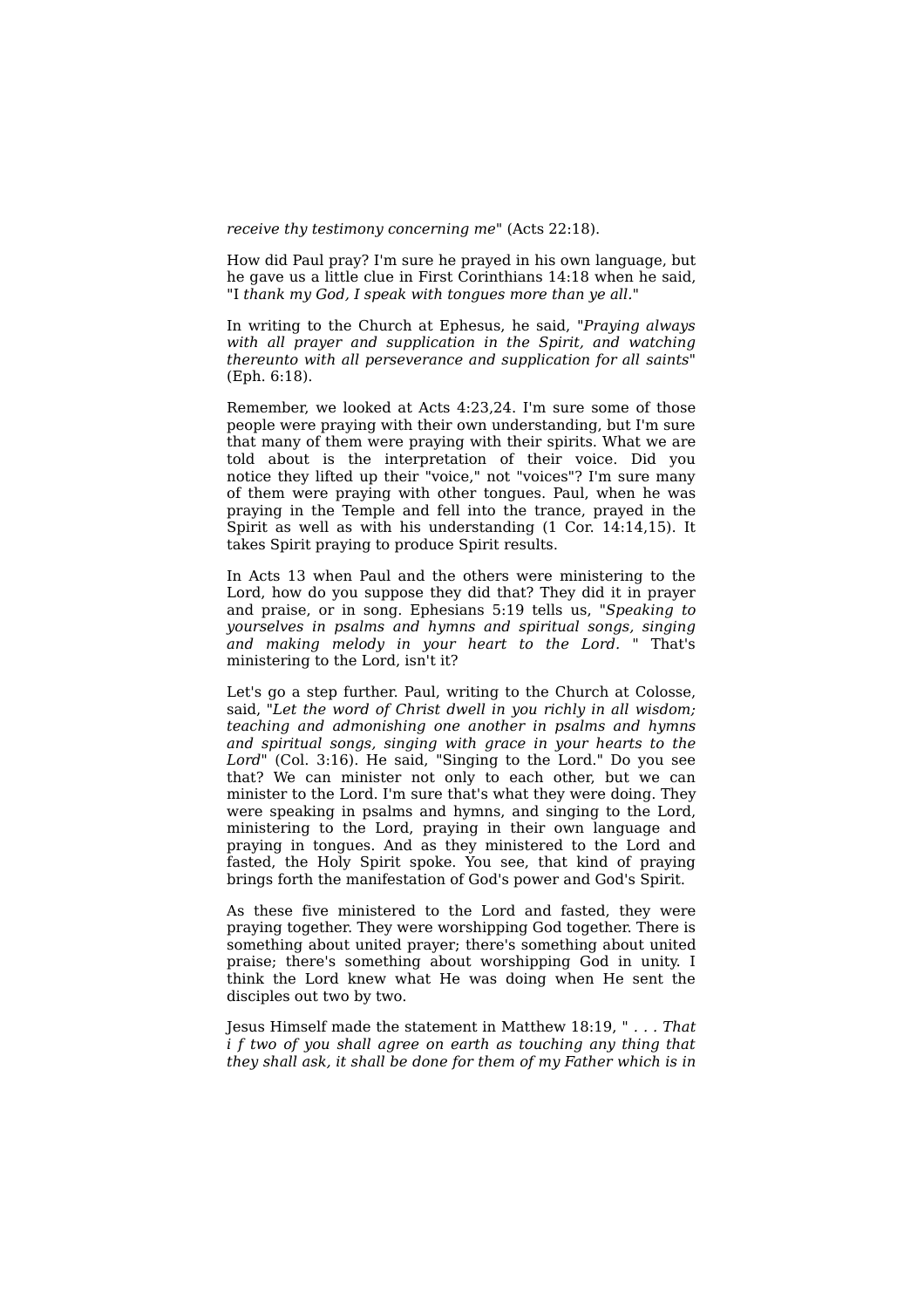## *heaven."*

## *Believers' Meetings*

In the 12 years that I pastored, I was only able to bring one church to the place of unity that I feel the New Testament Church should be. It was an ordinary thing for miracles to happen. The supernatural was in manifestation. In those days, 1939 and 1940, we were in the tail end of the Depression.

Things were different then. Our big crowds in those days were on Sunday nights.

You see, in 1939 you could go to the show if you had a dime. But nobody had a dime! So the sinners would come to church. They would fill up the building and the church yard. We didn't have air-conditioning, and in the spring, summer, and fall the windows were open. There were more people outside than inside. They would be standing 12 to 15 deep, all looking in. Out in front, all the way back to the street, they would be standing solid, looking in.

On Sunday mornings I had a different type of service than I did Sunday nights. The congregation was made up mostly of church members, so instead of an evangelistic service I'd have what I would call a "believers' meeting." Most of that time, over a couple of years, I didn't preach. I would just sit down on the platform and say, "I'm going to turn this over to the Holy Spirit.

Whatever you've got, just get up and give it."

I would tell the people, "If you want to sing, if you want to dance, if you want to prophesy and speak with tongues, don't be afraid you'll get it wrong, because we'll straighten you out! We'll help you, not criticize you, but help you in love."

You know, we had some of the greatest moves you've ever seen in your life. Sometimes we'd sing and praise God; then we'd grow quiet. Those meetings would last sometimes until 1:30 or 2 o'clock in the afternoon. There were times we sat there from 45 minutes to an hour and a half—and nobody moved. We didn't have nurseries or Sunday School rooms, and we didn't even have any restrooms in the building.

But I've seen the power of God come in—the Holy Spirit come into His temple—the anointing come in—and there was a holy awe. That doesn't mean a fear like you would be afraid of a rattlesnake or a tornado. But that holy awe would come upon us.

Nobody would say a word. Not a child would cry. You could have heard a pin drop. It seemed like you were afraid to move.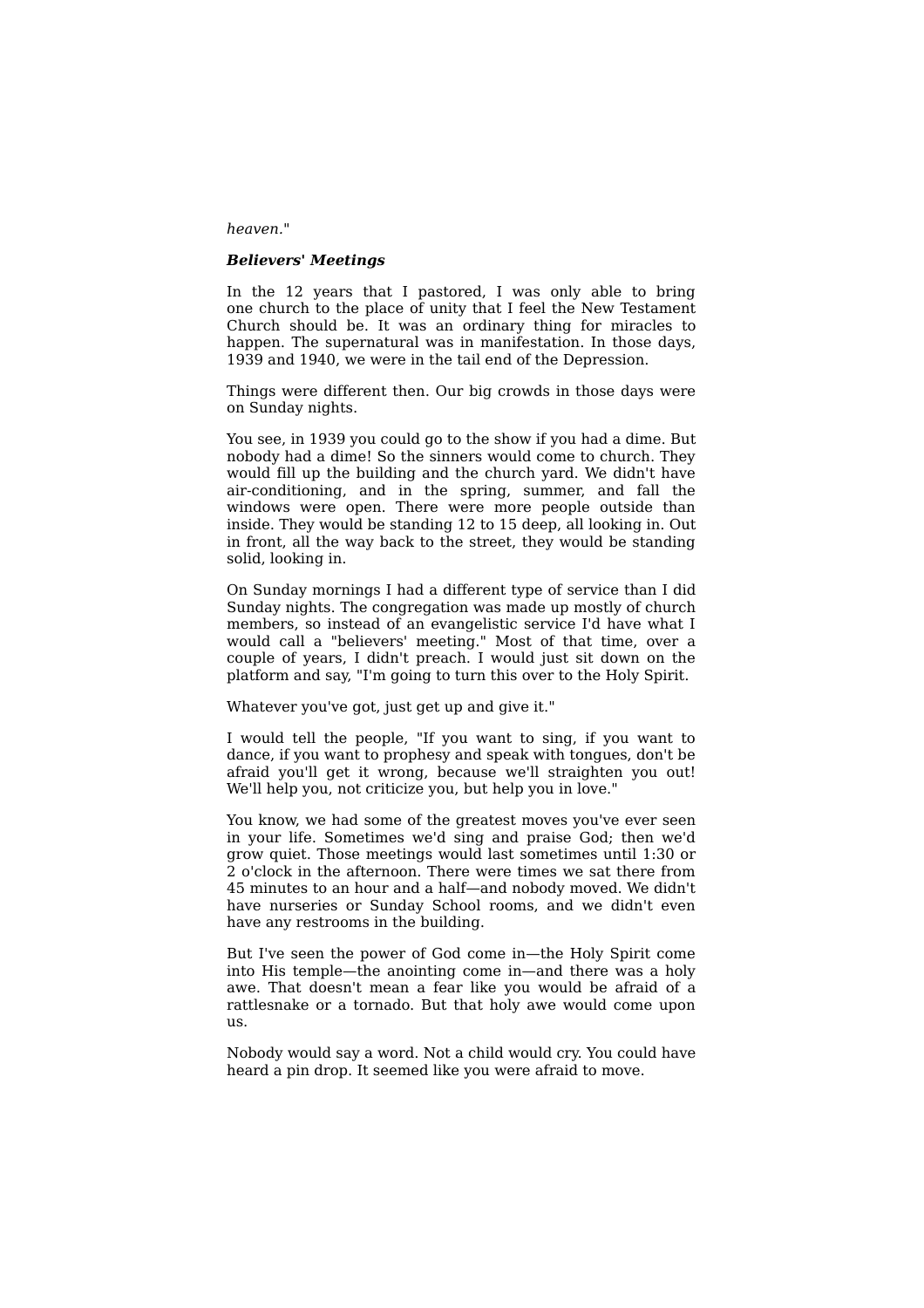The glory came in. It seemed like you could have cut a chunk out and taken it home with you.

There was one fellow who was unsaved and he would bring his wife to Sunday School and church. Then he'd leave and go off uptown. He'd come back around noon to get her. But one day he drove onto the parking lot next to the church and couldn't hear anything. He got out of his car and came up to the window.

Later he said, "I knew everyone was in there because all the cars were on the parking lot. But I thought, *Did the Rapture take place?"*

He fully expected to look in and find the church empty. But he looked in and everyone was sitting there. He slipped in and sat on a back pew. We sat there ten more minutes and no one said anything. Suddenly, just sitting there, he started shaking.

Then he got up and came down the aisle, shaking all over. He fell across the altar and cried out to God.

Nobody went to the altar to pray with him. We all just sat there. I said, "God started it; let Him finish it." That's our problem: We get in His way a lot of times.

My youngest brother, just 16 or 17 years old, came to visit one time in the summer. Through courtesy, he'd come to the services. He came to one of these believers' meetings. Suddenly, sitting in his chair, he started shaking. He got up and shook all the way down to the altar. He got saved and got up talking in tongues. We just let him go—we didn't even pray with him. God started it, so we let Him finish it.

I saw that happen many times. If a sinner happened to come in, 99 times out of 100 he would get saved without anyone saying a word to him. We ought to have the Holy Spirit in manifestation like that. They did years ago in the Methodist church. In Charles Finney's meetings the power of God would get on sinners and they would fall.

The miraculous—the supernatural—arrests people's attention. But I never could get most of the churches I pastored to that place of unity—to that place of flowing in the Spirit—to that place of praising God.

I believe God wants us to get back to that. I'm looking forward to meetings on a larger scale—like Campmeeting in Tulsa where we've got 20,000 people present—where the power of God will sweep through and we won't have to have any healing lines. Everybody will just go home healed. Everybody who doesn't have the Holy Spirit will go home talking in tongues. Everybody who's not saved will go home saved because of His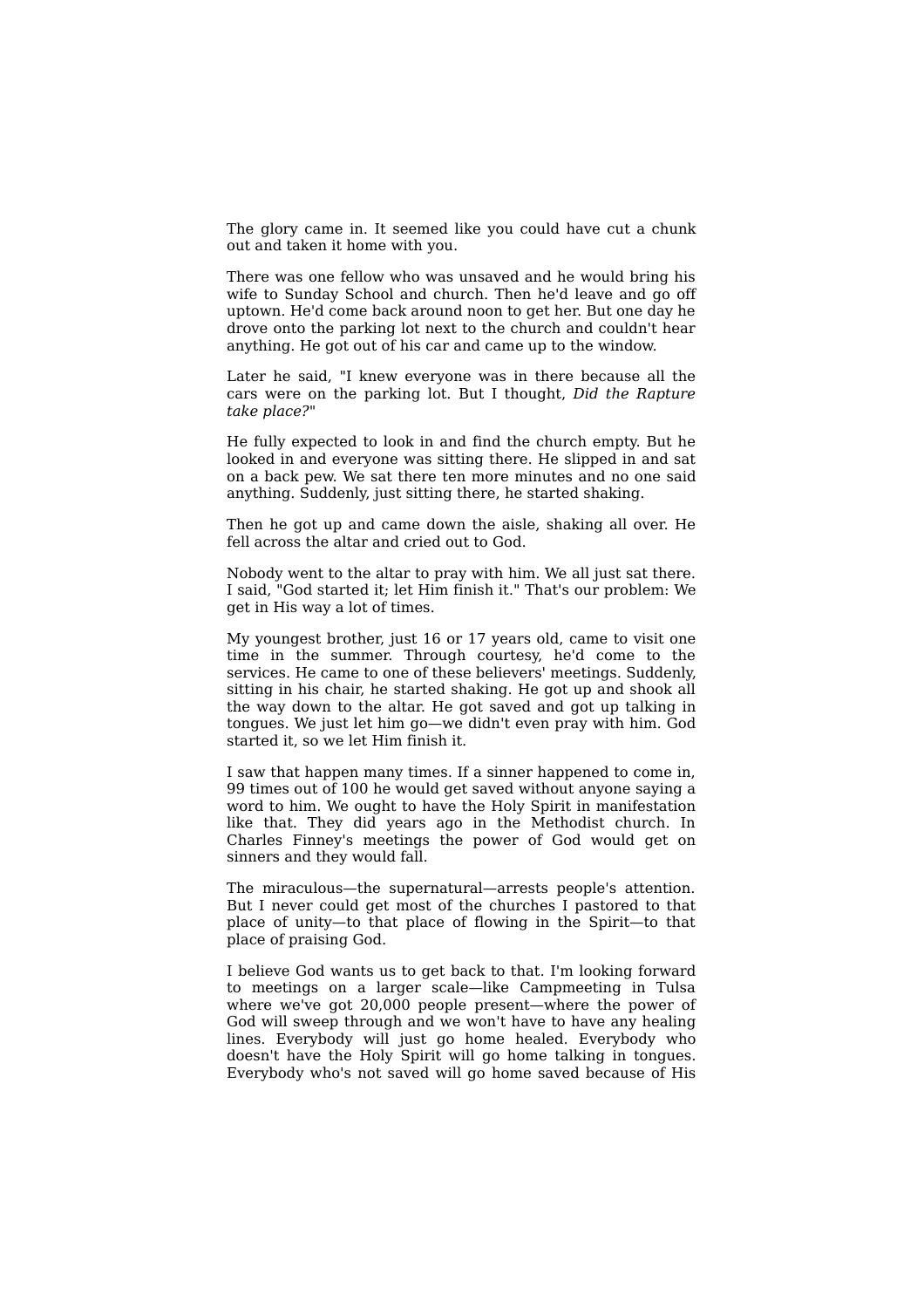power and presence.

I got back in Tulsa after holding some meetings in Denver one time, and a woman wrote me and said, "Brother Hagin, my husband and I want to give you a good report. I got my husband to come to one of your meetings. He wasn't saved, and he had a severe heart condition. Heart specialists said at best he could only live another six months."

She wanted to get him healed. She loved her husband. And she said, "I kept nagging on it; I kept harping on it. I finally got him to come. By the time we got there the building was full.

Going up to the balcony was hard on his heart, but we finally got up there and we got the last two seats.

"I was so embarrassed. He'd talk right out loud while you were preaching and say, 'I don't believe a word of it. There's nothing to it.' People around him were telling him to be quiet. I was so embarrassed; I'd duck my head. At times he'd almost cuss; he used awful language.

"Then you started laying hands on people and they started falling under the power. He said, 'Nothing but hypnotism. That's all in the world it is.'"

Now, here's what she didn't know. I'm going to tell you my side of the story. I was laying hands on people in the healing line, and I saw the glory cloud roll in. It's like waves of the sea, but it's a cloud. I saw it coming, and I stepped back on the platform, because if I'd gotten in it, I would have gone down with everyone else. It came right over their heads, and when it did, I just waved my hand and they all went down like dominoes.

Now, this woman said, "You got down about halfway in that second healing line and suddenly you stepped back. (That was when I stepped back on the platform.) My husband said, 'It's going all over me; it's going all over me; it's going all over me!'"

She added, "I said to him, 'What's going all over you?' He said, 'That power you're talking about.'" And he was instantly healed.

She added, "I want you to know something. He's not only got a new physical heart, he's got a new spiritual heart. He's a new man!"

I believe that can happen in more than just a few isolated incidents. The glory can be in manifestation. This woman said her husband went back to the heart specialist and he said, "I'll tell you—Somebody up there likes you. You've got a brand new heart."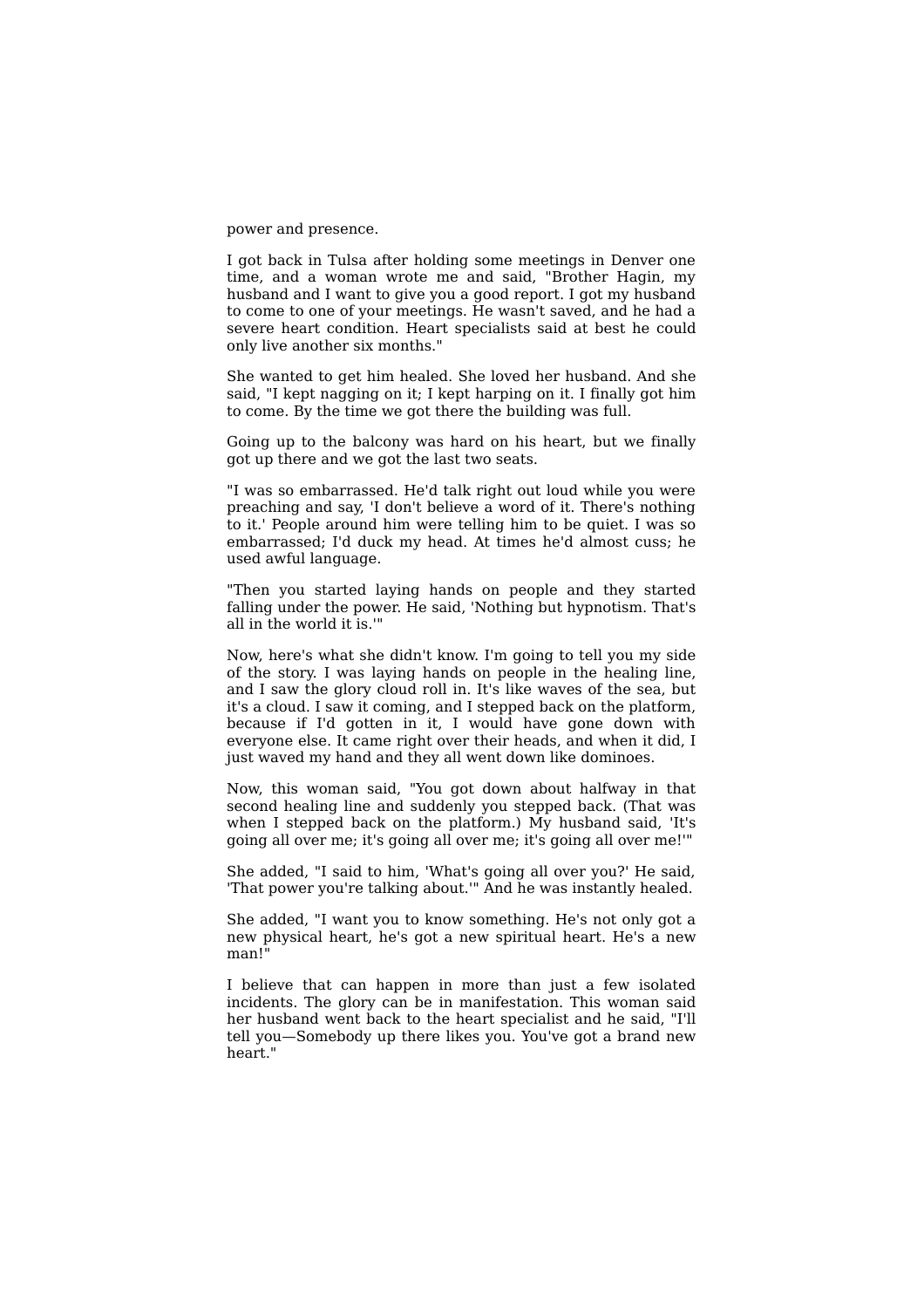His heart was working perfectly. The glory of God had filled the temple of God.

*You are the temple of God.* Do you not discern and understand that the whole Church at Corinth—the whole Church here or wherever—YOU—are the temple of God? And that God's Spirit dwells in you collectively as the Church, and also individually?

We ought to expect Him to come into manifestation. We expect Him to do what He said He would do—teach us and lead us. We expect the minister to be anointed, and we gripe if he's not, don't we? But what about our responsibilities as members of that house of God—that Body of God?

## *Prophecy*

*We're moving up now into the things of God!*

*And I heard the Spirit say, There will come further revelation along these lines, but it has to come line upon line, precept upon precept.*

*And as it comes, men and women will flow with the Spirit, and there will be such a manifestation of my power and my glory and My Spirit and My anointing in these days—in this decade in which you live—that it will startle men.*

*Now many who are on the fringes of the move of God will draw back and say, "Ahhh, that's fanaticism. No, we can't go with that.*

*We believe in doing things in a nice, sedate manner."*

*Never, never, never feel resentment toward others who may criticize you, or who may speak against you.*

*Never allow the least bit of resentment or ill will, or bad feelings, but walk on.*

*Walk on in love.*

*Walk on in power.*

*Walk on in the Spirit.*

*Walk on with the Lord, and He'll come unto thee and manifest Himself unto thee.*

*And it is even written in the Holy Scriptures that His coming unto us shall be as the rain.*

*And so the Holy Ghost will fall, and the power of God will be in manifestation, and great shall be the reward thereof.*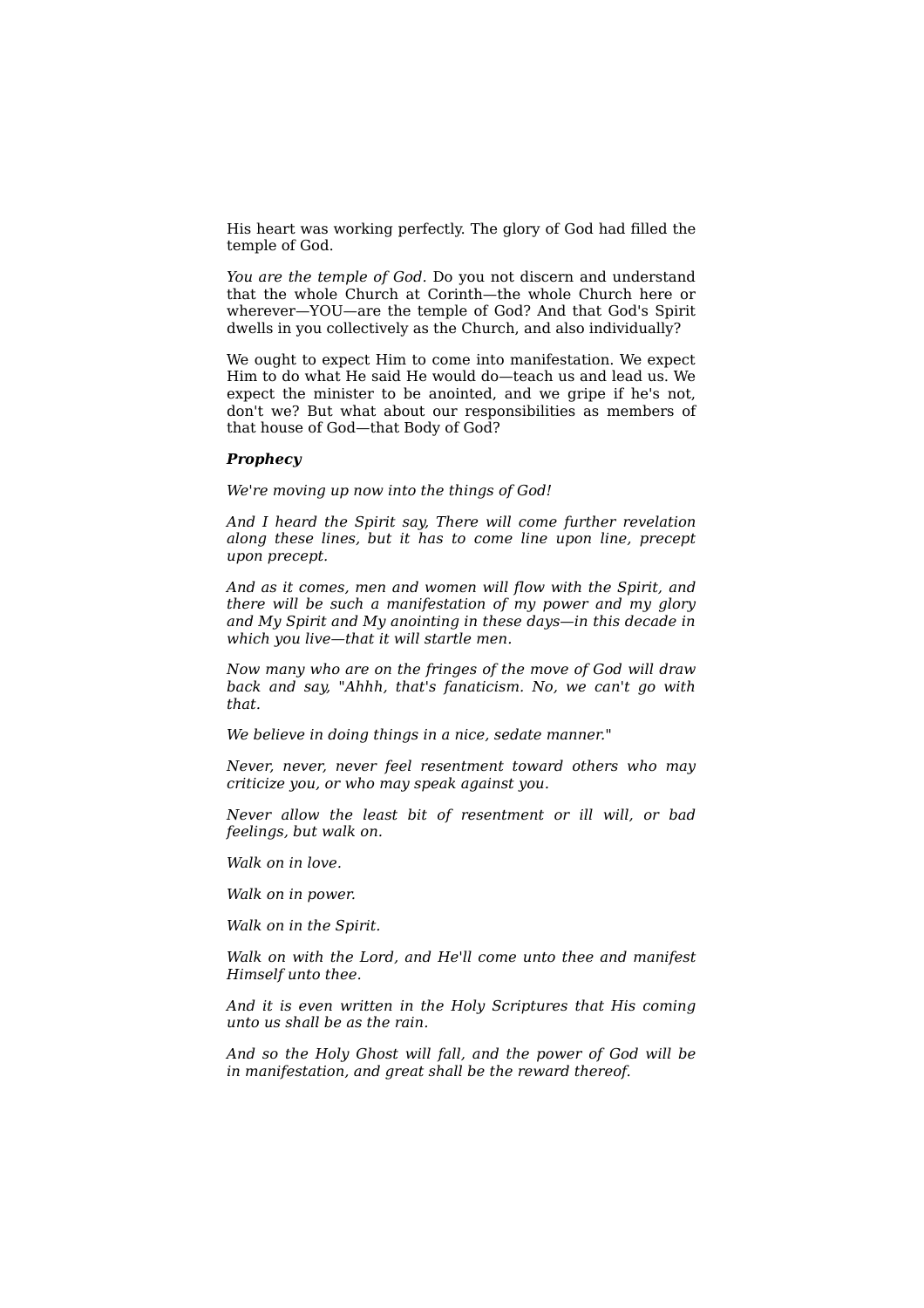*And many shall be blessed, and great and good days stand just ahead.*

*Walk on. Yea, ye shall see, for the glory of the Lord shall appear unto thee.*

*But most will move with the Spirit, and all will acknowledge,*

*"There are miracles happening over there.*

*I guess God just saw fit to have mercy on them."*

*But no, they saw fit to flow with God.*

*And they saw fit to go with God, for He is at work in the earth tonight and He indwells His Body which is the Church,* which is the house of God.

*And His glory will fill that temple.*

*Many will say, "I just don't go along with those things.*

*We have a pretty good church here.*

*God has put His approval upon us."*

*But yea, saith the Lord of Hosts, I only put my approval upon that which lines up with my Word.*

*Get into the Word and let the Spirit open the Word to you.*

*Not only unto your mind, but get the revelation of it in your spirit.*

*And your spirit will be more alive unto the things of God.*

*And He—through your spirit—will be able to teach you, and admonish you, and direct you.*

Dr. Kenneth E. Hagin